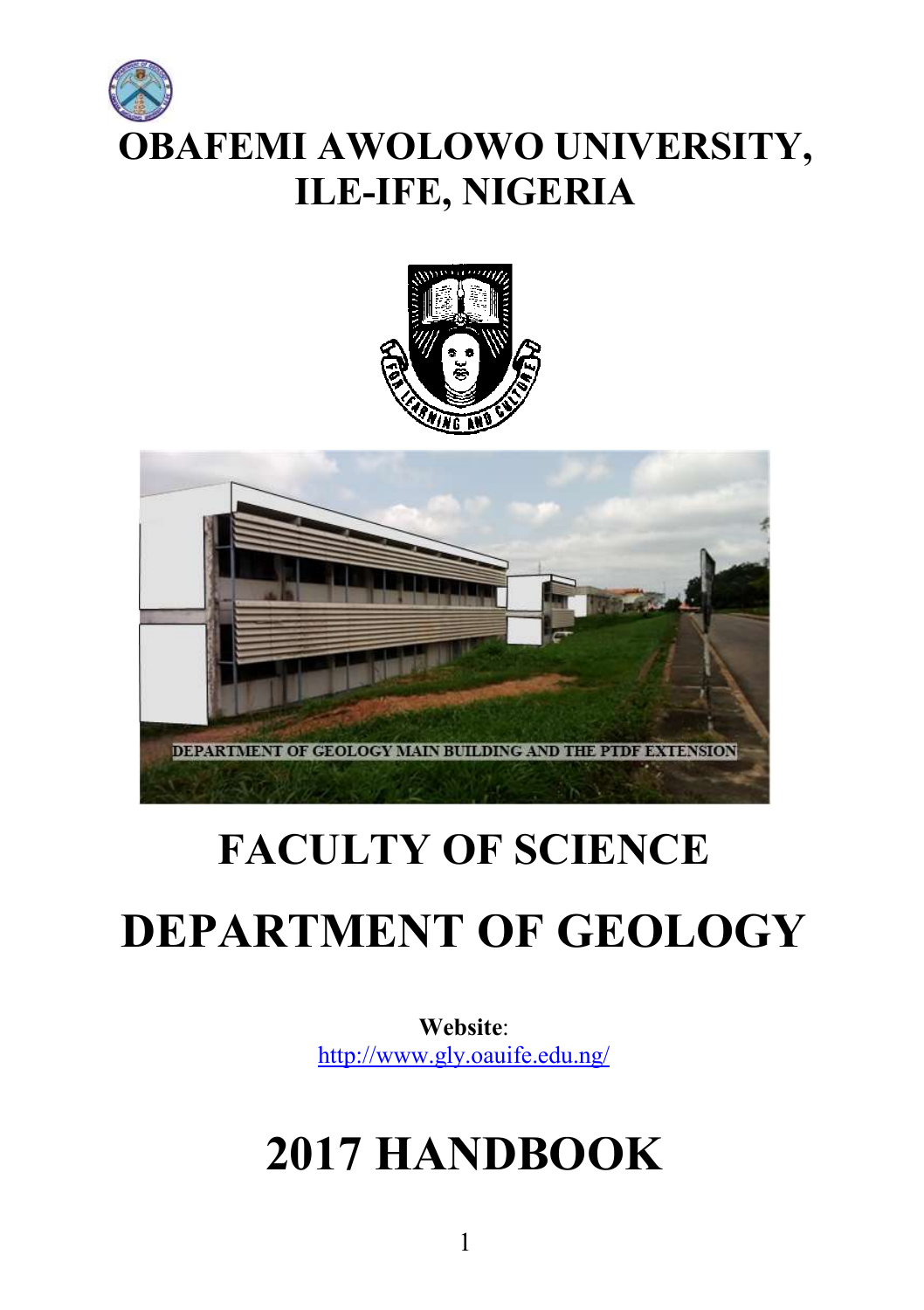

### TABLE OF CONTENTS

| <b>Contents</b>                                   | Page |
|---------------------------------------------------|------|
| <b>Title Page</b>                                 | 1    |
| Photo View of the Northern Wing of the Department | 2    |
| Table of Contents                                 |      |
| History of the University                         |      |
| Vision, Mission and Objectives of the University  |      |
| The Officers of the University                    |      |
| Establishment of the University Council           |      |
| Organisation and Administration                   |      |
| Roll of Honours for Students                      |      |
| University Examination Regulations                |      |
| Brief History of the Department                   |      |
| Vision                                            |      |
| Mission                                           |      |
| Programme Philosophy                              |      |
| Programme Objectives                              |      |
| List of Staff                                     |      |
| <b>Departmental Facilities</b>                    |      |
| The University/Departmental Academic System       |      |
| The Degree Programmes in the Department           |      |
| <b>Course Assessment and Examination</b>          |      |
| Requirement for the Award of Degree               |      |
| Outline of Programme by Parts and Semester        |      |
| The Postgraduate Programmes and Contents          |      |
| The Professional Masters Programme                |      |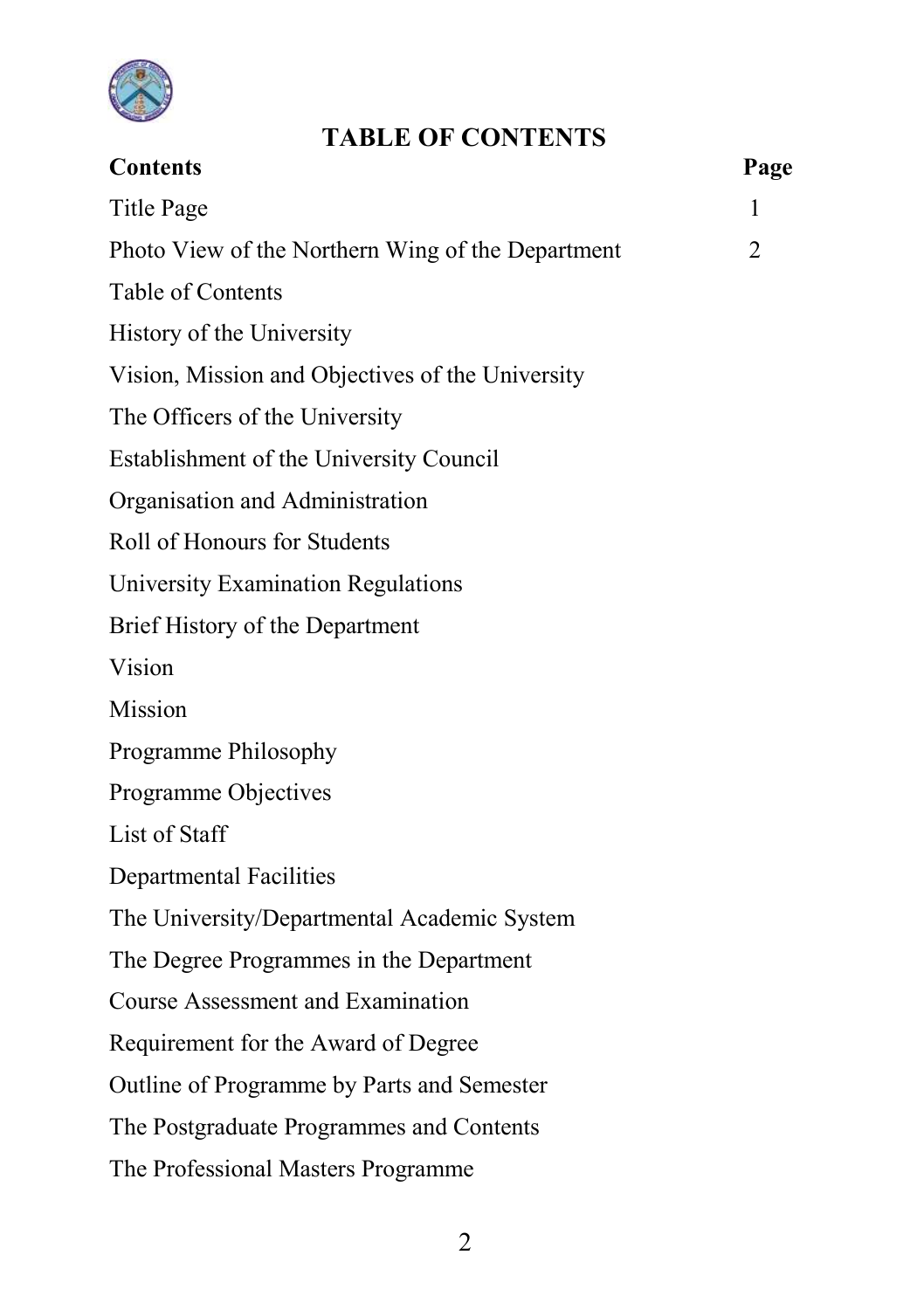

### THE OBAFEMI AWOLOWO UNIVERSITY

### 1.1 **HISTORY OF THE UNIVERSITY**

The Obafemi Awolowo University, Ile-Ife is one of the three Universities established in Nigeria between 1961 and 1962 as a result of the report submitted to the Federal Government in September, 1960, by a Commission it appointed in April 1959 under the Chairmanship of Sir Eric Ashby, Master of Clare College, Cambridge, to survey the needs of post-secondary and higher education in Nigeria over the next twenty years.

The Government of Western Nigeria first announced in 1960 its intention to establish as soon as possible a University in Western Nigeria which would be of the highest standard. Its policy would be to open its doors to students from all parts of the Federation and of the World.

The planning of the Obafemi Awolowo University was entrusted, to two Committees. The first was the University Planning Committee comprising persons qualified to advice on the planning of a new University, and who in effect undertook the preparatory work connected with the establishment of the University pending the setting up of the Provisional Council of the University. The other was a University Parliamentary Committee, which would be advisory to the Minister of Education. On 8th June, 1961, the Law providing for the establishment of the Provisional Council of the university was formally inaugurated under the Chairmanship of Chief Rotimi Williams.

On 11th June, 1970, an Edict known as the University of Ife Edict, 1970, was promulgated by the Government of the Western State to replace the Provisional Council Law of 8th June, 1961. This Edict has since been amended by the Obafemi Awolowo University, Ile-Ife (Amended) Edict No. 11 of 1975 (Transitional Provisions) Decree No. 23 of 1975. This new Decree effected a take-over of the Obafemi Awolowo University by the Federal Military Government and established a Provisional Council as an interim governing body of the University which shall, subject to the general direction of the Head of the Federal Government, control the policies and finances of the University and manage its affairs. This Provisional Council has since been replaced by a Governing Council.

The site selected for the University was at Ile-Ife, a town about 80 kilometres northeast of Ibadan in the Oyo State. Ife is famous as the centre of an ancient civilization and home of the Museum which contains the renowned Ife heads. It was intended that temporary buildings should be put up on the site to enable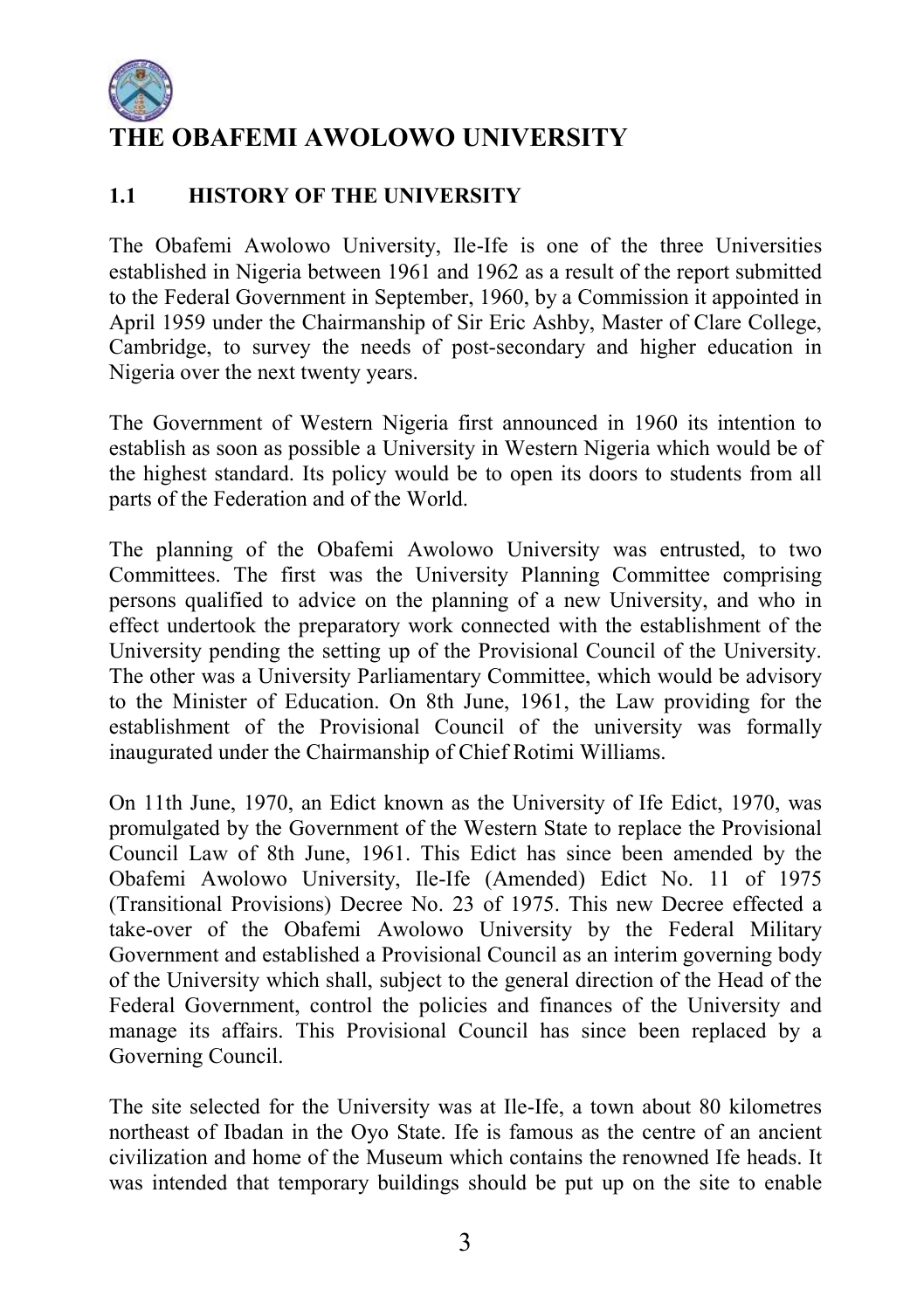

teaching to commence in October 1962 while the permanent buildings were being planned and erected. But when the Federal Government transferred the Ibadan Branch of the Nigerian College of Arts, Science and Technology to the University, it was decided that it would be unnecessary to put up temporary buildings at Ife and the University was temporarily located on the site of Ibadan Branch of the Nigerian College.

Teaching began in October 1962 with an initial enrolment of 244 students. The teaching, administrative and technical staff, either transferred from the Nigerian College or newly recruited from abroad numbered about eighty.

The University started with five Faculties – Agriculture, Arts, Economics and Social Studies (now Social Sciences), Law and Science. Six new faculties have since been added, namely the Faculty of Education (established on 1st October, 1967), the Faculty of Pharmacy (established on 1st October, 1969), the Faculties of Technology and Health Sciences now (College of Health Sciences) (both established on 1st October, 1970) Faculty of Administration (which replaces the former Institute of Administration with effect from 1st October, 1979) and Faculty of Environmental Design and Management (established on April 6, 1982).

In 1992, the University established a Collegiate system with five Colleges. The system did not function effectively and was abandoned after two years. However, the Postgraduate College and the College of Health Sciences were retained. The College of Health Sciences now comprises of the Faculties of Basic Medical Sciences, Clinical Sciences and Dentistry.

The Adeyemi College of Education, located in Ondo, and the Institute of Agricultural Research and Training in Ibadan were initially integral part of the University. Although the Adeyemi College was separated from the University in 1975, however there is still a close relationship between the two institutions. The College offers degree programme of the University under a system that is closely monitored by University.

The Institute of Agricultural Research and Training lbadan, with a branch at Akure in Ondo State, used to be fully superintended by the University in 1991. However, the Akure branch and the College of Animal Science of the Institute continued to report to the Federal Government through the Director of the institute. In terms of funding, the institute of Agricultural Research and Training now relates to the Federal Ministry of Agriculture while the University still has administrative responsibility for the Research and Administrative staff of the Institution. The Director and the Secretary of the institute are responsible to the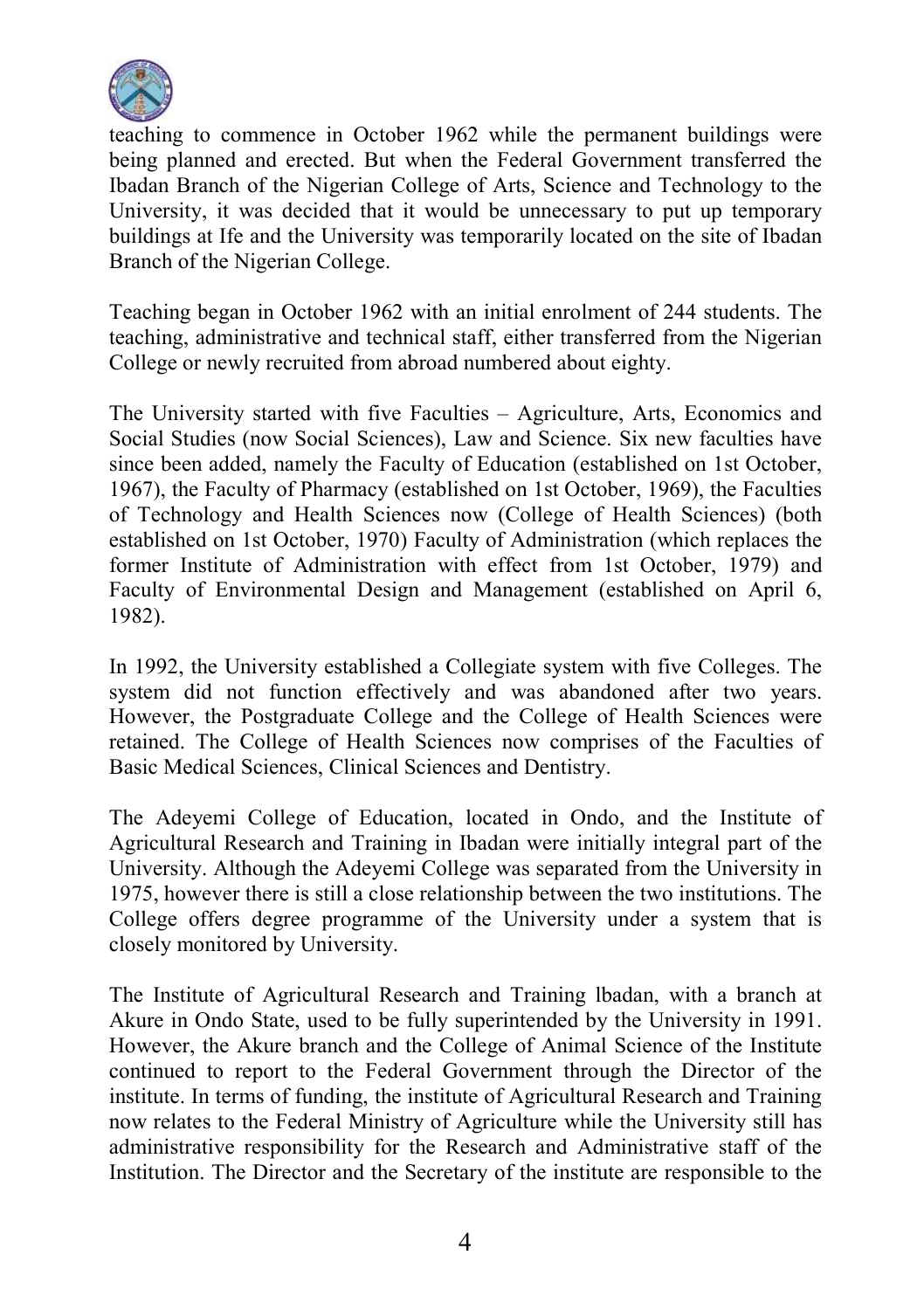

University through the Vice-Chancellor and Registrar respectively. The Vice-Chancellor is the Chairman of the Institute's Governing Board.

The following other Institutes and major units exist in the University:

The Natural History Museum The Institute of Ecology and Environmental Studies The Centre for Gender and Social Policy Studies The Centre for Industrial Research and Development The Institute of Public Health The Institute of Cultural Studies The Technology Planning and Development Unit The Computer Centre The Drug Research and Production Unit The Equipment maintenance and Development Centre The Central Technological Laboratory Workshop The Central Science Laboratory The Distance Learning Centre

Finally, some other agencies over which the University has no director in some cases limited control, have premises within the University.

The Regional Centre for Training in Aerospace Surveys The National Centre for Technology management The Centre for Energy Research and Development The African Regional Centre for Space Science and Education inEnglish

The student population rose steadily from 244 in 1962/63 to about 30,000 at the end of the 2015/2016 Session.

### 1.2 VISION, MISSION AND OBJECTIVES OF THE UNIVERSITY

(a) Vision

The vision is of a top rated University in Africa, that is, the technological flagship of the West African sub-region, as evidenced by its application of modern technology to teaching, research and community service, and its provision of practical solutions to social, cultural, and economic problems.

### (b) Mission

The mission of the University, as stated in the University of Ife Edit 1970, is "to promote, by research and other means, the advancement of knowledge and its practical application to social, cultural, economic,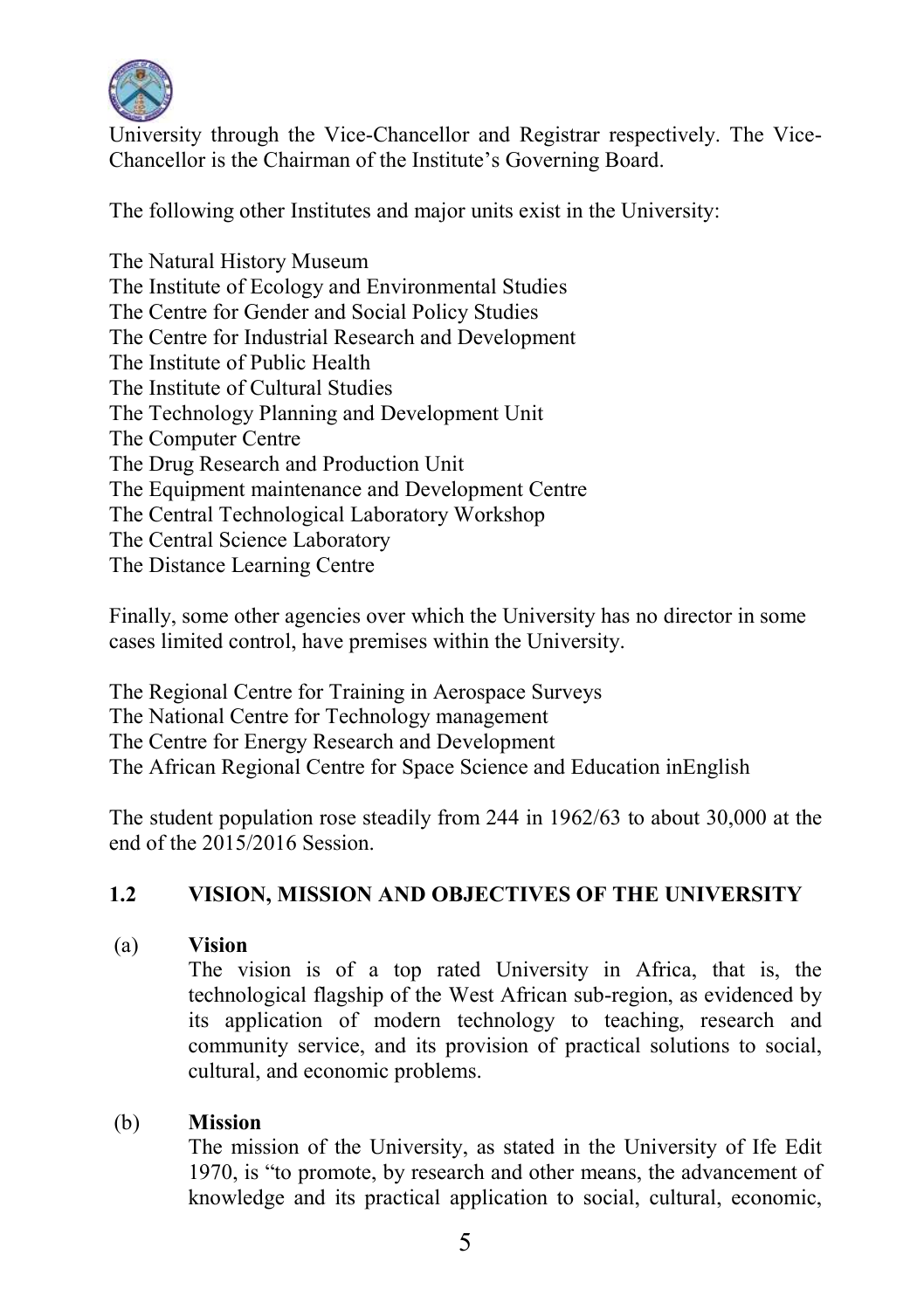

scientific and technological problems"; to create a conducive teaching and learning community for imparting skills, knowledge, behaviour and attitude; advance and protect the independence of the academic enterprise; engender a sense of selfless public service and promote the African culture and tradition.

### (c) Strategic Objectives

- 1. To produce graduates of international standard, with appropriate knowledge and skills in their field of study, who will be highly employable and able to employ themselves.
- 2. To provide high quality research and development activities that will promote the development of the Nation and enhance the image of the University and the researchers.
- 3. To harness modern technology especially ICT and modern social, economic and financial strategies to run a cost efficient and effective academic programme and institutional management.
- 4. To provide services thathave relevance to and impact on the local community and the Nation.
- 5. To provide conditions of study, work and living in the University Community that are of appropriate standard.
- 6. To expand access to tertiary education in the face of unmet demand.
- 7. To operate as an equal opportunity educational institution, sensitive to the principle of gender equity and non-discriminatory on the basis of race, ethnicity, religion or physical disability.

### 1.3 MEMBERS OF THE UNIVERSITY

The members of the University as defined on statute 2(1) are:

- (a) the Officers of the University;
- (b) the members of the Council:
- (c) the members of the Senate:
- (d) the members of the Academic Staff;
- (e) the Graduates;
- (f) the students; and such other persons as may by Statute he granted the status of members.

A person shall remain a member of the University only as long as he is qualified for such membership under any of the sub-paragraphs of paragraph (1) of this Statute.

### 1.4 THE OFFICERS OF THE UNIVERSITY

The Officers of the University as contained in Statute 3 shall be:

- (a) the Chancellor;
- (b) the Pro-Chancellor;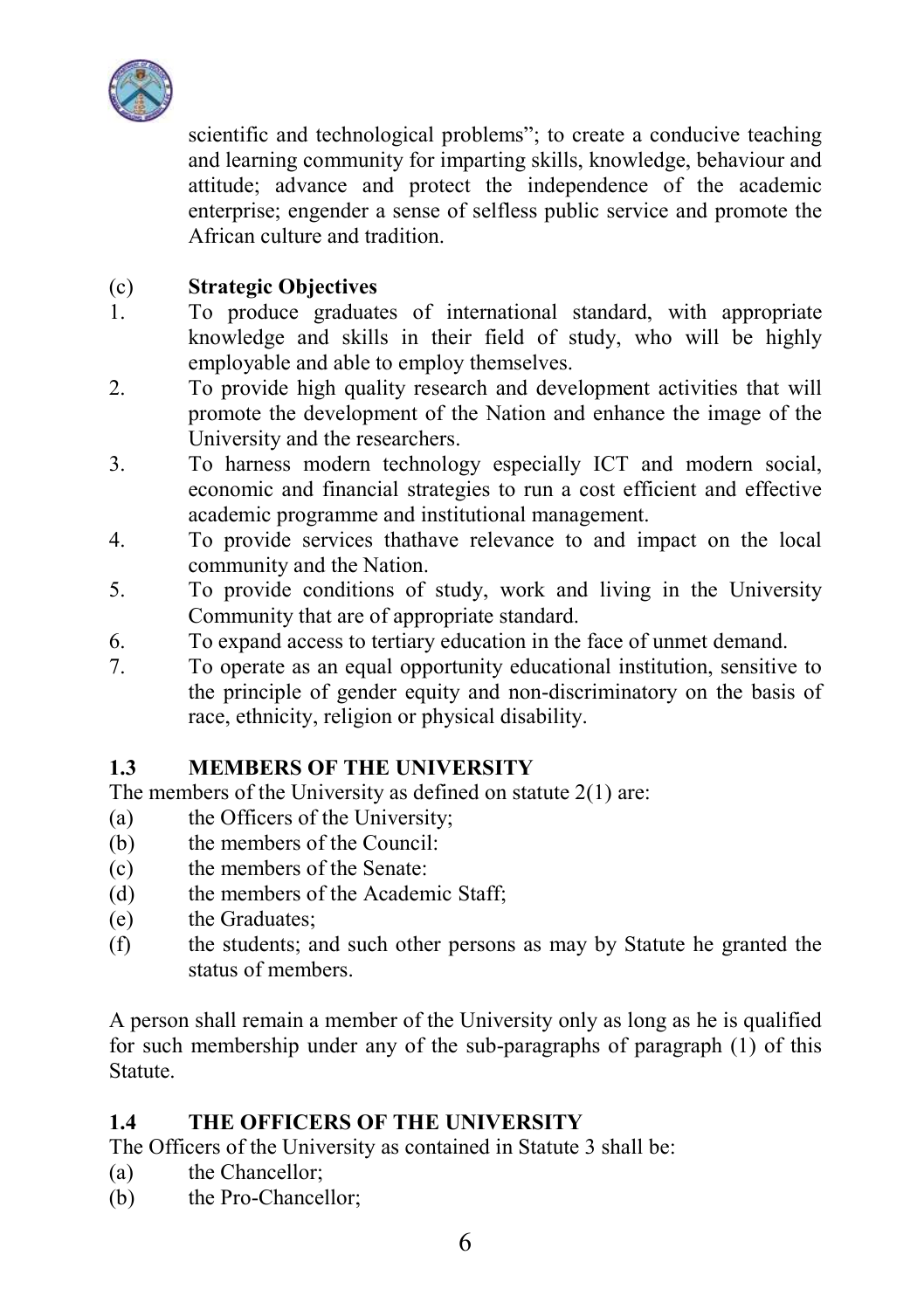

- (c) the Vice-Chancellor;<br>(d) the Deputy Vice-Cha
- the Deputy Vice-Chancellor (Academic);
- (e) the Deputy Vice-Chancellor (Administration);
- (t) theRegistrar;
- (g) the Librarian;
- (h) the Bursar; and
- (i) such other persons as may by Statute be granted the status of officers.

### 1.5 ESTABLISHMENT OF THE UNIVERSITY COUNCIL

### (a) Functions

The University Council to be known as the Council of ObafemiAwolowo University, Ile-Ife, was established by the Edict. The Edict states that Council shall be the governing authority of the University and shall have the custody, control and disposition of the property and finances of the University and, except may otherwise be provided in the Edict and the Statutes, shall manage and superintend generally the affairs of the University and, in any matter concerning the University not provided for under this Edict, the Council may act in such manner as appears to it best calculated to promote the interests, objects and purposes of the University.

The Council, subject to the provisions of the Edict and Statutes has the following functions among others:

- (i) to determine in consultation with Senate, all University fees;
- (ii) to establish after considering the recommendation of the Senate on that behalf, Faculties, Institutes, Schools, Boards, Departments and other units of learning and research; to prescribe their organization, constitution and function and to modify or revise the same;
- (iii) to authorize after considering the recommendations of the Senate on that behalf, the establishments for the academic in the University, and with approval of the Senate, to suspend or abolish any academic post except a post created by this Edict or the Statutes;
- (iv) to authorize the establishments for the administrative staff and other staff in the University and to suspend or abolish any such posts other than posts created by this Edict or the Statutes;
- (v) to make the appointments authorized by this Edict and the Statutes;
- (vi) to exercise powers of removal from office and other disciplinary control over the academic staff, the administrative staff and all other staff in the University;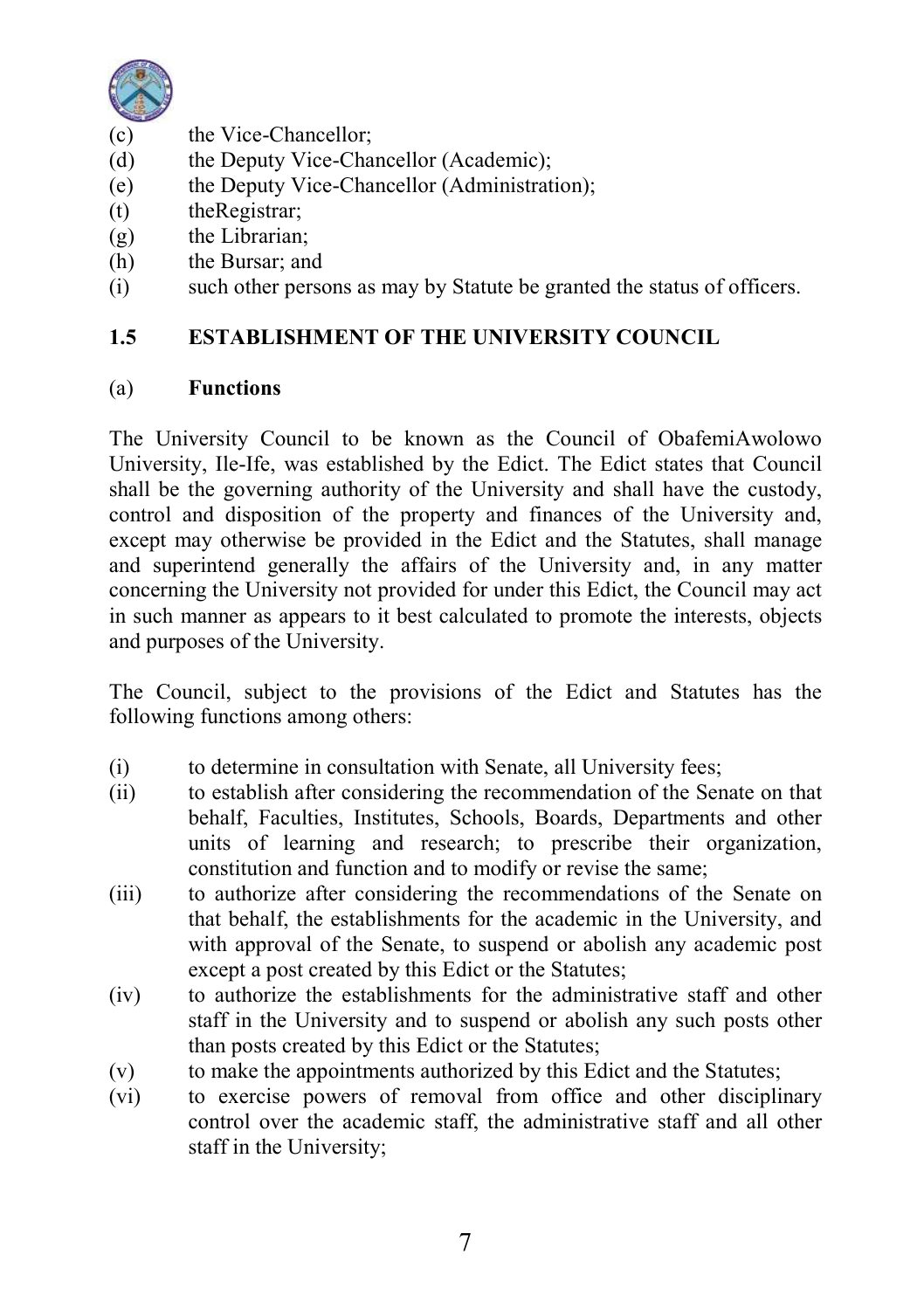

to supervise and control the residence and discipline of students of the University and to make arrangements for their health and general welfare.

### (b) Composition of the Members of Council

The Council as contained in Statute 10(1) as amended by Decree No. 11 of 1993 and Decree 25 of 1996 shall consist of the following members:

- (i) Ex-Officio Members: Pro-Chancellor The Vice-Chancellor The Deputy Vice-Chancellors
- (ii) 1 member from the Federal Ministry of Education
- (iii) 9 members representing a variety of interest and broadly representative of the whole federation to be appointed by the President
- (iv) 4 members of Senate appointed by Senate
- (v) 2 members of the Congregation elected by the Congregation
- (vi) 1 member of Graduates Association elected by Graduates

The Senate shall prescribe which Departments and subjects of study shall form part or be the responsibility of each of the Faculties. The next level of organization is the Faculty where the teaching and other activities of the Departments are co-coordinated. Proposals generally come from Departments to the Faculty Board although they can also be initiated at the Faculty level in which Departments normally have an opportunity to consider them before the Faculty Board takes a decision. The membership of the Faculty Board is stipulated in Statute 13(3) thus:

- (a) The Vice-Chancellor
- (b) The Deputy Vice-Chancellors
- (c) The Dean of the Faculty
- (d) The Professors and Heads o Departments comprising the Faculty;
- (e) Such other full-time members of the academic staff of the Departments comprising the Faculty as the Senate may determine after considering the recommendation of the Faculty Board;
- (f) Such other Professors and other Heads of Departments, as the Senate may determine after considering the recommendation of the Faculty Board;
- (g) Such other persons within or outside the University as the Senate may appoint after considering the recommendation of the Faculty Board.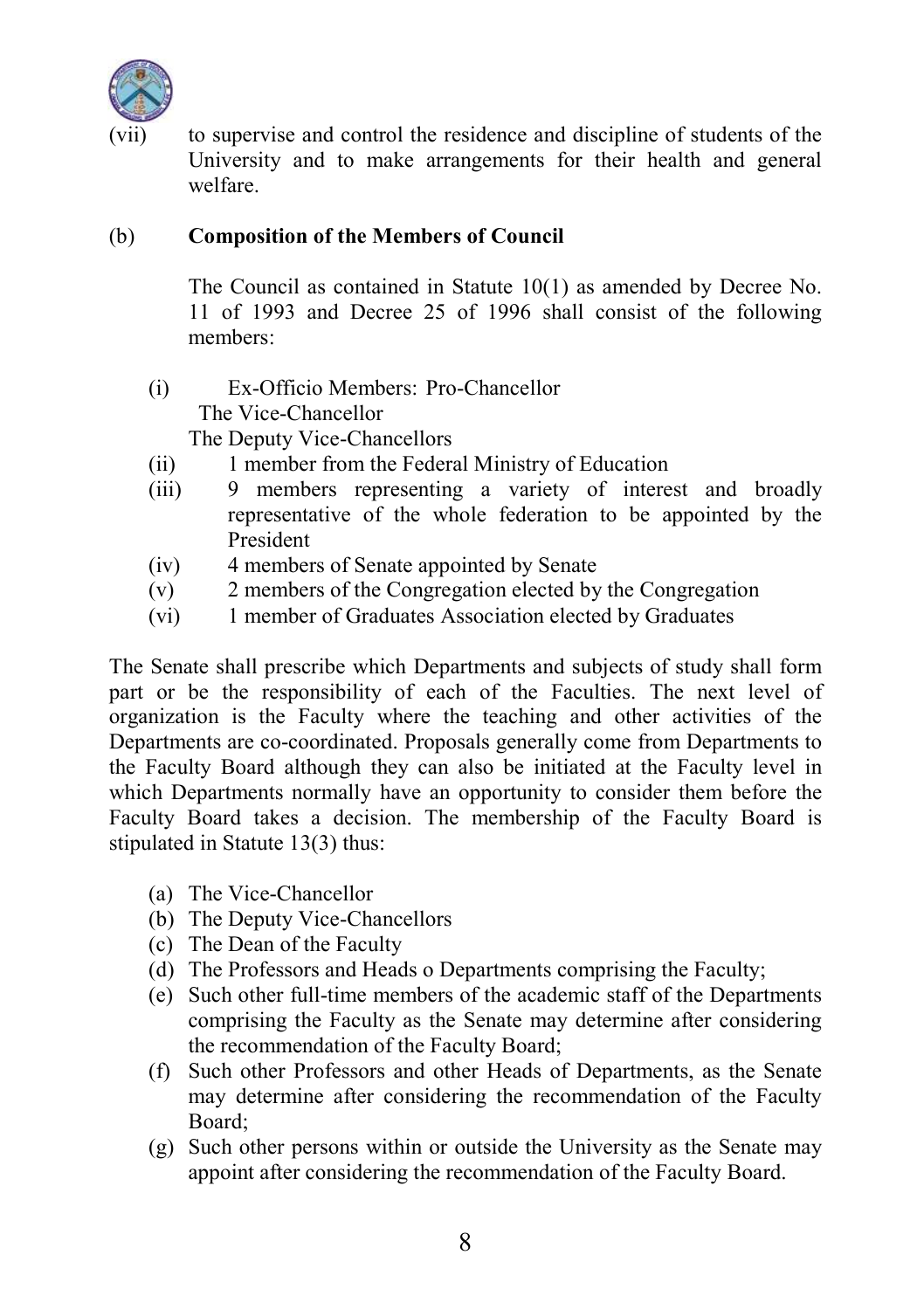

The next level is that of Departments which consist of groups of teachers and sometimes Research Fellows in a single subject with a Head who is usuallyalthough not always a Professor generally appointed by the Vice-Chancellor.

The Department is the normal basic unit of academic organization. It is at this level that the organization of teaching and the use of research facilities are primarily worked out. Senate may however recommend the creation of Institutes for groups of specialized subjects or discipline that require interdisciplinary research efforts and thus, cut across Faculties in scope.

### 1.6 ORGANISATION AND ADMINISTRATION

The Vice-Chancellor is theChief Executive Officer of the University and five other Principal Officers of the University,namely: the Deputy Vice-Chancellors (2), the Registrar, the University Librarian and the Bursar report to him. The University Librarian is in charge of the University Library while the Bursar takes charge of the University finances. The Registrar is the Secretary to Council and the Chief Administrative Officer of the University and he assists the Vice- Chancellor in the day-to-day administration of the University. He is also the Secretary to Senateand heads the Registry, comprising the Directorate of Academic Affairs, the Directorate of Council Affairs. Division of Corporate Services and the Director of Personnel Affairs. The Planning, Budgeting Monitoring/Management Information System Unit takes care of the academic planning, budgeting and monitoring needs of the University and is under the Vice-Chancellor's Office.

The University Central Administration also includes some Units providing common services. They are the Medical and Health Services, the Division ofMaintenance Services, the Physical Planningand Development Unit and the Computer Centre. Headsof these units report to the Vice-Chancellor.

### 1.6.1Congregation

The Congregation comprises all full-time members of the academic staff and every member of the administrative staff who holds a degree of any recognized University It discusses and declares an opinion on any matter whatsoever relating to thewell-being of the University. It has twelve elected membership in Senate and two elected members in the University Council.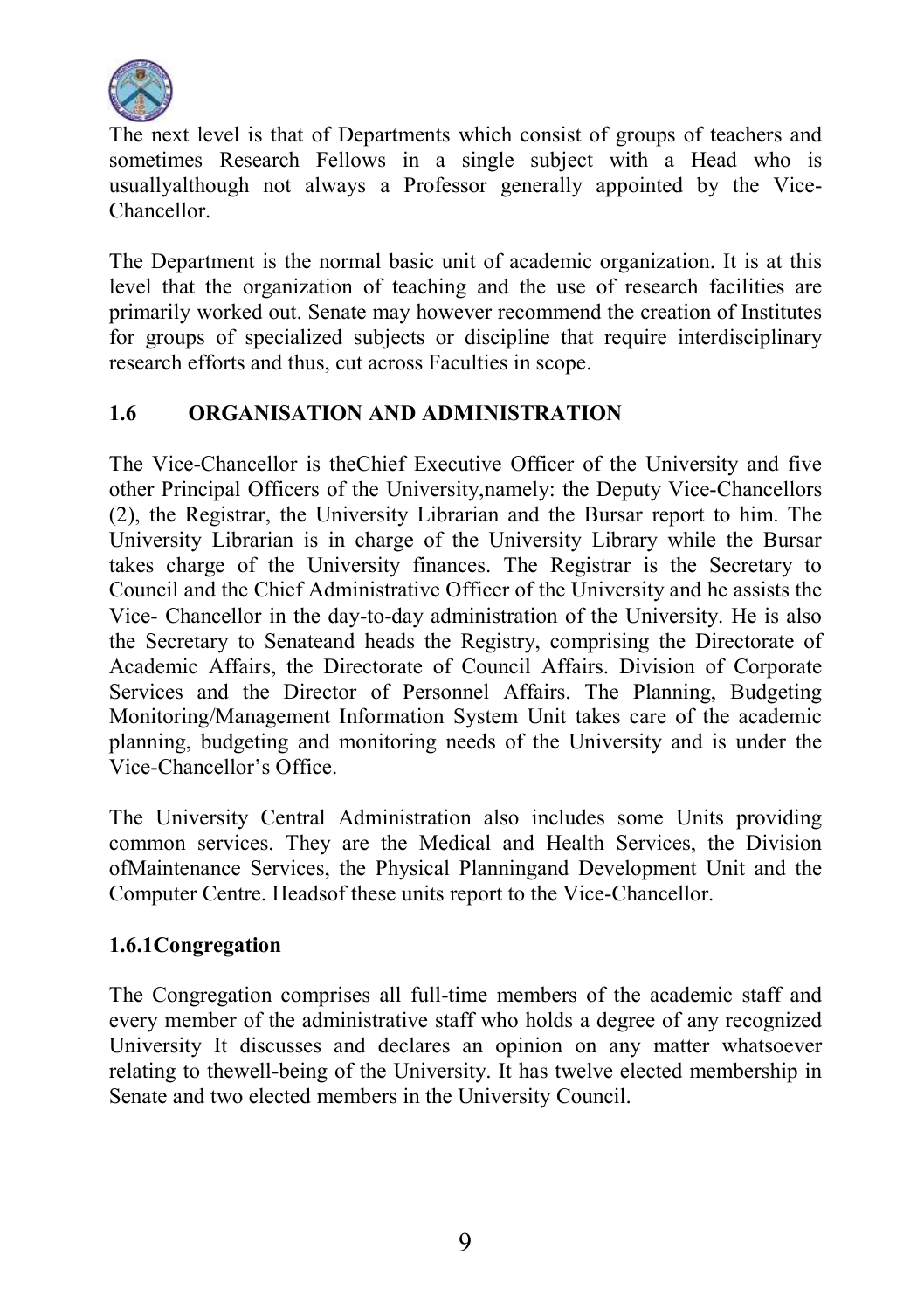

### 1.6.2Information on Facilities

### (A) Hezekiah Oluwasanmi Library

### (i) Plan of the Library

The Library consists of the North and South wings, which are connected by walkways on two levels.

### (ii) Membership

Membership of the Library is available, on completion of a registration card, to all students, members of the senior staff of the university and such other persons as may be determined by the Library Committee or the University Librarian on behalf of it.

Students are required to renew their registration at the beginning of each academic year. Library Cards and Borrower's Tickets are not transferable; books issued on them remain the responsibility of the person whose name appears on them.

A Lost Library Card or Borrower s Ticket may be replaced on submission of a written application.

### (iii) The Library Collections

Hezekiah Oluwasanmi library now contains over 380,000 volumes. It consists of two main areas:

- (a) The Undergraduate Areas and
- (b) The Research Areas.

### 1. Serial Collection

The Serials Collection consists of:

- (i) Current journals, the most current issues of which are shelved in the display section of the SerialsRoom.
	- a. Latest back flies i.e. the latest 10 years of journals which are on open access to register senior staff and postgraduate students.
	- b. Older back files i.e. journals older than ten years are on closed access to all categories of readers who must obtain and complete request forms at the serials hatch.

#### 2. African Special Collection

The African Special Collection is a collection of rare and other books primary interest to people whose fields of interest are in African Studies. Staff publications and theses submitted for hither degrees of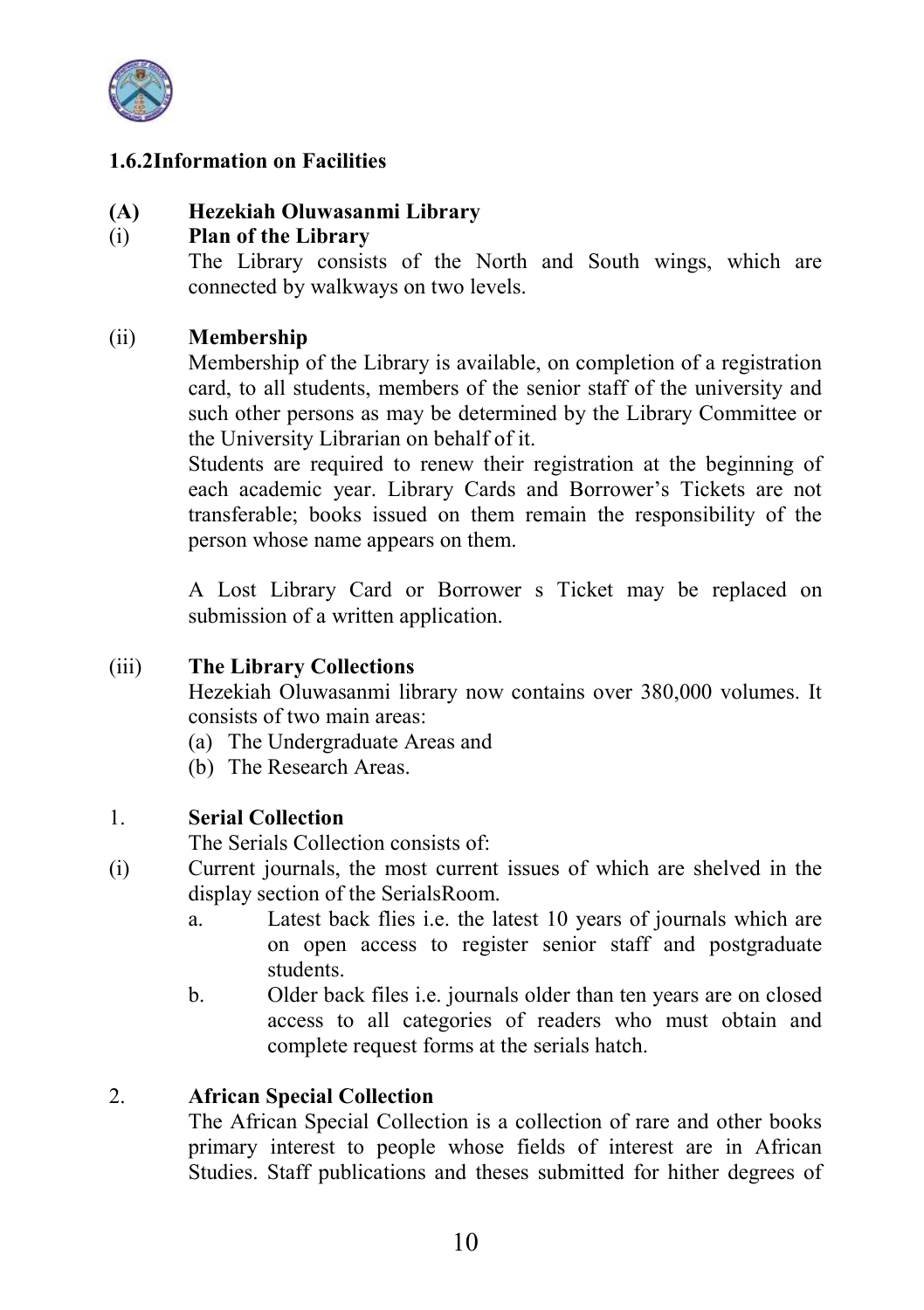

the University as well as of other Universities are also housed there. The Collection is closed access.

### 3. Documents Collection

The Documents Collection includes official publications of the Federal Government of Nigeria, the old regional governments, the present state governments and the Federal Capital Territory. It also includes publications of other African governments and international organizations.

### 4. Reference Collection

Dictionaries, encyclopedia, handbooks, directories, atlases, University Calendars, etc. are shelved in the Reference Room. Bibliographies, indexes and abstracts are available in the Bibliography Room. Reference books do not ordinarily circulate.

A newspaper clippings file (*post-October, 1985)* and a vertical file or reprints and other pamphlet type material is kept in the Reference Room.

### 5. Reserve Collection

### (i) Day reserve collection

Multiple copies of textbooks, particularly some of those recommended for specific courses, are shelved in the Reserve Books Room on Floor 3 North Wing East.

### (ii) Two Hour Reserve

Some other materials, periodical articles in particular, are placed on 2 –hour reserve. These may be obtained on request (signature and seat number required) and retained for a period of two hours at a time, subject to renewal, provided other readers have not demanded the materials.

### 6. Recent Accessions

A selection of books added to the Library stock is normally displayed for several days before being put in the main collection. The books may not be borrowed while on display but may be reserved at the loans Desk.

### Catalogues

A library catalogue is a finding list of books and other materials available in the library. The following catalogues can be found in the Catalogue Hall: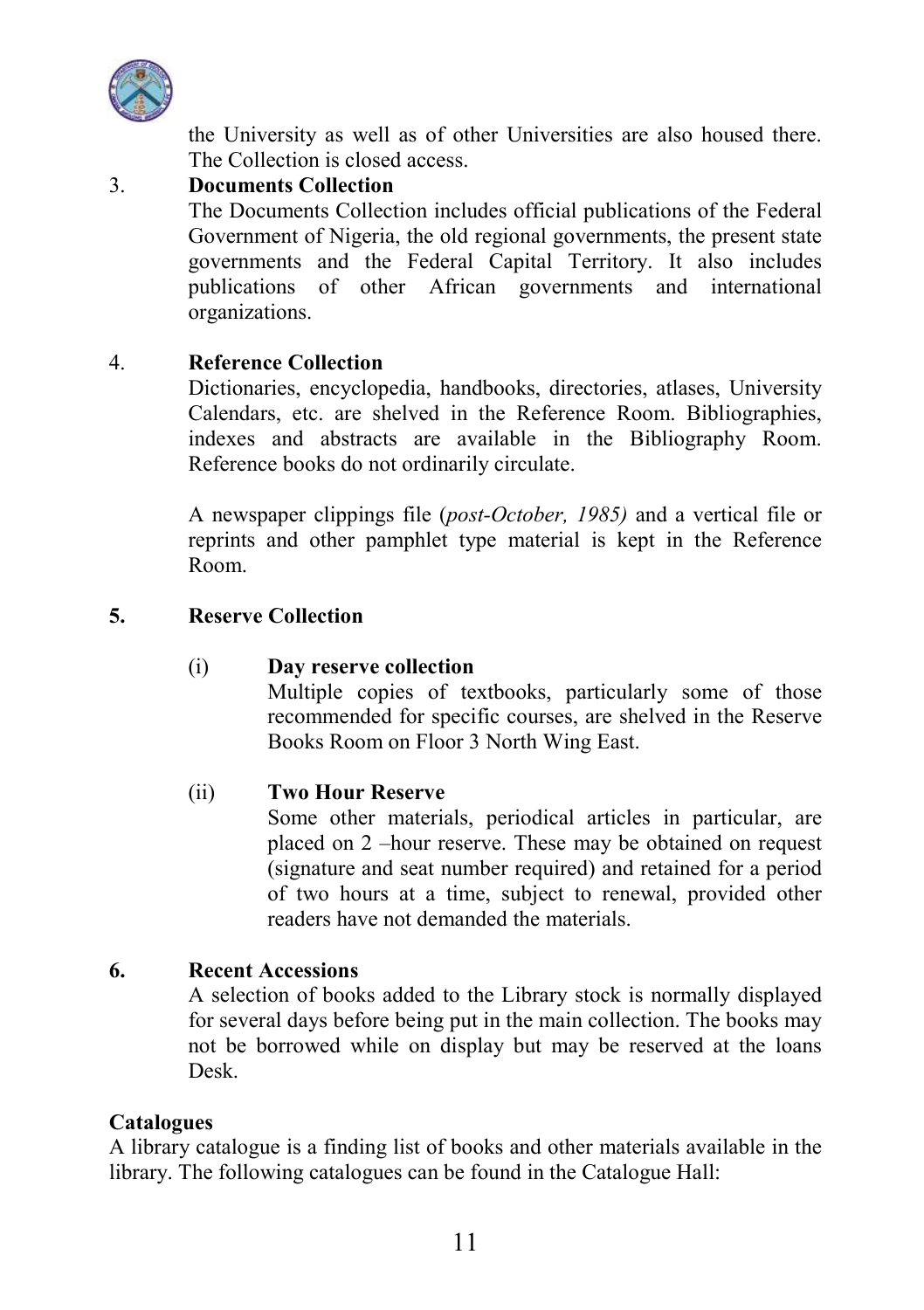

- (i) The Author/Title Catalogue<br>
(ii) The Subject Catalogue
- The Subject Catalogue
- (iii) The Shelf list
- (iv) The Serials Catalogue
- (v) The Documents Catalogue

### Howto Borrowa Book

When you have found the book you want to borrow, you will be required to sign your name and address on the book card provided in duplicate. You must surrender a Borrower s Ticket for each book borrowed.

When you return a book, you must ensure that you receive your Borrower's Ticket back immediately.

### Reservation

A book can be reserved by filling a reservation slip;in which case, it will not be renewed for the present borrower when returned, and, if it is already overdue, it will be recalled at once.

### Inter-Library Loan

If the book you require is not in stock, it is often possible to borrow it from another library. This service is dependent on goodwill and cooperation between libraries, and readers who benefit from it are required to observe the regulations applying to each loan.

### Photocopying Services

Within the limitations imposed by copyright, the library is able to supply readers with photocopies of periodical articles and parts of books at moderate charges.

### Penalties for Overdue or Lost Books

Penalties for overdue books will be imposed as follows:

- (a) N5.00 per day for the first 30 days; thereafter all loan privileges will stop
- (b) Books specially recalled by the university Librarian will attract a fine of N 10.00 per day after third day from the date of recall.
- (c) Books lost or damaged will attract a fine five times the current cost of the books?
- (d) No student will be allowed to attend the Graduation Ceremony or receive his/her certificate without a clearance certificate from the University Library to the effect that no book or fine is outstanding against him or her.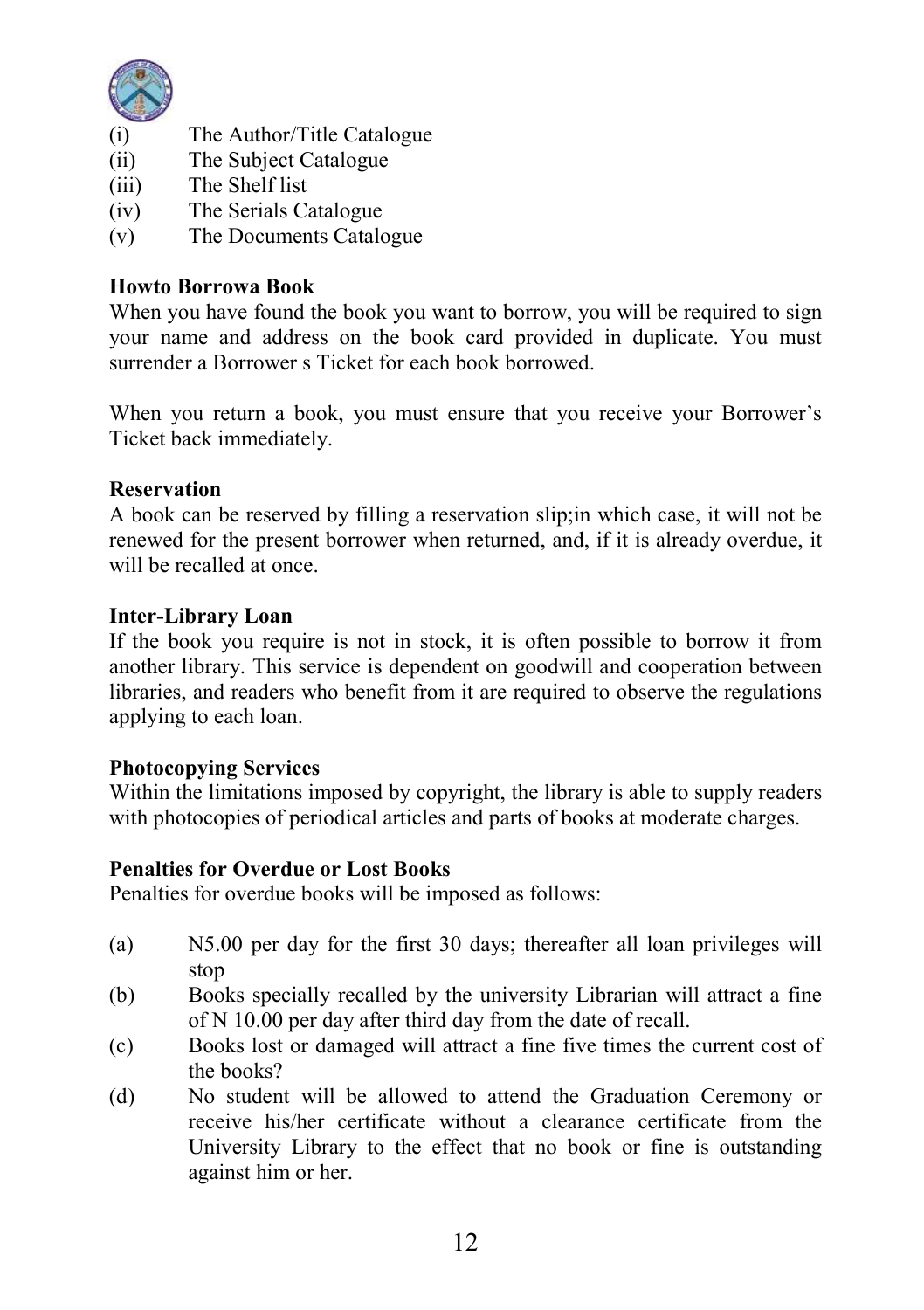

### Library Opening and Closing hour

| Monday - Friday | $8.00a.m. -$ | 8.00 p.m.   |
|-----------------|--------------|-------------|
| Saturday        | $8.00a.m. -$ | $4.00$ p.m. |
| Sunday          | $2.00$ p.m.  | $8.00$ p.m. |

### Vacation Period

Monday - Friday 8.00a.m - 6.00p.m.

### B. Division of Students' Affairs.

### 1. Guidance and Counseling Unit:

The Division of Students' Affairs has Professional Counselors who are committed to helping students grow in self-understanding in the process of integrating their personal and academic experiences. The services are free to students and are confidential (i.e. not used as part of his/her other University records). The services include personal counseling, group counseling, study skills improvement, tests anxiety reduction, personal crisis intervention, psychological testing, career and occupational counseling and settlement of grievances between students. Where necessary, consultations are made with campus organizations, specialists and academic Departments, to ensure that students' problems are resolved satisfactory.

The Counselors can be contacted in Rooms 9 and 10 Division of Students' Affairs between 10.00am and 2.00pm. Monday to Friday.

### 2. Scholarship and Financial Assistance:

The Division of Students' Affairs serves as a link between students and sponsoring authorities, both within and outside Nigeria. Students are advised to check the Notice Boards in their respective faculties as well as those at the Division of Student Affairs Building for advertisements and other relevant information.

Liaison is also maintained between students and governments at various levels for scholarship and bursaries.

### 1.7 Roll of Honours for Students

Senate at a Special Meeting held on Wednesday, l November, 2006 decided that Roll of honours for Students be instituted in the University to enhance discipline and good performance among students.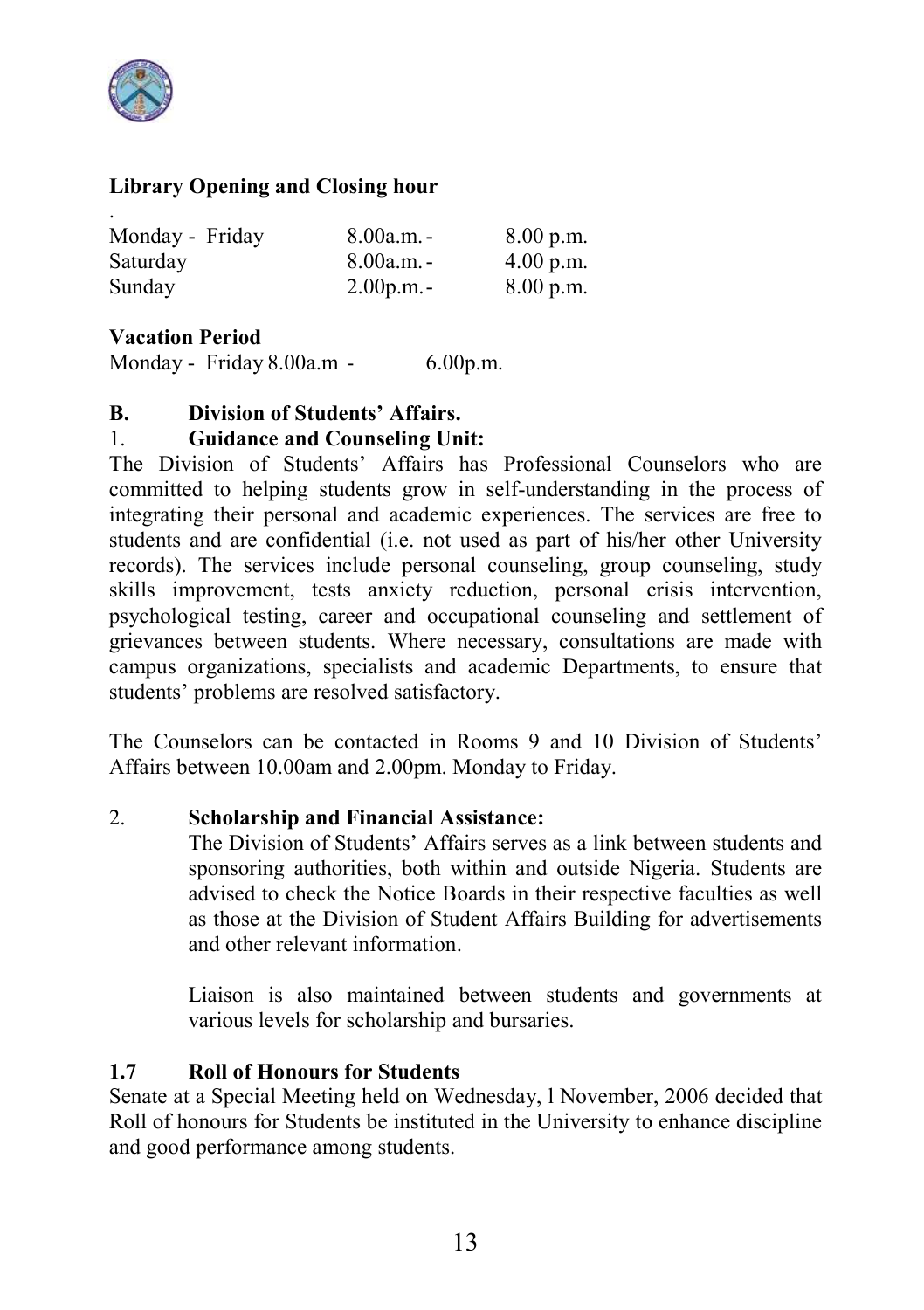

All students are enjoined to strive to be on the Honours Roll.

The details are as follows:

- (i) The Honours Roll should be at three levels, namely:
	- (a) Departmental Honours Roll
	- (a) Provosts/Deans Honours Roll
	- (c) University/Vice-Chancellor's Honours Roll
- (ii) The beneficiaries must have a minimum CGPA of 4.0 for Departmental Honours Roll; 4.25 for Provost/Deans honours Roll and 4.5 for Vice-Chancellor/University Honours Roll in all the Faculties except the Faculty of Pharmacy and College of Health Sciences where the candidates are expected to have a cumulative average of 60% and 62% respectively.
- (iii) The beneficiary must maintain this grade annually to continue to enjoy the award.
- (iv) The recommendations must be processed along with results of Rain Semester examinations.
- (v) The student must be of good conduct.
- (vi) He/she must not have outstanding or carry-over courses and must not be repeating year.
- (vii) No student on LeaveAbsence shall enjoy the Annual Roll of Honours Award.
- (viii) No student that has a disciplinary problem shall enjoy the award.
- (ix) The award shall base on the recommendation of theDepartmental Board Examiners'and the Faculty Board ofExaminers, while that pertaining to the Vice-Chancellor/University shall be processed through the Committee ofDeans.
- (x) Names of beneficiaries shall be displayed as follows: Departmental Honours - Departmental Notice Board Provost/Deans Honours - Faculty Notice Board Vice-Chancellor/University Honours - Floor 'O' Secretariat Building
- (xi) Each beneficiary shall be given a certificate.

### 1.8 University Examination Regulations

Some University Examination Regulations students should note as contained in University Examination Regulations for first Degrees, Diplomas and Certificates are:

### 1.8.1 Registration for University Examinations

(a) A candidate for a University examination must have registered the courses in the prescribed format not later than the closing date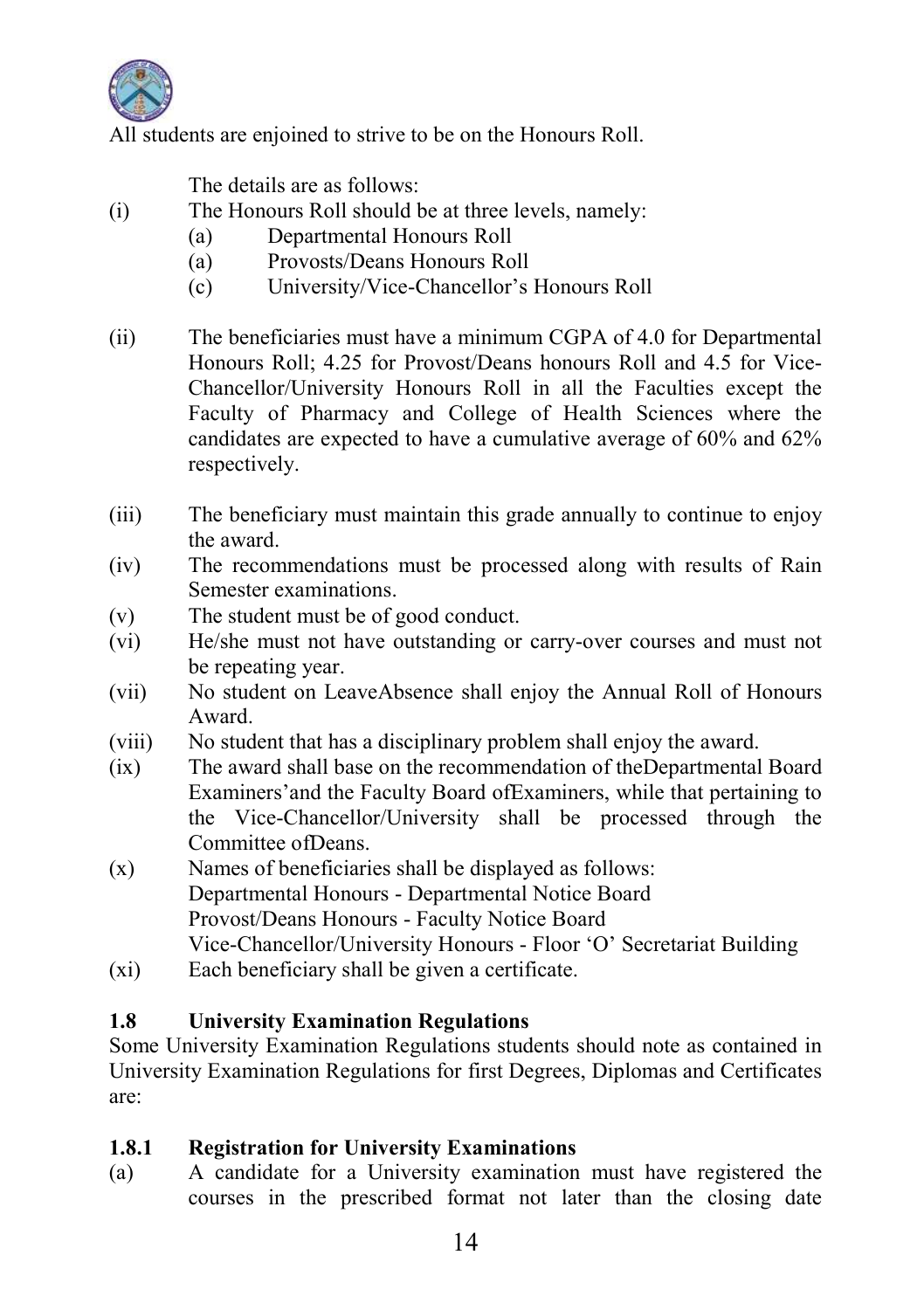

prescribed for registration for such courses. Any candidate who fails to register for courses at the appropriate time as prescribed by Senate will not be allowed to take any examination in such courses. Any examination taken without course registration shall be null and void.

- (b) Students who register for courses are committed to the number of units registered for and are expected to take examinants in such course. If a student failed to take an examination he would be scored 'OF' for the number of units he had registered for and in which he had failed to take the prescribed examination.
- (c) Any student who does not have any course to offer in a particular semester should apply for leave of absence.
- (d) A candidate who has less than 15 units in a particular semester to graduate should apply to his/her Faculty Board for permission to register for less than 15 Units. Failure to do so constitutes a breach of regulation which may result in the non-processing of the candidates results.
- (e) A candidate, who cannot register for courses during the prescribed period for registration because of an illness, must ensure that medical report on his illness is forwarded by him or his parents/sponsors to reach the Dean of his Faculty not later than four weeks after the end of the normal registration period as scheduled in the University Calendar. Such a medical report should be forwarded for authentication by the Director of Medical and Health Services for it to be considered valid. Such a candidate shall be exempted from the penalties of late registration. All applications should be routed through the Head of Department.
- (f) Students must attend a minimum of 75% of course instructions including lectures, tutorials and practical where required toqualify to sit for examination in any course.

### 1.8.2 Absence from Examination

Candidates must present themselves at such University examinations for which they have registered. Candidates who fail to do so for reason other than illness or accident shall be bound by the following regulations:

(a) Any student who fails to register for courses during one semester without permission should be deemed to have scored OF" in the minimum number of units required for full time students (i.e. 15 Units).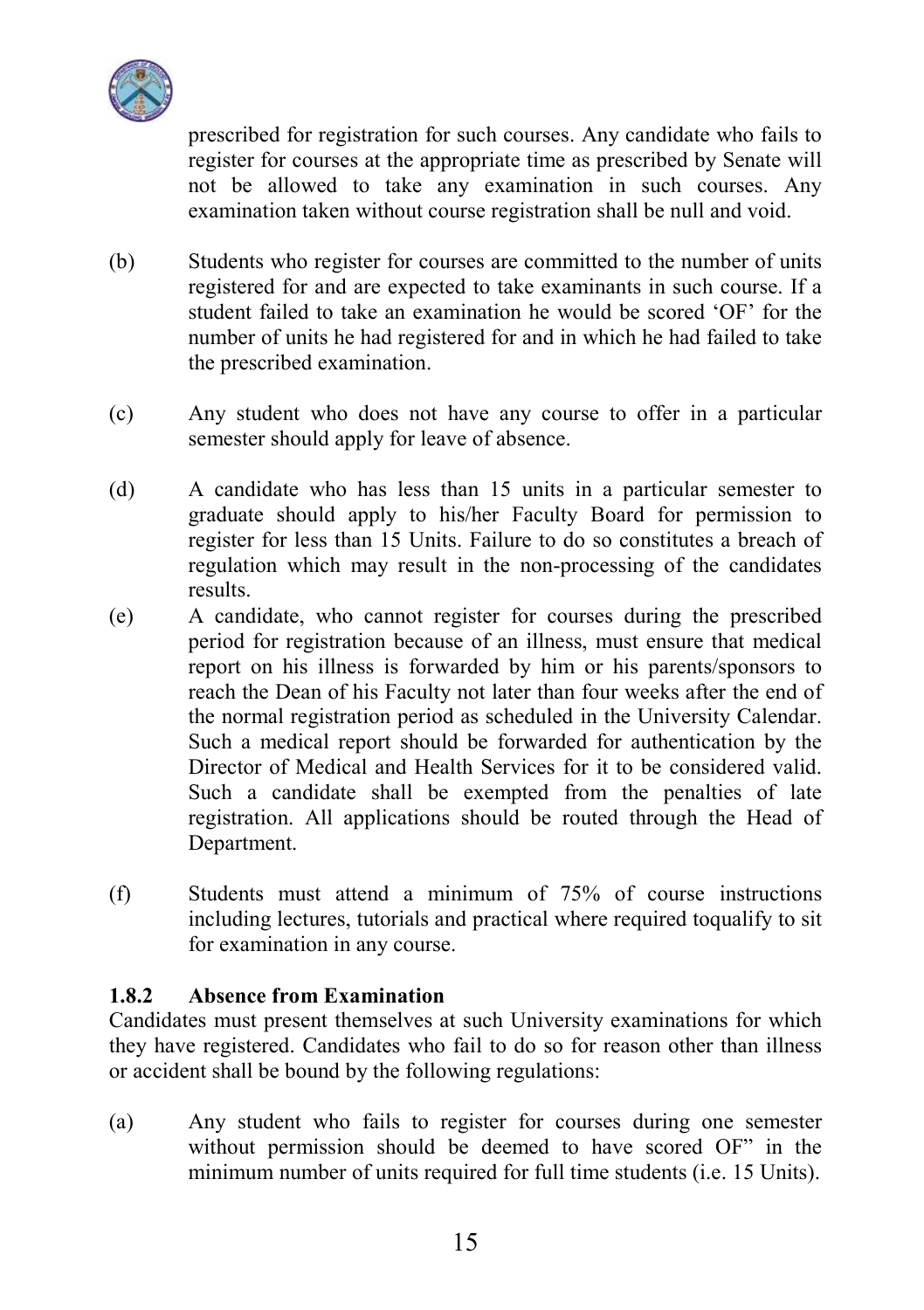

Candidates who registered for courses, attended classes regularly, did all practical and tests but did not take required semester examinations should be given a continuous assessment grade in each of the affected courses and a grade of "O" in the examination which they should have taken, but which they did not take.

- (c) Candidates who have less than 15 units to graduate but fail to take the required examinations should be deemed to have scored "O" in the outstanding courses only provided such candidates obtained permission to register for less than 15 units.
- (d) Any candidate on account of illness, is absent from University examination may be permitted by the Senate on the recommendation from the appropriate Faculty Board, to present himself for such examination at the next available opportunity provided that:
- (i) A full-time student in the University shall report any case of illness to the University Health Centre at all times.
- (ii) When a student falls ill during examination he should report to the Director, Medical and Health Services before attending any hospital outside the University. A report of sickness should be made to the Registrar within a week and a medical certificate of validation of his illness within three weeks.
- (iii) When a student falls ill before an examination he shall be under an obligation to send a medical report countersigned by the Director, Medical and Health Services within one week of such illness. Any time outside this period, shall be considered on its merit.
- (iv) The Director of Medical and Health Services should within 48 hours, submit a medical report on a candidate who is ill during an examination and is taken to the Health Centre or referred by it to the hospital for treatment.
- (v) A candidate applying for leave of absence on medical grounds must forward his application together with a medical report to the Dean of his Faculty through his Head of Department. The Medical Report must be countersigned by the Director, Medical and Health Services. All applications for Leave of Absence must be taken by the appropriate Faculty Board.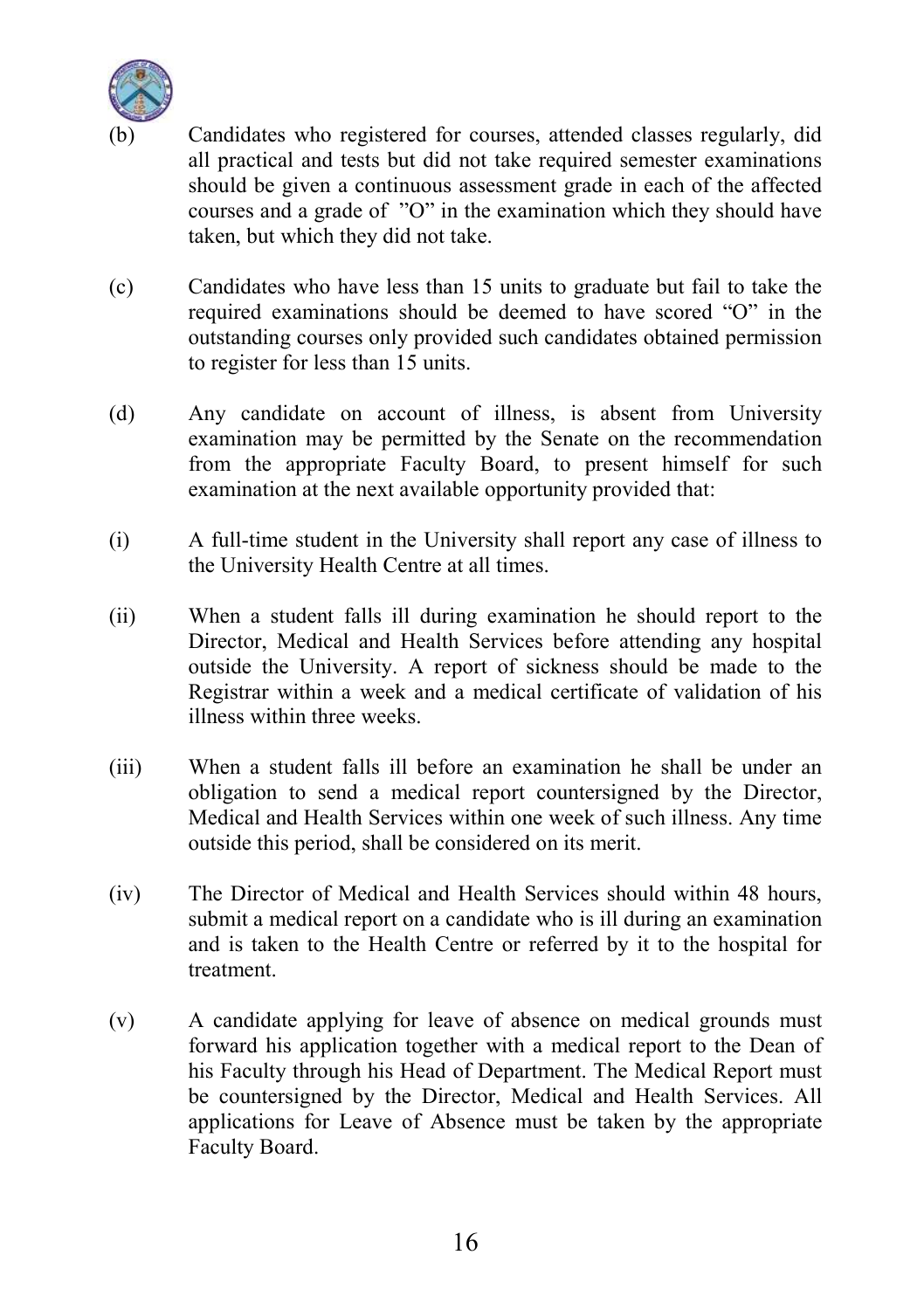

### 1.8.3Examination Offences and Penalties

- (a) A candidate shall not be allowed during an examination to communicate by word or otherwise with any other candidates nor shall he leave his place except with the consent of an invigilator. Should a candidate act in such a way as to disturb or inconvenience other candidates, he shall be warned and if he persists he may, at the discretion of the invigilator be excluded from the examination room. Such action by the invigilator must also be reported in writing through the Head of Department to the Vice-Chancellor within 24 hours.
- (b) It shall be an examination offence for any students, staff or any person whatsoever, to impersonate a candidate in any University examination. Any student or staff of the University found guilty under this regulation shall be subjected to disciplinary action by the appropriate authority of the University.
- (c) No candidate shall take into an examination room or have in his possession during examination any book or paper or printed to written documents, whether relevant to the examination, or not, unless specifically authorized to do so. Any invigilator has authority to confiscate such documents.
- (d) Mobile phones are not allowed in examination halls.
- (e) A candidate shall not remove from an examination room any papers, used or unused, except the question paper and such book and papers, if any, as he is authorized to take into the examination room.
- (f) Candidate shall comply with all "direction to candidates" set out on an examination answer book or other examination materials supplied to them. They shall also comply with duration given to them by an invigilator.
- (g) Candidates shall not write on any paper other than the examination answer books. All rough work must be done in the answer books and crossed out neatly. Supplementary answer books, even if they contain only rough work must be tied inside the main answer books.
- (h) When leaving the examination room, even if temporarily, a candidate shall not leave his written work on the desk but he shall hand it over to an invigilator. Candidates are responsible for the proper return of their written work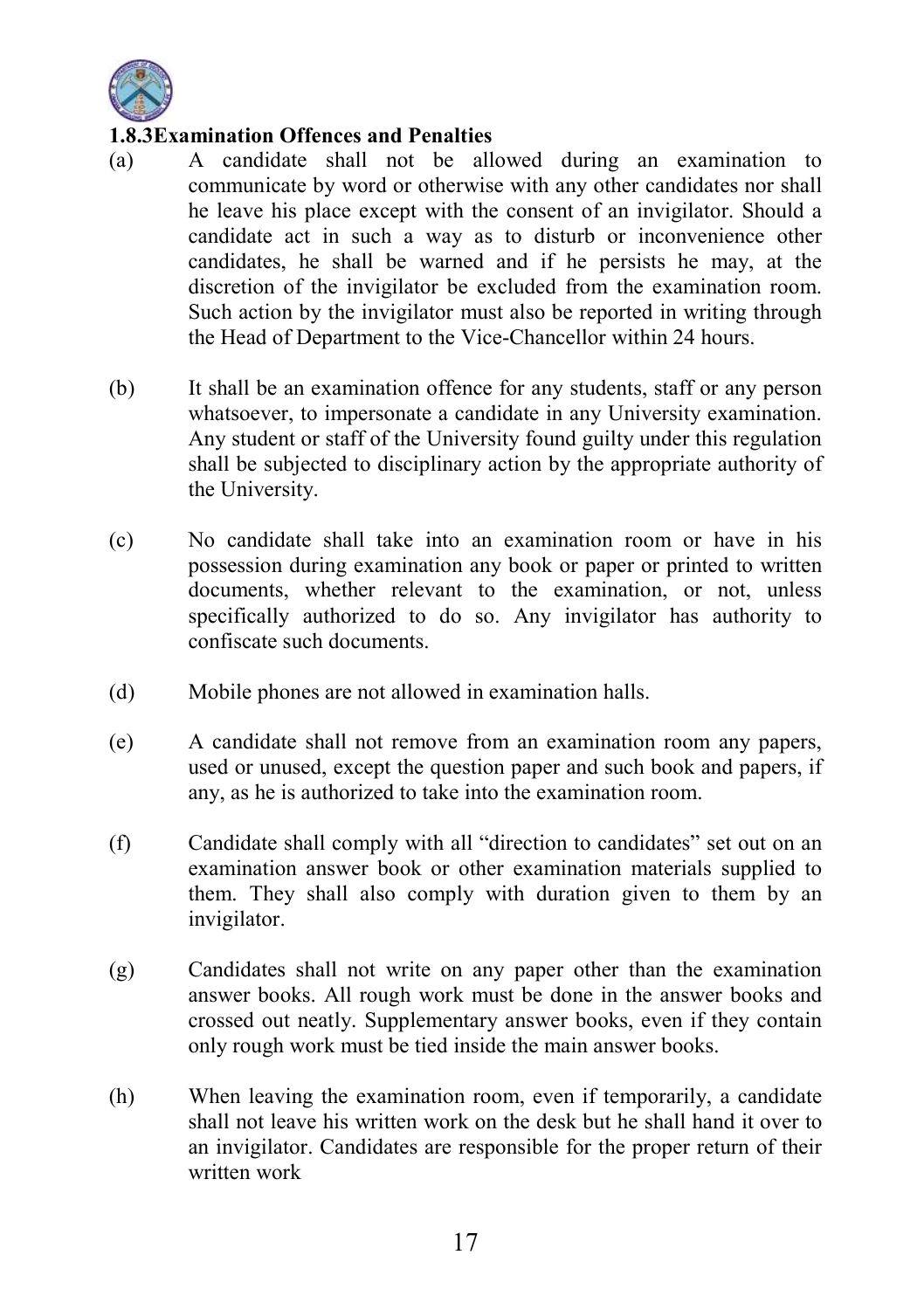

Smoking shall not be permitted in examination room during examination sessions.

- (j) Any candidate or staff who attempts in any way to unlawfully have or give pre-knowledge of an examination question or to influence the marking of scripts or the award of marks by the University examiner shall be subject to disciplinary action by the appropriate authority of the University.
- (k) If any candidate is suspected of cheating, receiving assistance or assisting other candidates or of infringing any other examination regulation, a written report of the circumstance shall be submitted by the invigilatorto the Vice-Chancellor within 24 hours of the examination session. The candidate concerned shall be allowed to continue with the examination.
- (l) Any candidate suspected of examination malpractice shall be required to submit to the invigilator a written report immediately after the paper. Failure to make a report shall be regarded as a breach ofdiscipline. Such report should be forwarded along with the Invigilators report to the Vice- Chancellor.
- (m) Where a Head of Department fails to forward a report on examination malpractice to the Vice-Chancellor such action would be considered misconduct.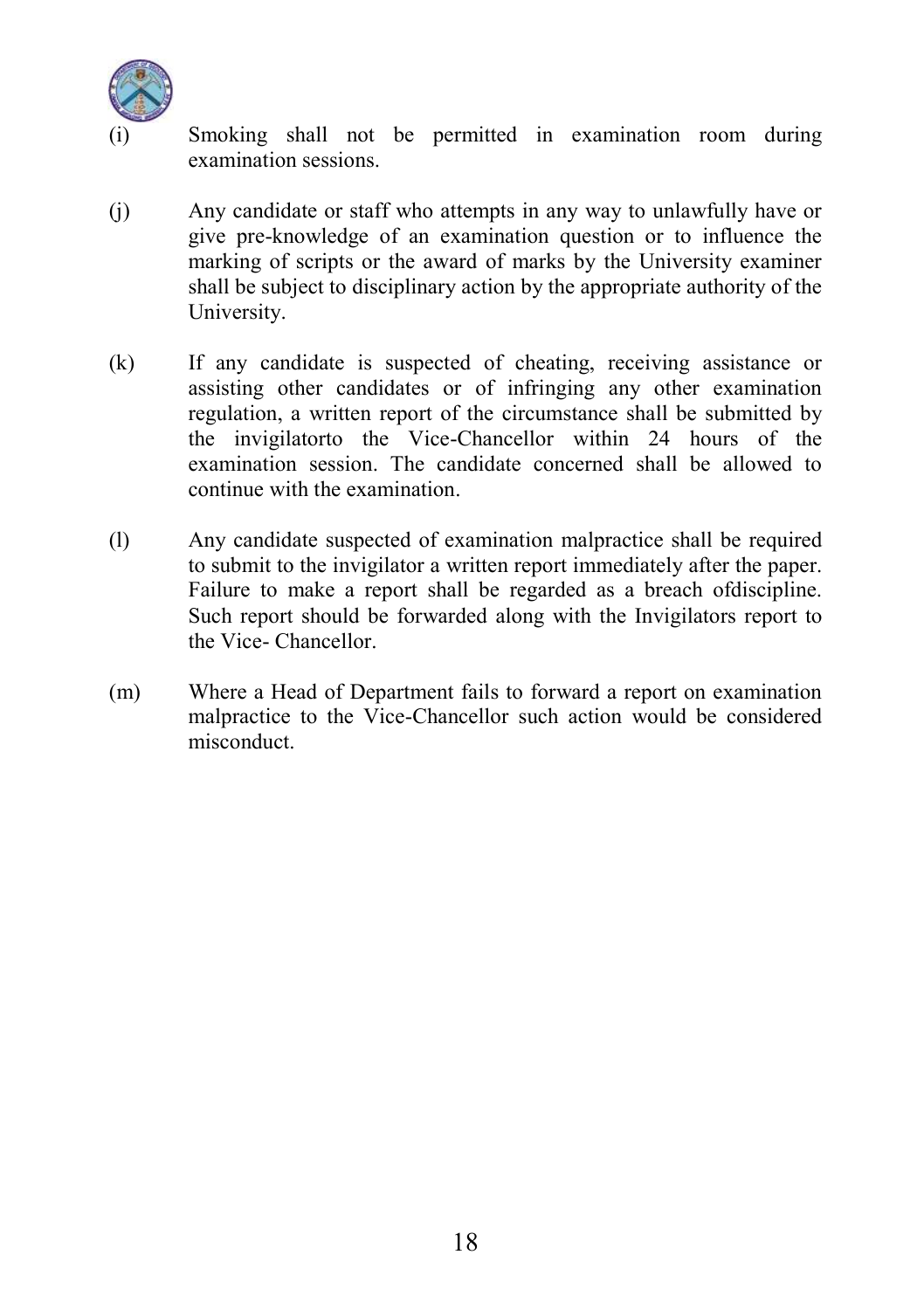

### E DEPARTMENT OF GEOLOGY

### 2.1 BRIEF HISTORY OF THE DEPARTMENT

The Department of Geology was established in April 1965. The Department ran a B.Sc. degree programme in Geology until the 1974/75 academic year when the B.Sc. Applied Geophysics degree programme was introduced. It was the first Department to introduce the undergraduate Applied Geophysics programme in Nigeria. In the same year, the Department introduced three M. Sc. Applied Geology degree programmes in Mineral Exploration, Hydrogeology/ Engineering Geology and Sedimentary/Petroleum Geology. It subsequently introduced the M. Sc. Applied Geophysics degree programme and the M. Phil. and Ph. D. Degree programmes in Applied Geology and Applied Geophysics.

Due to demand for an intensive postgraduate course of shorter duration (than the conventional 24-calender month M.Sc. programme) for professionals already serving in the industry and government agencies, a 12-calender month (one year) Professional Master programmes in Petroleum Geosciences, Petroleum Geophysics, Petroleum Geochemistry, Mineral Exploration and Groundwater and Environmental Geosciences were introduced in 2012.

Since its establishment over fifty years ago, the Department has graduated over 1000 students at undergraduate and postgraduate levels. Today, these graduates occupy key positions in the solid minerals, oil and gas, environmental, hydrogeological and other various sectors of the Nigerian economy, including politics and academia. In spite of the dwindling human and material resources, the Department of Geology has endeavoured, over the years, to maintain a high academic standard that has won her the prestigious Nigerian Mining and Geosciences Society (NMGS) prize for the best training Department and her students and staff several academic laurels.

The Department has a track record of high quality research as demonstrated by the fact that a substantial part of the research data generated in its first 40 years of existence were published in highly reputable international journals as well as local journals of international repute. These publications are over one thousand. Besides, one of its founding fathers (Professor O. S. Adégòkè) won the 1988 Nigerian National Merit Award. The pace of research has, however, somewhat slackened in the last decade because facilities have deteriorated and become grossly inadequate. Despite this fact, the current academic members of staff have endeavoured to distinguish themselves as high-calibre researchers in their various disciplines. Two of them have been inducted into the Nigerian Academy of Science (NAS) as Fellows.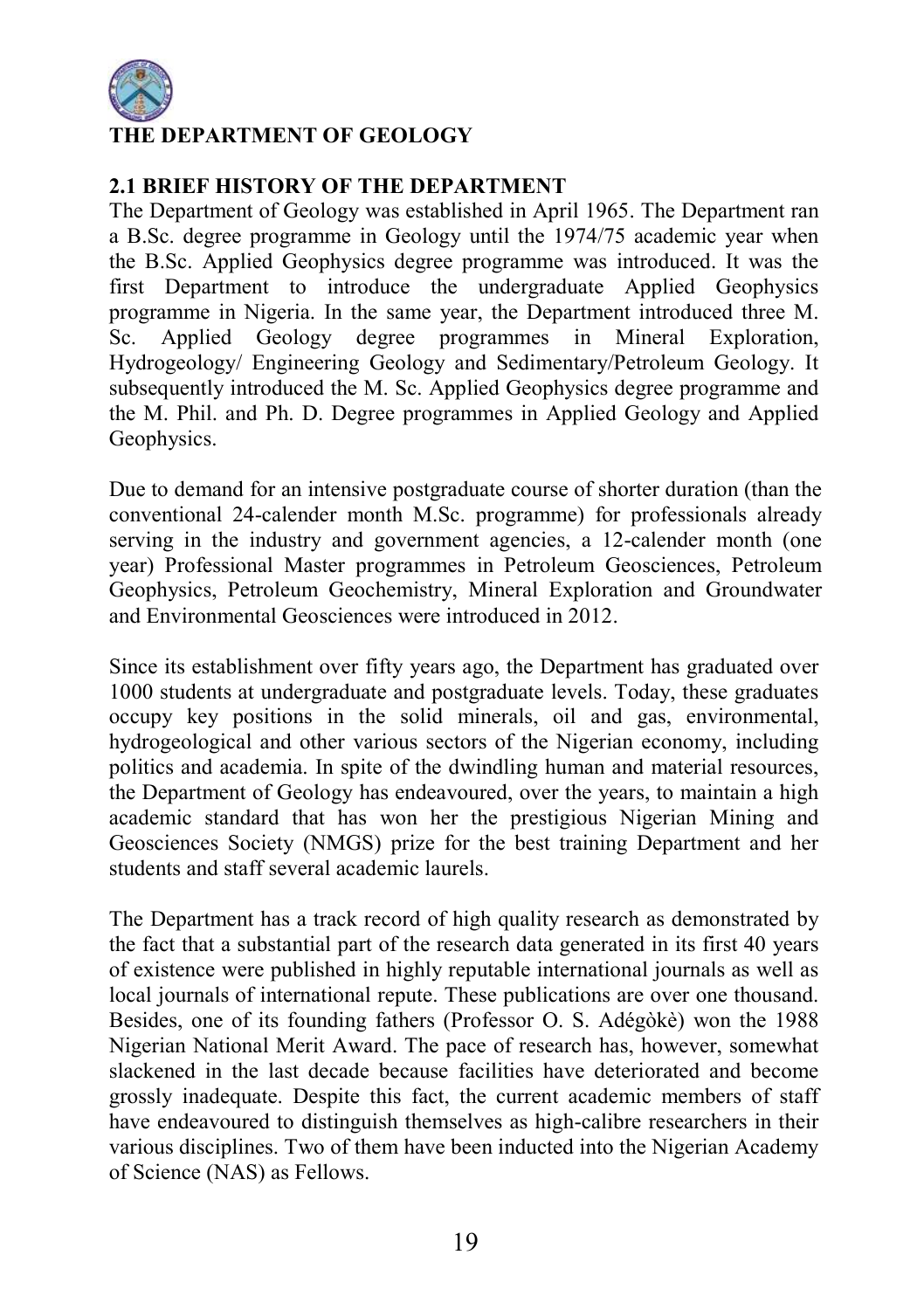

### **VISION**

To be a centre of excellence in geosciences that will rank amongst the best in the world and whose products will be globally sought after.

### 2.3 MISSION

To create enabling academic environment for teaching, learning and research in geosciences; advance the frontiers of knowledge in geosciences that are relevant to national and global development and train a crop of geoscientists that are employable and can generate employment.

### 2.4 PROGRAMME PHILOSOPHY

The academic programmes in the Department are designed to equip the students with requirements needed to serve in a professional capacity in most challenging fields such as Oil Companies, Oil Service Companies, Geological Survey agency of the Ministry of Solid Minerals Development, Ministries of Water Resources, Environment, State Water Boards, Civil and Road Construction Companies among others, in which qualified geologists and geophysicists are needed in Nigeria and in other developing countries of Africa. The programes are designed to promote self-employment and entrepreneurship in the geosciences in realisation of dwindling employment prospects in the formal employment sector.

### 2.5 PROGRAMME OBJECTIVES

The progamme objectives include

(i)To provide students with a broad and balanced background knowledge founded in ICT-based and computer driven technologies in the various aspects of geosciences.

(ii)To expose students to modern concepts of global geology.

(iii)provide effective field-based courses that emphasize integration of methodologies and techniques for solving complex geological and geophysical problems.

(iv)To train the capability of the students to conceive research problems and formulate methodologies to address them.

(v)To provide in-depth training for research in areas of geosciences that are of particular and immediate relevance to national and regional developments in Nigeria and other African countries.

### 2.6 LIST OF STAFF

The Department of Geology currently has eighteen permanent academic members of staff, and three associate academic staff as contained in Table 1. Table 2 contains the list of non-academic staff.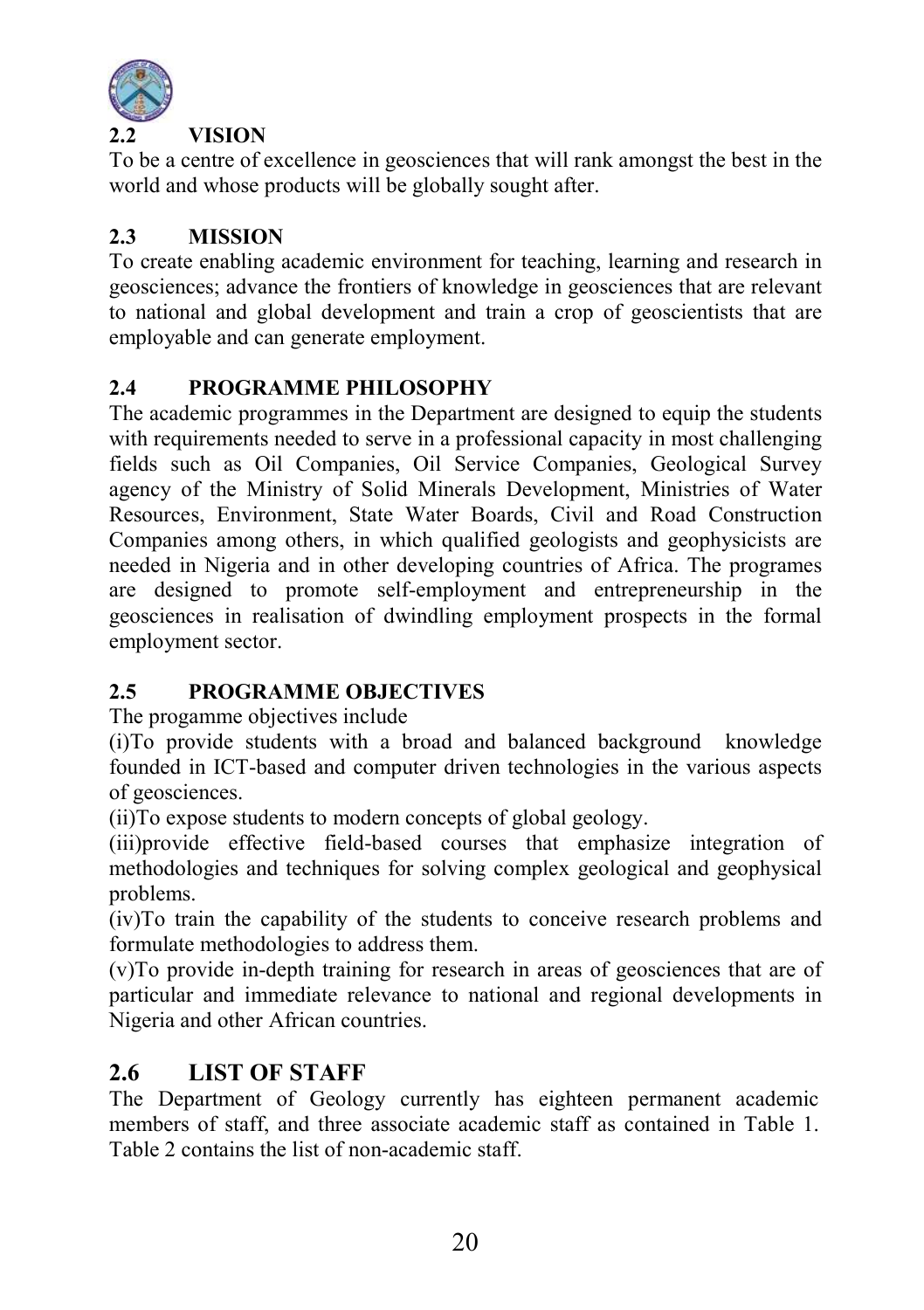

### Table 1: Academic Staff Members

| S/N          | <b>NAME</b>       | <b>DESIGNA</b>              | <b>AREA(S) OF</b>                                  | <b>QUALIFICATION</b>                                                     |
|--------------|-------------------|-----------------------------|----------------------------------------------------|--------------------------------------------------------------------------|
|              |                   | TION                        | <b>SPECIALIZATION</b>                              |                                                                          |
| $\mathbf{1}$ | S. A. Adekola     | Senior<br>Lecturer &<br>HOD | Petroleum Geology/<br>Geochemistry                 | B.Sc(Ado-Ekiti),<br>M.Sc (Ibadan), PhD<br>(UWC)                          |
| 2            | M. O. Olorunfemi  | Professor                   | <b>Applied Geophysics</b>                          | B.Sc, (Ife), M.Sc.,<br>Ph.D (Birmingham)                                 |
| 3            | V. O. Olarewaju   | Professor                   | Petrology/<br>Geochemistry/<br>Geological Mapping  | $B.Sc$ , $(Ib)$<br>M.Sc(Zaria,<br>D.I.C.(Imperial<br>Coll), PhD (London) |
| 4            | J. O. Ajayi       | Professor                   | Hydrogeology/<br><b>Engineering Geology</b>        | B.Sc, (Ife), M.Sc.,<br>Ph.D, (Arizona)                                   |
| 5            | S. B. Ojo         | Professor                   | <b>Applied Geophysics</b>                          | B.Sc. M.Sc. (ABU),<br>Ph.D. (West Ontario,<br>Canada)                    |
| 6            | M. T. Olowokere   | Professor                   | Shell Professor of<br>Geophysics                   | BTech., MTech.,<br>PhD (Akure)                                           |
| 7            | A. A. Adepelumi   | Reader                      | <b>Applied Geophysics</b>                          | B.Tech., (Akure),<br>M.Sc. (Ife), Ph.D.<br>(Brazil)                      |
| $\,$ 8 $\,$  | S. L. Fadiya      | Senior<br>Lecturer          | Micropaleontology/<br>Biostratigraphy              | B.Sc. (Ado-Ekiti),<br>M.Sc., Ph.D. (Ife)                                 |
| 9            | O. A. Alao        | Senior<br>Lecturer          | <b>Applied Geophysics</b>                          | B.Sc., M.Sc.<br>Ph.D.(Ife)                                               |
| 10           | D. E. Falebita    | Lecturer I                  | <b>Applied Geophysics</b>                          | B.Tech.,(Akure)<br>M.Sc., Ph.D.(Ife)                                     |
| 11           | O. Afolabi        | Lecturer I                  | <b>Applied Geophysics</b>                          | B.Sc., M.Sc.<br>Ph.D.(Ife)                                               |
| 12           | B. M. Salami      | Lecturer I                  | Hydrogeology/<br><b>Engineering Geology</b>        | B.Sc., M.Phil.,<br>Ph.D.(Ife)                                            |
| 13           | A. O. Olorunfemi  | Lecturer I                  | Mineralogy/<br>Geochemistry/<br>Geological Mapping | B.Tech.,(Akure)<br>M.Sc., Ph.D.(Ife)                                     |
| 14           | A. Adetunji       | Lecturer I                  | Mineralogy/<br>Geochemistry/<br>Geological Mapping | B.Sc., (Akure) M.Sc.,<br>Ph.D.(Ife)                                      |
| 15           | A. B. Alao-Daniel | Assistant<br>Lecturer       | Mineralogy/<br>Geochemistry/<br>Geological Mapping | B.Sc., (OOU) M.Sc.<br>(Ife)                                              |
| 16           | O. T. Akinsanpe   | Assistant                   | Petroleum/                                         | B.Sc., (Ife) M.Phil.                                                     |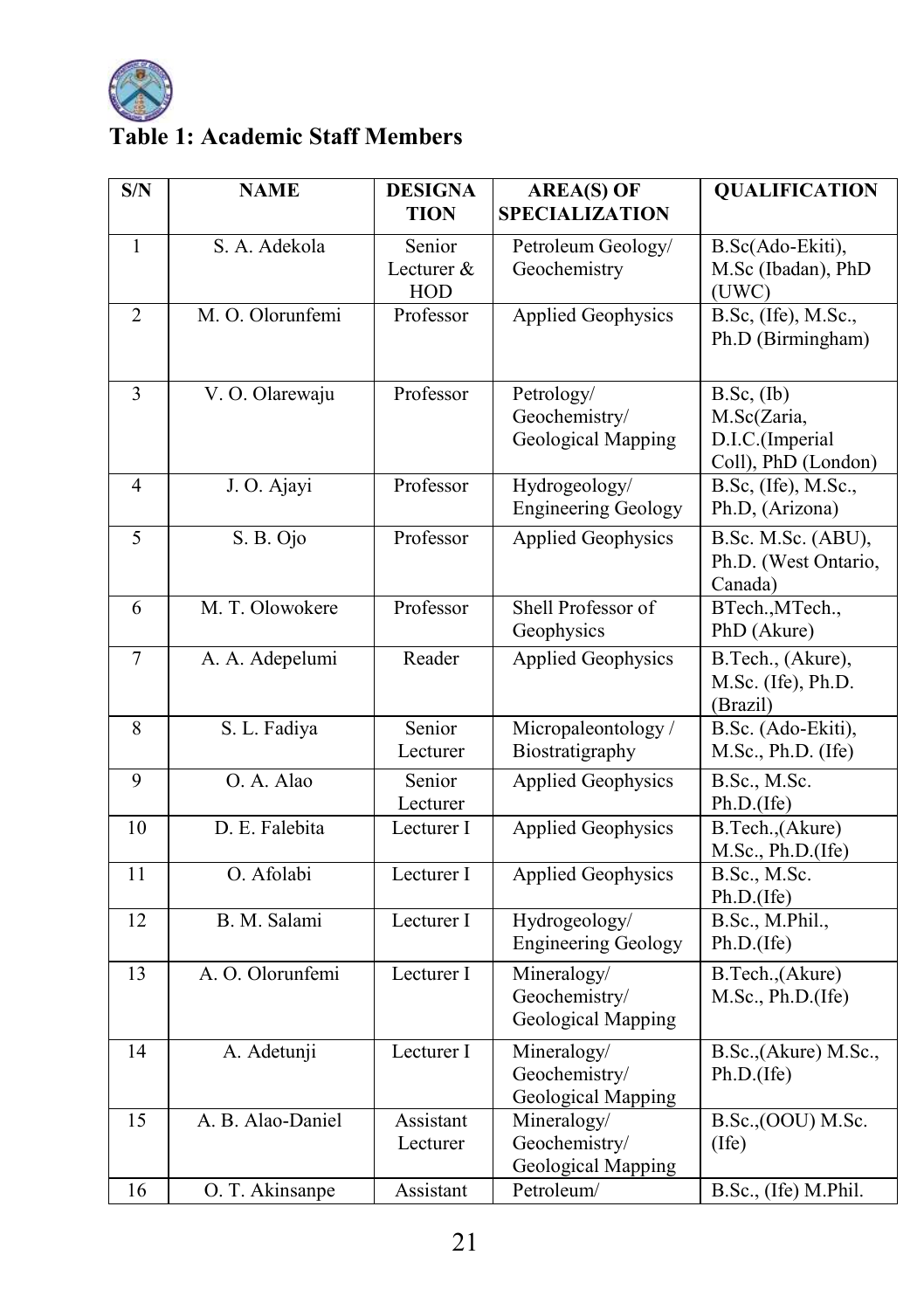

| <b>SERVICE DISPOS</b> |                 |          |                     |                        |
|-----------------------|-----------------|----------|---------------------|------------------------|
|                       |                 | Lecturer | Sedimentary         | $($ Ife $)$            |
|                       |                 |          | Geology             |                        |
| 17                    | I. A. Tubosun   | Reader   | Isotope             | BSc., MSc. PhD         |
|                       | $(CERD)*$       |          | Geochemistry        |                        |
| 18                    | M. A. Olayiwola | Senior   | Quaternary Geology, | B. Sc. (Zaria), Mphil. |
|                       | $(NHM)*$        | Research | Biostratigraphy     | (Ife), PhD (South)     |
|                       |                 | Fellow   |                     | Africa)                |
| 19                    | O. M.           | Research | Mineralogy/         | BSc., MSc., (Ife)      |
|                       | Oyebanjo(NHM)*  | Fellow   | Geochemistry/       |                        |
|                       |                 |          | Geological Mapping  |                        |

- \* CERD: Centre for Energy Research and Development
- \* NHM: Natural History Museum

### Table 2: Non Academic Staff Members

| S/N                      | <b>NAME</b>     | <b>DESIGNATION</b>                     | <b>QUALIFICATION</b> |
|--------------------------|-----------------|----------------------------------------|----------------------|
|                          | T. A. Adesiyan  | HND, PGD, MTech.<br>Chief Technologist |                      |
| $\overline{2}$           | N. Olanrewaju   | Senior Laboratory                      | <b>SSCE</b>          |
|                          |                 | Supervisor                             |                      |
| $\overline{\mathcal{E}}$ | O. N. Fadahunsi | Senior Assistant                       | OND, HND             |
|                          |                 | Technologist                           |                      |
| $\overline{4}$           | J. A. Ogundele  | Senior Technical                       | Govt Trade Test      |
|                          |                 | Assistant                              |                      |
| 5                        | S. B. Gabriel   | Principal Confidential                 | OND, HND,            |
|                          |                 | Secretary                              | Postgraduate         |
| 6                        | J. Awoyemi      | Senior Secretarial                     | <b>SSCE</b>          |
|                          |                 | Assistant                              |                      |
| 7                        | L. Fatai        | Chief Clerical Officer                 | General Certificate  |
| 8                        | O. S. Adebiyi   | Secretarial Assistant III              | <b>OND</b>           |
| 9                        | O. A. Ojegbemi  | <b>Senior Driver</b><br><b>WAEC</b>    |                      |
| 10                       | M. K. Ipaye     | Office Assistant                       | <b>SSCE</b>          |

### 2.7 DEPARTMENTAL FACILITIES

- 2.7.1 Laboratory/Teaching Facilities<br>(a) Microscope Laboratory (Miner
- Microscope Laboratory (Mineralogy; Igneous, Metamorphic and Sedimentary Petrology)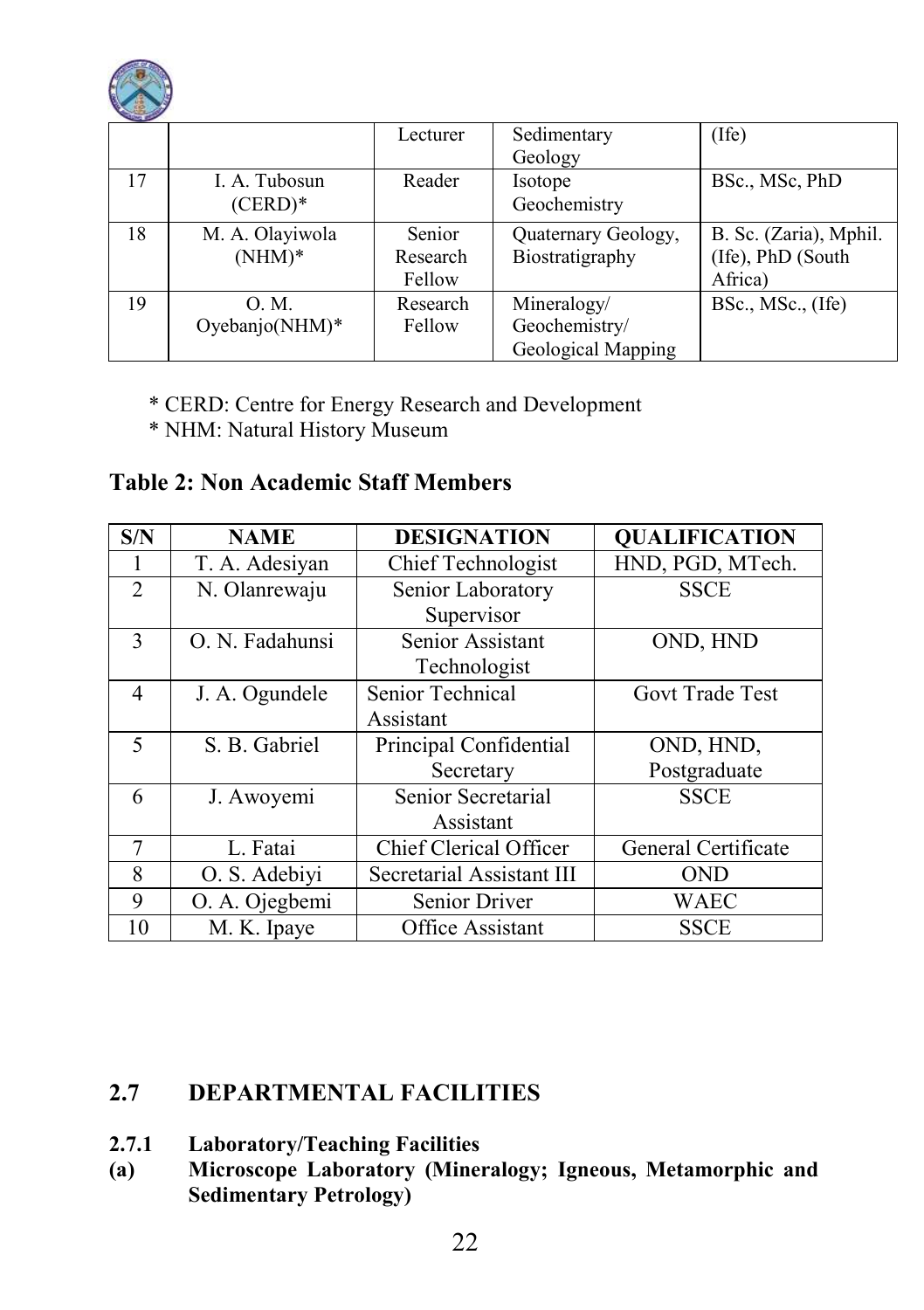

The different disciplines of geosciences are all centered on rocks. Almost all rocks are made up of minerals. The mineral types, sizes of the mineral grains, their shapes and geometric arrangement (texture/fabric) vary from one rock type to another and form the basis of their classification. Identification of minerals and rocks is a basic skill that every geoscientist requires. In the Department of Geology these skills are taught in core courses such as Mineralogy, Igneous Petrology, Metamorphic Petrology and Sedimentary Petrology.

The basic equipment required for the identification of minerals and rock fabrics is a microscope. The study of the optical properties of minerals that are transparent in thin sections (the basis of their identification) and the textures/fabrics of rocks is done in the laboratory by means of a transmitted light petrographic microscope (also known as polarizing or petrologic microscope). Minerals that are opaque even in thin sections i.e. ore minerals are studied by means of reflected light petrographic microscope. Microfossils are studied by means of a zoom microscope. These microscopes therefore constitute minimum requirement for the practical classes in these core courses. The equipment pieces presently available in the Microscope laboratory are contained in Table 3.

| $S/N0$ . | <b>EQUIPMENT</b>                  |  |
|----------|-----------------------------------|--|
|          | Petrographic (Leitz) Microscope   |  |
|          | Research Microscope               |  |
|          | <b>Pocket Mirror Stereoscopes</b> |  |
|          | <b>Binocular Microscopes</b>      |  |
|          | Pocket Stereoscope                |  |

### Table 3: Listof Equipmentin the Microscope Laboratory

### (b) Remote Sensing Laboratory

Before the late 1960s, remote sensing was a relatively simple science, requiring only stereoscopes and aerial photographs. Since then, the introduction of satellite-based systems has brought about an explosion of activity which led to diversification into many totally new aspects of remote sensing. The whole growth process continues to mushroom and has left a Department of Geology like ours well behind the current technology.

The Department has no Remote Sensing Laboratory as such but runs a course on photogeological interpretation using stereoscopes and traditional photographs taken from low-flying aircraft. Despite recent technological advancements, this still is the most used technique of remote sensing. For this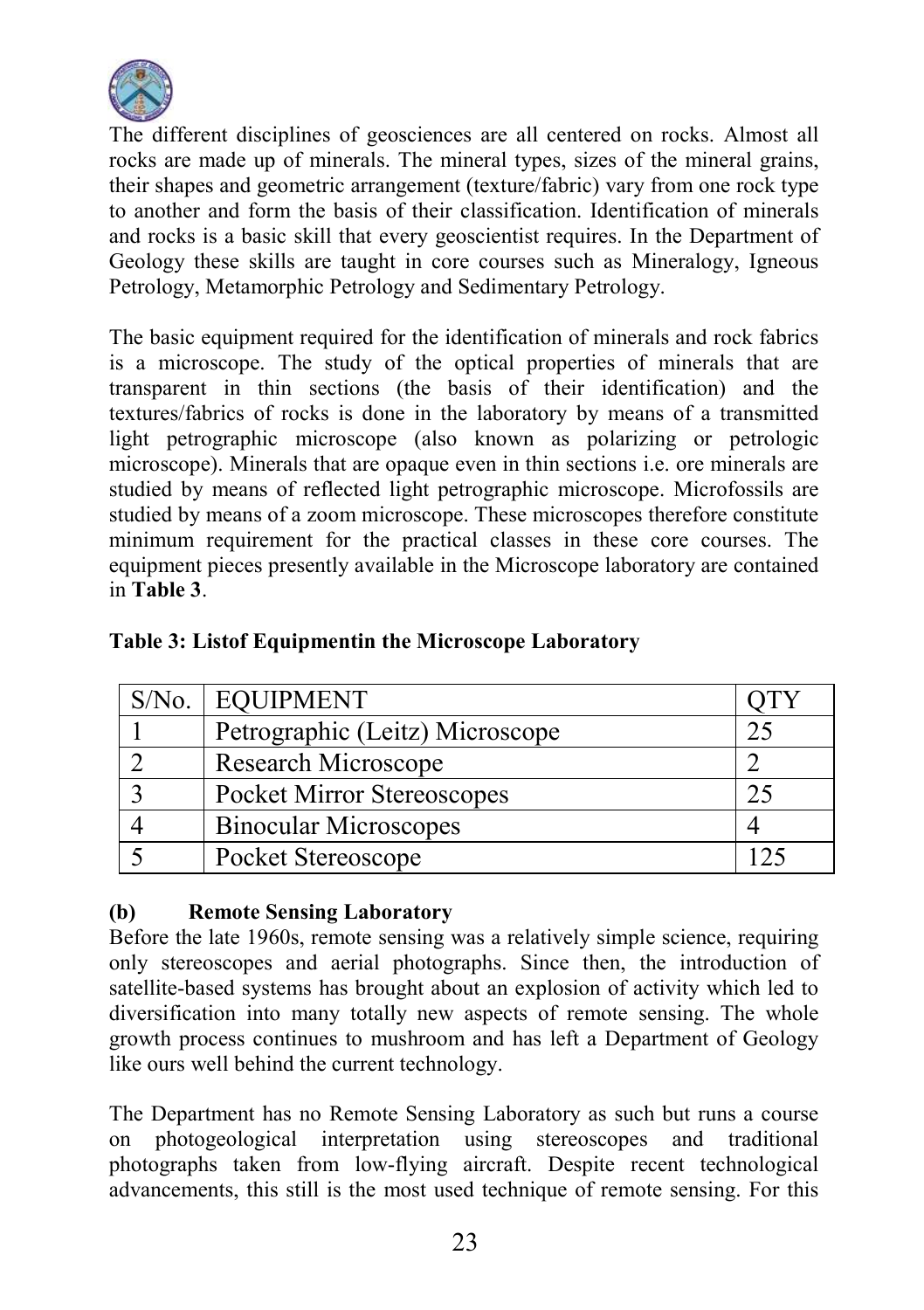

purpose, the Department has 15 mirror stereoscopes but borrows aerial photographs for teaching in laboratory classes.The current technology has, however, moved away from photographic systems, even though the final copy examined is commonly a photographic print. Un-manned satellites using multispectral scanners dominate the style of data gathering. The images obtained may be displayed as a series of black and white prints or as colour prints. Display on a computer visual display unit is a common means of examining these images.

The Department intends to establish a Remote Sensing Laboratory that is capable of handling satellite (digital) images as well as the traditional aerial photographs. This is highly desirable as Nigeria is currently investing heavily in satellite technology for the development of her minerals resources among others. However for now, the Department takes advantage of remote sensing facilities/laboratories at the Regional Centre for Training in Aerospace Surveys (RECTAS) and the African Regional Centre for Space Sciences and Education in English (ARCSCEE) located within the University.

### (c) Geochemistry Laboratory

A well-equipped geochemistry laboratory is necessary to enhance quality of research and the production of data acceptable worldwide. The geochemistry laboratory was recently upgraded by the Petroleum Technological Development Fund (PTDF) and contains the equipment listed inTable 4.

| $S/N0$ .                    | <b>EQUIPMENT</b>                                     | OTY            |
|-----------------------------|------------------------------------------------------|----------------|
|                             | Atomic Absorption Spectrometer with Graphite Furnace |                |
|                             | X-Ray Diffractometer                                 |                |
|                             | High Temperature Furnace                             |                |
|                             | <b>Flask Shaker</b>                                  | 2              |
| $\mathcal{L}_{\mathcal{L}}$ | Hot Box Oven                                         | $\mathfrak{D}$ |
| 6                           | Distiller                                            |                |
|                             | Deionizer                                            |                |
| 8                           | pH Meter                                             | 2              |
| 9                           | Dissolved Oxygen Meter                               | 2              |
| 10                          | Conductivity Meter                                   |                |
|                             | Fume Cupboard                                        |                |

### Table 4:Listof Equipmentinthe Geochemistry Laboratory

### (d) GeophysicsLaboratory

The Geophysics Laboratoryprovides advanced education in exploration geophysics and supports high-quality research. The laboratory has basic field equipment for magnetics, gravity, resistivity, seismic refraction and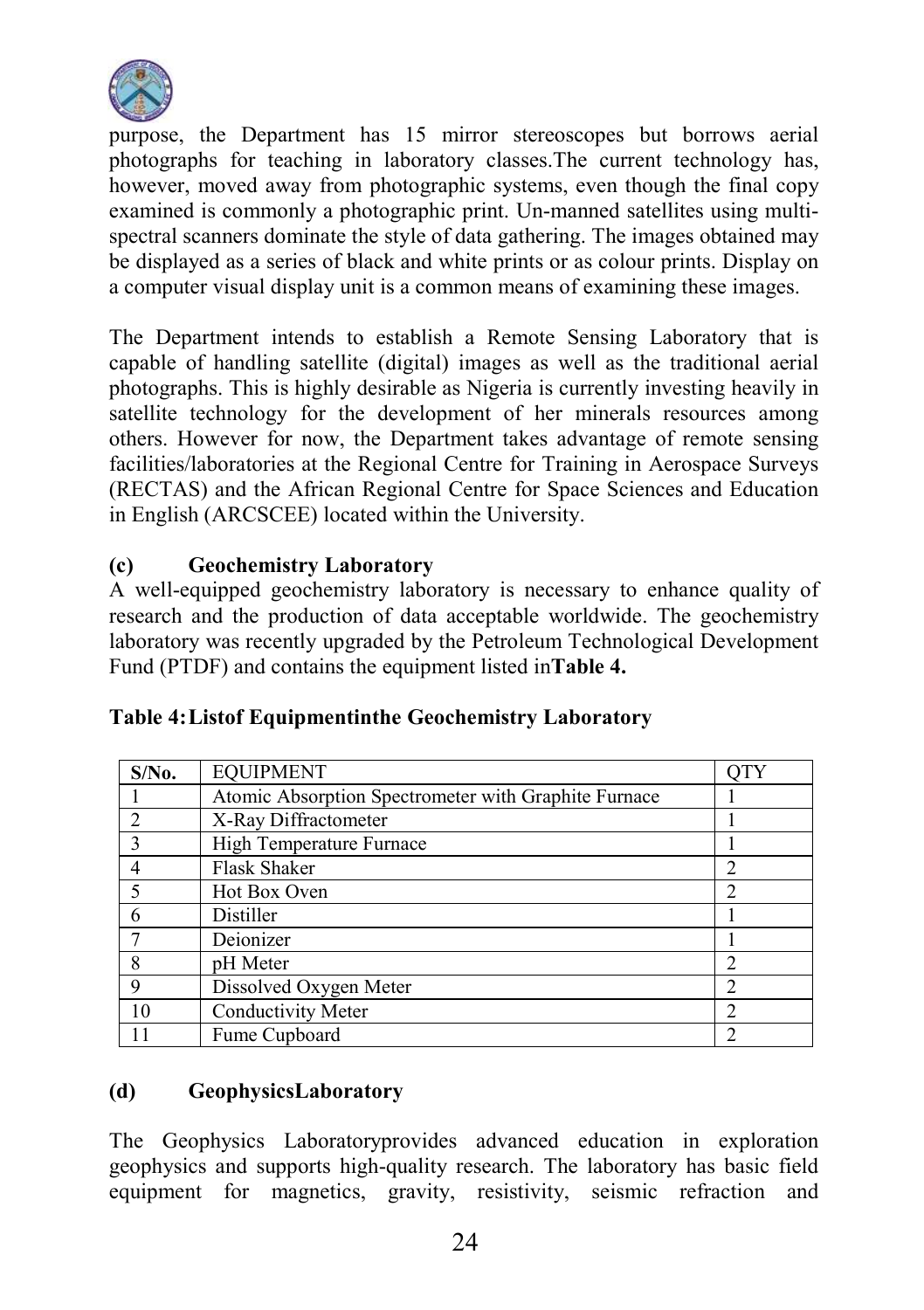

electromagnetic method. A summary of the existing facilities in the Geophysics Laboratory is given in Table 5.

| $S/N0$ .     | <b>GEOPHYSICAL</b>            | <b>EQUIPMENT</b>            | <b>OTY</b>   |
|--------------|-------------------------------|-----------------------------|--------------|
|              | <b>METHOD</b>                 |                             |              |
|              | <b>Electrical Resistivity</b> | (a) ABEM Terrameter LS      | 1            |
|              | Method                        |                             |              |
|              |                               | (b) ABEM SAS 300C           | 1            |
|              |                               | <b>Terrameter</b>           |              |
|              |                               | (c) ABEM A.C. Terrameter    | 1            |
|              |                               | (Analoque)                  |              |
| $\mathbf{2}$ | <b>Seismic Method</b>         | (a) BISON 7000 Series       | 1            |
|              |                               | (b) McSEIS-SX Seismometer   | 1            |
| 3            | <b>Magnetic Method</b>        | (a) Proton Precession       | 1            |
|              |                               | <b>Magnetometer (GSM-8)</b> |              |
|              |                               | (b) FLUXGATE                | 1            |
|              |                               | <b>Magnetometer</b>         |              |
| 4            | Electromagnetic               | (a) ENVI VLF                | 1            |
|              | <b>Method</b>                 |                             |              |
|              |                               | (b) GPR Pulse EKKO PRO      | 1            |
| 5            | <b>Gravity Method</b>         | (a) WORDEN Gravity Meter    | $\mathbf{2}$ |

### Table 5: Listof Equipmentin theGeophysics Laboratory

### (e) Computer (ICT) Laboratory

A computer laboratory is essential for data analysis, processing and modeling. The Department runs workstations donated by Mobil/Schlumberger, Shell/Landmark and Chevron. Oil industry standard software (Geoframe, GeoGraphix and Kingdom Suite) are installed on these workstations. The department also has a PTDF equipped ICT Laboratory with thirty (30) personal computers.

### (f) Palynology, Micropaleontology / Stratigraphy, Environmental Studies and Petroleum Geology Laboratory

The Department has a Palynology, Micropaleontology/Stratigraphy, Environmental Studies and Petroleum Geology laboratories to meet the challenges of the Millennium in the aforementioned fields.

### (g) Hydrogeology / Engineering Geology Laboratory

Hydrogeology is the study of groundwater in all its ramifications. This course requires a thorough understanding of the component of the hydrologic cycle. This implies that the students must be exposed to field work on hydrometeorology, surface water flow, boreholes, and analytical facilities for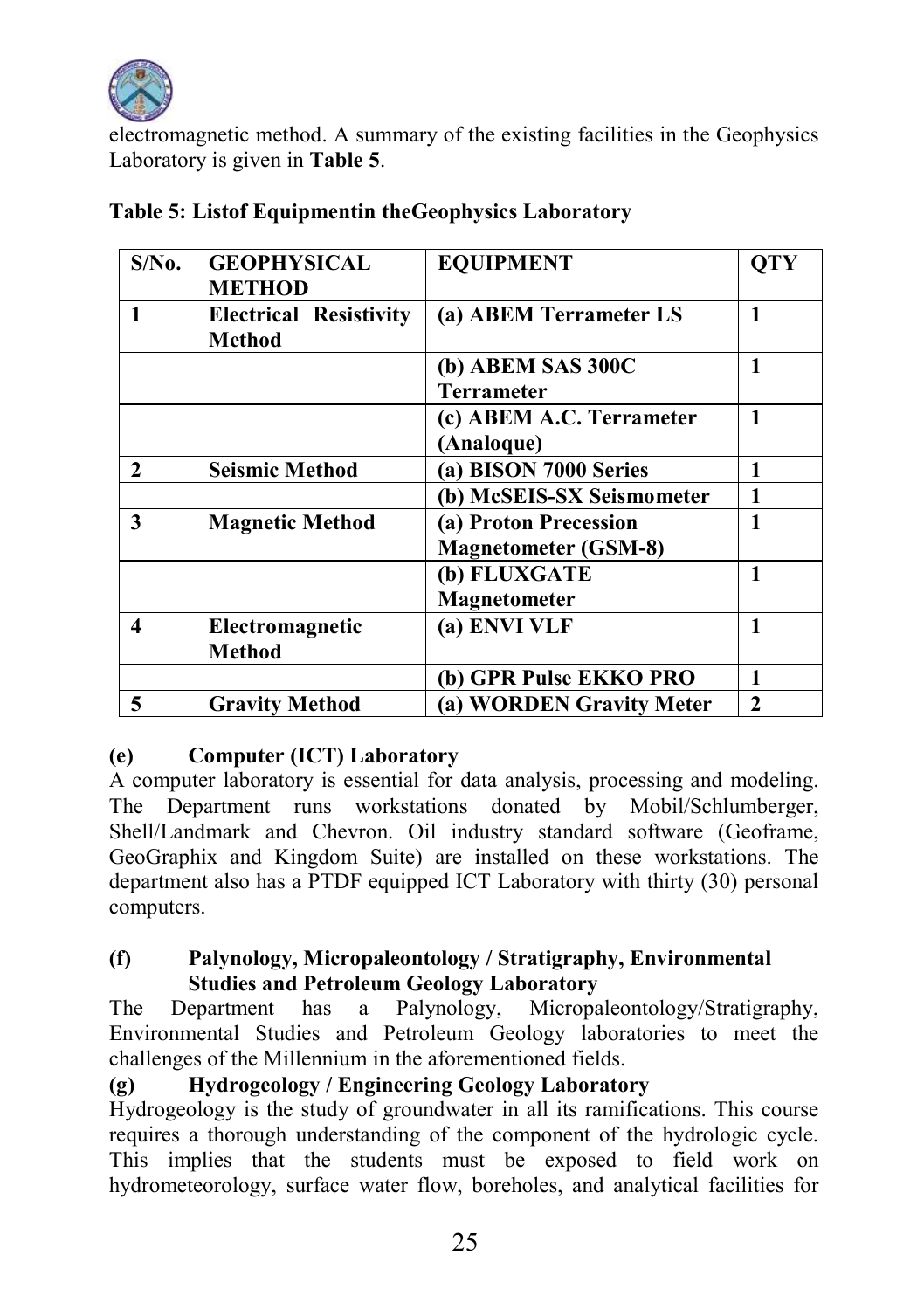

water quality investigations, computer and associated software for groundwater modeling and field trips to observe natural events or drilling activities.

Engineering Geology requires that students demonstrate all the materials being taught in class such as determination of specific gravity of materials, actual fractionation of sediments into different grain sizes using sieves and electromechanical sieve shaker, and so on. The existing equipment in the laboratory are listed in Table 6

| $S/N0$ .                | <b>EQUIPMENT</b>                   | OTY |
|-------------------------|------------------------------------|-----|
|                         | Hydrostat                          |     |
| $\mathbf{2}$            | Oven                               |     |
| $\overline{\mathbf{3}}$ | <b>Sample Extruder</b>             | 3   |
| $\overline{\mathbf{4}}$ | <b>Sieve Shaker</b>                |     |
| $\overline{\mathbf{5}}$ | Linear Shrinkage Mould             | 2   |
| 6                       | <b>Permeability Apparatus</b>      | 2   |
| 7                       | <b>Compaction Mould</b>            | 4   |
| 8                       | <b>Compaction Hammer</b>           |     |
| 9                       | <b>Water Absorption Equipment</b>  |     |
| 10                      | <b>Adreasen Pipette with Stand</b> |     |
| 11                      | <b>Penetrometer Truck</b>          |     |
| 12                      | <b>Vacuum Pump</b>                 |     |
| 13                      | <b>Drying Oven</b>                 |     |

### Table6: List of Equipmentinthe Hydrogeology/Engineering Geology Laboratory

### (g) Geology Workshop

Making of thin sections of rocks and minerals for teaching and research purposes, crushing and grinding of rocks and minerals are usually done in a Geology Workshop. Every Department of Geology therefore requires equipment for doing this.The list of existing equipment is given in Table 7.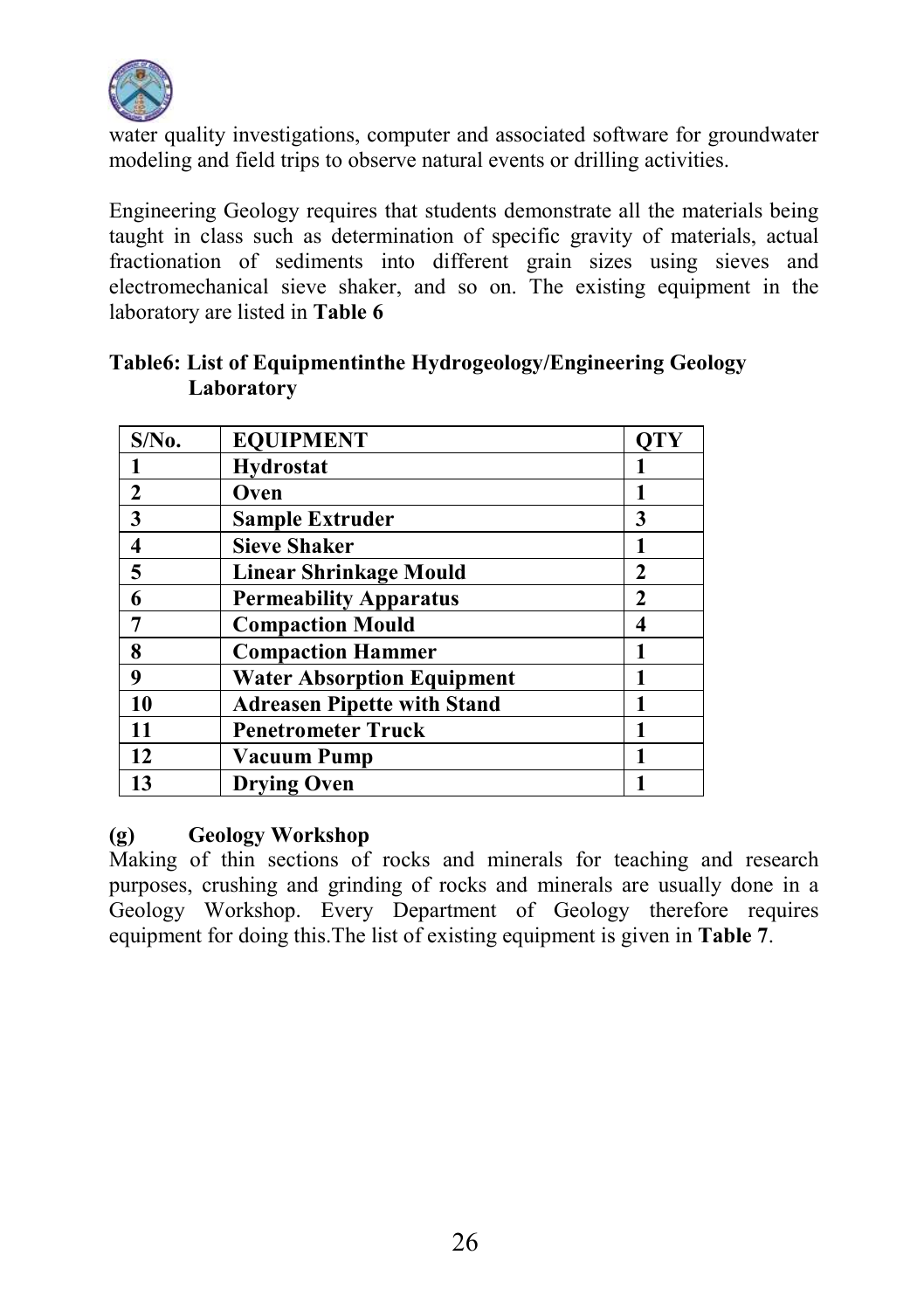

| $S/N0$ . | <b>EQUIPMENT</b>                                |  |
|----------|-------------------------------------------------|--|
|          | Rock Cutting Machine with Diamond Cutting Blade |  |
|          | Grinding Machine with Diamond Impregnated       |  |
|          | Grinding Wheel                                  |  |
|          | Jaw Crusher                                     |  |
|          | Pulverizer                                      |  |
|          | Hydraulic Splitter                              |  |
|          | Polishing Machine                               |  |

### Table7: Listof Equipment in the Geology Workshop

### (h) Teaching Aids

Modern Teaching Aids greatly enhance the quality of teaching. Table 8 shows the teaching aids currently available in the Department.

### Table 8: Listof Teaching Aid Equipment

| $S/N0$ . | <b>EQUIPMENT</b>          |         |
|----------|---------------------------|---------|
|          | Overhead Projectors       |         |
|          | Slide Projectors          |         |
|          | Video Recorder            |         |
|          | <b>Television Monitor</b> |         |
|          | Screen                    |         |
|          | Seismic Sections          | Several |
|          | Teaching Video Tapes      | 30      |
|          | CD Rom                    |         |

### (i) Fieldwork Programmes

Fieldwork programmes are the cornerstones of the Department of Geology's Geosciences programmes. The Geosciences, as professional courses, cannot be adequately taught without adequate field exposure to students in addition to practical classes.

Fieldwork is the most basic practical application of the geosciences, providing students with the opportunity to test their skills in the world. Students learn to make observations, collect data, and formulate working hypothesis from incomplete data, make and test predictions from that hypothesis and present their results in concise reports. About 15 weeks of fieldwork is planned for in the four-year programme. Table 9 provides the list of existing facilities for fieldwork in the Department.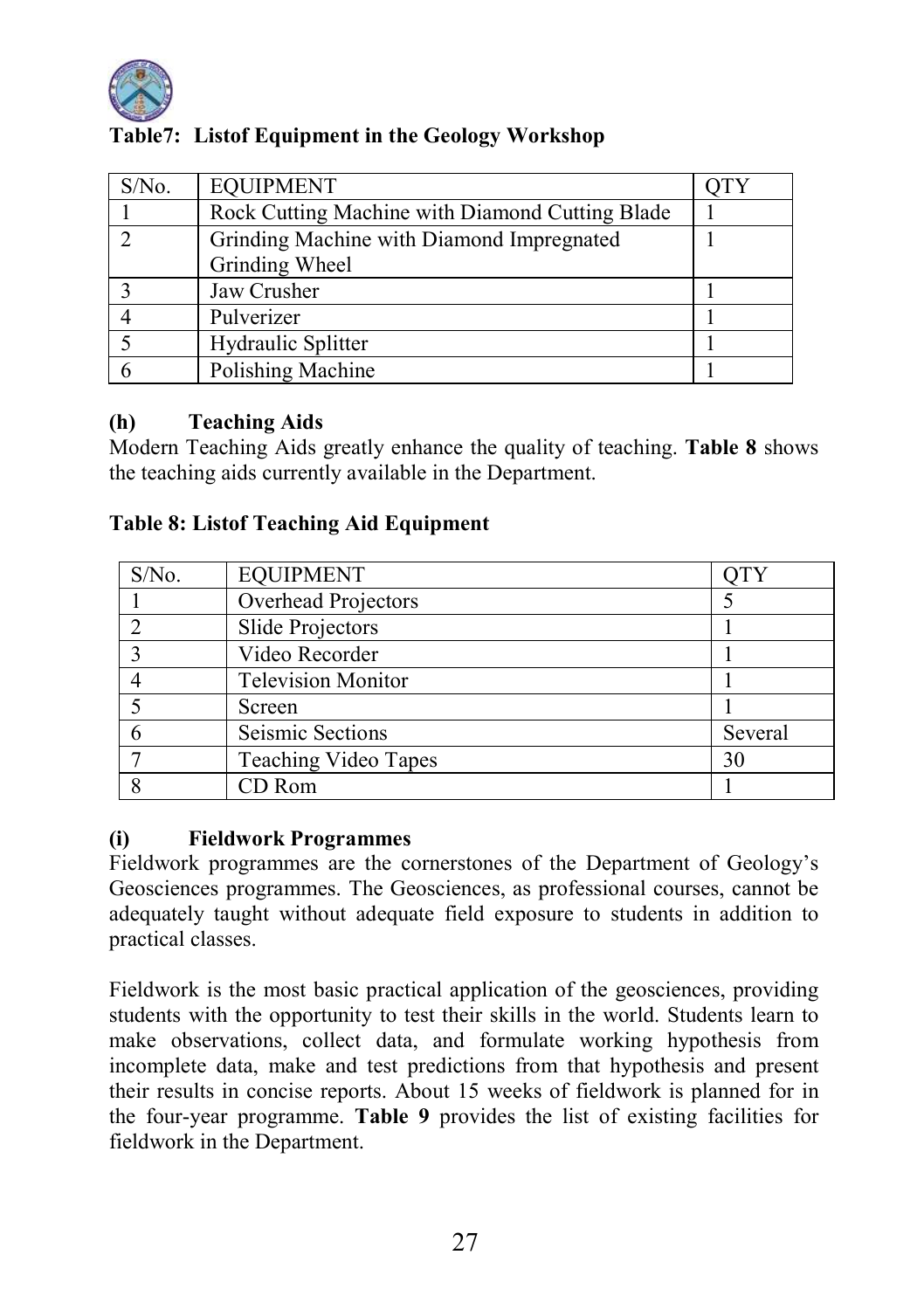

| S/No.                   | <b>EQUIPMENT</b>                  | <b>QTY</b> |
|-------------------------|-----------------------------------|------------|
|                         | Toyota (18 Seater Bus)            |            |
| $\mathfrak{D}$          | URVAN (14 Seater Bus)             |            |
| $\overline{\mathbf{3}}$ | Mattresses                        | 35         |
| 4                       | Mobile Generators (1, 3, 7.5 KVA) |            |
| 5                       | <b>Compass Clinometers</b>        | 60         |
| 6                       | <b>GPS</b>                        | 25         |
|                         | Medium Size Deep Freezer          |            |
| 8                       | Geologic Hammers                  | 50         |
| q                       | Sledge Hammers                    | 20         |

### Table 9: Listof Existing Facilities for Field Work

### 2.7.2 Back-up Power Supply

The Department has a power supply back-up of two (2) (75 and 300 KVA) Diesel Generators that can effectively power the department and beyond during power outages.

### 2.8 THE UNIVERSITY/DEPARTMENTAL ACADEMIC **SYSTEM**

### 2.8.1 The Course Unit System and the Computation of Grade Point Average (CGPA)

### Definition of Terms

- (i.) Student Workload:This defined in terms of course units. One unit represents one hour of lecture or one hour of Tutorial or 2-4 hours of practical work per week throughout a semester. Thus for example, a course in which there are 2 hours of lectures and 1 hour of Tutorial per week is a 3 unit course.
- (ii.) Total Number of Units (TNU): This is the total number of course units carried by a student in a particular semester. It is the summation of the load Units on all courses carried during the semester. For example, a student who is carrying 6 courses of 3 units each has a TNU of 18 for that semester. No student shall be allowed to carry (i.e. register for) or be examined in more than 24 units in any particular semester.
- (iii.) Cumulative Number of Units (CNU): This is the summation of total number of units over all the semesters from the beginning to date. A student who is prone to repeating courses will finish (if he does not drop out) with a higher CNU than his non-repeating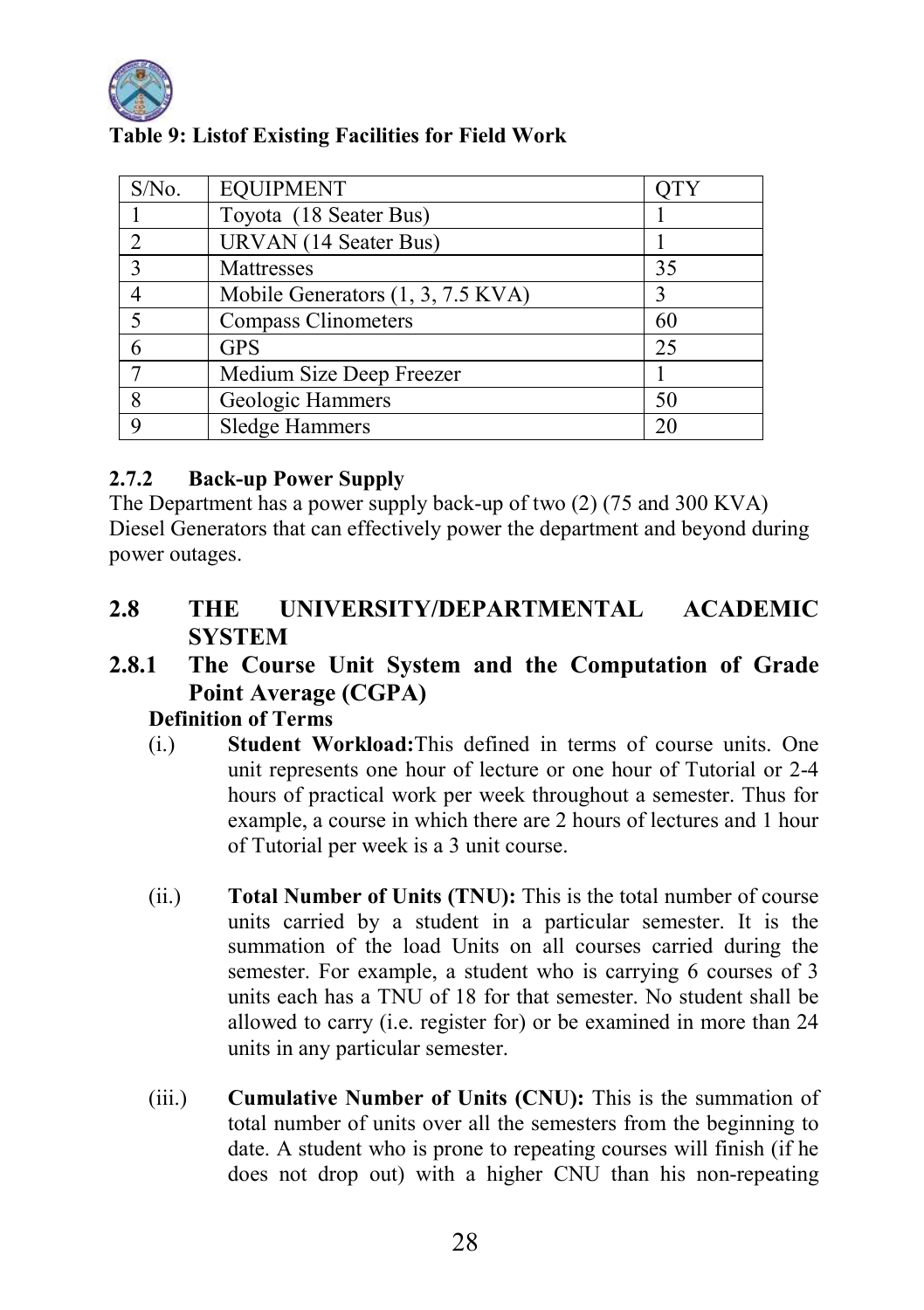

colleague and will most likely require a longer time to complete requirements for the award of degrees.

(iv.) Level of Performance Rating: This is the rating of grades obtained in terms of credit points per load unit. The rating used is as follows:

| <b>Level of Performance</b> | Rating (credit point per unit) |
|-----------------------------|--------------------------------|
| $A = 70\% - 100\%$          | 5                              |
| $B = 60\% - 69\%$           | 4                              |
| $C = 50\% - 59\%$           | 3                              |
| $D = 45\% - 49\%$           | $\mathfrak{D}$                 |
| $E = 40\% - 44\%$           |                                |
| $F = 00\% - 39\%$           | 0                              |

Based on the above, a student who obtained a grade of 'A' in a 4-unit course has scored 20 credit points, and one who obtained a grade of C in that course has scored 12 credit points.

- (v.) Total Credit Points (TCP): This is the sum of the products of the course units and rating in each course for the entire semester period. For example, consider a student who took 4 courses of 5 units each. Let's say the grade obtained in the four courses were C, B, F, and D respectively. The TCP of this student is  $5x3 + 5x4 +$  $5x0 + 5x2 = 45$ .
- (vi.) Cumulative Credit Points (CCP): This is the summation of Total Credit Points over all semesters from beginning to date.
- (vii.) Grade Point Average  $(GPA)$ : This is the total credit points (TCP) divided by the total units (TNU). For example, consider the student's scores referred to above whose TCP of 45 and TNU is 20 (i.e. 4 courses at units each, for the semester) will have a GPA of  $45 \div 20 = 2.25$ . The highest GPA that can be earned is 5.0 and that is when a student has earned a grade of 'A' in every course during the semester. The lowest GPA obtainable is 0.0 and this would happen if the student has F all round during the semester.
- (viii.) Cumulative Grade Point Average (CGPA):This is the summation of TCPs for all semesters, divided by the summation of TNUs for the said semesters. Like the GPA, CGPA obtainable ranges from 0 to 5.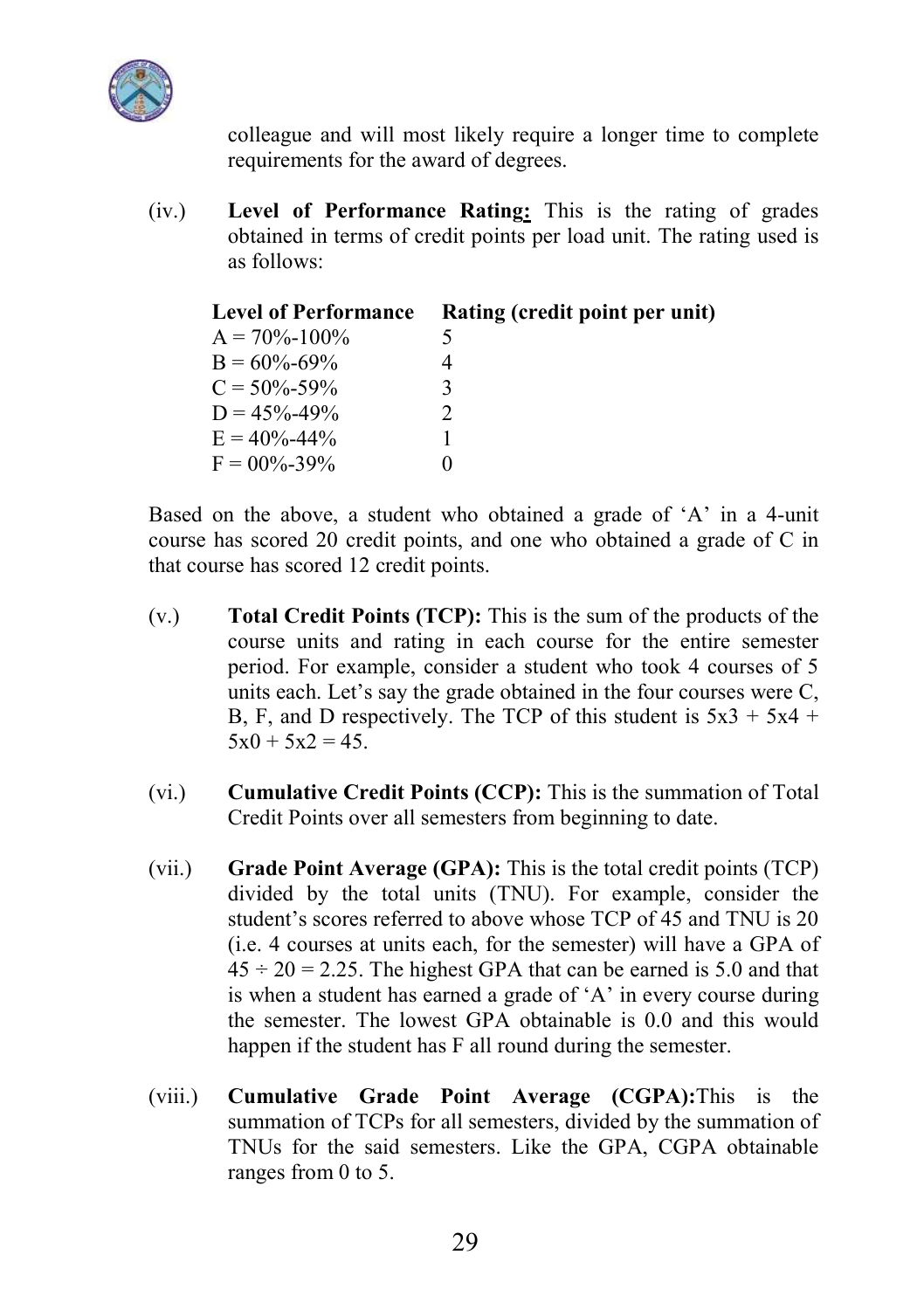

### Sample Computation (example to be relevant to the Department)

Consider a student who has enrolled in a course programme designated as GLY and has just completed 2 full semesters in the University. His course programme and his GPA and CGPA could be as follows:

|                | 2        | 3        | 4        | 5     | 6             | 7              | 8                     |
|----------------|----------|----------|----------|-------|---------------|----------------|-----------------------|
|                | L        | т        | P        | Units |               | <b>Results</b> |                       |
| Course         |          |          |          |       | <b>Grades</b> | <b>Credit</b>  | <b>GPA/CGPA</b>       |
| Code           |          |          |          |       |               | <b>Points</b>  |                       |
| <b>BIO 101</b> | 3        | $\Omega$ | 3        | 3     | $78\%$ (A)    | $3X5=15$       | $GPA = 49/17 = 2.88$  |
| <b>CHM 101</b> | 3        |          | 3        | 5     | $60\%$ (B)    | $5X4=20$       | $CCP = 49+0 = 49$     |
| <b>MTH 101</b> | 4        |          | $\Omega$ | 5     | $45\%$ (D)    | $5X2=10$       | $CNU = 17+0 = 17$     |
| <b>PHY 101</b> | 3        | $\Omega$ | 0        | 3     | $38\%$ (F)    | $3X0=0$        | $CGPA = 49/17 = 2.88$ |
| <b>PHY 107</b> | $\Omega$ | 0        | 4        |       | $60\%$ (B)    | $1X4 = 4$      |                       |
|                |          |          |          | 17    |               | 49 (TCP)       | In this case the TCP, |
|                |          |          |          | (TNU) |               |                | TNU, and GPA will     |
|                |          |          |          |       |               |                | be the same for CCP.  |
|                |          |          |          |       |               |                | CNU and CGPA          |

#### SEMESTER I

#### SEMESTER II

|                | 2            | 3        | 4        | 5     | 6             |                | 8                    |
|----------------|--------------|----------|----------|-------|---------------|----------------|----------------------|
|                | L            | т        | P        | Units |               | <b>Results</b> |                      |
| Course         |              |          |          |       | <b>Grades</b> | Credit         | <b>GPA/CGPA</b>      |
| Code           |              |          |          |       |               | <b>Points</b>  |                      |
| <b>CHM 102</b> | $\mathbf{3}$ |          | 3        | 5     | $66\%$ (B)    | $5X3=15$       | $GPA = 63/18 = 3.50$ |
| <b>PHY 102</b> | 3            | $\theta$ | $\theta$ | 3     | $72\%$ (A)    | $3X5=15$       | $CCP = 63+49 = 112$  |
| <b>PHY 108</b> | 0            | $\theta$ | 4        |       | $47\%$ (D)    | $2X1=2$        | $CNU = 18 + 17 = 35$ |
| <b>MTH 102</b> | 4            |          | $\theta$ | 5     | $53\%$ (C)    | $5X3=15$       | $CGPA=112/35=3.20$   |
| ZOO 102        | 3            |          | 2        | 4     | $60\%$ (B)    | $4X4=16$       |                      |
|                |              |          |          | 18    |               | 63             |                      |
|                |              |          |          | TNU)  |               | TCP)           |                      |

### 2.8.2 Final Assessment and Classification

- (i.) A student's workload is defined in terms of course units. One unit represents one hour of lecture or one hour of tutorial, or 2-4 hours or practical work per week throughout a semester. All courses shall run for one semester or a full session of two semesters.
- (ii.) The final award and the class of the degree shall be based on the Cumulative Grade Point Average (CGPA) obtained by each candidate in all prescribed courses approved by the University. The final cumulative grade point average shall be calculated on the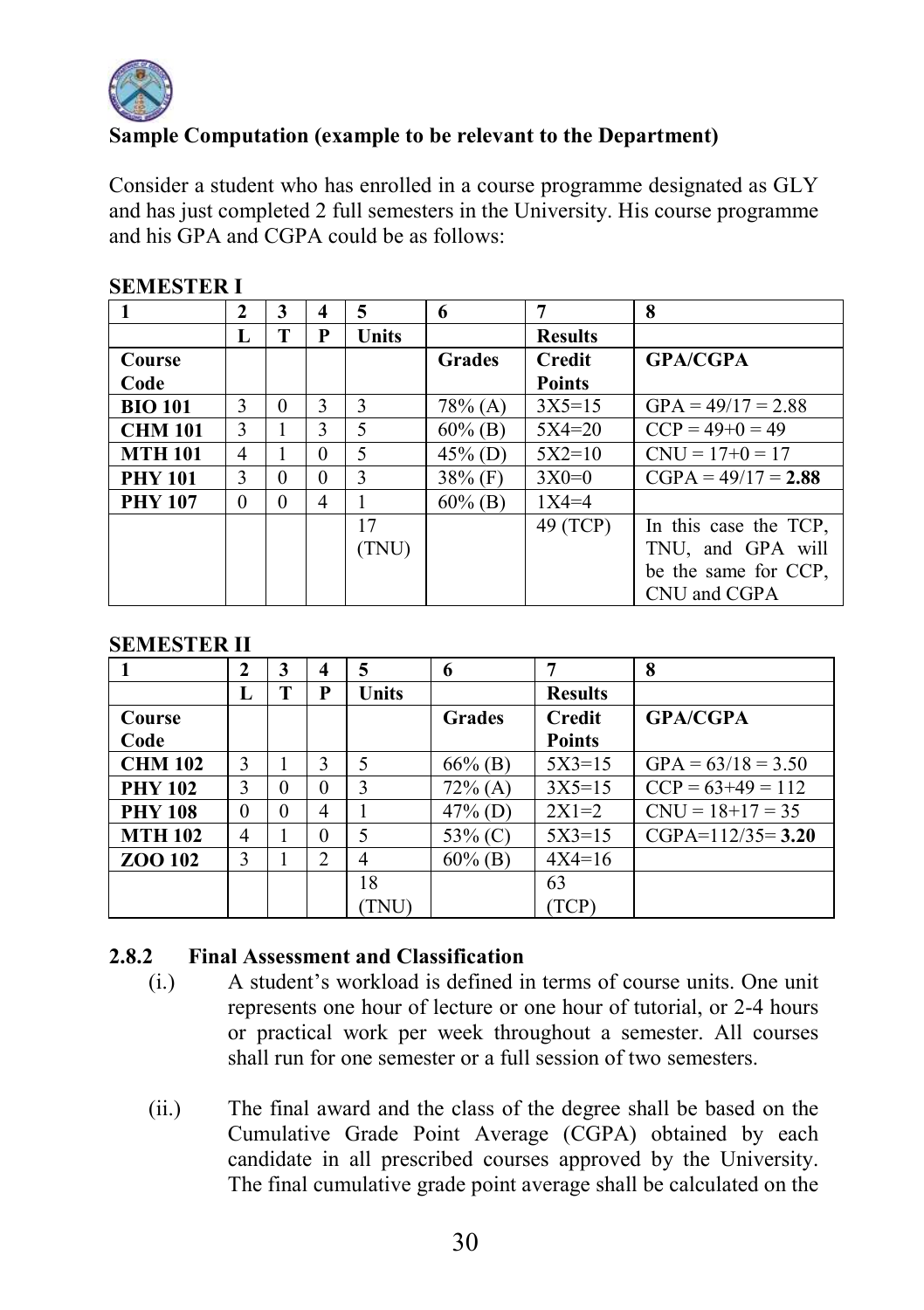

basis of the total number of credit points and the total number of course units registered for during the course of the student's programme. In the case of a failed course, the candidate must repeat the course at the next available opportunity. If the course is an elective, the candidate may substitute another course and shall not be required to pass the failed elective course. If the course is a restricted elective, substitution can only be made from the list of restricted electives. The failed grade would however be reflected in the transcript.

(iii.) A candidate who has satisfactorily completed all requirements for the degree with an overall grade point average of not less than 1.50 shall be awarded the honours degree indicated below:

| <b>First Class</b>            | $4.50 - 5.00$ |
|-------------------------------|---------------|
| Second Class (Upper Division) | 3.50-4.49     |
| Second Class (Lower Division) | $2.40 - 3.49$ |
| Third Class Honours           | 1.50-2.39     |
| Pass                          | $1.00 - 1.49$ |

- (iv.) Passes in 12 units of Special Electives are requirements for graduation.
- (v.) A candidate who scores a cumulative grade point average (CGPA) of less than 1.00 in two consecutive semesters shall be required to withdraw from the University.
- 2.8.3 Transfer within the University and Length ofStay in the University
	- (a) To qualify for a degree, a candidate will normally be required to spend a minimum of three academic years (by Direct Entry) and four years (by UTME entry) at the ObafemiAwolowo University.
	- (b) If a student transfers from one Faculty to another, the transfer would be treated as if he/she is just being admitted into the University since as part of the requirements for graduation the student has to take all the foundation/compulsory courses in the new Faculty/Department. In that case his/her stay in the new Faculty/Department should be  $1\frac{1}{2}$  times the number of semesters required to complete a programme.
	- (c) Where a student transfers from a science-based Faculty to another, the computation of his result in the new Faculty shall take cognizance of his previous CGPA in the new Department.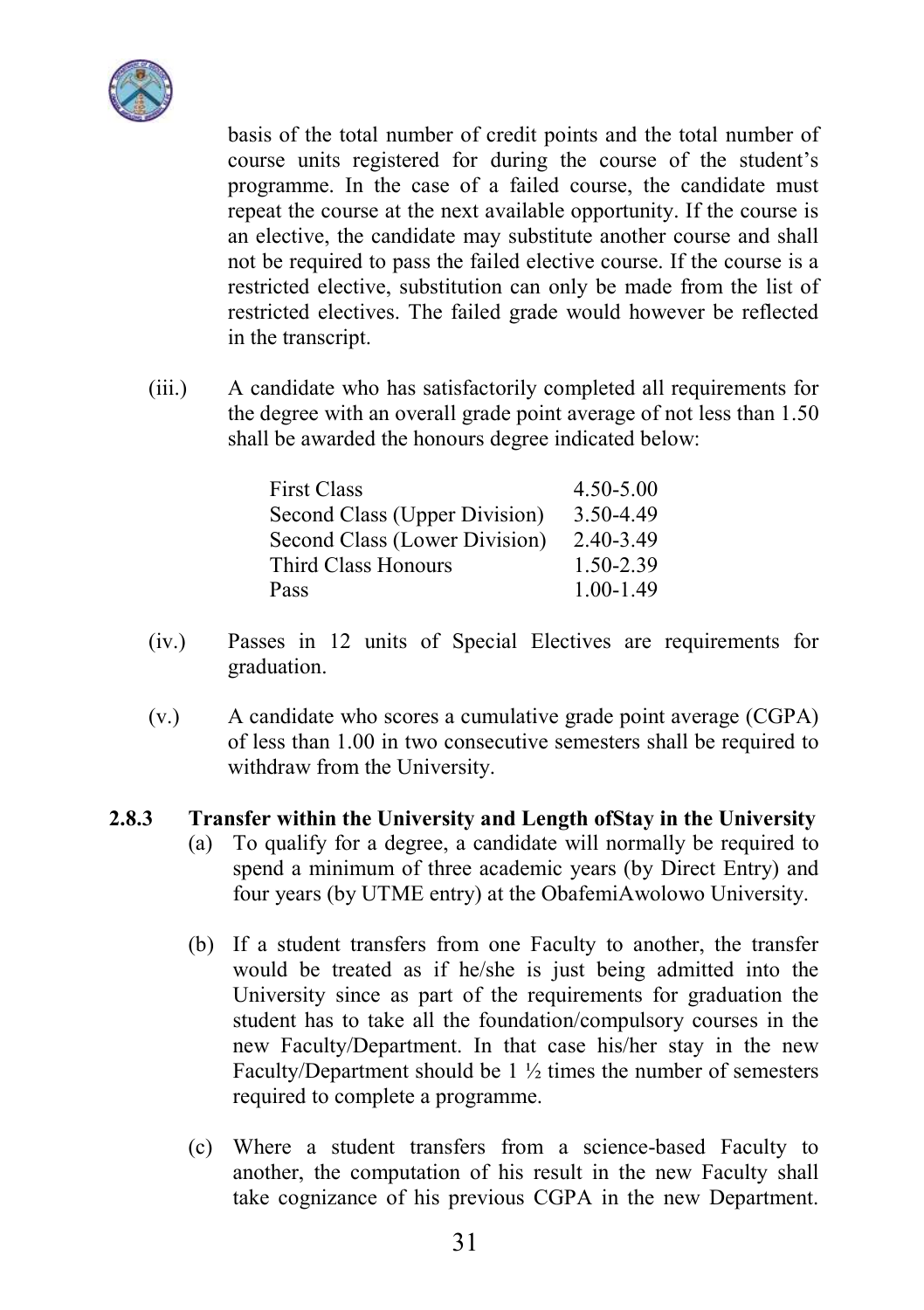

The duration of the stay in the University will be what remains of the 1½ times the number of semesters required to complete the programme as approved by Senate.

(d) Where a student is transferring from a science-based to a Humanities/Arts-based Faculty or vice-versa, the transfer should be treated as if the student is just being admitted into the University. The GPA of the student will not be transferred to the new Department. He/she will however be required to take all the Foundation/Compulsory courses in the new Department.

### 2.9 THE DEGREE PROGRAMMES IN THE DEPARTMENT

The Department of Geology runs undergraduate degree programmes in Geology and Applied Geophysics and postgraduate degree programmes in four distinct options: Sedimentary and Petroleum Geology, Applied Geophysics, Geochemistry and Mineral Exploration, and Engineering Geology and Hydrogeology.

### 2.9.1 Degrees offered

- B.Sc. (Honours) Geology and B.Sc. (Honours) Applied Geophysics.
- M.Sc. Mphil.and PhD.Geology (Sedimentary and Petroleum Geology, Geochemistry and Mineral Exploration, and Engineering Geology and Hydrogeology)
- M.Sc., Mphil. and PhD Applied Geophysics

### 2.9.2 Admission Requirements

Candidates can be admitted into the undergraduate degree programmes in the Department of Geology by any of the following three modes: Unified Tertiary Matriculation Examination (UTME), Direct Entry (DE) and Transfer.

### (a) UTME Entry Requirement

The entry requirement shall be at least credit level passes in five (5) subjects including English Language, Chemistry, Physics, Mathematics and Biology at the Senior Secondary School Certificate or its equivalent (NECO, GCE O Level). Two UTME entry options are opened to candidates. Option A is for both Geology and Applied Geophysics candidates with UTME subject combination of English Language, Chemistry, Physics and Mathematics while **Option B** is for Geology candidates only with UTME subject combination of English Language, Chemistry, Biology and Physics or Mathematics.

### (b) Direct Entry Requirement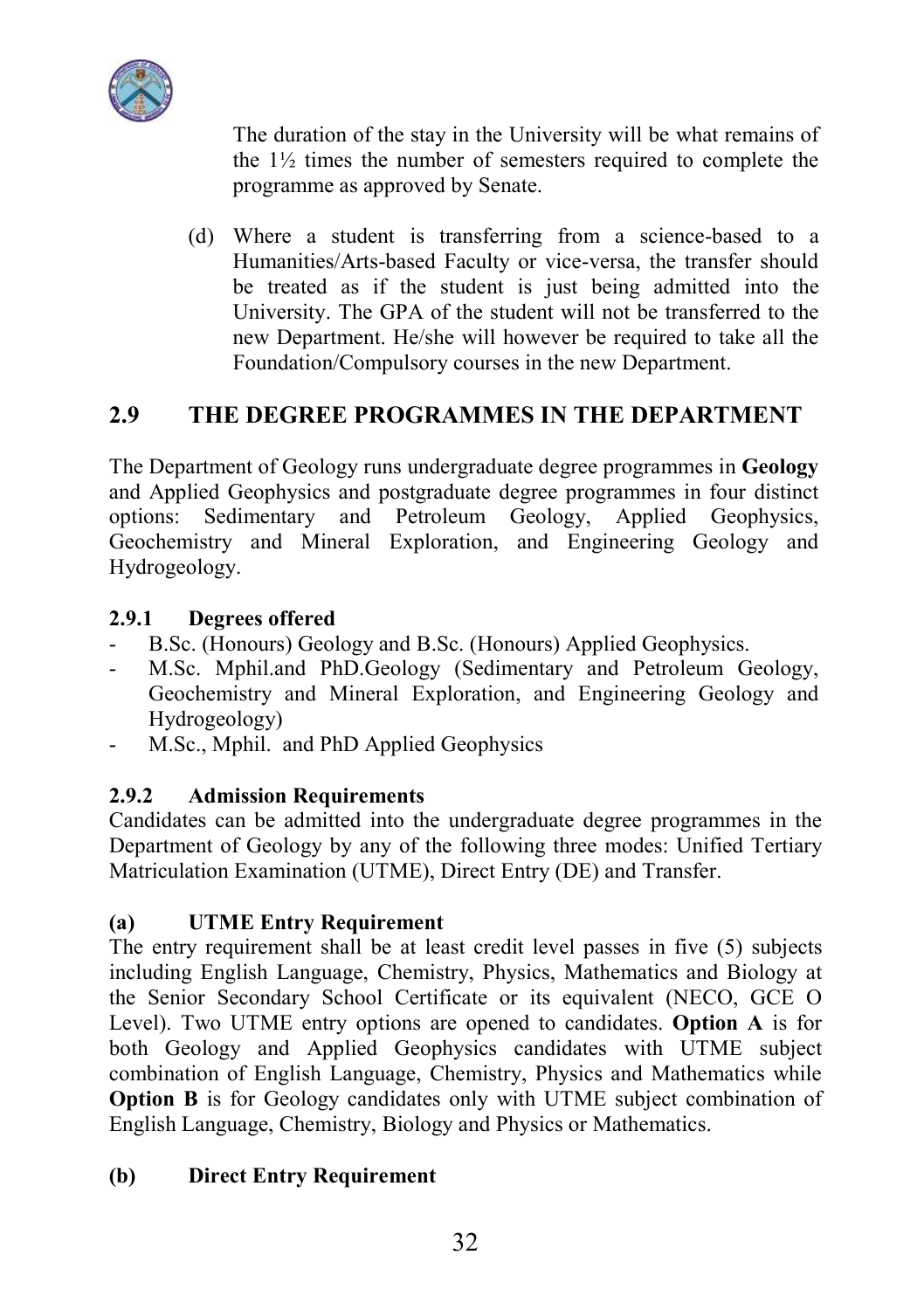

The candidates must have three Advanced Level Science subjects plus English Language with a minimum of B average and must have satisfied the minimum undergraduate entry requirements as above

Candidates with Ordinary National Diploma (OND) in Geology must have passed with Upper Credit and also satisfy the minimum undergraduate requirements as above.

### (c) Transfer Candidates

Candidates may be accepted on Transfer into the Faculty of Science at 200L only if he/she satisfies the Faculty and Departmental UTME requirements, do not carry over any course and has not been withdrawn from the University.

(The admission requirements into the postgraduate programmes are contained in the Postgraduate College's Bulletin - Regulations Governing Postgraduate Studies).

### 2.10 COURSE ASSESSMENT AND EXAMINATION

### 2.10.1 Pattern of Examination under the Course Unit System

- (a) Each course shall be examined at the end of the Semester in which it is offered. The examination shall be conducted as prescribed by the Senate.
- (b) Each course will normally be examined by a theory paper of 1-3 hours in addition to which there could be a practical paper and/or an oral examination.
- (c) Field based courses shall be examined through graded field reports
- (d) Continuous assessment is carried out through tests, homework, practical exercises and field reports.

### 2.10.2 Measurement Performance

The performance in each course shall be measured in terms of:

- (a) The results of prescribed theory and practical examinations and or assessment of practical exercises or field reports.
- (b) The results of continuous assessment which could constitute up to 40% of the final mark of 100%.

### 2.11 REQUIREMENT FOR THE AWARD OF DEGREE

To be eligible for the award of a degree, a candidate must satisfactorily complete a minimum number of 154 units of course work for both the Geology and Applied Geophysics undergraduate programmes comprising the University, Faculty and Departmentalrequirements.

Students wishing to take the B.Sc. Geology degree could choose their Foundation Programme from either the Scheme A or the Scheme B options.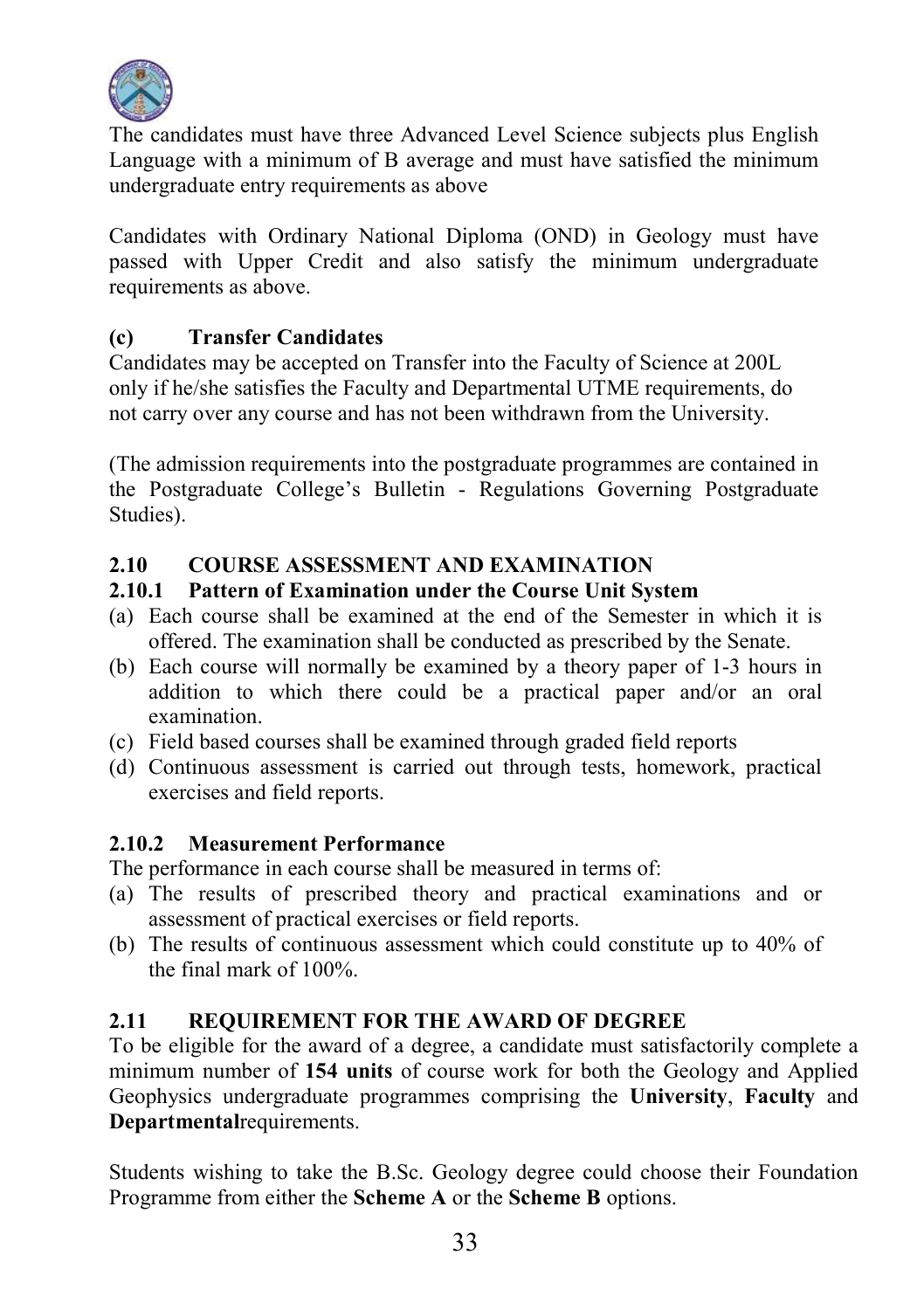

Students who are admitted directly into the Part Two of the programmes may be exempted from courses adjudged equivalent to the required foundation courses.

### 2.12 OUTLINE OF PROGRAMME BY PARTS AND SEMESTER

### A. LIST OF UNDERGRADUATE COURSES: THE B. Sc. GEOLOGY PROGRAMME

### (i)Foundation Programme (Faculty Requirements)

| Course Code    | Course Title                         | Units |
|----------------|--------------------------------------|-------|
| <b>MTH 101</b> | Elementary Mathematics I             | 5     |
| <b>MTH 102</b> | <b>Elementary Mathematics II</b>     | 5     |
| <b>MTH 201</b> | Mathematical Methods I               | 4     |
| <b>MTH 202</b> | Mathematical Methods II              | 4     |
| <b>PHY 101</b> | General Physics I                    | 3     |
| <b>PHY 102</b> | General Physics II                   | 3     |
| <b>PHY 105</b> | Physics for Biological Sciences I    | 4     |
| <b>PHY 106</b> | Physics for Biological Sciences II   | 4     |
| <b>PHY 107</b> | <b>Experimental Physics IA</b>       |       |
| <b>PHY 108</b> | <b>Experimental Physics IB</b>       |       |
| *PHY 205       | <b>Introductory Modern Physics</b>   | 3     |
| <b>PHY 207</b> | <b>Experimental Physics IIA</b>      |       |
| <b>PHY 208</b> | <b>Experimental Physics IIB</b>      |       |
| <b>CHM 101</b> | Introductory Chemistry I             | 5     |
| <b>CHM 102</b> | <b>Introductory Chemistry II</b>     | 5     |
| <b>BIO 101</b> | <b>Biology for Physical Sciences</b> | 3     |
| <b>BOT 101</b> | Form and Function in Plants          | 4     |
| ZOO 101        | Introductory Zoology I               | 3     |
| ZOO 102        | Introductory Zoology II              | 3     |
| ZOO 103        | Experimental Zoology                 |       |

### (ii)Departmental Requirements – Compulsory Courses

| <b>Course Code</b> | <b>Course Title</b>                            | Units          |
|--------------------|------------------------------------------------|----------------|
| GLY 201            | <b>Introductory Geology</b>                    | 4              |
| GLY 202            | <b>Invertebrate Paleontology</b>               | 3              |
| <b>GLY 204</b>     | Introductory Map Interpretation and Geological | $\overline{2}$ |
|                    | Mapping                                        |                |
| GLY 206            | Mineralogy I                                   | 3              |
| <b>GLY 208</b>     | <b>Environmental Geology</b>                   | $\overline{2}$ |
| GLY 302            | Metamorphic Petrology                          |                |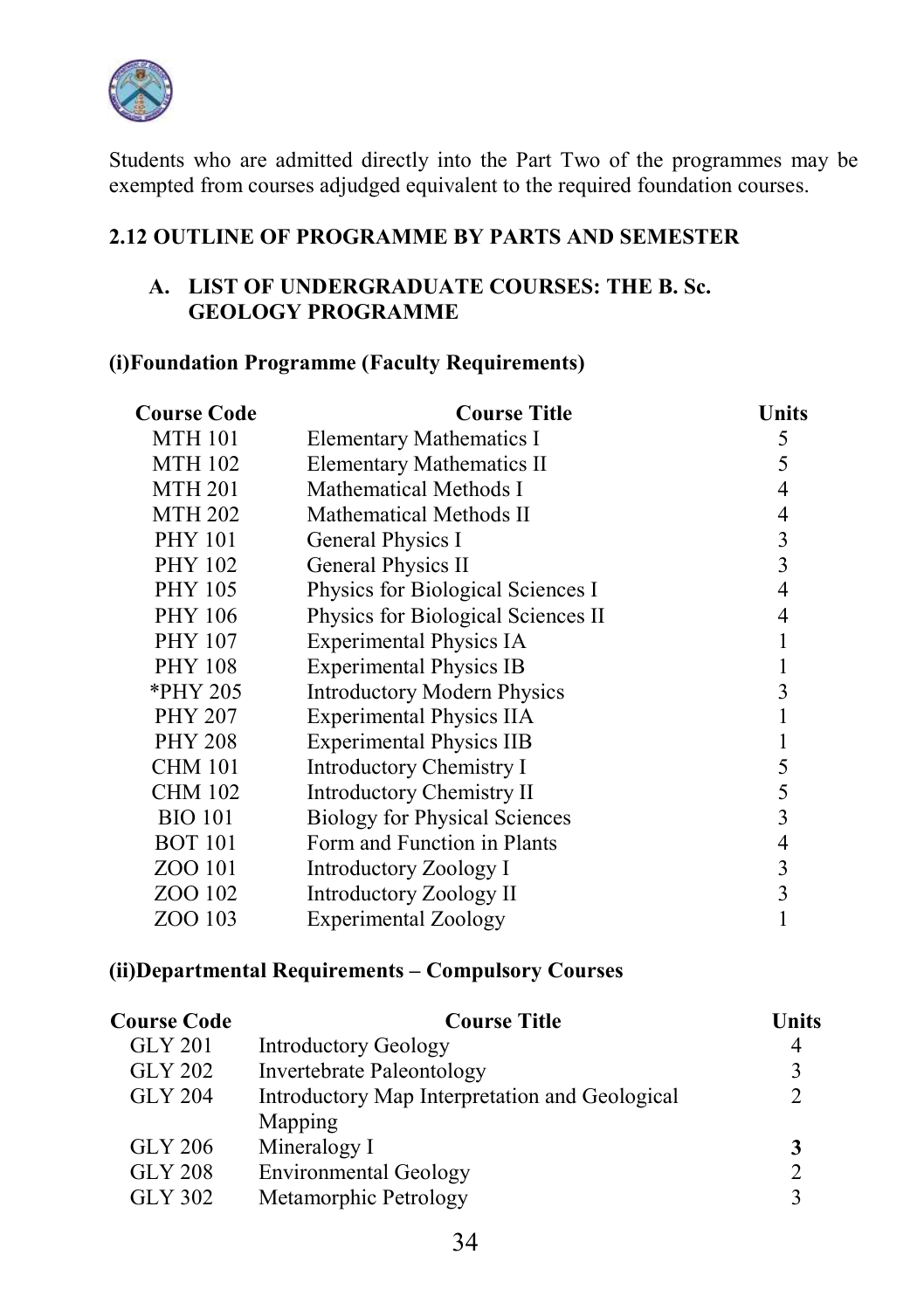

| <b>GLY 303</b> | <b>Structural Geology</b>                    | $\mathfrak{Z}$                             |
|----------------|----------------------------------------------|--------------------------------------------|
| <b>GLY 304</b> | Advanced Map Interpretation                  | $\mathbf{1}$                               |
| <b>GLY 305</b> | Photogeological Interpretation               | $\,1$                                      |
| <b>GLY 306</b> | Fundamentals of Hydrogeology                 | $\overline{\mathbf{c}}$                    |
| <b>GLY 307</b> | <b>Sedimentary Petrology</b>                 |                                            |
| <b>GLY 308</b> | Stratigraphic Principles and Interpretations | $\frac{3}{2}$                              |
| <b>GLY 310</b> | Principles of Geochronology and Isotope      | $\mathbf{1}$                               |
|                | Geochemistry                                 |                                            |
| GLY 312        | <b>Fundamentals of Geochemistry</b>          | $\overline{c}$                             |
| <b>GLY 314</b> | <b>Introductory Geostatistics</b>            |                                            |
| <b>GLY 403</b> | Igneous Petrology                            | $2$ 3 2 2 2 2 1                            |
| GLY 405        | Geology of Nigeria                           |                                            |
| <b>GLY 409</b> | <b>Engineering Geology</b>                   |                                            |
| <b>GLY 411</b> | <b>Global Tectonics</b>                      |                                            |
| <b>GLY 413</b> | <b>Advanced Mapping Techniques</b>           |                                            |
| <b>GLY 414</b> | <b>Independent Mapping Exercise</b>          | $\frac{3}{3}$                              |
| GLY 415        | Petroleum Geology                            |                                            |
| GLY 416        | Seminar                                      | $\,1$                                      |
| <b>GLY 417</b> | Economic Geology                             | $\overline{\mathbf{3}}$                    |
| GLY 421/422    | Honours Thesis                               | 6                                          |
| <b>GLY 424</b> | Marine Geology                               |                                            |
| <b>AGP 303</b> | Introductory Exploration geophysics          | $\begin{array}{c} 2 \\ 3 \\ 3 \end{array}$ |
| <b>CVE 301</b> | Surveying I                                  |                                            |
| <b>CHM 201</b> | Basic Inorganic Chemistry                    | $\overline{4}$                             |
| <b>CHM 203</b> | <b>Basic Physical Chemistry</b>              | $\overline{4}$                             |
| <b>CHM 205</b> | Experimental Physical/Inorganic Chemistry    | $\,1$                                      |
| <b>CSC 201</b> | <b>Computer Programming</b>                  | $\mathfrak{Z}$                             |
| <b>CSC 208</b> | <b>Computer Technology</b>                   | $\overline{2}$                             |
|                |                                              |                                            |

### (iii)Departmental Requirements – Restricted Electives

| <b>Course Title</b>           | Units          |
|-------------------------------|----------------|
| Mineralogy II                 | 3              |
| Paleoecology                  |                |
| Micropaleontology             | 3              |
| Quaternary Geology            | $\overline{2}$ |
| <b>Structural Petrology</b>   | $\overline{2}$ |
| Techniques of Hydrogeology    | $\overline{2}$ |
| Sedimentary Basins of Africa  |                |
| Precambrian Geology of Africa |                |
| Mining Geology                | $\mathfrak{D}$ |
| <b>Special Topics</b>         |                |
| <b>Applied Geochemistry</b>   |                |
|                               |                |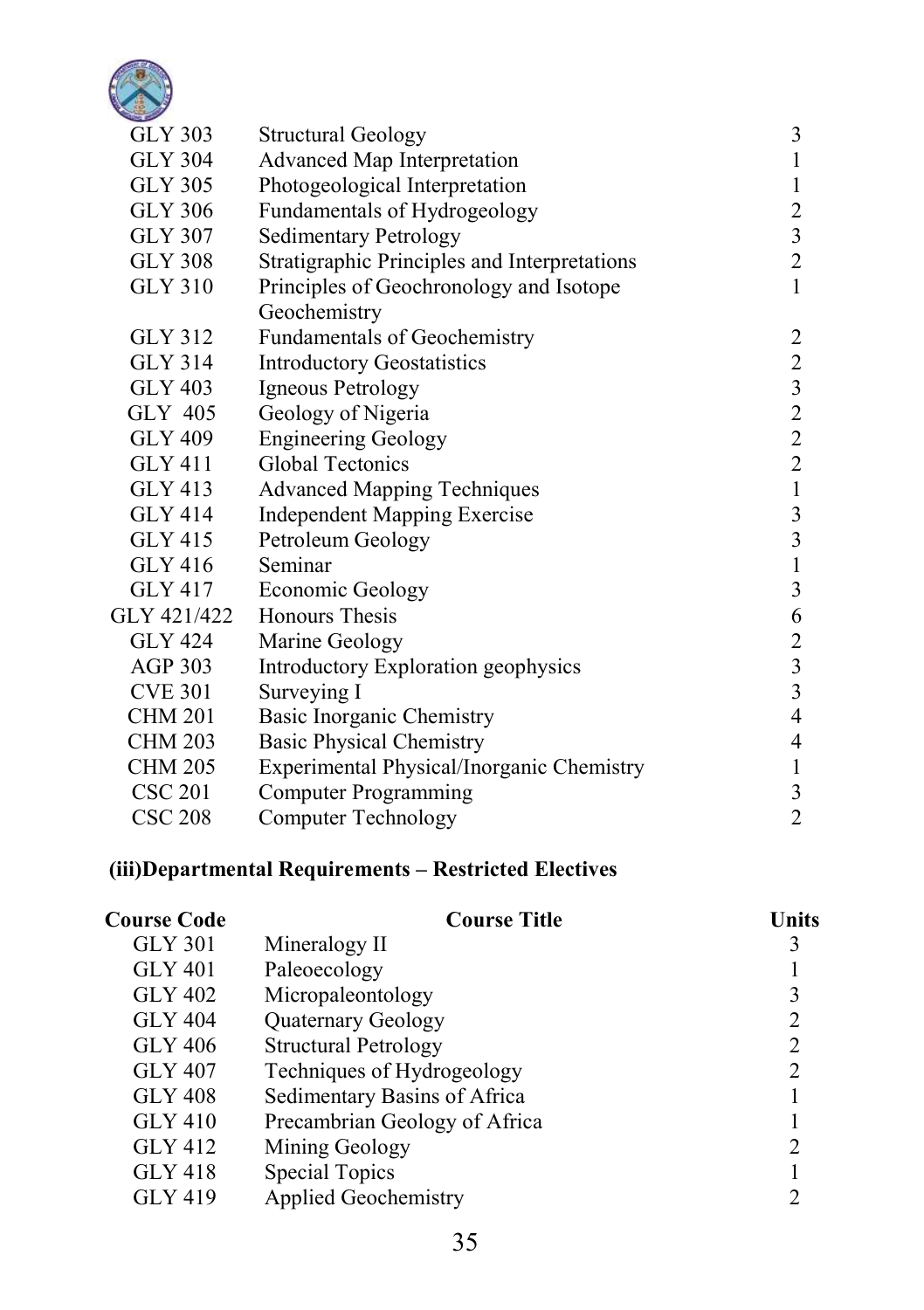

| <b>GLY 423</b> | <b>Historical Geology</b>                     |   |
|----------------|-----------------------------------------------|---|
| <b>GLY 424</b> | Marine Geology                                | 2 |
| <b>BOT 102</b> | <b>Introductory Ecology</b>                   | 2 |
| <b>BOT 201</b> | Form and Function in Plants II                | 3 |
| <b>BOT 202</b> | Biometry                                      | 3 |
| <b>BOT 304</b> | Systematics of Non-Flowering Plants           | 3 |
| <b>CHM 202</b> | Basic Organic Chemistry                       | 4 |
| <b>CHM 206</b> | <b>Experimental Organic Chemistry</b>         |   |
| <b>CHM 301</b> | Instrumentation and Analytical Chemistry I    | 2 |
| <b>CHM 302</b> | Structural and Main Group Inorganic Chemistry | 4 |
| <b>CHM 313</b> | Instrumentation and Analytical Chemistry II   | 2 |
| <b>PHY 202</b> | Introduction to Environmental Physics         | 3 |
| <b>MTH 301</b> | Functions of a Complex Variable               | 2 |
| ZOO 201        | Principles of Animal Systematics              | 3 |
|                |                                               |   |

| <b>SUMMARY</b>                 | <b>SCHEME A (UNITS)</b> | <b>SCHEME B (UNITS)</b> |
|--------------------------------|-------------------------|-------------------------|
| (GEOLOGY<br><b>PROGRAMME)</b>  |                         |                         |
| <b>Foundation Requirements</b> | 44                      | 41                      |
| Departmental                   | 80                      | 79                      |
| Requirements                   |                         |                         |
| (Compulsory Courses)           |                         |                         |
| Departmental                   | 14                      | 18                      |
| Requirements (Restricted       |                         |                         |
| Electives)                     |                         |                         |
| <b>Special Electives</b>       | 12                      | 12                      |
| <b>Free Electives</b>          | 4                       | 4                       |
| <b>TOTAL</b>                   | 154                     | 154                     |

### B. LIST OF UNDERGRADUATE COURSES: THE B. Sc. APPLIED GEOPHYSICS PROGRAMME

### (i)Foundation Programme (Faculty Requirements)

| Course Code    | <b>Course Title</b>              | Units |
|----------------|----------------------------------|-------|
| <b>MTH 101</b> | <b>Elementary Mathematics I</b>  | 5.    |
| <b>MTH 102</b> | <b>Elementary Mathematics II</b> | 5.    |
| <b>MTH 201</b> | Mathematical Methods I           | 4     |
| <b>MTH 202</b> | Mathematical Methods II          | 4     |
| <b>PHY 101</b> | General Physics I                | 3     |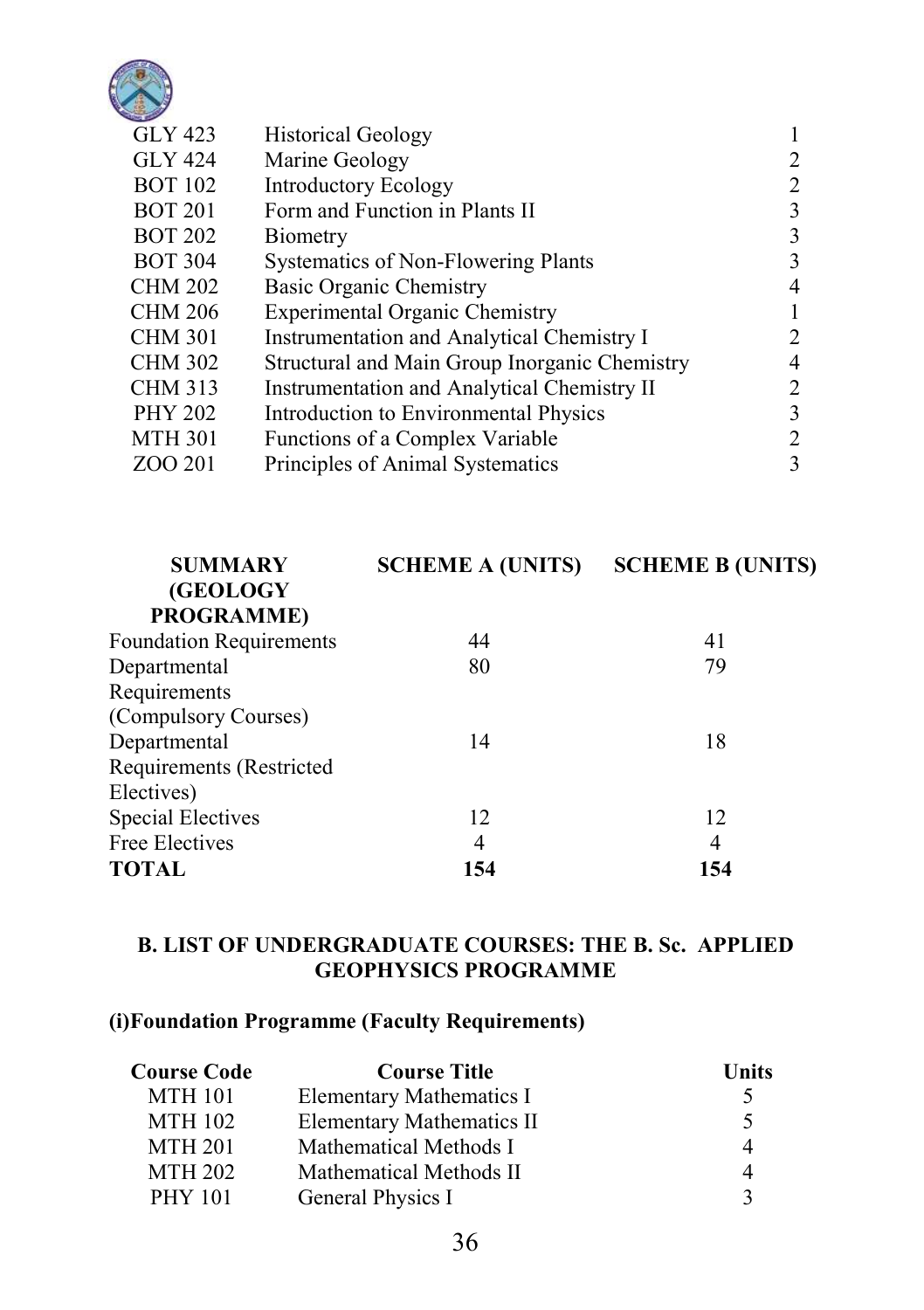

| <b>PHY 102</b> | General Physics II                   |   |
|----------------|--------------------------------------|---|
| <b>PHY 107</b> | <b>Experimental Physics IA</b>       |   |
| <b>PHY 108</b> | <b>Experimental Physics IB</b>       |   |
| <b>PHY 204</b> | <b>Introductory Modern Physics</b>   |   |
| <b>PHY 207</b> | <b>Experimental Physics IIA</b>      |   |
| <b>PHY 208</b> | <b>Experimental Physics IIB</b>      |   |
| <b>CHM 101</b> | <b>Introductory Chemistry I</b>      |   |
| <b>CHM 102</b> | <b>Introductory Chemistry II</b>     | 5 |
| <b>BIO 101</b> | <b>Biology for Physical Sciences</b> |   |
|                |                                      |   |

## (ii)Departmental Courses – Compulsory Courses

| Course         | <b>Course Title</b>                                    | Units           |
|----------------|--------------------------------------------------------|-----------------|
| Code           |                                                        |                 |
| <b>GLY 201</b> | <b>Introductory Geology</b>                            | 4               |
| <b>GLY 204</b> | Introductory Map Interpretation and Geological Mapping |                 |
| <b>GLY 206</b> | Mineralogy I                                           | 233312322       |
| GLY 302        | Metamorphic Petrology                                  |                 |
| <b>GLY 303</b> | <b>Structural Geology</b>                              |                 |
| <b>GLY 305</b> | Photogeological Interpretation                         |                 |
| GLY 306        | Fundamentals of Hydrogeology                           |                 |
| GLY 307        | <b>Sedimentary Petrology</b>                           |                 |
| <b>GLY 312</b> | <b>Fundamentals of Geochemistry</b>                    |                 |
| <b>GLY 405</b> | Geology of Nigeria                                     |                 |
| <b>GLY 409</b> | <b>Engineering Geology</b>                             |                 |
| GLY 413        | <b>Advanced Mapping Techniques</b>                     | $\mathbf{1}$    |
| GLY 415        | Petroleum Geology                                      | 333322333342322 |
| <b>GLY 417</b> | <b>Economic Geology</b>                                |                 |
| <b>CVE 301</b> | Surveying I                                            |                 |
| <b>CSC 201</b> | <b>Computer Programming</b>                            |                 |
| <b>CSC 208</b> | <b>Computer Technology</b>                             |                 |
| <b>AGP 301</b> | Physics of the Earth                                   |                 |
| <b>AGP 302</b> | Magnetic Methods in Prospecting                        |                 |
| <b>AGP 303</b> | <b>Introductory Exploration Geophysics</b>             |                 |
| <b>AGP 304</b> | Gravity Methods in Prospecting                         |                 |
| AGP 306        | Electrical Methods in Prospecting                      |                 |
| <b>AGP 401</b> | Seismic Methods in Prospecting                         |                 |
| <b>AGP 402</b> | <b>Engineering Geophysics</b>                          |                 |
| AGP 403        | Electromagnetic Methods in Prospecting                 |                 |
| <b>AGP 404</b> | Groundwater / Environmental Geophysics                 |                 |
| <b>AGP 405</b> | Geophysical Well Logging                               |                 |
| AGP 406        | Geothermal Exploration                                 | $\overline{c}$  |
| <b>AGP 407</b> | Radiometric Methods in Prospecting                     | $\mathbf{1}$    |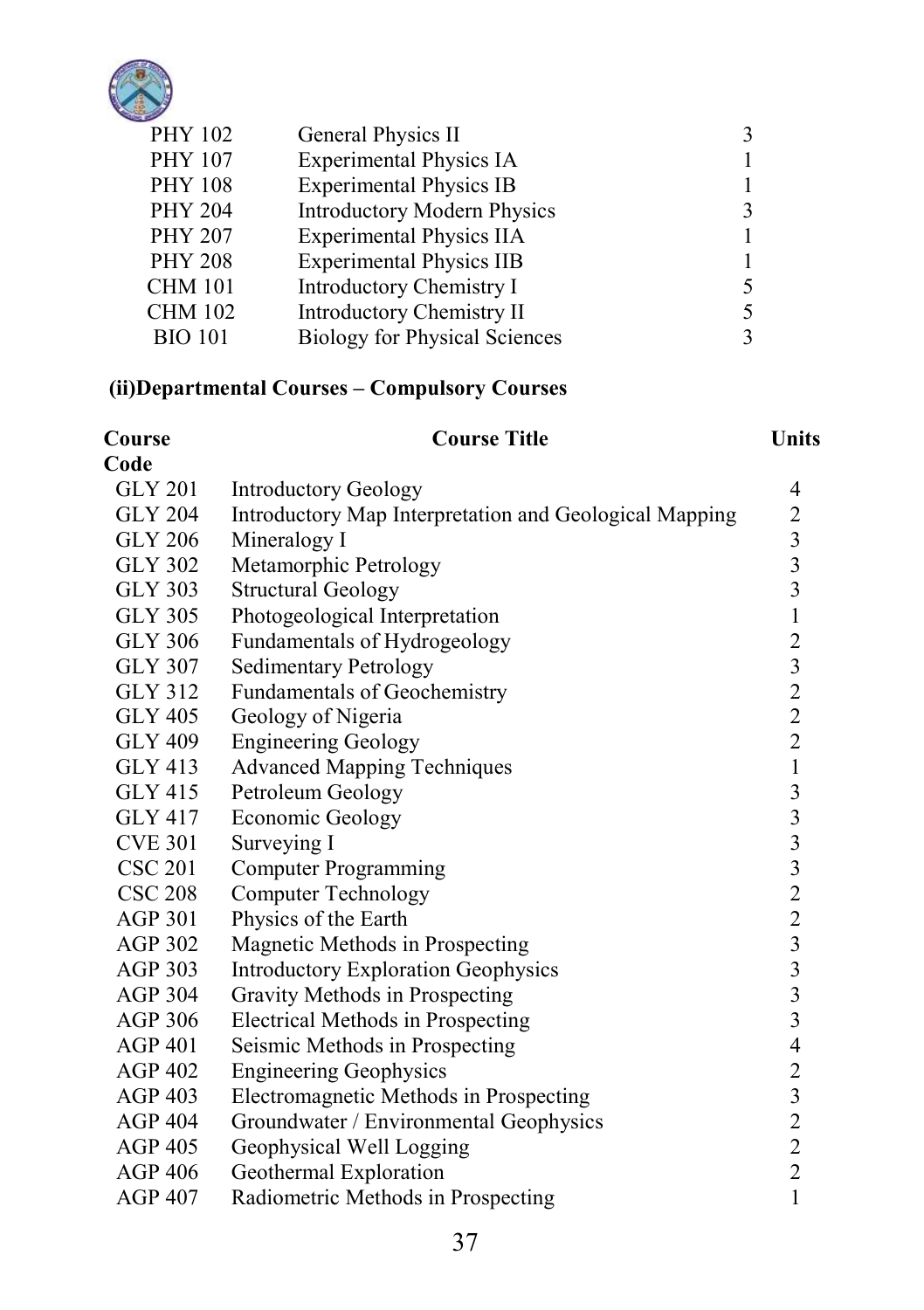

|                 | AGP 408 Geophysical Field Practice |  |
|-----------------|------------------------------------|--|
|                 | AGP 410 Honours Thesis             |  |
| AGP 412 Seminar |                                    |  |
|                 |                                    |  |

## (iii)Departmental Requirements – Restricted Electives

| Course Code    | <b>Course Title</b>                        | Units          |
|----------------|--------------------------------------------|----------------|
| <b>GLY 314</b> | <b>Introductory Geostatistics</b>          | 2              |
| <b>GLY 407</b> | Techniques of Hydrogeology                 | $\overline{2}$ |
| GLY 412        | Mining Geology                             | $\overline{2}$ |
| <b>PHY 201</b> | <b>Classical Mechanics</b>                 | 3              |
| <b>PHY 202</b> | Introduction to Environmental Physics      | 3              |
| <b>PHY 203</b> | <b>Electrical Circuits and Electronics</b> | 3              |
| <b>PHY 301</b> | Mathematical Physics I                     | 3              |
| <b>PHY 303</b> | Electromagnetism I                         | 3              |
| <b>PHY 304</b> | Electromagnetism II                        | 3              |
| <b>PHY 305</b> | Thermodynamics and Kinetic Theory          | 3              |
| <b>PHY 306</b> | Optics                                     | 3              |
| <b>MTH 301</b> | Functions of a Complex Variable            | 2              |
| <b>MTH 302</b> | Differential Equations                     | $\mathbf{3}$   |
| <b>CSC 311</b> | Techniques in Data Analysis                |                |
|                |                                            |                |

| <b>SUMMARY (APPLIED</b>          | <b>SCHEME B (UNITS)</b> |
|----------------------------------|-------------------------|
| <b>GEOPHYSICS</b>                |                         |
| <b>PROGRAMME)</b>                |                         |
| <b>Foundation Requirements</b>   | 44                      |
| <b>Departmental Requirements</b> | 82                      |
| (Compulsory Courses)             |                         |
| <b>Departmental Requirements</b> | 12                      |
| (Restricted Electives)           |                         |
| <b>Special Electives</b>         | 12                      |
| Free Electives                   |                         |
| TOTAL                            | 154                     |

## C. COURSE CONTENTS/DESCRIPTION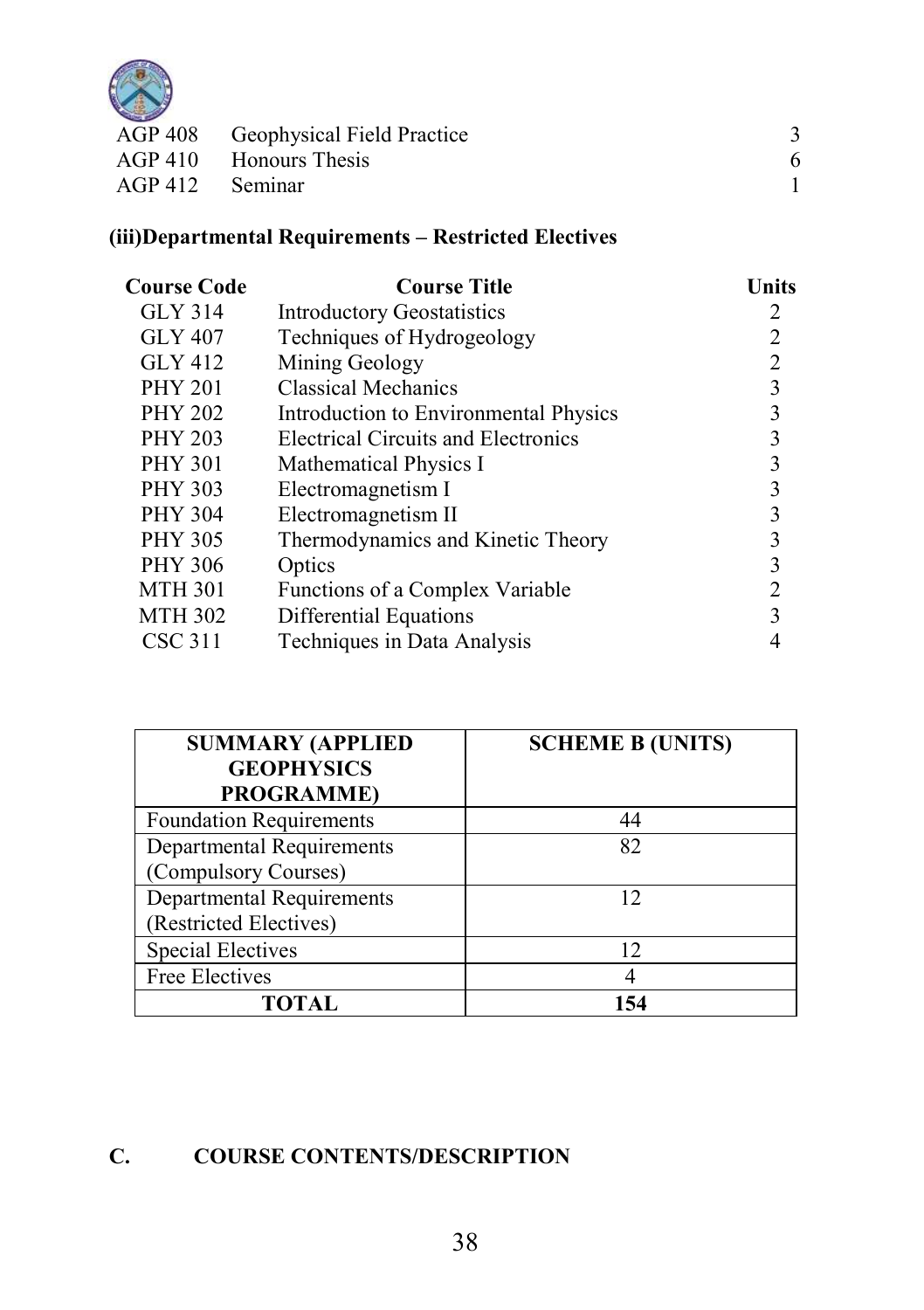

## GLY 201 – INTRODUCTORY GEOLOGY 3-0-3 (4 UNITS) HARMATTAN SEMESTER

The solar system; Fundamentals of plate tectonics; Physics of the Earth; Elementary crystallography, silicate structure; Properties of minerals and rocks; Economic minerals; Surface Processes; downslope movements of surface materials; Geologic work of river, wind and ice and associated landforms. Weathering and sedimentary rocks, igeneous activity and igneous rocks, metamorphism and metamorphic rocks; Geologic structures; Principles of historical geology; Fossils, introduction of stratigraphy and dating of rocks; Geologic Time Scale; Groundwater; A one-week field trip to Sedimentary and Basement Complex localities.

## GLY 202 – INVERTEBRATE PALEONTOLOGY 2-0-3 (3 UNITS) RAIN SEMESTER

Fossils, fossilization, major fossil groups; Invertebrate Paleontology, morphology, classification, geologic history and paleoecology of major invertebrate phyla.

Pre-requisites: GLY 201

#### GLY 203 – GEOLOGY FOR ENGINEERS 2-0-3 (3 UNITS) HARMATTAN SEMESTER

Elements of crystallography and crystal chemistry.Physical properties of minerals.Introduction to rock forming minerals.Identification of common minerals.Igneous processes and igneous rocks.Weathering, erosion, transportation and deposition of sediments by running water and wind.Diagenesis and formation of sedimentary rocks.Sedimentary structure.Metamorphism, Description and Identification of igneous, metamorphic and sedimentary rocks.Introduction to basic principles of stratigraphy and applied physical stratigraphy.Introduction to Structural Geology and simple geologic structures; folds, faults and other fractures. Geologic hazards; landslides, rock falls, earthquakes, volcanic activity. Basic map reading and interpretation of simple geologic maps.A one-week field trip to Sedimentary and Basement Complex localities.

## GLY 204 – INTRODUCTORY MAP INTERPRETATION AND GEOLOGIC MAPPING

## 0-0-6 (2 UNITS) RAIN SEMESTER

The Interpretation of simple geological maps involving the thickness of strata and the geometrical forms of outcrops.The interpretation of one-inch geological maps and the drawing of simple geological sections.Field mapping class during week-days, several short excursions during the session.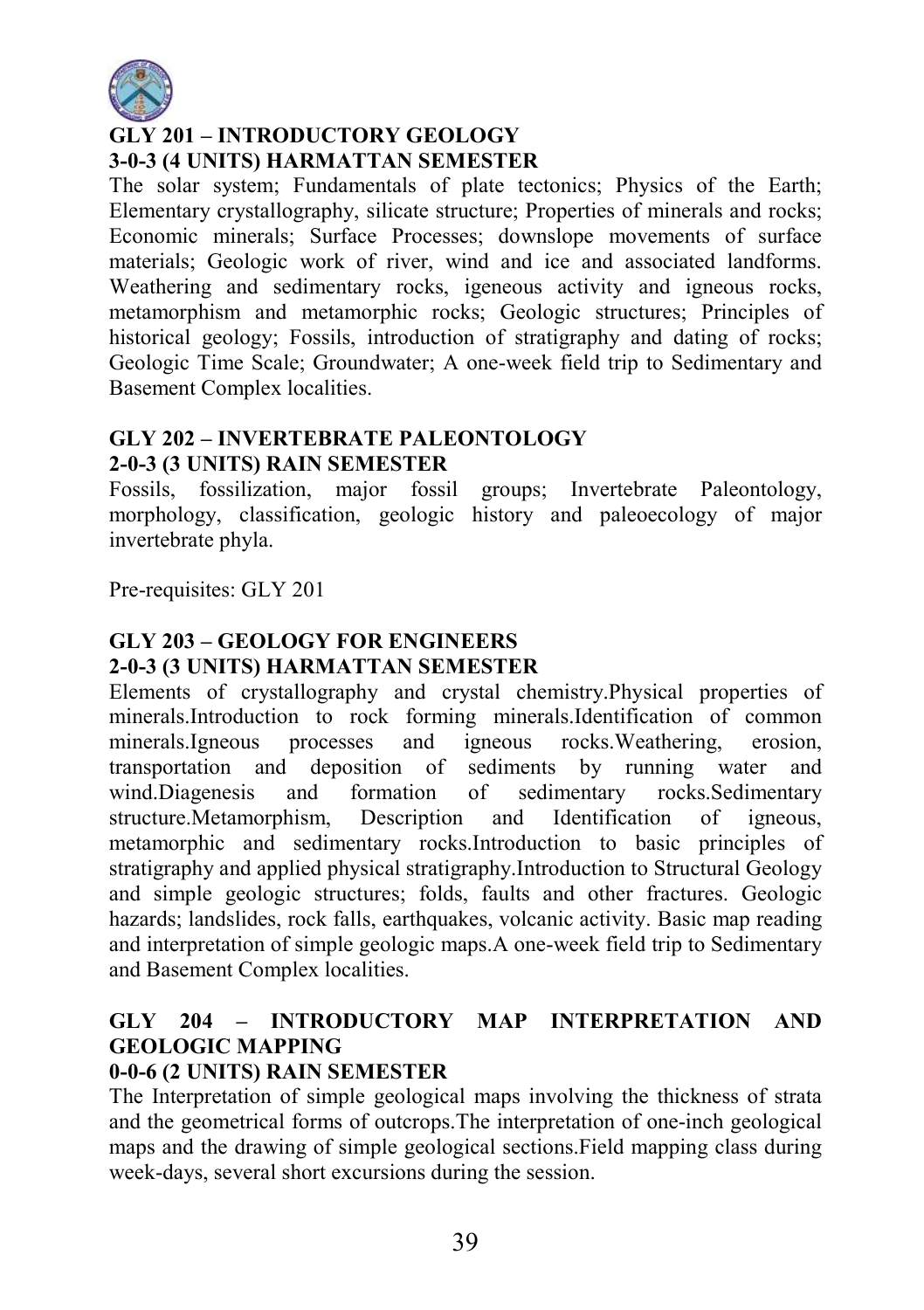

#### GLY 206 – MINERALOGY I 2-0-3 (3 UNITS) RAIN SEMESTER

Introduction to Mineralogy, Crystals and Crystallographic system crystal symmetry and elements of symmetry, crystal forms and crystal classes.Chemical properties of minerals and principles of crystal chemistry. Tonic sizes – and coordination number. Bonding of atoms, atomic substitution and solid solution in minerals.Isomorphism, polymorphism and pseudomorphism.Classification of minerals and introduction to common rock, forming minerals and their paragenesis.Characteristic properties and propagation of light.Petrographic microscope and optical properties of common rock forming minerals.Uses of minerals.Physical properties of minerals – colour, luster, streak, cleavage, fracture, hardness, density, tenacity, habits and forms of aggregation.

Pre-requisites: GLY 201

### GLY 208 – ENVIRONMENTAL GEOLOGY 1-0–3 (2 UNITS) RAIN SEMESTER

Fundamental concepts in environmental geology.Earth material and processes. Hazardous earth processes and their remedies: Flooding landslides, earthquakes, volcanic activities, coastal hazards, solids mineral resources and environmental impacts. Waste disposal systems. Geologic aspects of environmental health.Environmental Geology in the Petroleum and related Industries. Prerequisite: GLY 201 or GLY 203

### GLY 301 – MINERALOGY II 2-0-3 (3 UNITS) HARMATTAN SEMESTER

Mineral separation techniques.Methods of chemical analysis (AAS, XRF, Electron Probe) of minerals and calculation of structural formulae.Stereographic Projection and study of crystal systems.Methods in determin- ative mineralogy and X-ray diffraction techniques.Study of non-silicate minerals.Mineral paragenesis.

Pre-requisites: GLY 206

## GLY 302 – METAMORPHIC PETROLOGY 2-0-3 (3 UNITS) RAIN SEMESTER

Definition: Scope of metamorphism. Classification of metamorphic rocks.Physico-chemical processes in metamorphism. Thermo tectonic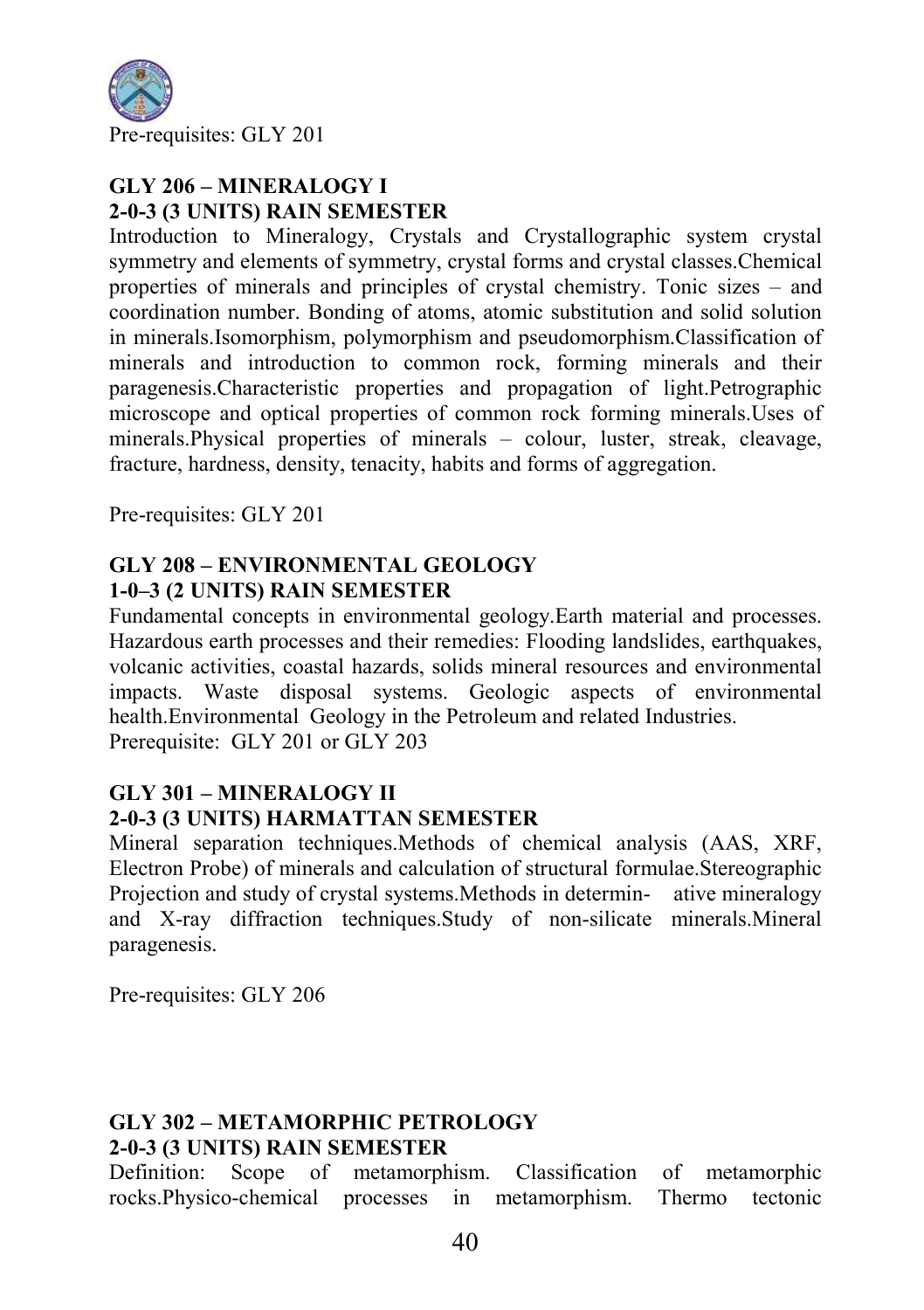

modeling.Textures of metamorphic rocks.Classical concepts in metamorphism.Contribution from Grubenman-Beck, EskolaMiyashiro, Barrow, etc.Facies and facies series. Metamorphism associated with igneous intrusions and metamorphism associated with different plate tectonic environments. Eclogites, granulites, charnockites, gneisses and migmatites.Metamorphism and crustal evolution.Study of thin sections of metamorphic rocks from the different tectonic environments.

Pre-requisites: GLY 206

## GLY 303 – STRUCTURAL GEOLOGY 2–0–3 (3 UNITS) HARMATTAN SEMESTER.

Nature of Structural Geology.Stress and strain in minerals.Determination of Strain in rocks.Recognition, classification and significance of faults.Normal faults, thrusts and reverse faults; Strike-slip faults. Regional example of faults. Relation of faults strain directions. Relation of fault orientation to stress direction; Mohr-Coulomb law of failure. Anderson's theory.Exceptions to the theory.Origin of joints.Description and Geometric analysis of folds, classification of folds.Kinematics and dynamics of folding.Description of cleavage; geometric relationship of cleavage to folding; types of cleavage; significance of cleavage.Origin of cleavage in metamorphic tectonics. Description and classification of foliation; Axial plane foliation, transposed foliation and fault zone foliation. Structures in sedimentary rocks: Growth Faults, Salt domes, Diapirs, etc. Description, classification, origin and Geometric analysis of lineation in tectonites.Structures in igneous bodies.Classification of igneous bodies.Mechanism of emplacement of igneous intrusions.Gravity-controlled structures; gravity sliding in nappes.mantled gneiss domes.

Prerequisite: GLY 204

## GLY 304 – ADVANCED MAP INTERPRETATION 0-0-3 (1 UNIT) RAIN SEMESTER

Interpretation of geological maps of sedimentary basins and grabens, monotectonic sedimentary areas, polytectonic and polymetamorphosed sedimentary covers and basements.Drawing of cross-sections and structural maps. Writing reports on map interpretation and geological history, structural control of mineral deposits and groundwater.

Pre-requisites: GLY 204

## GLY 305 – PHOTOGEOLOGICAL INTERPRETATION 0-0-3 (1 UNIT) HARMATTAN SEMESTER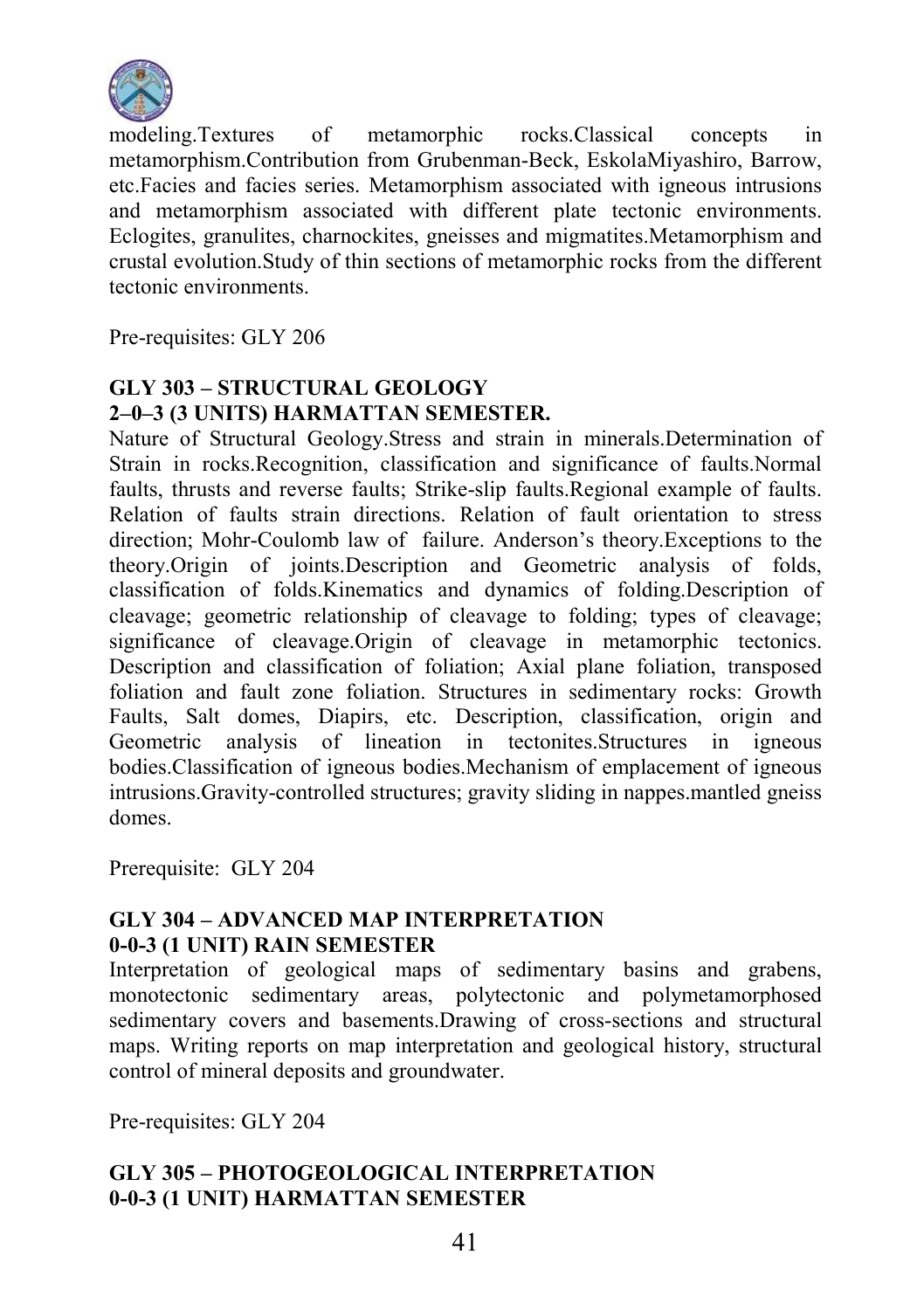

Aerial Photography – types, stereoscopy, measuring and plotting instruments in photogeology and their procedures. The principles of interpretation – types of photogeologic studies (geomorphological, geological, etc) the factors that affect results; their identifications and interpretation. Typical examples and case histories – geomorphological and geological illustrations. The uses of photogeology in reconnaissance mapping, economic mineral prospecting and water resources.

#### GLY 306 – FUNDAMENTALS OF HYDROGEOLOGY 1-0-3 (2 UNITS) RAIN SEMESTER

History and scope of hydrogeology. Hydrologic cycle and origin of groundwater. Occurrence of groundwater under different geologic conditions. Hydrologic processes, variable and water budget. Analysis of hydrographs. Basic physical and chemical properties of water and porous media affecting groundwater flow. Elementary theory of groundwater flow; Darcy's law, hydraulic conductivity, transmissivity of aquifers, continuity, continuity equations of groundwater flow for confined, unconfined and leaky aquifer systems. Well hydraulics and estimation of aquifer parameters. Groundwater maps and flow nets. Methods of groundwater exploration and development in different geologic terrains. Water-well drilling techniques. Quality of water, radiochemistry and microbiological quality of groundwater. Presentation and interpretation of result of chemical analyses. Groundwater quality standards, pollution and groundwater quality protection strategies. Groundwater in Nigeria.

Pre-requisites: GLY 204

## GLY 307 – SEDIMENTARY PETROLOGY 2–0–3 (3 UNITS) HARMATTAN SEMESTER

Weathering, transportation and deposition of particles: Entertainment and settling. Textures or clastic sediments, concepts of size, grade scales, methods of size analysis. Grain distribution and interpretation. Shape roundness fabric and surface texture of classics grains. Porosity and permeability. Non – clastics materials; transport and deposition. Composition and classification of sedimentary rocks, minerals in sedimentary rocks primary rocks (primary, secondary, detrital and authigenic). Microscope studies of heavy minerals fractions. Sedimentary structures; study of diagnostic processes; common sedimentary rocks.

#### Pre-requisites: GLY 206 GLY 308 – STRATIGRAPHIC PRINCIPLES AND INTERPRETATION

#### 2–0–0 (2 UNITS) RAIN SEMESTER

Principles of stratigraphy. Review of development of modern stratigraphy, stratigraphic classification, definition and scope of sedimentary environments;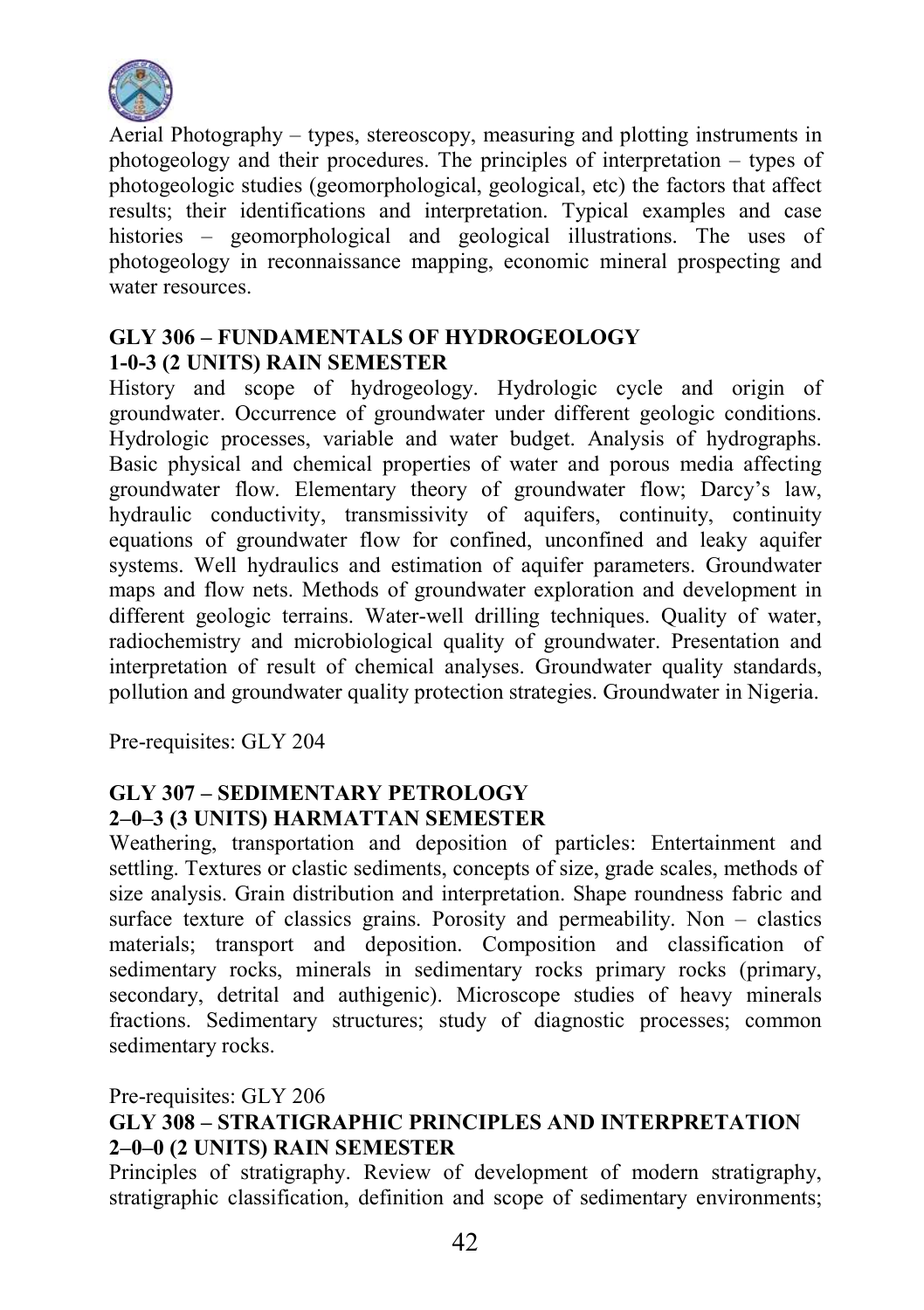

basic tools of environmental analysis, classification of depositional environments, facies concepts and models, facies association, discussion on continental, transitional and marine environments using examples. Sequence Stratigraphy.

Pre-requisite: GLY 307

## GLY 310 – PRINCIPLES OF GEOCHRONOLOGY AND ISOTOPE **GEOCHEMISTRY**

#### 1-0-0 (1 UNIT) RAIN SEMESTER

Principles of Geochronology.Methods of radiometric dating.Stable Isotopes.Data Interpretations.

Pre-requisites: GLY 201, CHM 101, CHM 102

## GLY 312 – FUNDAMENTAL OF GEOCHEMISTRY 2-0-0 (2 UNITS ) RAIN SEMESTER

Definition and scope of geochemistry. Historical development of geochemistry. Elemental abundance and distribution in sun, meteorite and the earth.Structural (isomorphous, solid solutions, ionic radii/change, etc.) and thermodynamic (entropy, free energy, phase rule, etc) controls and elements during magnetic and metamorphic processes.Geochemistry of aqueous systems (chemical equilibria, chemical weathering, redox processes, minerals/rocks stability, etc), Eh-pH diagrams and their utilities.Elements distribution during sedimentary processes.The geochemical environment, dispersion, migration and the mobility of elements.The geochemical cycle.

Pre-requisites: GLY 201, CHM 101, CHM 102

#### GLY 314 – INTRODUCTORY GEOSTATISTICS 1-0-3 (2 UNITS) RAIN SEMESTER

Introduction to data analysis in geology.Elementary statistics, elementary matrix algebra, least squares, etc.Geological population, population distribution, sampling distribution and statistical influence.Geological sampling, probability theory and application of probability in model building. Digital computing and geology statistical techniques of data analysis (vis: mean, chi-square, linear model, ANOVA, etc) and application in Geology.

Pre-requisites: GLY 201 GLY 401 – PALEOCOLOGY 1–0–0 (1 UNIT) HARMATTAN SEMESTER.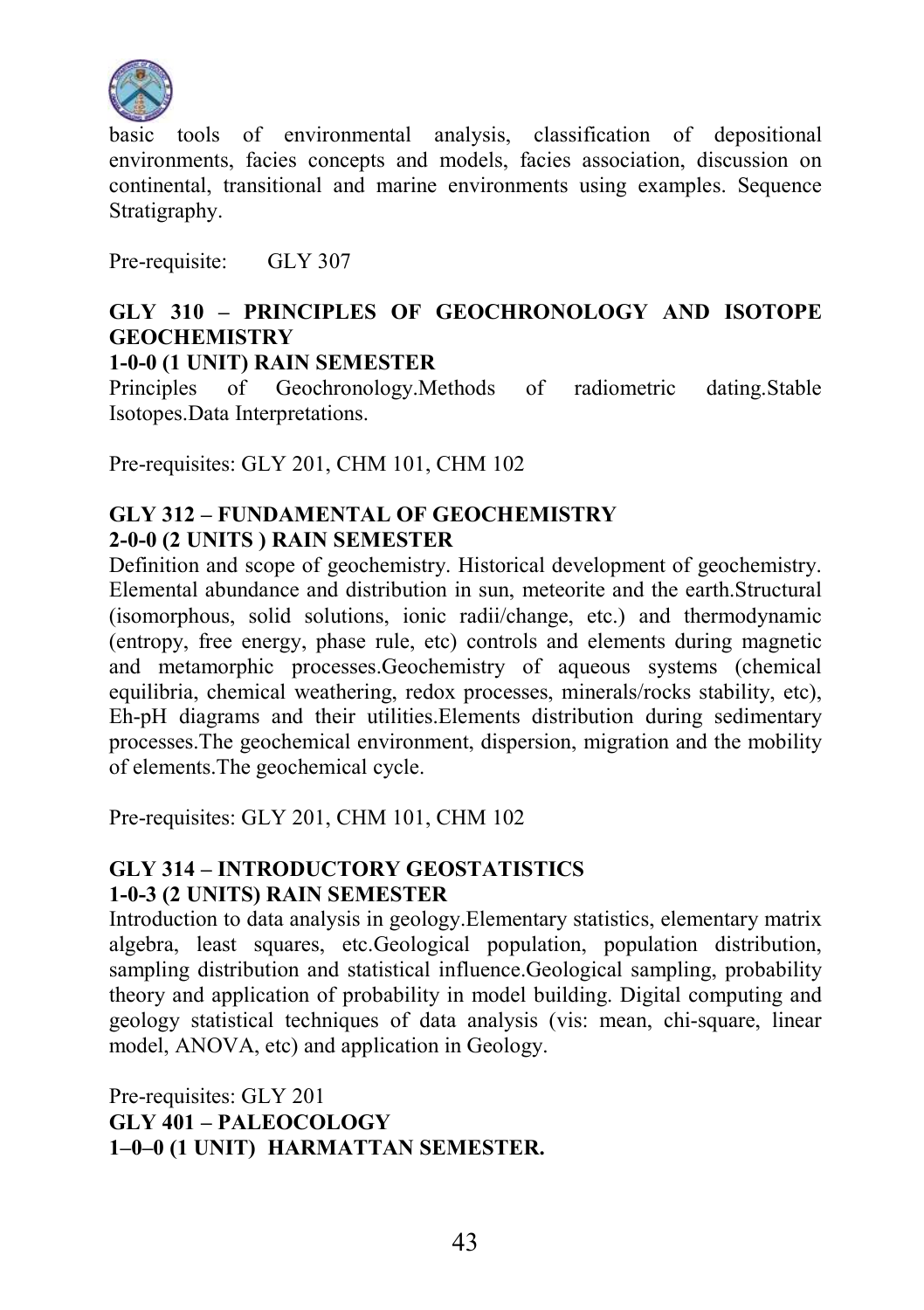

Ecology and paleoecology defined: Classification of sedimentary environments. Petroleum-bearing rocks and their paleoecology.Mode of life of organisms and organic influence on sediments.Chemical and biological factors of the environment.Association of organisms (Paleosynecology).Origin and study of fossiliferous horizons.Case study of some modern and ancient sedimentary environments.

Pre-requisite: GLY 202, GLY 308.

### GLY 402 – MICROPALEONTOLOGY 2–0–3 (3 UNITS) RAIN SEMESTER.

Definition of Micropaleontology and microfossils. Collection, preparation and preservation of animal and plants microfossils. Morphological classification, paleontology, paleoecology and geological history of major microfossils groups – foraminifera, ostracodes, radiolarians, silicoflagellates, diatoms, pteropods, onodonts, etc.Application of Micropaleontology in the Oil Industry.Importance of Palynology (and palynomorphs) in Applied Geology.Elementary treatment of spores, pollen grains and organic-walled microplankton (dinoflagellate cysts, acritarchs, etc.).Relationship of palynomorphs to sedimentation.

Pre-requisites: GLY 202, GLY 308.

#### GLY 403 – IGNEOUS PETROLOGY 2–0–3 (3 UNITS) HARMATTAN SEMESTER

Magmas and nature of igneous rocks (textures, cooling behaviour, physical and chemical properties, mode, norm, occurrence, mineralogy).Classification and variety of igneous minerals.Sources of magma (basalts, granites, etc), plate tectonics and environments of magma generation. Rock association; layered complexes, ultramafic and ultrabasic rocks: basalts (quartzs-tholeiite, dolorite association and alkali olivine basalts). Potassic rocks and Nephelinitesyenites: rocks of extreme composition – nephelinites, carbonatite). Orogenic association (basalt – andesite – rhylite association, etc and their plutonic equivalents.Older and younger granite of Nigeria.

Pre-requisites: GLY 206, GLY 312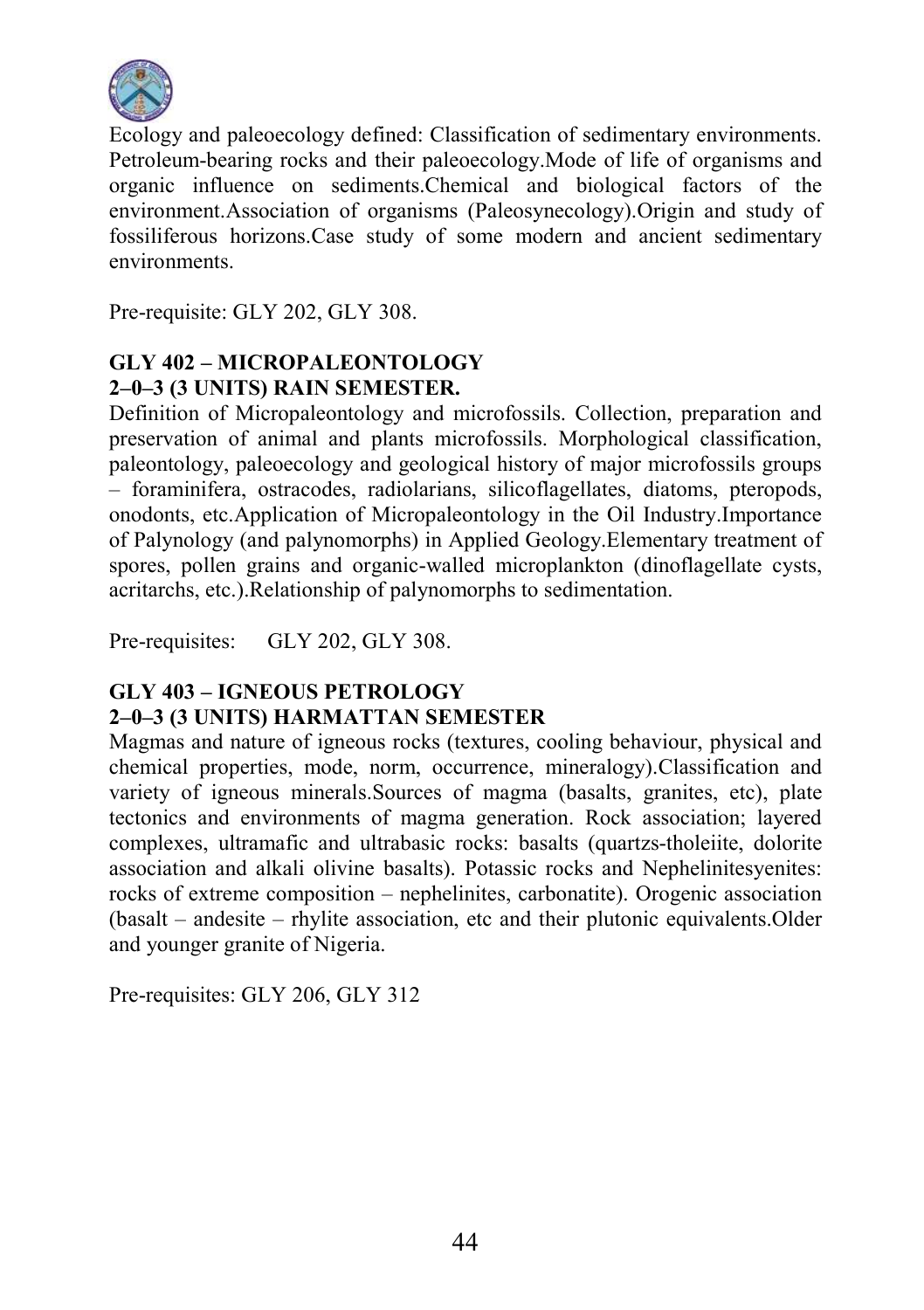

## GLY 404 – QUARTENARY GEOLOGY 2–0–0 (2 UNITS) RAIN SEMESTER.

World-wide geological events in Quaternary tmes – Classical and interglacial periods, marine transgressions and regressions. Shifting climatic belts in the topics. Mineral deposits in Quaternary environments. Origin of man and the earliest use of rocks and minerals. Quaternary geology of west Africa with special emphasis on Nigeria.

Pre-requisites: GLY 202, GLY 308.

## GLY 405 – GEOLOGY OF NIGERIA 2–0–0 (2 UNITS) RAIN SEMESTER.

Study of the evolution, structure and stratigraphy of the Nigerian sedimentary basins. The pre-Cambrian of Nigeria especially in the context of West Africa. Mineraldeposits. A two-week excursion to the main geological units and mineral deposits of the country. The report/examination on the excursion for 40% of the final grade.

Pre-requisites: GLY 302 and GLY 307 for Geology Students and GLY 307 and GLY 310 for Geophysics Students.

# GLY 406 – STRUCTURAL PETROLOGY

### 1–0–3 (2 UNITS) RAIN SEMESTER

Microtextures and microstructure of magnetic and metamorphic rocks: relationships between deformation and crystallization. Stereo – projection of mineral axes and interpretation.

Pre – requisites: GLY 302, GLY 303.

## GLY 407 – TECHNIQUES OF HYDROGEOLOGY 1–0–3 (2 UNITS) HARMATTAN SEMESTER

Hydrogeological processes affecting ground water recharge: base-flow analysis. Aquiver models: porous and fractured media.Hydraulic principles and grounwater flow. Flow models in different aquiver systems: confined, unconfined and leaky.Well hydraulics. Pumping tests and determination of chemical transport.Chemical significance of properties and constituents in water analysis: Buffer capacity, pH, specific electrical conductance, alkalinity, acidity, major, minor and trace constituents of water (silica, aluminium, iron, chloride, flouroide, e.t.c.). Water criteria.Exploration techniques.Exploration techniques.Management methods.

Pre–requisites: GLY306, CHM204 / 205, MTH 201 or consent of instructor.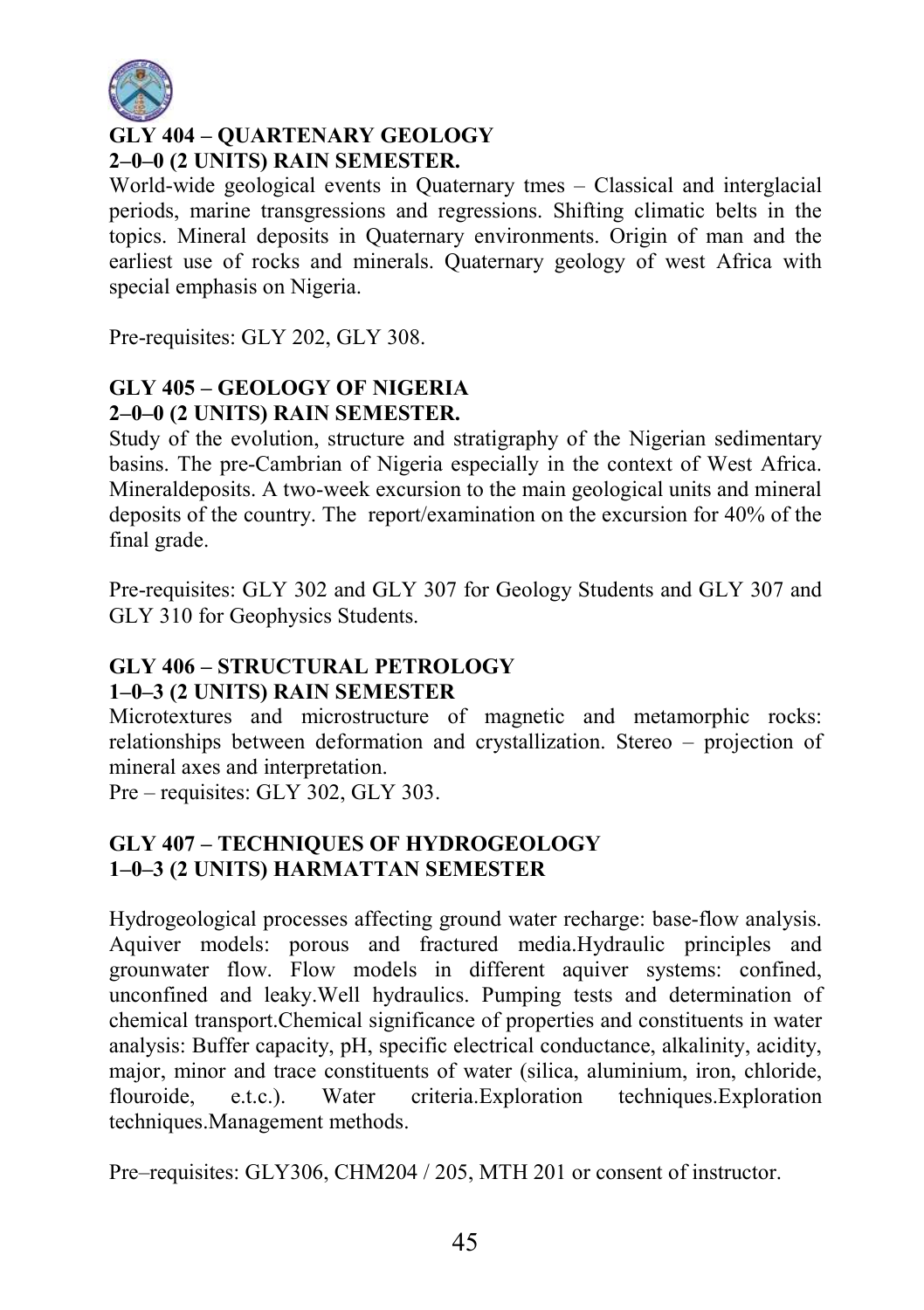

## GLY 408 – SEDIMENTARY BASINS OF AFRICA 1–0–0 (1 UNIT) RAIN SEMESTER

Regional phanerozoic stratigraphy of Africa with special reference to coastal and other sedimentary basins.

Pre–requisites: GLY 308

## GLY 409 – ENGINEERING GEOLOGY 2–0–0 (2 UNITS) HARMATTAN SEMESTER

Soil classification, permeability of sooils, permeability tests, compressibility of soils.The consolidation test. Unconfined test, shearing resistance, of resistance of soils.Triaxial compression test. Unconfined compression test. Rock as an engineering material.Stress and strain – basic principles. Stress / strain behaviour of rocks indicating deviations from ideal behaviour.Anisotrophy, fluids and temperature effects, strength and failure in rocks, measurement of stress and strain in the laboratory and in the field. Geology in the solution of problems usually encountered during the design and / or construction of highways, dams. Foundation slopes and embankments. Excavations in the soils and rocks.quarries and construction materials. Erosion problems.

Pre–requisites: GLY 307

#### GLY 410 – PRECAMBRIAN GEOLOGY OF AFRICA. 1–0–0 (1UNIT) RAIN SEMESTER

Principles of Precambrian Stratigraphy and application to major shield areas of the world. Precambrian of Nigeria in the context of west Africa. Precambrian of Africa.

Pre–requisites: GLY 302, GLY 310, GLY 403.

### GLY 411 – GLOBAL TECTONICS 2–0–0 (2 UNITS) HARMATTAN SEMESTER

The solar system: Description, Characteristics, Origin and Evolution. The earth: earthquakes – effects, measurements and wave characteristics, distribution, location, magnitude and intensity. Causes, mechanisms and control of earthquakes.The earth's gravity.Gravity anomalies.The earth's density and moments of Inertia; Isostasy.The structure of the earth based on seismology and gravity studies.Bulk composition of the earth – The chondrite earth model and its validity. Meteorites: chemical fraction processes in the formation of meteorites. Heterogeneous and homogenoeus accretion models.The origin and composition of the earth's core.The earth's magnetic field, Geomagnetism, paleomagnetism.The earth's heat, sources of the earth's heat. Oceanic, continental and global heat flow, mantle convection and evolution of the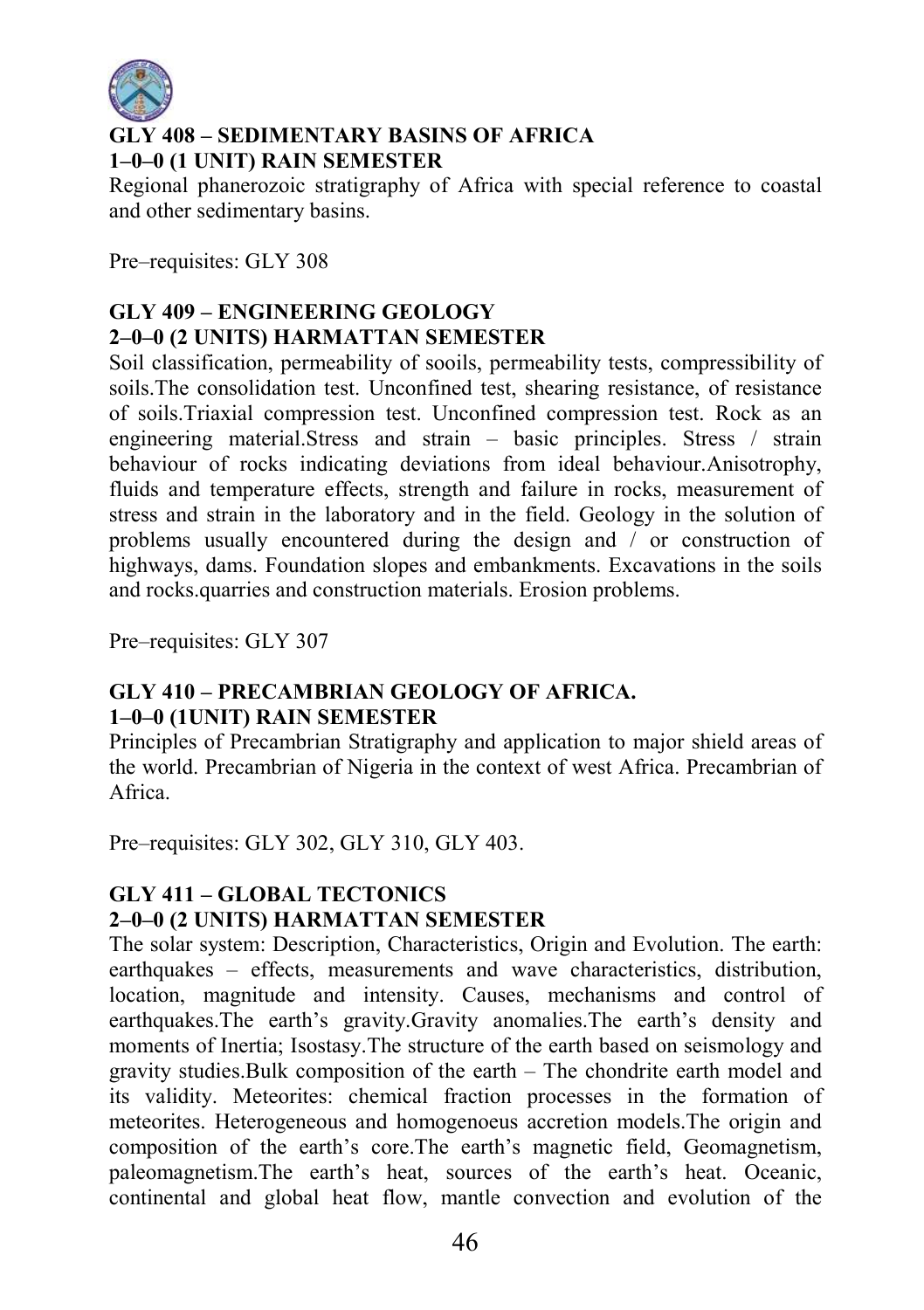

mantle.Oceanic crust, upper mantle and ophiolitic sequences.Continental crusts – composition, layering and evolution, absolute and relative plate motion.Consequences and constraints of plate boundaries.Plate tectonics and mantle convection.Causes of plate motion.Classical concepts of orogeny.Plate tectonics and orogeny.

Pre–requisites: GLY 303, GLY 312.

## GLY 412 – MINING GEOLOGY 2–0–0 (2 UNITS) RAIN SEMESTER

Approaches to mining; role of geological factors in mining and mine development; Mining methods. Underground geological mapping and mine surveying; pre grade control. World mineral supply and demand; metal prices and mineral marketing; mapping legislation, mineral rights royalties, Oil Industry Mining. Environmental impact of mining.

Pre-requisite: GLY 417

## GLY 413 – ADVANCED MAPPING TECHNIQUES (I UNIT) END OF HARMATTAN SEMESTER

Field mapping class at the end of the Harmattan Semester. A report is to be submitted and graded along with the rain semester Examinations.

Pre–requisites: GLY 204, GLY 302, GLY 303 AND GLY 307.

## GLY 414 – INDEPENDENT MAPPING EXERCISE 2–0–3 (3 UNITS) END OF RAIN SEMESTER

A student – independent mapping exercise lasting at least four weeks at the end of the rain semester. A report on the exercise must be written and submitted at the beginning of the following Rain Semester.

Pre–requisites : GLY 413

### GLY 415 – PETROLEUM GEOLOGY 2–0–3 (3 UNITS) HARMATTAN SEMESTER

The origin and occurrence of petroleum. Organic matter and distribution in nature. Oil field waters; chemical and physical properties of oil and natural gas. Organic matter diagenesis and petroleum generation, Migration of Petroleum (primary and secondary).Reservoir rocks (clastics and carbonates) and porosity types.Traps-structural, stratigraphic, combination, hydrodynamics. Formation evaluation (logs and well – log analysis). Exploration methods, drilling and completion operations.The Niger Delta petroleum province.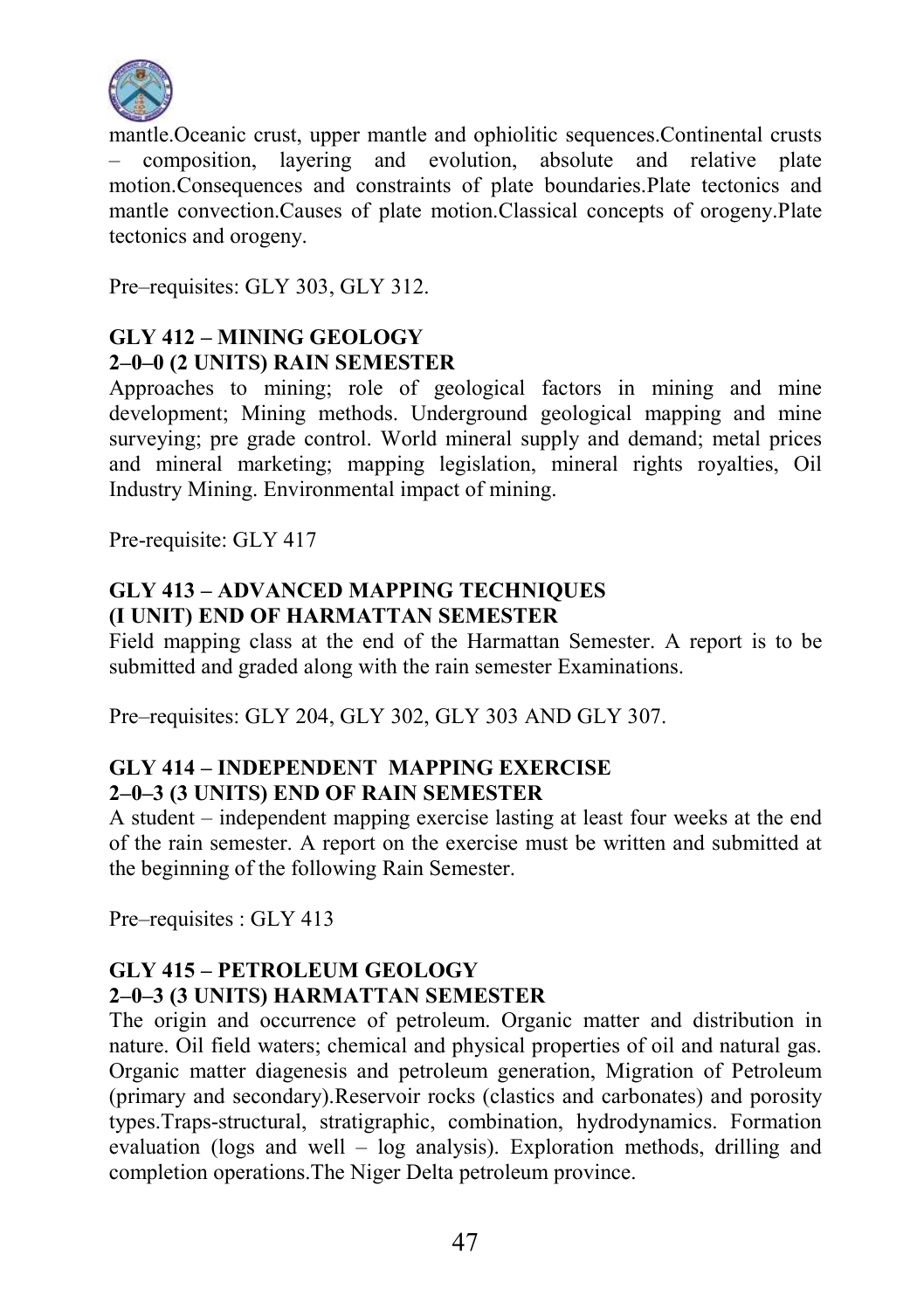

Pre-requisites: GLY 303, GLY 307, GLY 308.

## GLY 416 - SEMINAR (1 UNIT) 2-SEMESTER (SESSIONAL)

One hour per week (compulsory for all geology students). Topics of importance in Geology and allied fields are discussed weekly by staff and students. Each one would be expected to prepare and deliver at least one seminar during the session. Guest speaker within and outside the University will be invited from time to time.

## GLY 417 - ECONOMIC GEOLOGY 2-0-3 (3 UNITS) HARMATTAN SEMESTER

Principles and processes in the formation of mineral deposit. Ground preparation and ore localization. Wall-rock alteration, paragenesis and zoning in mineral deposits. Ore textures : classification and distribution of mineral deposits. Metallic mineral deposit: ferrous, ferralloy, non-ferrous and precious metals. Non-metallic mineral deposit and their classification: Ceramic materials, structural and building materials, industrial, manufacturing, chemical and refractory minerals. Metallogenic belts and epochs.Mineral deposits of Nigeria.

Pre-requisites: GLY 206, GLY 303, GLY 312.

#### GLY 418 - SPECIAL TOPICS (1 UNIT) - 2 SEMESTERS (SESSIONAL)

This course is designed for students who have scored a minimum of  $B^+$  grade in a certain course and are desirous of more in-depth knowledge in that field.

### Pre-requisites: Consent of the Head of Department. GLY 419 - APPLIED GEOCHEMISTRY 2-0-0 (2 UNITS) HARMATTAN SEMESTER

Instrumental analysis, Principles of analytical techniques;AAS, XRD, XRF, Colorimetry, etc. Data treatment and reduction. Introduction to exploration Geochemistry.

Geochemical anomalies and statistical assessment of background and threshold.Lithogeochemical, pedageochemical, biogeochemical, geobotanical, gaseous and stream sediments, survey techniques of mineral exploration.Introduction to Environmental Geochemistry.Processes and product of water-air and sediment-water interfaces.Organic substances in natural water. Metal-organic-sediment interactions. Some concepts in water pollution.

Pre-requisites: GLY 312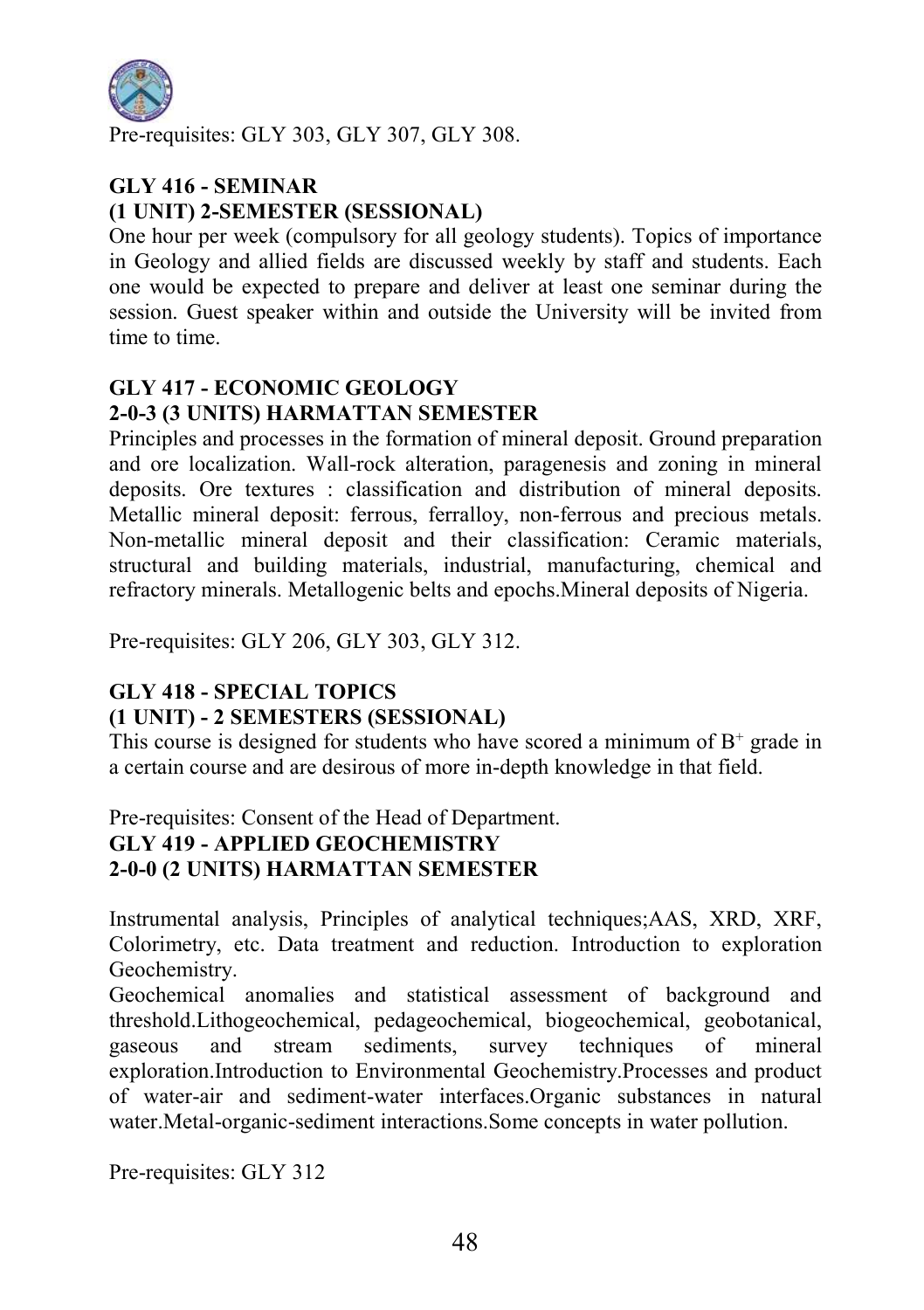

## GLY 421 / 422 HONOURS THESIS 6 UNITS - 2 - SEMESTERS (SESSIONS): 009 3 UNITS -HARMATTAN 009 3 UNITS – RAIN

An independent research project , selected on the basis of student's interest and supervised by staff , is designed during the final year of study. The project may take the form of original research, a review , or compilation of data in any area of geology. Students are required to submit a one – page short description of the project during the first week of the semester in which the thesis is to be submitted and three copies of the thesis are due latest on the last day of lectures of the semester in which the thesis is to be examined. Assessment based on the dissertation and on performance in an oral examination.

Pre–requisites: GLY 413 and relevant courses in proposed field of study.

#### GLY 423 - HISTORICAL GEOLOGY (1 UNIT) HARMATTAN SEMESTER

The Geological Time Scale. The Paleozoic; Mesozoic and Cenozoic Era. Brief, treatment of the different systems ; African and Nigerian examples to be cited where applicable. Emphasis will be on paleo-geography, tectonics , organic life and economic products. Pleistocene epoch as it relates to plants, animals, water bodies and the development of Man.

Pre – requisite: GLY 202

### GLY 424 – MARINE GEOLOGY 2–0–0 (2 UNITS) RAIN SEMESTER.

The scope of Oceanography: Physical, chemical and biological aspects.

Shorelines and shoreline processes. The study of the ocean floors: Continental margins, Oceanic ridges and rises, etc., major ocean basins. The origin, classification and distribution of marine sediments. Ocean resources.

Pre – requisites: GLY 307, GLY 308

#### AGP 301 - PHYSICS OF THE EARTH 2–0–0 (2 Units) HARMATTAN SEMESTER

The earth in space. Geochronology and the age of the earth. Gravity and the figure of the earth.Earths magnetic field – its morphology, temporal variations (micropulsations to reversals), history and origin. Earthquakes – their distribution, focal mechanism, and prediction. Seismology and the planetary interior.Geothermics and Planetary.

Prerequisites: GLY 201, MTH 201, MTH 202, PHY 204, PHY 207, PHY 208.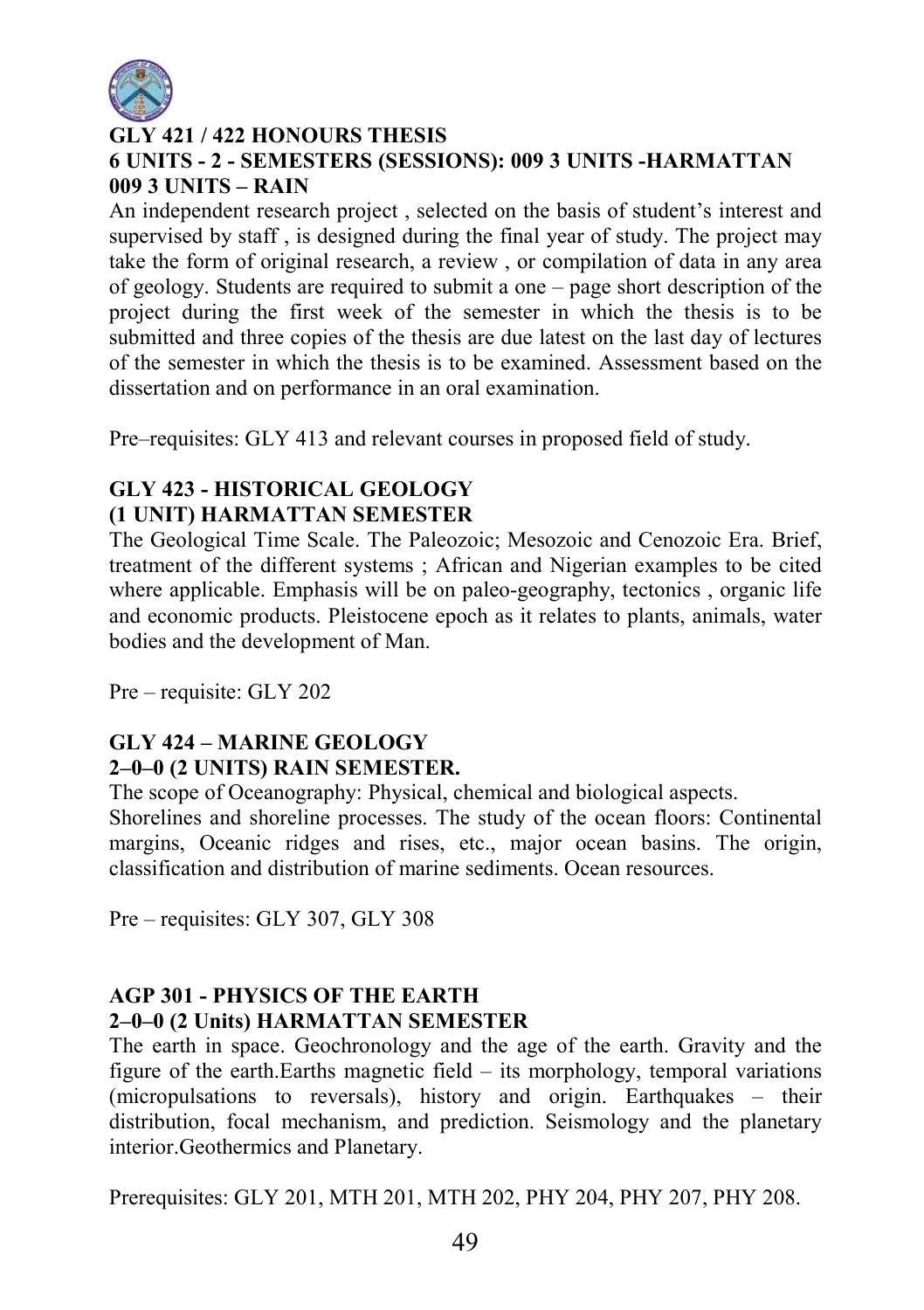

## AGP 302 - MAGNETIC METHOD IN PROSPECTING 2–0–3 (3 Units) RAIN SEMESTER

Basic concepts, definitions and units. Elements of Geomagnetism. Temporalvariations. The magnetic properties of minerals and rocks. Magnetic prospecting instruments and magnetic survey procedures, including the correction of magnetic data, magnetic anomalies of some idealised sources and their geologic equivalents, magnetic interpretation by characteristic points, half slopes, monograms, and polynomials. Regional, residual, derivatives and continuation. Airborne, ground and marine magnetic surveys and their applications.

Prerequisites: GLY 201, MTH 201, MTH 202, PHY 204, PHY 207, PHY 208.

### AGP 303 - INTRODUCTORY EXPLORATION GEOPHYSICS 2–0–3 (3 Units) HARMATTAN SEMESTER

The nature and scope of geophysics and the role of geophysics in geological prospecting and exploration, principles, methods and techniques and principal applications of the gravity, magnetic, resistivity, electrochemical, electromagnetic, refraction and reflection seismic and radiometric surveys. Resolving different geological mapping mineral and hydrocarbon exploration, groundwater surveys and engineering problems using the geophysical methods.

Prerequisites: GLY 201, MTH 201, MTH 202, PHY 204, PHY 207, PHY 208. Geology students require only GLY 201 as Prerequisite.

### AGP 304 - GRAVITY METHODS IN PROSPECTING 2–0–3 (3 Units) RAIN SEMESTER

Basic definitions and units. Variations of earth's gravity field with latitude and elevation. Mineral and rock densities.Gravity prospecting instruments, fluids operations and reductions. Gravity anomalies of some idealised sources and their geologic equivalents. Simplified methods of rapid gravity interpretation. Regional, residual derivatives and continuation.Ground, marine and airborne gravity surveys and some case histories of gravity surveys.

Prerequisites: GLY 201, MTH 201, MTH 202, PHY 204, PHY 207, PHY 208.

## AGP 306 - ELECTRICAL METHODS IN PROSPECTING 2–0–3 (3 Units) RAIN SEMESTER

Electric conduction and the electrical properties of earth materials. Electrical resistivity prospecting – electrode arrays; and apparent resistivity formulae: profiling and sounding, interpretation of resistivity data; geological problems amenable to resistivity investigation; some case histories. The self potential (SP) method – origin, measurement interpretation and examples. The induced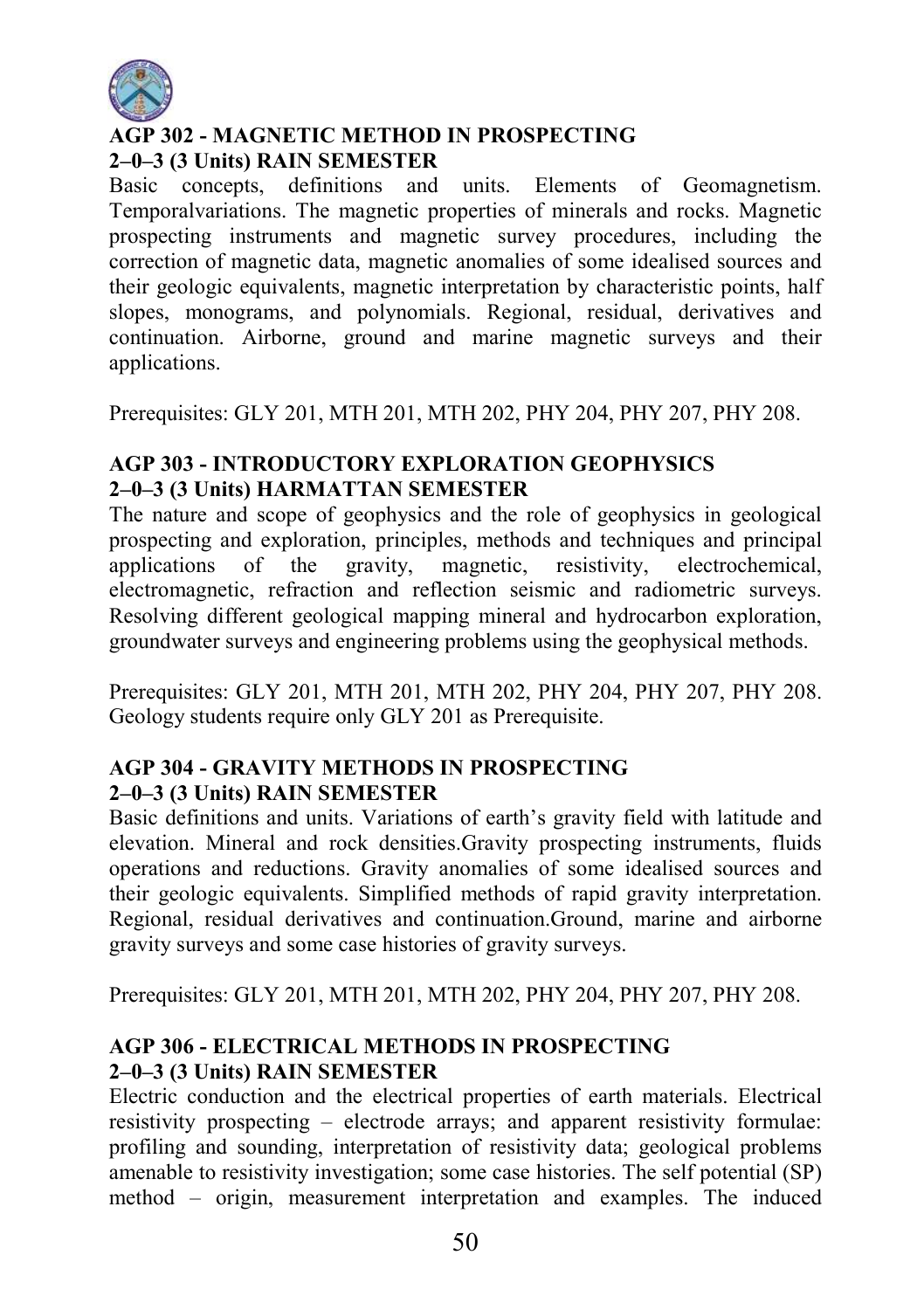

polarization (IP) method – phenomenon of IP in ore bearing rocks and sediment; time and frequency domain measurements; pseudo sections; geological applications and some case histories.

Prerequisites: GLY 201, MTH 201, MTH 202, PHY 204, PHY 207, PHY 208.

## AGP 401 - SEISMIC METHODS IN PROSPECTING 3–0–3 (4 Units) HARMATTAN SEMESTER

Seismic wave propagation in n elastic medium. Elastic properties of rocks. Principles of refraction and reflection seismic in horizontal and inclined single and multiple interfaces. Seismic prospecting instrumentation and fied procedures.Simple methods of interval velocity extermination. Variable velocities, wave fronts and ray paths. Elements of seismic data processing – migration, deconvolutione.t.c. introduction to vertical seismic profiling and seismic stratigraphy. Some direct seismic signals in hydrocarbon search (e.g. velocity sag, Vp /Vs ratio, bright and flat spots). Use of seismic methods in geological prospecting and exploration and in solving simple engineering problems.

Prerequisites: GLY 201, MTH 201, MTH 202, PHY 204, PHY 207, PHY 208.

### AGP 402 - ENGINEERING GEOPHYSICS 2–0–0 (2 Units) RAIN SEMESTER

Geophysical methods in engineering site investigations: foundation studies, highway routes, oil pipeline route, dam sites investigation e.t.c. determination of soil/Bedrock engineering characteristics – nature of soil/bedrock, soil corrosivity, depth to bedrock (or overburden thickness), formation parameters (porosity, permeability, etc.), dynamic elastic constants, rock quality designation (RQD) and fracture frequency (FF), bedrock structural disposition. Location of construction materials, mineral resource (metallic, non – metallic, quarry) evaluating (disposition and quantification) and strategy for mode of mining. Location of disused mine shafts, buried cables, land mines, capsized submarines/ships, etc. case Histories

Prerequisites: GLY 201, MTH 201, MTH 202, PHY 204, PHY 207, PHY 208.

## AGP 403 - ELECTROMAGNETIC METHODS IN PROSPECTING 2–0–3 (3 Units)HARMATTAN SEMESTER

Elementary theory – description of electromagnetic fields, combination of E>M fields, amplitude and phase relations.Ground electromagnetic methods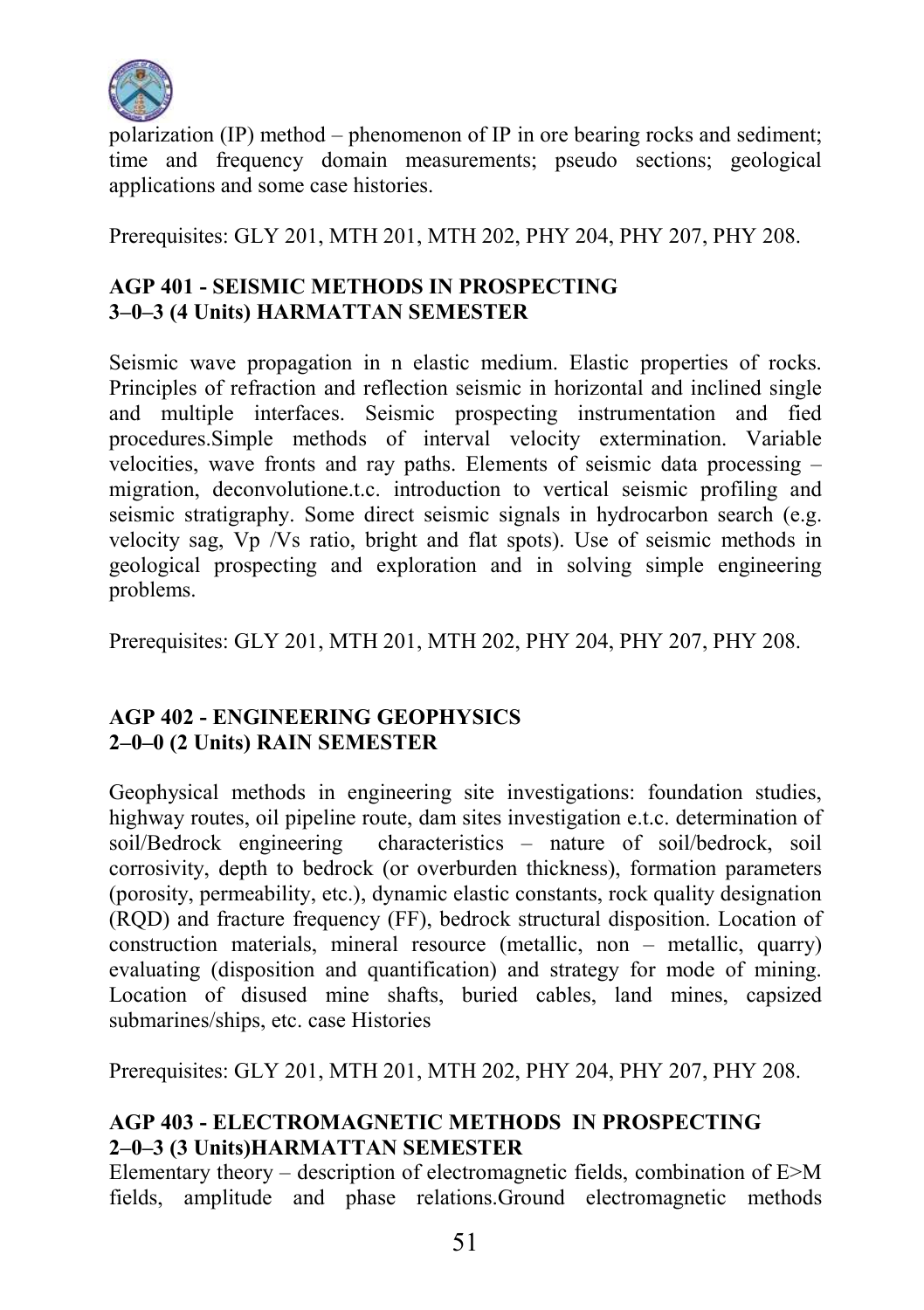

(principles, field practice and data interpretation). Tilt angle, turam, horizontal loop systems, VLF, AFMAG, Telluric and magnetotelluric methods. Airborne electromagnetic methods, their principles and practices – Rotary – m fields, AFMAG, VLF, transient (INPUT) methods Quadrature, long wire systems. Applications of electromagnetic methods in mineral prospecting, geological mapping and groundwater investigation.Case histories.

Prerequisites: GLY 201, MTH 201, MTH 202, PHY 204, PHY 207, PHY 208.

## AGP 404 - GROUNDWATER / ENVIRONMENTAL GEOPHYSICS 2–0–0 (2 Units) RAIN SEMESTER

Application of geophysical methods in groundwater and environmental pollution studies. Direct and indirect investigation techniques. Aquiver identification and delineation in typical basement complex and sedimentary areas. Mapping of geological structures favorable to groundwater accumulation, determination of aquiver parameters, porosity and its mapping. Groundwater quality determination, mapping of saline water zones and chemical pollution plumes. Case histories.

Prerequisites: GLY 201, MTH 201, MTH 202, PHY 204, PHY 207, PHY 208.

## AGP 405 - GEOPHISICAL WELL LOGGING 1–0–3 (2 UNITS) HARMATTAN SEMESTER

Types of geophysical well logs and information obtainable from them. Archie'sLaw. A general survey of the electrical Logs (S.P, resistivity – conventional and focused), induction, radiation, density and sonic methods of borehole geophysics – their applicability, advantages and limitations.

Prerequisites: GLY 201, MTH 201, MTH 202, PHY 204, PHY 207, PHY 208.

## AGP 406 – GEOTHERMAL EXPLORATION 2–0–0 (2 Units) RAIN SEMESTER

Origin and nature of heat flow from the earth. Geothermal systems and thie characteristics. Geophysical investigation of geothermal systems, identification and delineation of geothermal reservoirs. Geothermal resources and their uses.Description of known geothermal energy fields.

Prerequisites: GLY 201, MTH 201, MTH 202, PHY 204, PHY 207, PHY 208.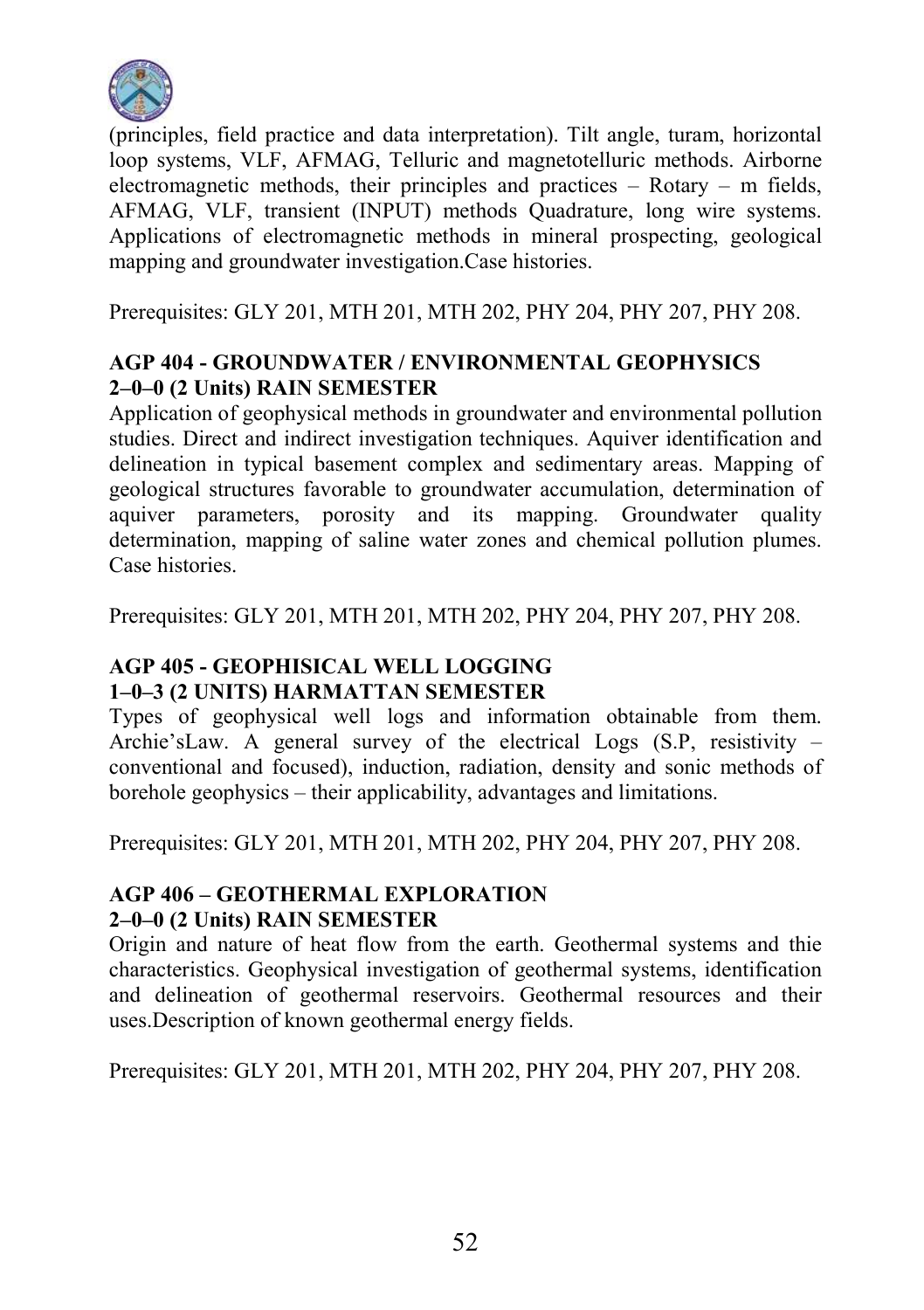

#### AGP 407 - RADIOMETRIC METHODS IN PROSPECTING 1–0–0 (1 Unit) HARMATTAN SEMESTER

Radiometric methods of geophysical prospecting, Fundamental Principles and Techniques.Interpretation and application in mineral and groundwater investigation.

## AGP 408 - GEOPHYSICAL FIELD PRACTICE 0-0–9 (VACATION COURSE) (3 UNITS)

Independent geophysical field exercise of  $4 - 6$  weeks duration to be carried out during the long vacation at the end of the part three school year and to be evaluated based on the report to be submitted before the end of the first semester of the final year of study.

Pre-requisites: GLY 413

#### AGP 410 – HONOURS THESIS 0–0–18 (6 Units) 2 SEMESTERS (SESSIONAL)

An independent research project, selected on the basis of the students interest and the availability of facilities and supervised by staff. The project initiated at the beginning of the final year, takes the form of original research, a revive or a compilation and analysis of data in any branch of geophysics or in any application of geophysics in an exploration problem. Students are required to submit a one page short description of the project during the first week of the semester in which the thesis is to be submitted and three copies of the thesis is to be submitted and the three copies are due latest on the last day of lectures of the semester in which the thesis is to be examine. Assessment is based on the discretion and performance in an oral examination

Pre-requisites: AGP 408

### AGP 412 - SEMINAR

### 0–0–3 (1 Unit) 2 SEMESTERS (SESSIONAL)

A seminar talk, to be given by the student during the final year on any assigned topic of geophysicalinterest and relevance.

### 2.13 THE POSTGRADUATE PROGRAMMES AND CONTENTS

#### 1. Hydrogeology and Engineering Geology Option

GLY 600 - Geological Photo-interpretation and Photogrammetry.

- GLY 601 Soil and Rock Mechanics
- GLY 602 Advanced Engineering Geology
- GLY 603 Advanced Structural Geology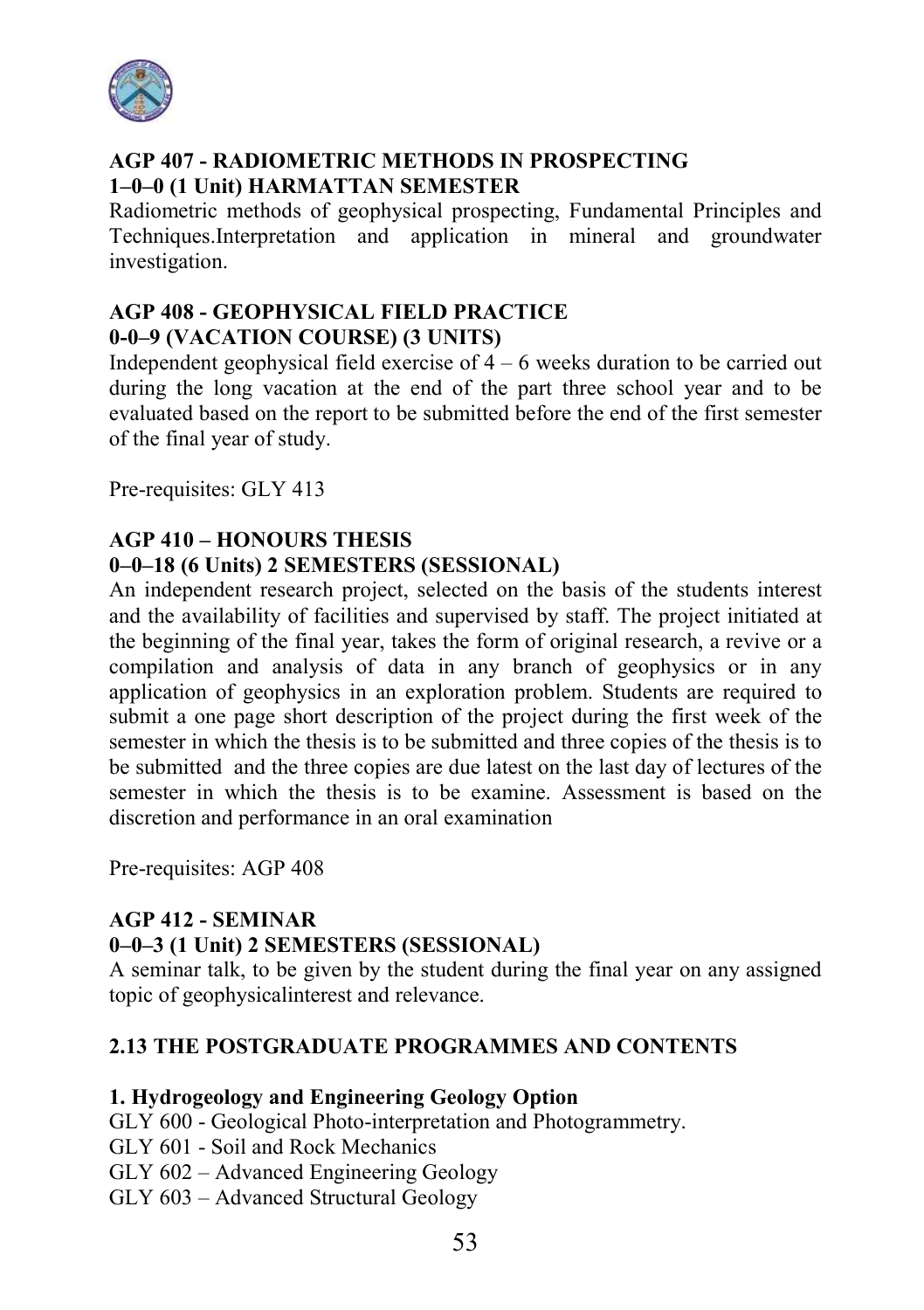

- GLY 604 Applied Hydrology
- GLY 605 Hydrogeology
- GLY 606 Applied Geophysics in Site Investigation
- GLY 620 Seminar and
- GLY 621 Special Projects.

## 2. Mineral Exploration Option

- GLY 600 Geological Photo-interpretation and Photogrammetry.
- GLY 607 Economic Geology / Mine Evaluation and Mineral Economics.
- GLY 608 Geophysical Methods of Mineral Prospecting
- GLY 609 Geochemical Methods of Mineral Prospecting
- GLY 610 Fundamentals of Geochemistry
- GLY 612 Advanced Mineralogy
- GLY 613 Advanced Petrology.
- GLY 620 Seminar and
- GLY 621 Special Projects.

### 3. Sedimentary and Petroleum Geology Option

- GLY 614 Advanced Micropaleontology
- GLY 615 Advanced Stratigraphy (including Sequence Stratigraphy)
- GLY 616 Advanced Sedimentology and Sedimentary Petrology.
- GLY 617 Subsurface Geology
- GLY 618 Reservoir Geology and Petroleum Engineering
- GLY 619 Petroleum Economics
- GLY 620 Seminar and
- GLY 621 Special Projects
- GLY 622 Palynology
- GLY 623 Seismic Interpretation (including Seismic Stratigraphy).

## 4. Hydrogeology Option

- GLY 604 Applied Hydrology
- GLY 620 Seminar and
- GLY 621 Special Projects.
- GLY 625 Well Hydraulic and Pumping Test Analysis
- GLY 626 Water Quality
- GLY 636 Applied Geophysics in Hydrogeological Investigations

### Elective Courses

Six units of electives courses must be taken from the following elective courses:

- GLY 600 Geological photo-interpretation and Photogrammetry
- GLY 601 Soil and Rock Mechanics
- GLY 602 Advanced Engineering Geology
- GLY 603 Advanced Structural Geology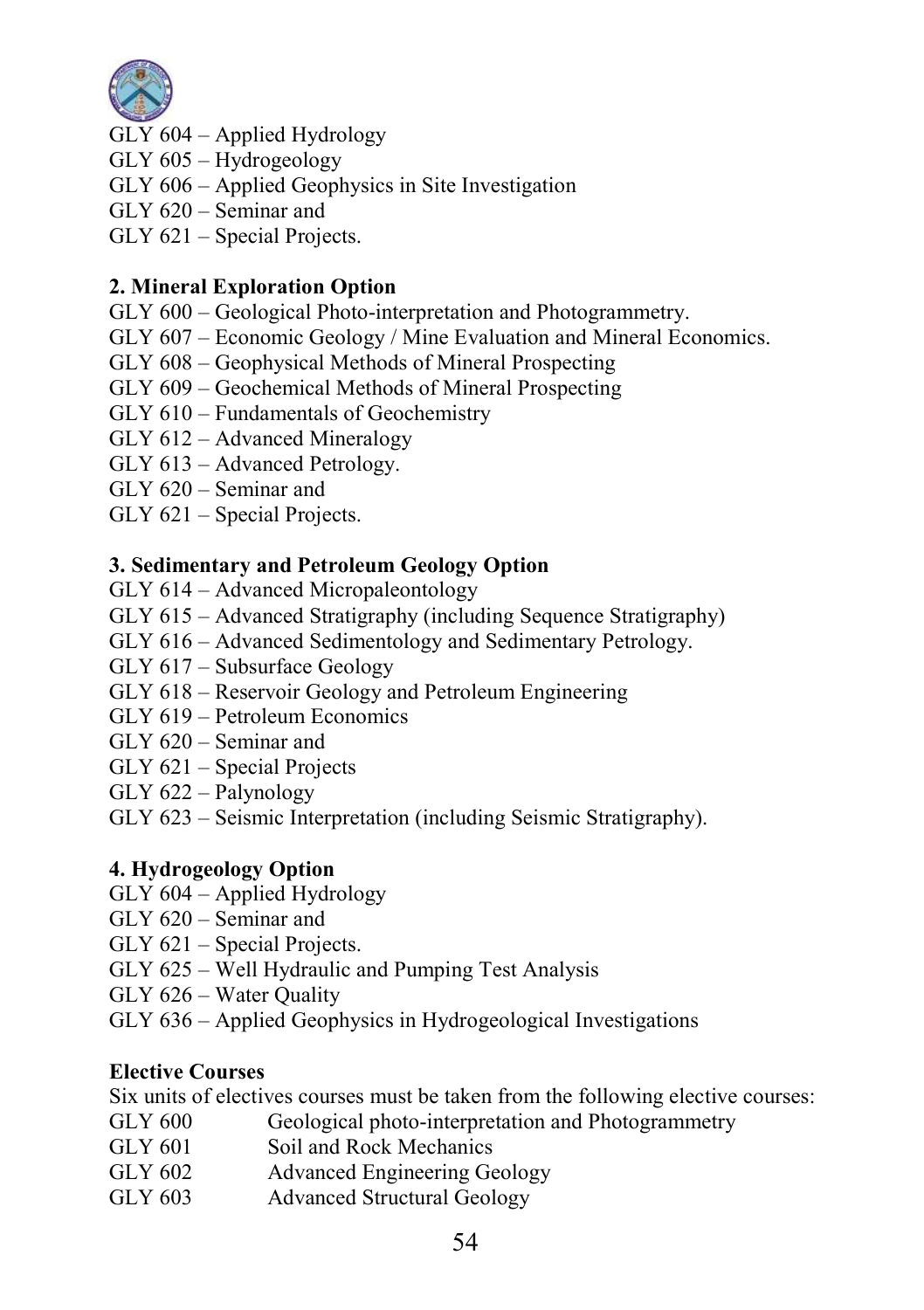

| GLY 615 | Advanced Stratigraphy (including Sequence Stratigraphy) |
|---------|---------------------------------------------------------|
| GLY 617 | Subsurface Geology                                      |
| GLY 627 | Groundwater Modeling and Case Studies                   |
| GLY 628 | Isotopic techniques in Groundwater Studies              |
| GLY 629 | Planning and Management of Water Resource Projects      |
| GLY 636 | Applied Geophysics in Hydrogeology Investigations       |

## DETAILS OF COURSES

#### GLY 600 – Geological Photo Interpretation and Photogrammetry Harmattan Semester 1+0+3 (2 Units)

Characteristics of air photographs and mosaics.Interpretation of geology by various techniques such as drainage pattern analysis, tonal, vegetation and geomorphological studies. Use of air photographs in applied geological studies. Map reading and topography. Binocular vision, parallaxes.Floating marks.Principles of stereo photogrammetry.Inner relative and absolute orientation.Determination of height and dips. Map making with stereoscope and parallax bar. Photogrammetry instruments.Preparation of thematic maps from aerial photographs.

## GLY 601 – Soil and Rock Mechanics, Harmattan Semester 2+0+3 (3 Units) Field Trips.

Engineering classification of rock and soils. Weathering and weathering factors. Weatherability of minerals. Soil types, structures and textures in rocks and soils. Clay mineral types, structures, identification and influence on soil properties. Stress and strain in two and three dimensions.Representation of stress and strain.Theories of elasticity and plasticity. Stress fields and their measurements. Criteria of failure and yield.Classification of soils. Flow of water in soil – steady state transient conditions. Shear strength and its measurement. Limiting conditions in a semi-infinite space.Soil properties and their measurement.Earth pressures.Bearing capacity.

### GLY 602 – Advanced Engineering Geology, Rain Semester 2+0+3 (3 Units) Field Trips.

Exploration of building subsoils. Open cuts and retaining walls. Foundations slopes and their stability.Engineering geological maps and their evaluation.Mining and tunneling (Theory and methods). Dams – types, design and construction. Elements of a road pavement.Site investigation in engineering practice.Rock as a construction material.Laterite soils and black cotton soils – distribution and nature, physical characteristics, chemistry and mineralogy.Structure and engineering properties.Interaction with engineering.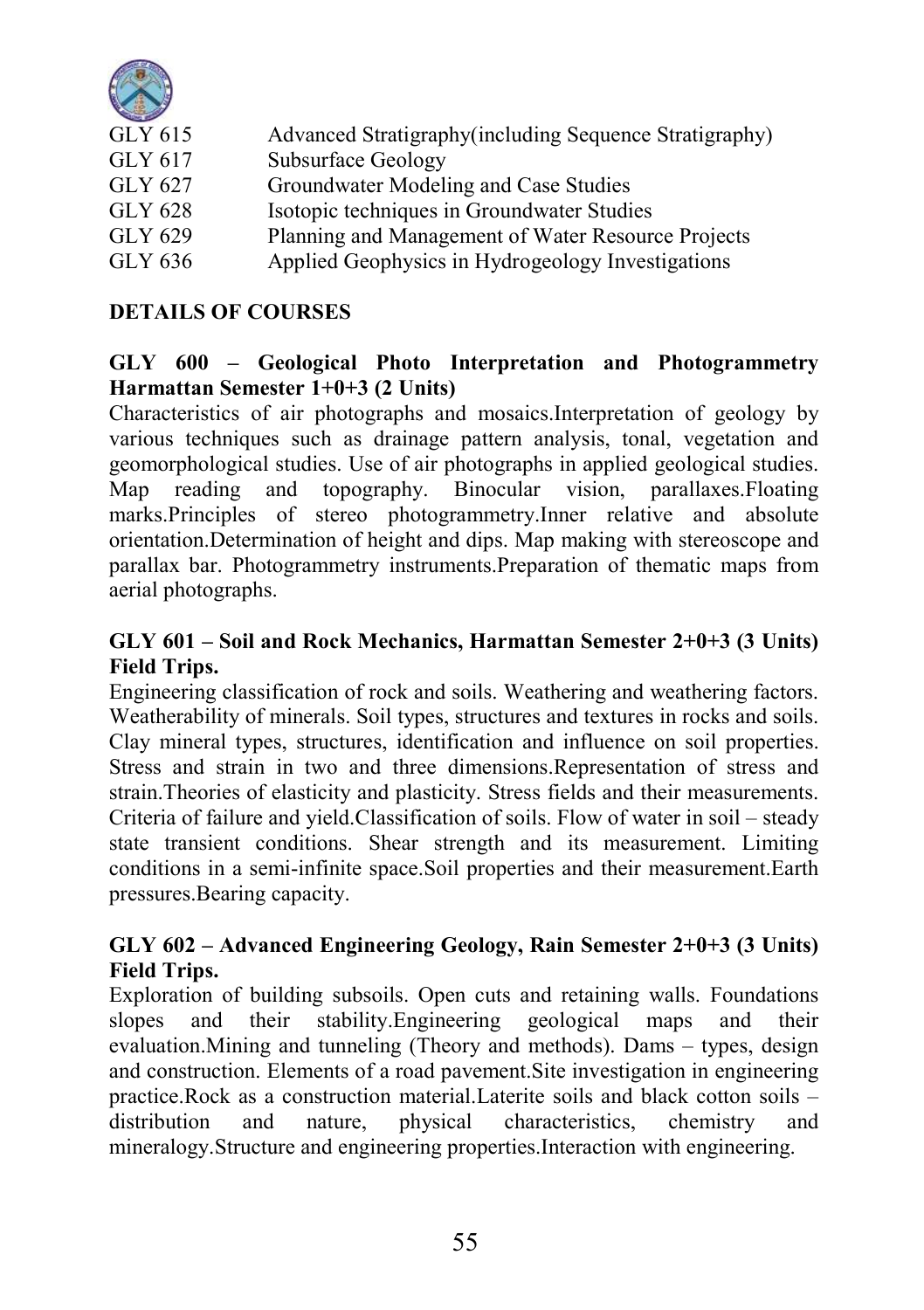

## GLY 603 – Advanced Structural Geology, Harmattan Semester 1+0+3 (2 Units).

Stress in 2-dimensions, trajectories, Mohr diagram. Strain in 2- and 3 dimensions, progressive deformations, deformations, fabric resulting from strain. Rheology, stress-strain relations of elastic, viscous and visco elastic materials.Geometric techniques of structural analysis.Projection techniques. Fracture analysis. Mapping techniques.Geotectonics, crustal morphology, world patterns theories of orogenesis.

#### GLY 604 – Applied Hydrology, Harmattan Semester 2+0+0 (2 Units)

Introduction to open channel flow – Chezy's and Manning formulae.Tubular and laminar flow.Hydrological cycle – precipitation, evapotranspiration, infiltration, run off measurement of flow.Hydrograph analysis.Hydrological forecasting.Choice of dam sites and safety consideration of slopes.Drainage characteristics of Nigerian Rivers.Erosion problems in Nigeria.

#### GLY 605 – Hydrogeology, Rain Semester 2+0+3 (3 Units) Field Trips

Occurrence of groundwater, groundwater recharge as part of hydrological cycle, groundwater and well hydraulics.Exploration for groundwater – remote sensing, geological and geophysical methods.Groundwater extraction – perforation methods. Well completion, well development, pumping test. Water quality and purification.Artificial recharge of groundwater.Salt water intrusion in coastal aquifers. Problems of water resources planning and management in Nigeria.

### GLY 606 – Applied Geophysics in Site Investigation, Harmattan Semester 2+0+3 (3 Units) Field Trips

Geophysical methods of investigation foundation problems.Resistivity and seismic techniques. Application of geophysics to water supply engineering, location of sewer pipes, etc.

#### GLY 607 – Economic Geology/Mine Evaluation and Mineral Economics, Rain Semester 4+0+0 (4 Units) Field Trips

Distribution of the ore minerals and their geochemistry.Metallogenic epochs and provinces.Mechanics of transport and accumulation of ore minerals during processes of igneous activity, metamorphism, sedimentation, weathering and erosion.Estimation of reserves.Discussion of selected examples from the main groups of mineral deposits.Historical aspects of mining and relationship to industrialization.Laws, taxation and investment.Financing a mineral investment.Mineral management and policy.Small operators and large companies.Marketing and technological problems.Price fluctuations and factors affecting them.Trend in utilization of mineral products.Conservation and the environment.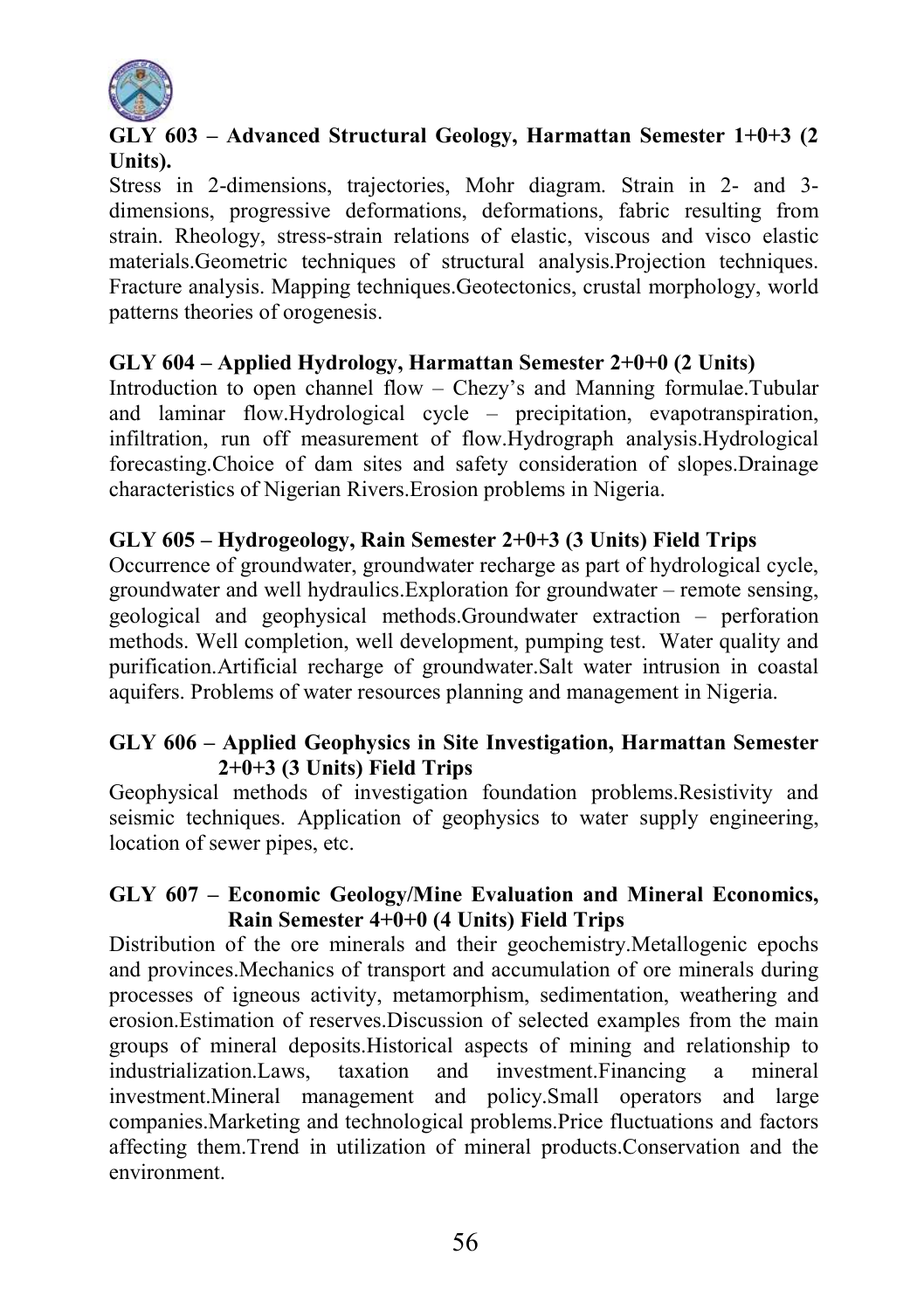

## GLY 608 – Geophysical Methods in Mineral Prospecting, Rain Semester 2+0+3 (3 Units) Field Trips

The principles and practice of prospecting for mineral deposits by electrical, magnetic, electromagnetic, gravity and seismic methods.Interpretation and applications.Case histories, field demonstrations.

## GLY 609 – Geochemical Methods in Mineral Prospecting, Harmattan 2+0+3 (3 Units) Field Trips

Surveying, mapping, sampling (including drilling methods), Radiometric methods, semi quantitative field methods, UV-spectrum. Laboratory techniques of geochemistry.Interpretation of results, discussion of selected examples.Field demonstrations.

## GLY 610 – Fundamentals of Geochemistry, Harmattan Semester 2+0+0 (2 Units)

Classification of elements. Distribution of elements in cosmic systems, meteorites lithosphere, hydrosphere, atmosphere. Geochemistry of different rock types; igneous, sedimentary, metamorphic, Weathering and soil formation.

## GLY 612 – Advanced Mineralogy, Harmattan Semester 1+0+3 (2 Units)

Crystal symmetry and stability relation of rock-forming minerals. Effects of paragenesis on the chemistry of minerals. Phase relations of the major rockforming minerals. Techniques in mineral analysis. Silicate analysis by atomic absorption spectrophotometry and/or X-ray fluorescence spectrometry. Evaluation and interpretation of chemical analytical data of minerals. Physical methods in determinative mineralogy. Universal stage methods, X-ray powder diffraction methods, density determination.

### GLY 613 – Advanced Petrology, Rain Semester 2+0+0 (2 Units)

Advanced study of the evolution of igneous and metamorphic rocks with emphasis on phase equilibrium.Study of selected igneous provinces.Origin and evolution of magma.Metamorphic facies and facies series. Petrochemistry and petrochemical calculations. Trace elements and their applicationtopetrogenetic problems. Review of developments in experimental petrology. Principles of rock analysis. Application of statistical methods of petrology.

## GLY 614 – Advanced Micropaleontology, 1+0+3 (2 Units) Harmattan Semester

Definition and practical value of Micropaleontology.Historical Review of Micropaleontology.Development of Commercial Micropaleontology. Physical, Chemical, and Biological factors of marine and non-marine microenvironments and their effects on microscopic organisms. Environmental distribution of microorganisms.Evolutionary and phylogenetic relationships within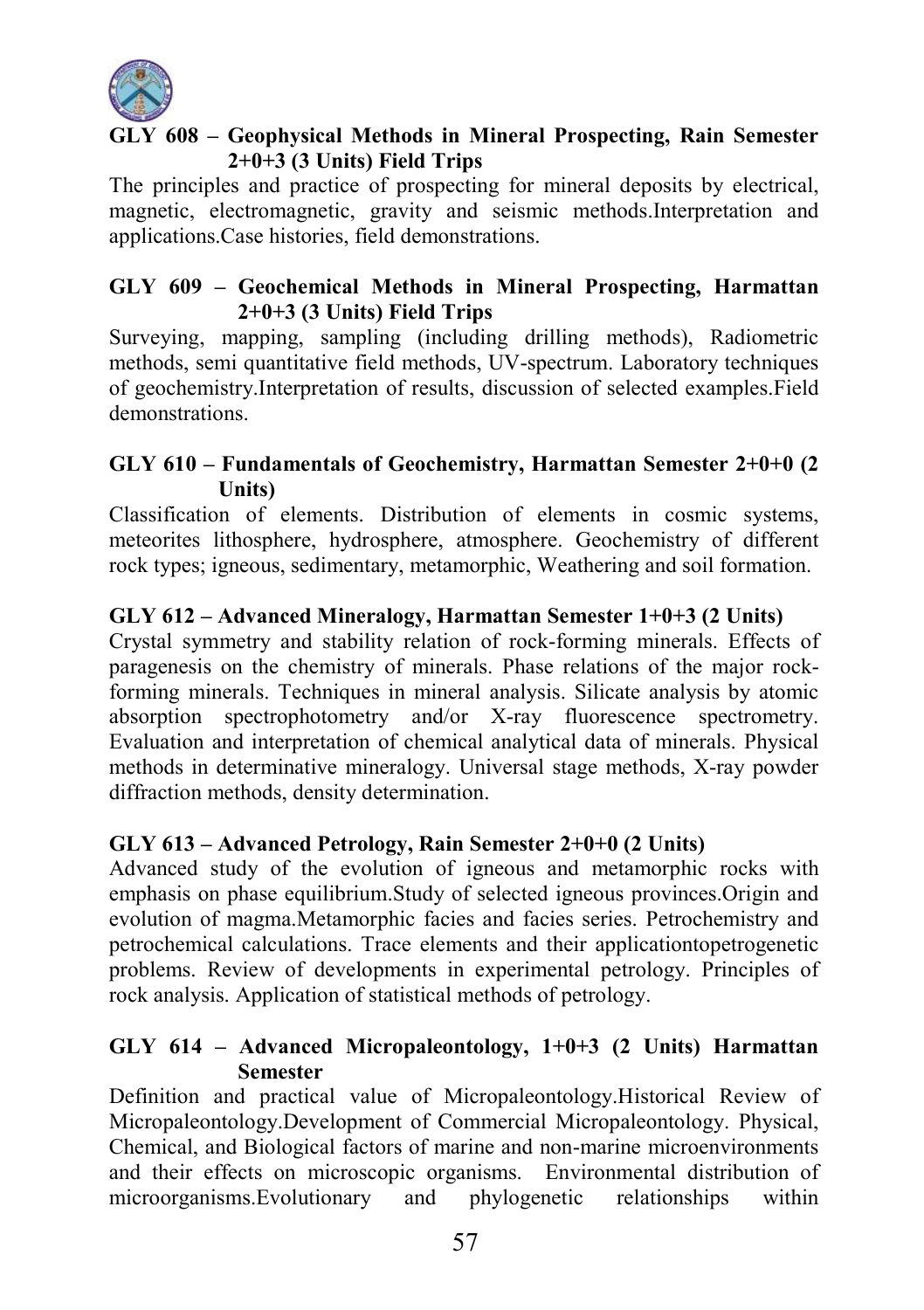

microorganism groups (e.g., Foraminifera, Ostracoda, Calcareous Nannofossils<br>
- particularly Coccoliths and Discoasters Radiolarians Diatoms narticularly Coccoliths and Discoasters, Radiolarians, Diatoms, Silicoflagellates, Conodonts and Pteropoda).Ecological and Paleoecological relationships of living and fossil microorganisms. Taxonomy and morphological (particularly diagnostic features) biostratigraphically and paleoecologically Ostracoda, Calcareous Nannofossils (particularly Coccoliths and Discoasters, Radiolarians, Diatoms, Silicoflagellates, Conodonts and Pteropods). Applications of Micropaleontology to high-resolution Biostratigraphy. Pale bathymetry, Paleofacies analyses, Paleoecology, etc. in Oil Exploration and Production. Micropaleontological characteristics of systems tracts, condensed sections etc.Applications of Micropaleontology to other fields (e.g., Engineering Geology and Mineral Exploration.

GLY 615 – Advanced Stratigraphy (including Sequence Stratigraphy)2+0+0 (2 Units) Harmattan Semester Principles of Stratigraphy.Type areas and boundary problems.Correlation.Stratigraphic Nomenclature.Biostratigraphy and biostratigraphic refinements with emphases on African (including Nigerian) examples. Sequence Stratigraphy: Definitions of sequences, systems tracts, parasequences, parasequence sets etc. and various surfaces. Integrating seismic, well log, and high-resolution biostratigraphic and paleoenvironmental data in Sequence Stratigraphy.Applications of Sequence Stratigraphy in Petroleum Exploration and Production.The Niger Delta.

#### GLY 616 – Advanced Sedimentology and Sedimentary Petrology $2+0+3$  (3) Units) Rain Semester

Origin of Sediments.Mode of transportation and deposition of Sediments. Texture of clastic sediments – surface textures, size, shape, porosity, permeability etc. Lithification and Diagenesis.Composition of sedimentary Structures.Heavy mineral analysis and provenance studies.Preparation of thin sections, grain mounts, and staining techniques.Identification, classification, and origin of sedimentary rocks. Carbonate rocks: petrology, microfacies, cathodoluminescence, etc. Carbonate reservoir rocks. Petrophysical characteristics of sedimentary rocks.Sedimentology and sedimentary petrology of petroleum reservoir rocks. Sedimentology in Sequence Stratigraphy: Sedimetological characteristics of Lowstand, Transgressive, and High stand Systems Tracts and Condensed Sections.

### GLY 617 – Subsurface Geology2+0+3 (3 Units) Rain Semester

Subsurface maps: Choice of datum horizon, contour interval, construction, interpretation and uses. Electrical Log cross-sections and qualitative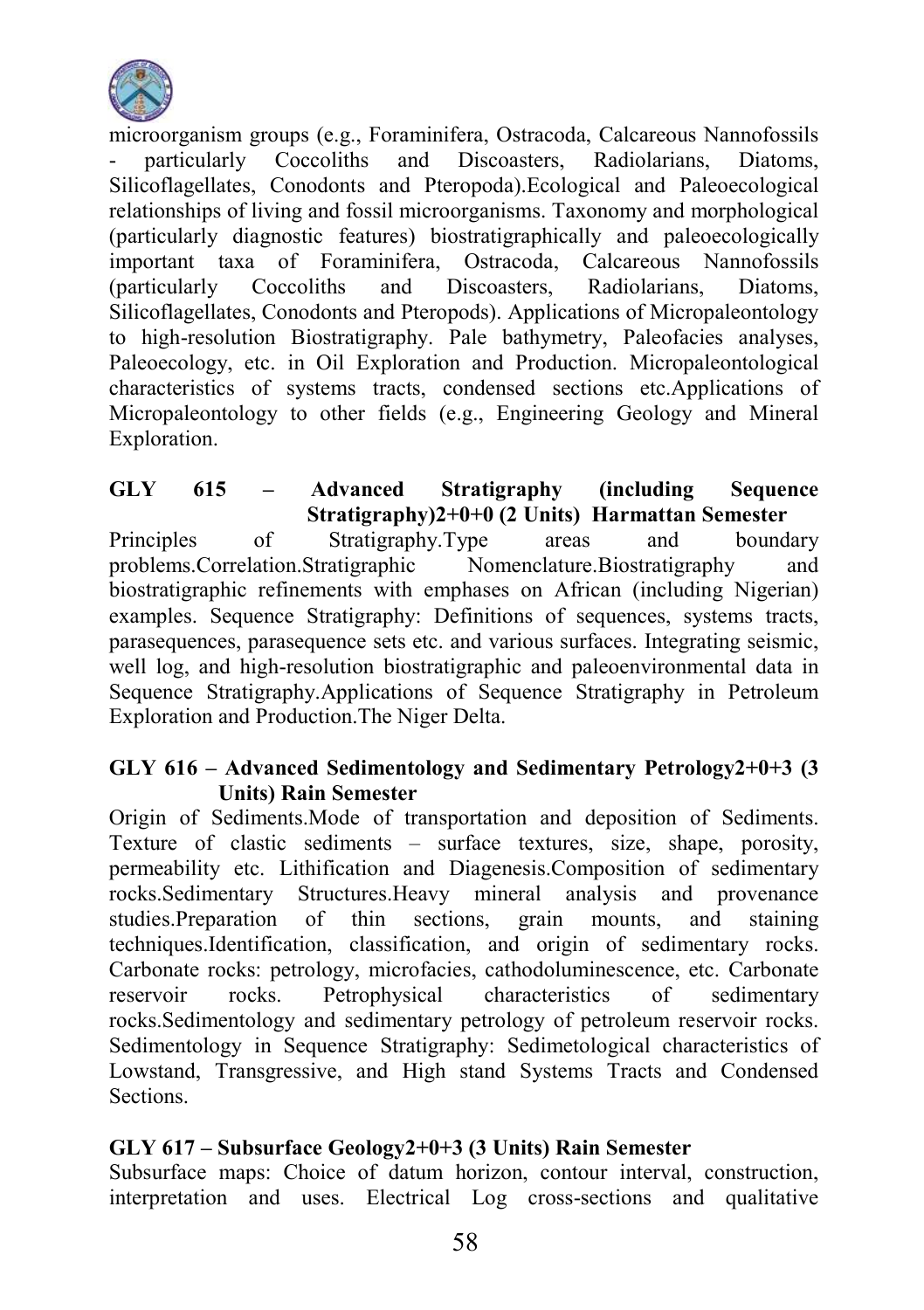

interpretation of Electrical Log diagrams.Criteria for identifying subsurface faulting. Basin analysis: Basins in their plate tectonic environment. The lithosphere's physical state.Basins due to lithospheric stretching and to flexure.Effects of mantle dynamics. Basins associated with strike-slip deformation. Sediment routing systems. Basin stratigraphy Subsidence and thermal history.The petroleum play.

### GLY 618 – Reservoir Geology and Petroleum Engineering2+0+3 (3 Units) Rain Semester

Clastic reservoir rocks and porosity types.Oil Field waters and subsurface pressures. Operations related to drilling and completing a well – coring and sidewall sampling, casing, drilling time and drill stem tests. Geological Factors affecting choice of techniques and completion operations. Fundamentals of fluid-permeated rocks.Porosity and permeability.Darcy's Equation.Pressure – Volume – Temperature relationship and use.Condensate reservoir.Mechanisms controlling oil production.Calculation of Oil and Gas in place (including material balance techniques).

#### GLY 619 – Petroleum Economics2+0+2 (2 Units) Rain Semester

The Global distribution of petroleum.World oil and energy crisis.Current world situation of the Oil Industry.The Giant Petroleum Companies. Capital budgeting decision. Objectives of the Firm.Characteristics of Natural Resources.Need for Economic Analysis.Economic evaluation – Nomenclature, Utilization, Equity. Economic evaluation techniques: Time value of money and interest calculations, Discounted cash flow method, Rate of return and present value, taxes inflation, Profitability criteria. Application to Oil and Gas Exploration and Production.Net value of produced oil and gas.Acceleration projects.Tax shelters.Introducing probability and statistics to the oil industry: Events and random variables, Expected values etc. Decision trees and executed monetary value. Utility theory and its applications: Subjective value of money, Relationship of Utility and monetary value. Expected utility value.

#### GLY 620 – Seminar Rain and Harmattan Semesters

Important topics in applied geology will be discussed by staff and students in weekly seminars. Each student will be required to prepare and deliver at least one seminar during the year. Seminars may also take the form of group discussion of a common subject or be related to special projects. Assessment will be based on comprehension of subject matter, coherence and depth of presentation as well as participation in the group discussion.

### GLY 621 – Special Projects

An independent research project selected on the basis of student interest, supervised by staff will be assigned toward the end of the rain semester.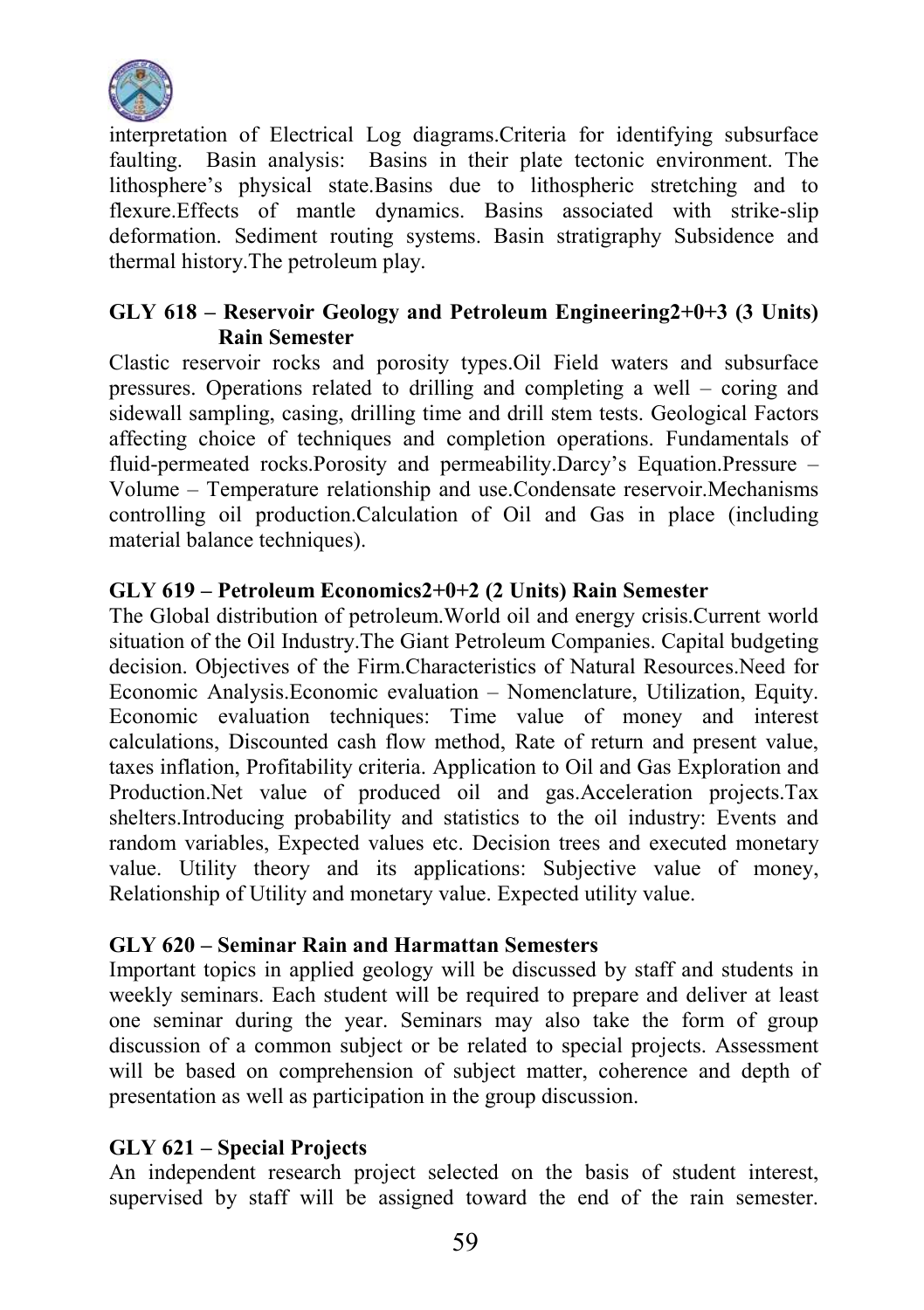

Generally, such project will require several weeks of independent field and/or laboratory work and analysis of data collected. The project will thus take the form of an original research. Reviews or extensive compilation of data may also be accepted depending on the content. The completed dissertation must be submitted in conformity with the regulation of the Graduate Studies Committee.

### GLY 622 – Palynology, 1+0+3 (3 Units) Harmattan Semester

Definition of Palynology and some palynological terms.General survey of palynological representatives of the plant and animal kingdoms.Morphological (sculptural and structural) considerations of the exine of pollen and spores.Systematics and nomenclature in palynology.Relationship of deposition and preservation of palynomorphs to sedimentary processes.Sample reliability in relation to palynological analyses. Dinoflagellate cysts, acritarchs, tasmanitids and other organisms commonly found in palynological preparations. Paleoecolocical significance of palynomorphs.General considerations of palynomorphs from different geological periods with special emphasis on Cretaceous, Tertiary and Quaternary assemblages. Palynology in Sequence Stratigraphy: Palynological characteristics of Lowstand, Transgressive, and Highstand Systems Tracts, Condensed Sections and Maximum Flooding Surfaces. Palynofacies analysis.Palynology and thermal maturation studies.

### $GLY$  623 – Seismic Interpretation (including Seismic Stratigraphy) 0–0–3 (1 Unit) Rain Semester

Refraction techniques for exploration. Advanced reflection technique (data collection) for exploration. Seismic signal analyses.The propagation of elastic waves through solids.The effect of boundaries between different media. Direct detection of hydrocarbon deposits. Techniques of marine seismic investigation. Specialized interpretation techniques of reflection seismic data (both land and sea). Velocity spectra, velocity determination, static and dynamic correction, normal move out correction. Synthetic seismogram and migration. Seismic Stratigraphy: Seismic sequence analysis, Seismic facies analysis, Analysis of relative sea level change.

### GLY 625 – Well Hydraulics and Pumping Test Analysis, Harmattan Semester 2+0+0 (2 Units)

Flow to wells in aquifers. Design and interpretation of pumping test data from confined, unconfined and leaky aquifers. Hydrogeology of fractured rock aquifers.

### GLY 626 – Water Quality, Rain Semester 2+0+3 (3 Units)

Classification and distribution of elements.Chemical reactions affecting solute transport and composition of naturally occurring waters. Microbiological indices of water quality.Geochemistry of natural groundwater in different environment.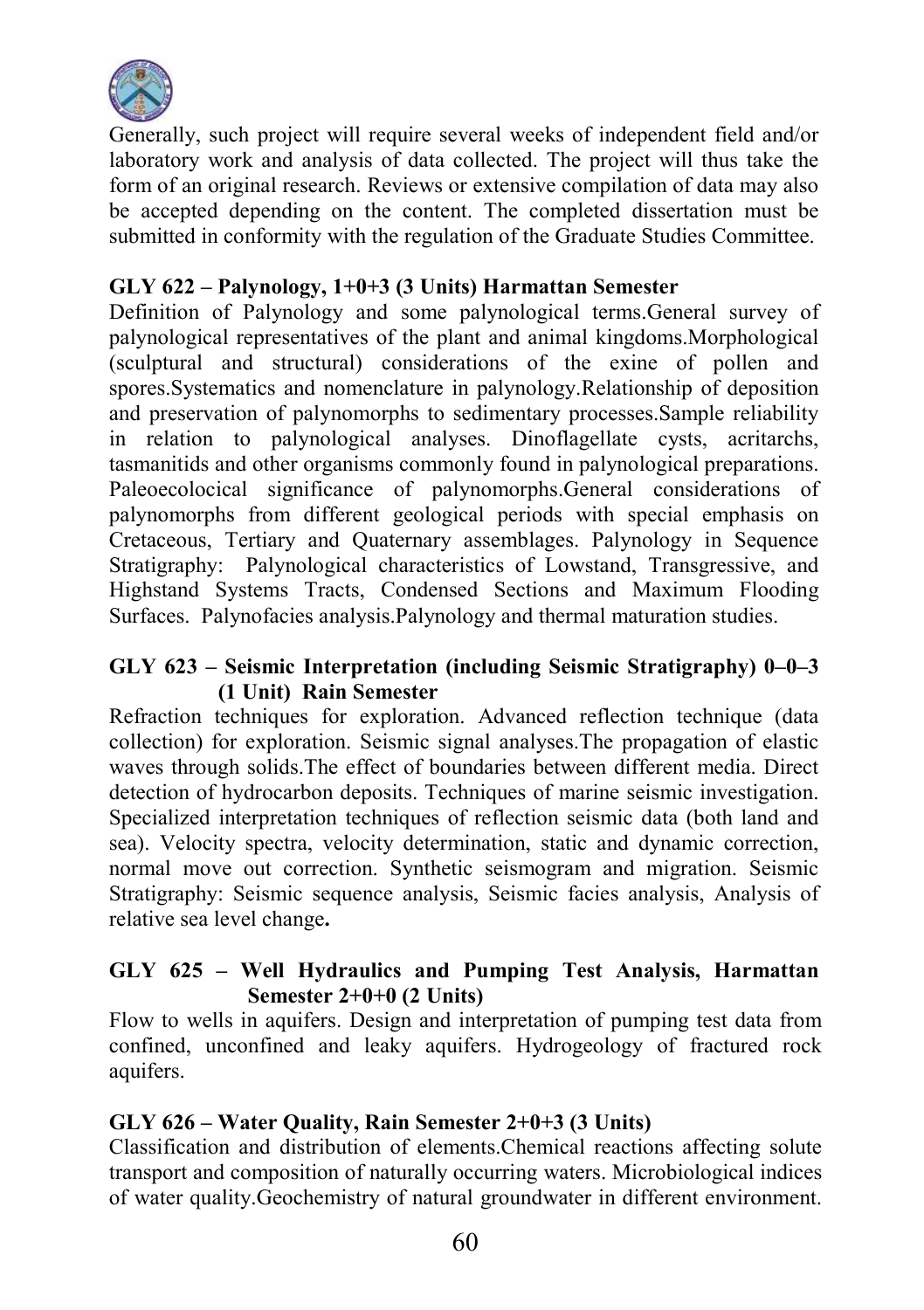

Surveying and sampling methods. Laboratory techniques of water analyses. Pollution and quality protection strategies. Water treatment methods.

#### GLY 627 – Groundwater Modelling and Case Studies, Rain Semester  $2+0+0$  (2 Units)

Finite difference and finite element methods for subsurface fluid flow and mass or energy transport. Development and use of numerical models in groundwater investigations.Case studies.

## GLY 628 – Isotopic Techniques in Groundwater Studies, Harmattan Semester 1+0+3 (2 Units)

#### GLY 629 – Planning and Management of Water Resources Projects, Rain Semester 2+0+0 (2 Units)

Resource characteristics of water. Economic evaluation of water projects.Planning precepts.Institutional and policy consideration in water project management.Applications of quantitative methods to water resource management. Benefit cost analysis. Management models and case studies in water management.

## GLY 636 – Applied Geophysics in Hydrogelogical Investigations, Harmattan Semester 3+0+3 (4 Units)

Application of geophysical methods to hydrogeological investigation.Principles, field procedures and interpretation of surface techniques (electrical resistivity, seismic refraction, induced polarization, gravity and electromagnetic methods and fluid conductivity).Case histories.

### 5. Applied Geophysics Option

| <b>Course Code</b> | <b>Description</b>                        | <b>Course units</b> |
|--------------------|-------------------------------------------|---------------------|
| <b>AGP 601</b>     | Gravity and Magnetic Methods              | $(2+0+3)$ 3         |
| AGP 602            | Static and Time Varying Field Theory      | $(2+0+0)$ 2         |
| <b>AGP 603</b>     | Seismic Methods                           | $(2+0+3)$ 3         |
| AGP <sub>604</sub> | Digital Computer Techniques for           | $(2+0+0)$ 2         |
|                    | Geophysical Applications                  |                     |
| AGP 605            | Electrical and Electromagnetic Methods    | $(3+0+3)$ 4         |
| $AGP$ 606          | <b>Borehole Geophysics</b>                | $(1+0+0)$ 1         |
| AGP 607            | Geophysical Field Work                    |                     |
| <b>AGP 608</b>     | <b>Thesis</b>                             | 6                   |
| $AGP_0$ 610        | Radioactivity Methods                     | $(2+0+0)$ 2         |
| <b>AGP 611</b>     | Physical Properties of Rocks and Minerals | $(0+0+6)$ 2         |
|                    | (Laboratory Studies)                      |                     |
| AGP 612            | Paleomagnetism                            | (2+0+0) 2           |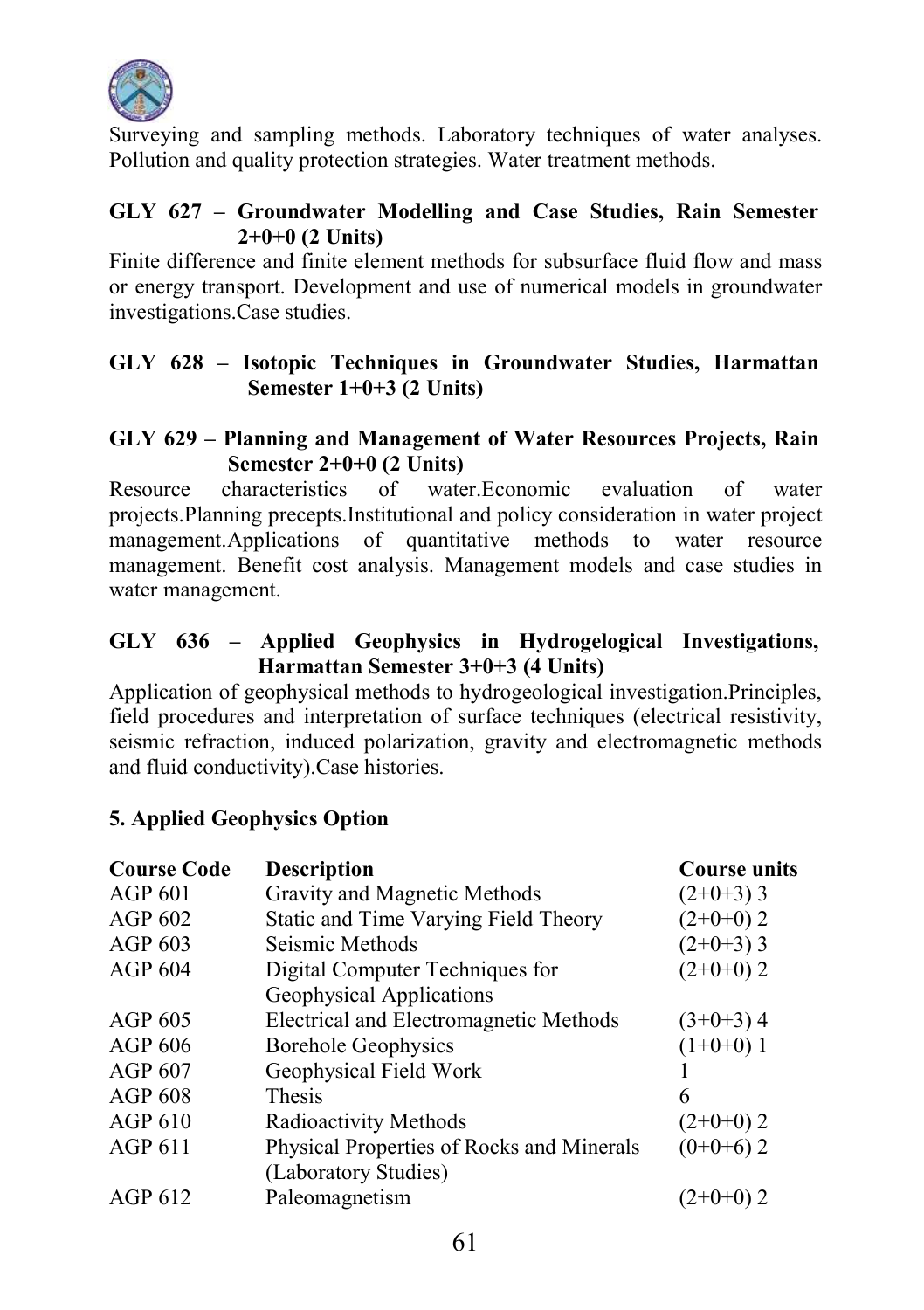

| AGP 613 | Modelling in Geophysical Prospecting | $(1+0+3)$ 2 |
|---------|--------------------------------------|-------------|
| AGP 614 | Advanced Data Processing             | $(1+0+3)$ 2 |
| AGP 615 | Solid Earth Geophysics               | $(2+0+0)$ 2 |
| AGP 616 | Instrumentation                      | $(0+0+6)$ 2 |

Elective Courses (Compulsory Courses)

| <b>Course Code</b> | <b>Description</b>                      | <b>Course units</b> |
|--------------------|-----------------------------------------|---------------------|
| *AGP 430           | Mathematics for Geologists              | $(4+0+0)$ 4         |
| *AGP 431           | Geology for non-geologist               | $(4+0+0)$ 3         |
| $*AGP 433$         | Electronic Techniques for Geophysicists | $(0+0+3)$ 1         |
| *AGP 432           | Introduction to Geophysical Prospecting | $(3+0+3)$ 4         |
| *CVE 301           | Surveying I                             | $(3+0+1)$ 4         |

## \* Remedial Course

Courses are to be selected according to various backgrounds in Geophysics, Geology, Physics, Mathematics, Electronic and Electrical Engineering including other Technologists.

### Course Details

### AGP 601: Gravity and Magnetic Methods: Rain Semester 2+0+3 (3 Units)

Gravity and Magnetic fields.Ambiguity in interpretation and conditions for uniqueness.Resolution of anomalies.Limiting formulae.Gravity and magnetic effects of some simple models, anomaly characteristics, depth rules, geometric constructions and use of integral transformations, Computation of gravity and magnetic anomalies for irregular bodies.Regional, residual and vertical derivatives.Upward and downward continuation and their uses.Poissons relation between gravity and magnetic potential.Magnetic reduction to pole.Remanent magnetization in magnetic interpretation.Frequency domains analysis.Field examples.

### AGP 602: Static and Time Varying Fields: Rain Semester 2+0+0 (2 Units)

Maxwell's electromagnetic field equations and their physical meanings.Wave, induction and Laplace equations.Static boundary conditions and boundary value problems.Resistivity theory of layered media.Theorems on potential.Long wavelength approximation for slowly varying electromagnetic potentials and boundary value problems.Conducting loop and sphere in uniform oscillating magnetic similitude and modelling.

### AGP 603: Seismic Methods: Rain Semester 2+0+3 (3 Units)

The propagation of elastic waves through solids.The effect of boundaries between different media.The Raypath method.Detection of ground motion and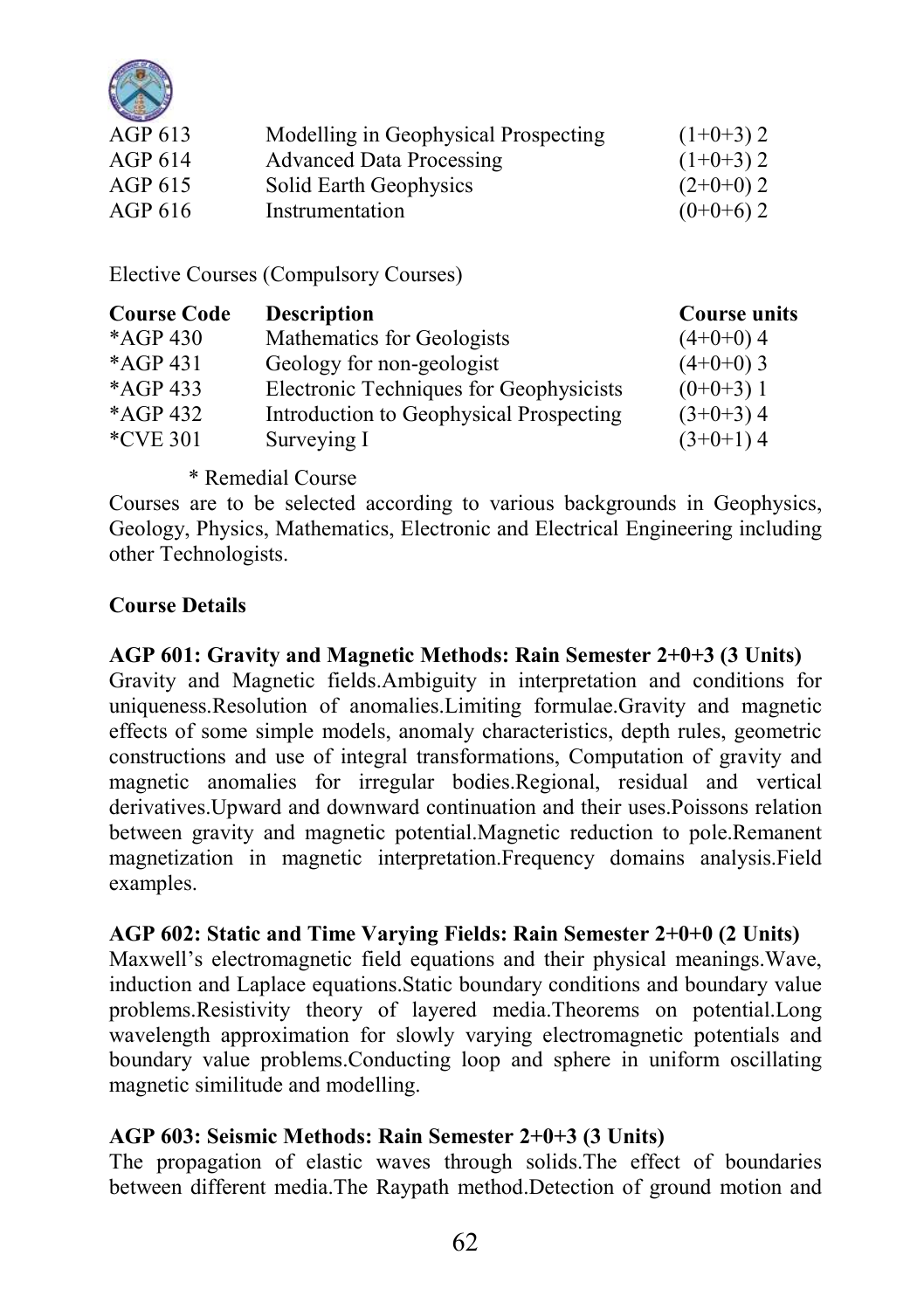

the theories of mechanical and electrical seismographs.Advanced refraction techniques for exploration.Data acquisition in modern practice.Sources: Explosives and implosive, airgun, sparker and others. Recording System: Sources and detector arrays.Vibroseis. Marine seismic methods, seismic signal analysis. Refraction seismic interpretation. Specialized interpretation techniques of refraction, seismic data (land and sea). Velocity spectra, velocity determination, static migration.Synthetic seismogram technique.Modern Seismic interpretation techniques (3D, 4D & 4C). Sequence Stratigraphy.

#### AGP 604: Digital Computer Techniques for Geophysical Applications: Harmattan Semester 2+0+0 (2 Units)

Signal theory. Theory of discrete–Time Linear Systems, Convolution and Correlation.

Special Analysis: Transforms, Power Spectral Analysis, Filtering techniques and statistical methods. Applications to geophysical data processing. Practical examples and class work. Applied numerical methods.Linear and non linear optimization techniques.Linear programming. Numerical models of dynamic systems Automatic interpretation algorithms. Geophysical numerical modelling.

#### AGP 605: Electrical and Electromagnetic Methods: Rain Semester 3+0+3 (4 Units)

Advanced electrical resistivity (E.R.), Self-Potential (S.P), and induced polarization techniques of geophysical prospecting. Data collection, correlation and consideration of specialized interpretation techniques.Application of the electrical methods in geological mapping mineral investigation, engineering site investigation, groundwater and geothermal energy investigation. Detailed treatment of case histories seminars and classwork.Electromagnetic theory: Description of EM fields, combination of fields. Amplitude and phase relations, mutual inductance, ground Electomagnetic prospecting methods: Tilt (or Dip) Angle methods, Turam and Slingram arrangements. VLF and AFMG.Field Techniques and interpretation. Type curves and phasor (Argand) diagrams airborne EM methods: quardrature methods, long wire system, rotary field. AFMAG VLF and INPUT methods.Field and data interpretation procedures.

### AGP 606: Borehole Geophysics Rain Semester 1+0+0 [1 Unit]

Theories and methods of borehole geophysics.Logging Techniques. Log Interpretation. Borehole drilling and completion techniques.Borehole drilling fluids and their effects on geophysical logs.Formation characteristics, lithology, porosity, permeability and geometry.Various types of geophysical logging tools; lithologic, resistivity, porosity and dipmeter.Instrumentation / interpretation and petrophysical parameters derivable from them.Logging whilst drilling and modern concepts of geophysical well log Interpretation.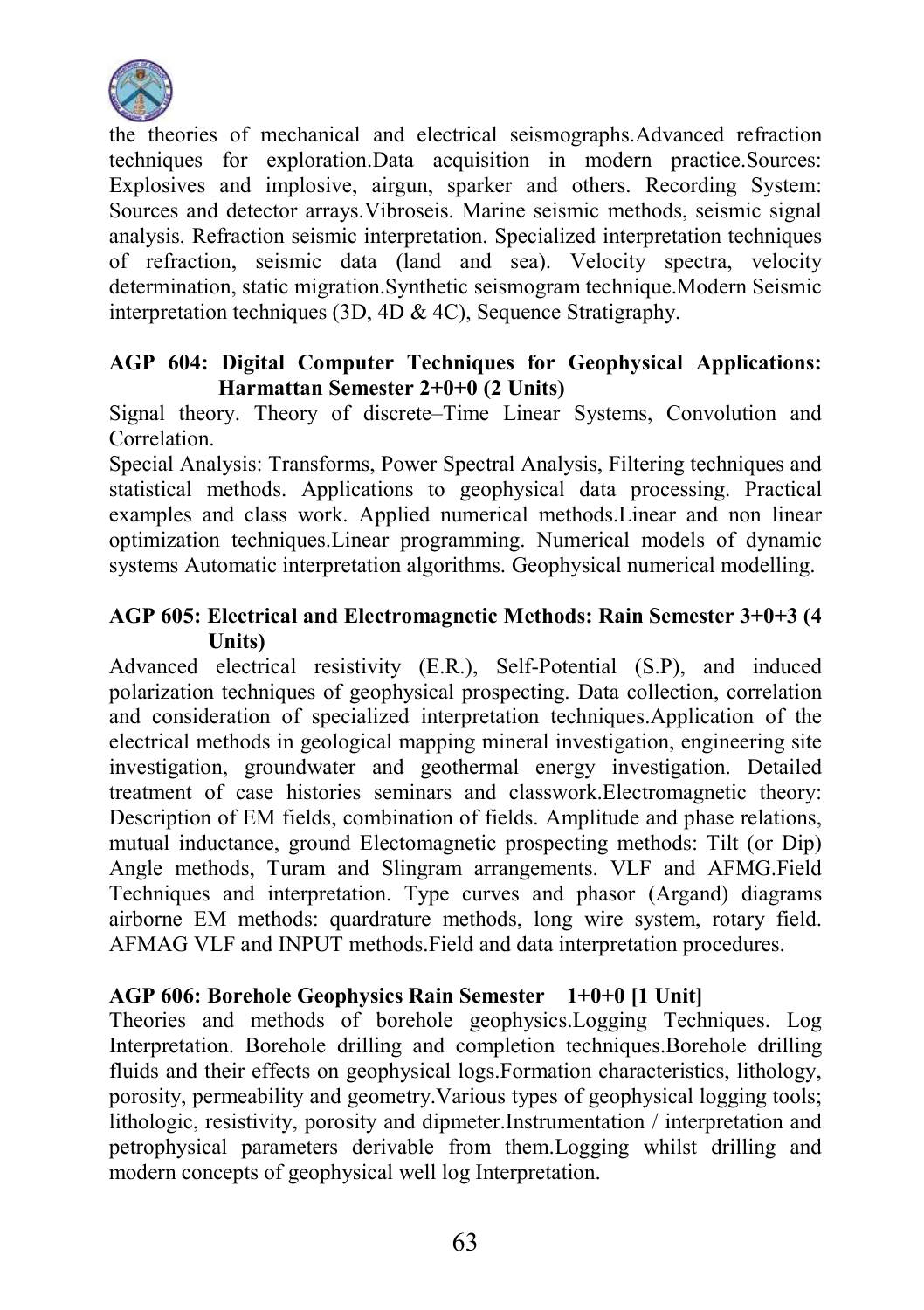

## AGP 607: Geophysical Field Work: Rain Semester (I Unit)

- a. At least 10 Weekend field trips during the semester.
- b. Each student will work on a given problem using combined geophysical techniques for a period not lasting more than 10 days. At the end of the programme, each student will be required to submit a report.

#### AGP 608: Thesis Harmattan and Rain Semester (6 Units)

Each student will be assigned an individual project, which is to be undertaken under the guidance of supervisor $(s)$ . The project could be of two types:

- a. Critical review of certain solved geophysical problems, or
- b. Field work and interpretation to resolve a geophysical problem

The dissertation is subject to an oral examination where the student is required to defend his work.

#### AGP 610: Radioactivity Methods Harmattan Semester 2+0+0 (2 Units)

Principles of radioactivity. Radioactivity of rocks and minerals. Ionization chamber.Geiger-Muller counter, scintillation meter. Miscellaneous instruments and Calibration Field techniques. Spectrometric surveys. Aero-spectrometric methods. Interpretation procedure.

#### AGP 611: Physical Properties of Rocks and Minerals (Laboratory studies): Harmattan Semester 1+0+6 (2 Units)

Rock physics. Determination of density, magnetic susceptibility, permeability, elastic constants, porosity. Techniques of measurement. Micro-statistics of thin sections of rocks. Prediction of in-situ characteristics of rocks.

#### AGP 612: PaleomagnetismHarmattan Semester 2+0+0 (2 Units)

Detrital Magnetization, Thermo-remanent magnetization, Collection and treatment of Data, Magnetic cleaning, Measurement of natural remanent magnetization.Instrumentation. Investigation of other magnetic properties of rocks. Temperature effects, Stereographic projection. Application of results of paleomagnetism.Polar wandering.

#### AGP 613: Modelling in Geophysical Prospecting; Harmattan Semester  $1+0+3$  (2 Units)

Basic Equation of Geophysical Phenomena.Modelling Conditions.Modeling parameters.The resistively model tank.Magnetic response modeling.Electromagnetic Scale modeling.Applications of modeling to geophysical interpretation.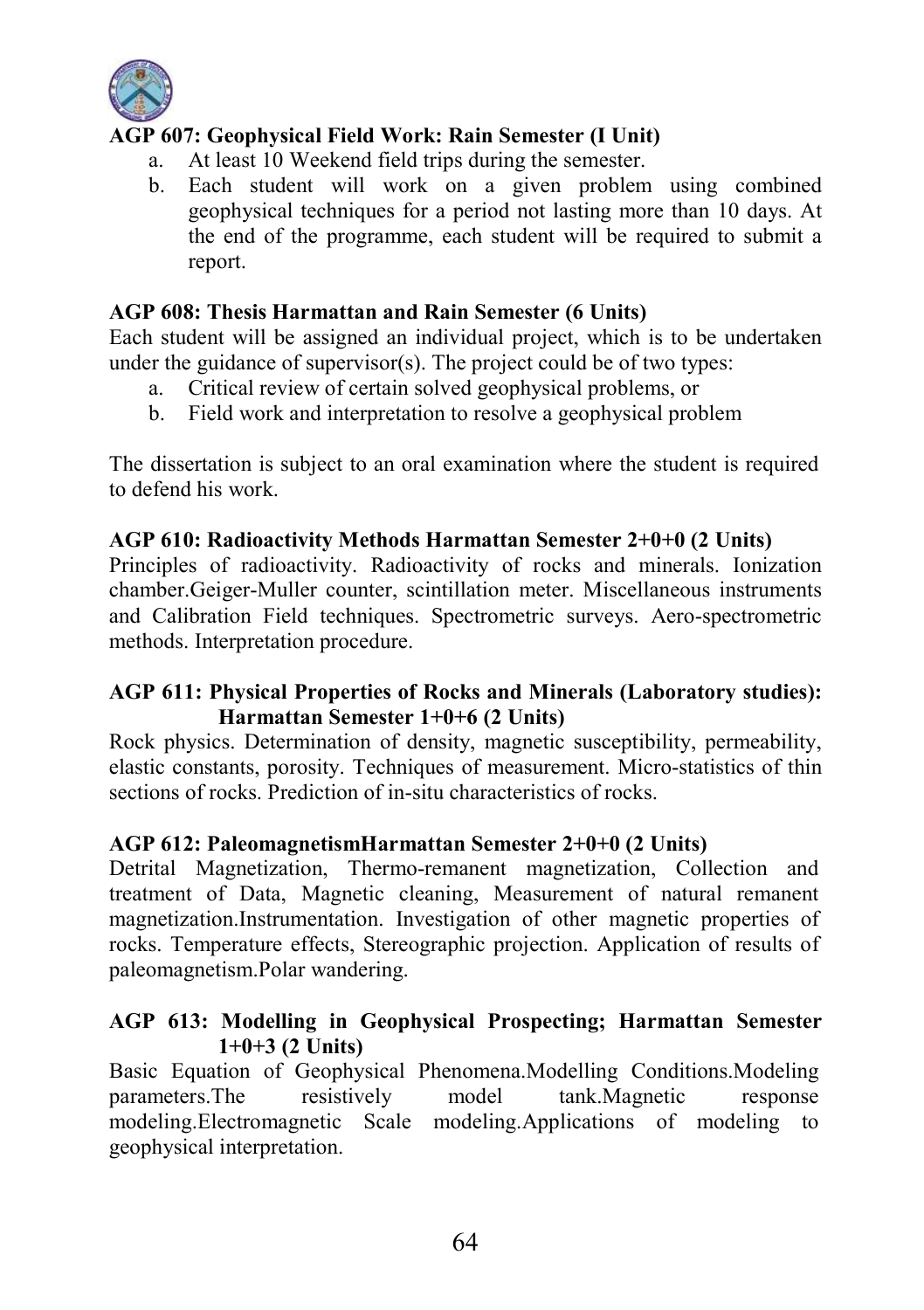

AGP 614: Advanced Data Processing, Harmattan Semester 1+0+3 (2 Units)<br>Applied Numerical Methods Linear and Non-linear Optimization Applied Numerical Methods Linear techniques.Linear programming. Numerical models of dynamic system. Automatic interpretation algorithms.Geophysical numerical modeling.

AGP 615: Solid Earth Geophysics, Harmattan Semester 2+0+0 (2 Units) Physical and chemical characteristics of the Earth.Figure of the Earth.Mass, Moment of Inertia and Rotation.The internal structure of the Earth, Seismology, Techniques and results of Crystal seismology.The magnetic Earth; main field, secular variation.Age and Thermal State of the Earth.Geochronology, Geodynamics.

#### AGP 616: Instrumentation, Harmattan Semester 0+0+6 (2 Units)

The development and modification of geophysical Instruments.

AGP 430: Mathematics for geologists: Harmattan Semester 4+0+0 (4 Units) Limits, continuity and differentiability, mean value theorem, maxima and minima, error analysis and least square Techniques.Vector analysis, differentiation of a vector.Sequences and series, Fourier series, Tailors series.Elementary numerical analysis line.Surface and volume integrals. The Fourier and Laplace Transforms. Solution of Laplace equations.Spherical Harmonic Analysis.Polynomial surface and their computation.

AGP 431: Geology for Non Geologists: Harmattan semester 4+0+0 (4 Units) Introduction to and scope of Geology, identification of various rock types and their composition. Introduction to petrology: igneous, metamorphic and sedimentary. Simple geological structures, interpretation of folds, faults.Basic map reading, photo geology and interpretation.Introduction to Structural geology and interpretation for potential mineral resources.Economic geology; mineral deposits, their geology and uses.Industrial minerals and their uses.Introduction to basic principles of stratigraphy.Applied physical Stratigraphy.Geology of petroleum.Oil accumulation and nature, origin of oil, migration and accumulation of oil.Discussions of various traps and salts Domes.Basic concepts of Hydro/Engineering geology and Marine geology.

### AGP 432: Geophysical Prospecting, Harmattan Semester 3+0+3 (4 Units)

Gravity and Magnetic methods.Electrical methods.Seismic methods.Electromagnetic methods.Radiometric methods.

#### AGP 433: Electronic Techniques for Geophysicists: Harmattan Semester  $0+0+3$  (1 Units)

Basic understanding of the Electronic design of geophysical equipments. Troubleshooting. Physical principles of Electronic devices Analysis and design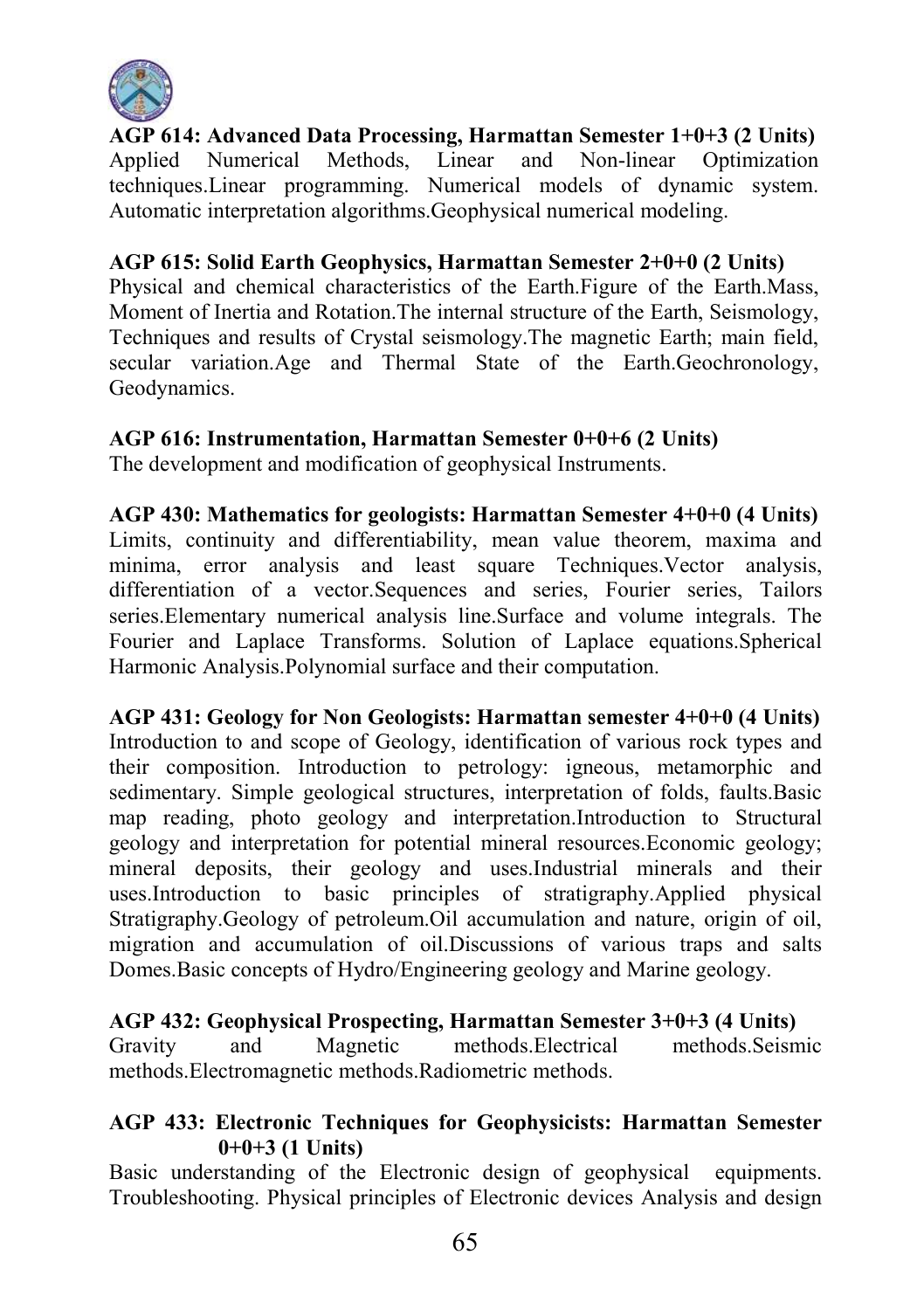

of electronic circuits, filters, Amplifiers, Oscillators, Pulse and Switching<br>circuits. Amplitude frequency Pulse modulation Power Supplies frequency Pulse microprocessor and their applications in Geophysical instruments.

## PROGRAMMES FOR THE MASTER IN PETROLEUM GEOSCIENCE, MASTER IN PETROLEUM GEOPHYSICS, MASTER IN PETROLEUM GEOCHEMISTRY, MASTER IN MINERAL EXPLORATION, AND MASTER IN GROUNDWATER AND ENVIRONMENTAL **GEOSCIENCES**

## Justification

The department has had a longstanding, mutually beneficial relationship with the industry and in response to our desire to continuously improve the quality of the graduates, the department has actively sought and obtained support from government and the industry. For example, the Petroleum Technology Development Fund (PTDF) has donated an extension to our building and is providing some facilities all valued at about N450 million. Some of the major Exploration & Production Companies, e.g. Shell, ExxonMobil, Landmark and dGB (The Netherlands) have also donated workstations and software.

There is at present a demand for an intensive course of shorter duration from professionals already serving in the industry and government agencies who cannot take two years off their jobs to pursue a 24-calendar month M. Sc. Programme presently on offer. Young graduates wishing to improve their chances of joining the industryare also demanding for such a shorter duration masters programme. PTDF currently sponsors hundreds of such young graduates to pursue 12-calendar month professional masters degree in universities abroad specifically designed to provide skilled manpower for the oil and gas industry in Nigeria at great cost. However, many of the beneficiaries do not return to serve the country. It is in this light that the Department feels encouraged to once again respond positively to the needs of the industry and country by introducing the following 12-calendarmonth home-basedMasters programmes:

- Master in Petroleum Geosciences;
- Master in Petroleum Geophysics:
- Master in Petroleum Geochemistry;
- Master in Mineral Exploration; and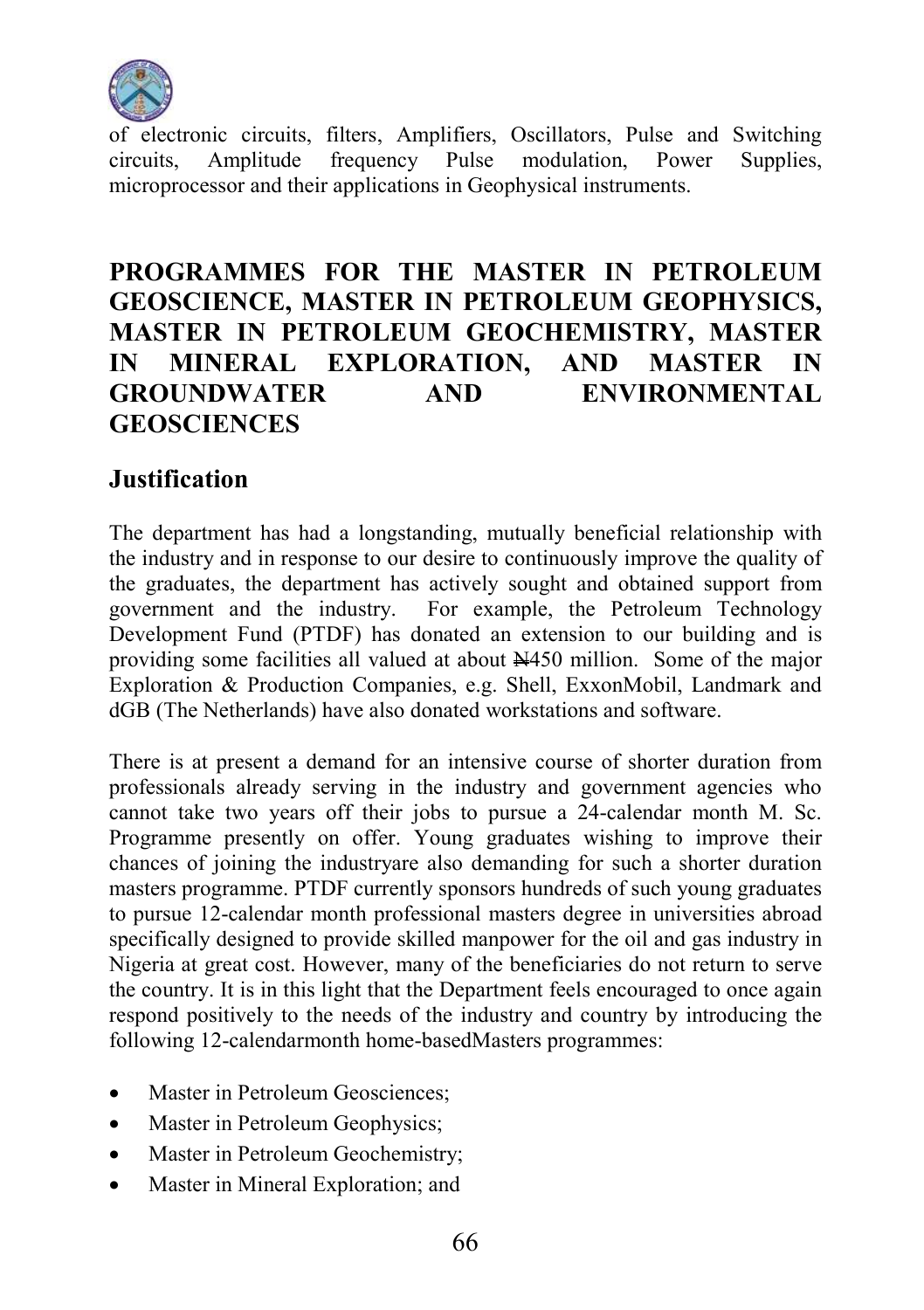

Master in Groundwater and Environmental Geosciences.

## **Objectives**

The specific objectives of the programmes are to

- i) produce well equipped graduates to pursue geosciences careers in the industry;
- ii) respond to the shortage of skilled geosciences personnel, within the oil, mining, groundwater and environment and service sectors;
- iii) attract graduates with a strong theoretical background in mathematics, the physical sciences and engineering to a career in the geosciences;
- iv) provide advanced training for graduates who already have some experience in practical application of geosciences principles, but seek to further their understanding and skills in a particular area of specialization:
- v) provide a solid grounding in the geophysical, geological and production geosciences concepts required to understand and exploit the various techniques at all stages, from exploration, through development to production and reservoir management;
- vi) encourage and develop interdisciplinary skills across all aspects of the geosciences; and
- vii) Provide the skills needed to undertake independent research projects both in the industry and within the university environment.

## Admission Requirements

The Admission Requirements are as stated in Regulations 8, 9 and 10 of the Obafemi Awolowo University's Regulations Governing Postgraduate Studies (2005). An applicant for admission to the Masters degree shall be a graduate of ObafemiAwolowoUniversity or a graduate of any other approved University or a person who holds a recognized qualification approved by the Senate of the University. The person shall, normally, possess not lower than a Second Class, Lower Division Honours Degree to be eligible for admission.

## Duration of the Programme

The courses are full-time courses designed to run for twelve calendar months comprising of Harmattan and Rain Semesters for course work, and a Post-Rain Semester for the independent project. The courses will comprise of lectures, practicals, field work, group projects as well as independent projects.

## Conditions for Award of the Degrees

Candidates shall fulfil the course work examination requirements as stated in the Obafemi Awolowo University's Regulations Governing Postgraduate Studies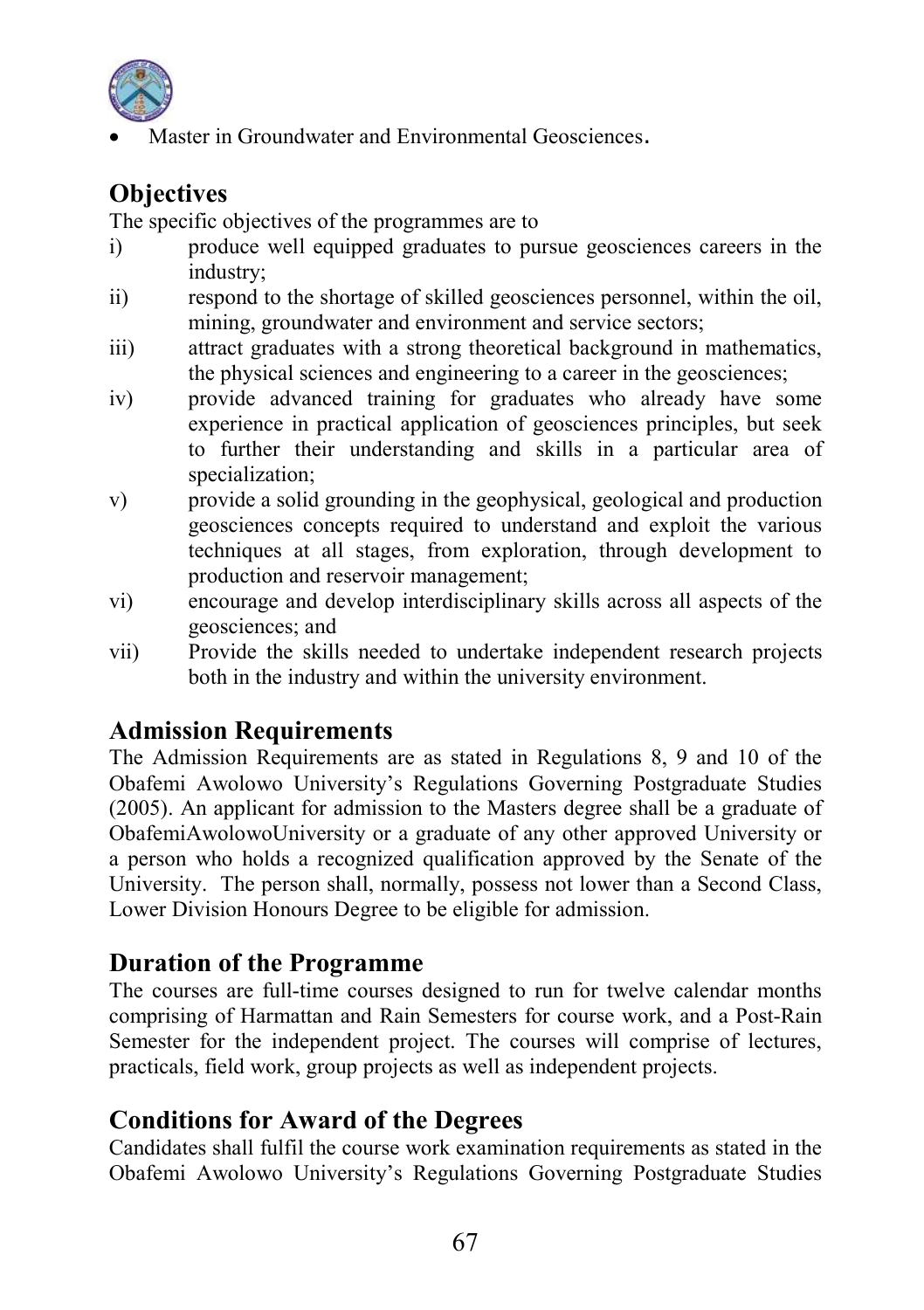

(2005) for the award of the Degree of Master of Science. In addition, the candidates will fulfil the following requirements for each programme.

- (a) Master in Petroleum Geosciences: The candidate shall pass 41 units comprising 34 units of core courses, 3 units of elective and 4 units of project. (b) Master in Petroleum Geophysics: The candidate shall pass 44 units comprising 40 units of core courses and 4 units of project. (c) Master in Groundwater and Environmental Geoscience: The candidate shall pass 40 units comprising 36 units of core courses and 4 units of project. (d) Master in Petroleum Geochemistry: The candidate shall pass 42 units comprising 38 units of core courses and 4 units of project. (e) Master in Mineral Exploration:
	- The candidate shall pass 40 units comprising 36 units of core courses and 4 units of project.

## COURSE STRUCTURES

## I. MASTER IN PETROLEUM GEOSCIENCE

The Master's course is a twelve-calendar month, full-time course designed to provide full training in integrated petroleum geosciences to equip students with the knowledge and skills necessary to perform a wide range of technical functions in the petroleum industry. It is designed for new graduates seeking careers in the petroleum and allied service industries as well as those with some industrial experience. The course presents the methods and practices of the modern petroleum industry but considerable emphasis is also placed on developing transferable skills.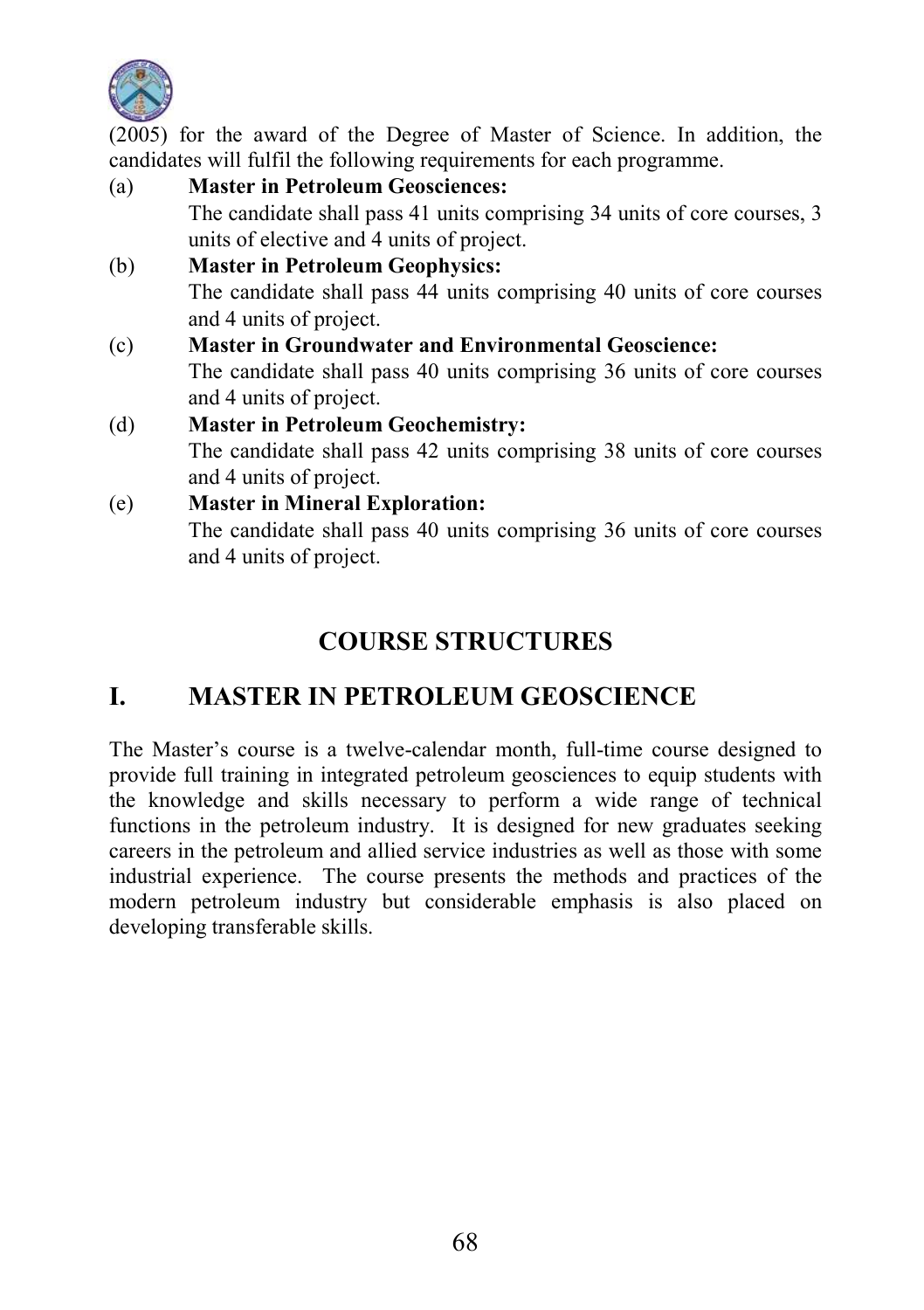

|               | <b>Harmattan Semester</b>                       |                            |                |
|---------------|-------------------------------------------------|----------------------------|----------------|
| Code          | <b>Course Title</b>                             | T P<br>L                   | <b>UNITS</b>   |
| <b>PGS601</b> | Fundamentals of Petroleum Exploration and       | $2 - 0 - 0$                | 2              |
|               | Production                                      |                            |                |
| <b>PGS603</b> | Structure and Stratigraphy of Sedimentary       | $2 - 0 - 3$                | 3              |
|               | <b>Basins</b>                                   |                            |                |
| <b>PGS605</b> | Sedimentology of Petroleum Systems and          | $2 - 0 - 0$                | $\mathfrak{D}$ |
|               | Reservoir Modeling                              |                            |                |
| <b>PGS607</b> | Geochemistry, Petroleum System and Basin        | $2 - 0 - 0$                | $\mathfrak{D}$ |
|               | Modeling                                        |                            |                |
| <b>PGS609</b> | Petroleum Structural Geology                    | $-0 - 3$                   | $\mathfrak{D}$ |
| <b>PGS611</b> | Geostatistics                                   | $2 - 0 - 0$                | $\mathcal{D}$  |
| PGS613        | Petroleum Geoscience Practicals                 | $-0 - 3$<br>0              |                |
| <b>PGS615</b> | Applied Micropaleontology*                      | $-0 - 3$<br>$\mathfrak{D}$ | 3              |
| <b>PGS617</b> | Occupational Safety and Health                  | $-0 - 2$                   | $\mathfrak{D}$ |
| <b>PGS619</b> | Fieldwork I                                     | $-0$ - 3<br>0              |                |
| PGP603        | Introduction to Seismic Acquisition, Processing | $2 - 0 - 3$                | 3              |
|               | and Interpretation                              |                            |                |
|               | <b>Total</b>                                    |                            | 23             |

## Rain Semester

| Code          | <b>Course Title</b>                          | P                                       | UNITS          |
|---------------|----------------------------------------------|-----------------------------------------|----------------|
| <b>PGS602</b> | Formation Evaluation and Petrophysics        | $2 - 0 - 3$                             |                |
| <b>PGS604</b> | Prospect Evaluation and Petroleum Economics  | $2 - 0 - 3$                             |                |
| <b>PGS606</b> | Petroleum Engineering                        | $-0 - 3$                                | ٩              |
| <b>PGS608</b> | Environmental Impacts of Petroleum           | $2 - 0 - 0$                             | $\mathfrak{D}$ |
|               | <b>Exploration and Production</b>            |                                         |                |
| <b>PGS610</b> | Production Geoscience/Geophysics Group       | $0 - 0 - 6$                             | 2              |
|               | Project                                      |                                         |                |
| <b>PGS612</b> | Communication and Research Skills            | - 0<br>$-0$                             |                |
| <b>PGS614</b> | Strategic Management in Geosciences          | $\theta$<br>$-$ ()                      |                |
| <b>PGS616</b> | Fieldwork II                                 | $0 - 3$<br>$\theta$                     |                |
| <b>PGP606</b> | Advanced Seismic Interpretation and Imaging* | $\mathcal{D}_{\mathcal{A}}$<br>$\theta$ | ٩              |
|               | Total                                        |                                         | 19             |

## Post-Rain Semester

| <b>PGS618</b> | u.<br>'roject |  |  |
|---------------|---------------|--|--|
|               |               |  |  |

\* Elective Courses: Candidate to select one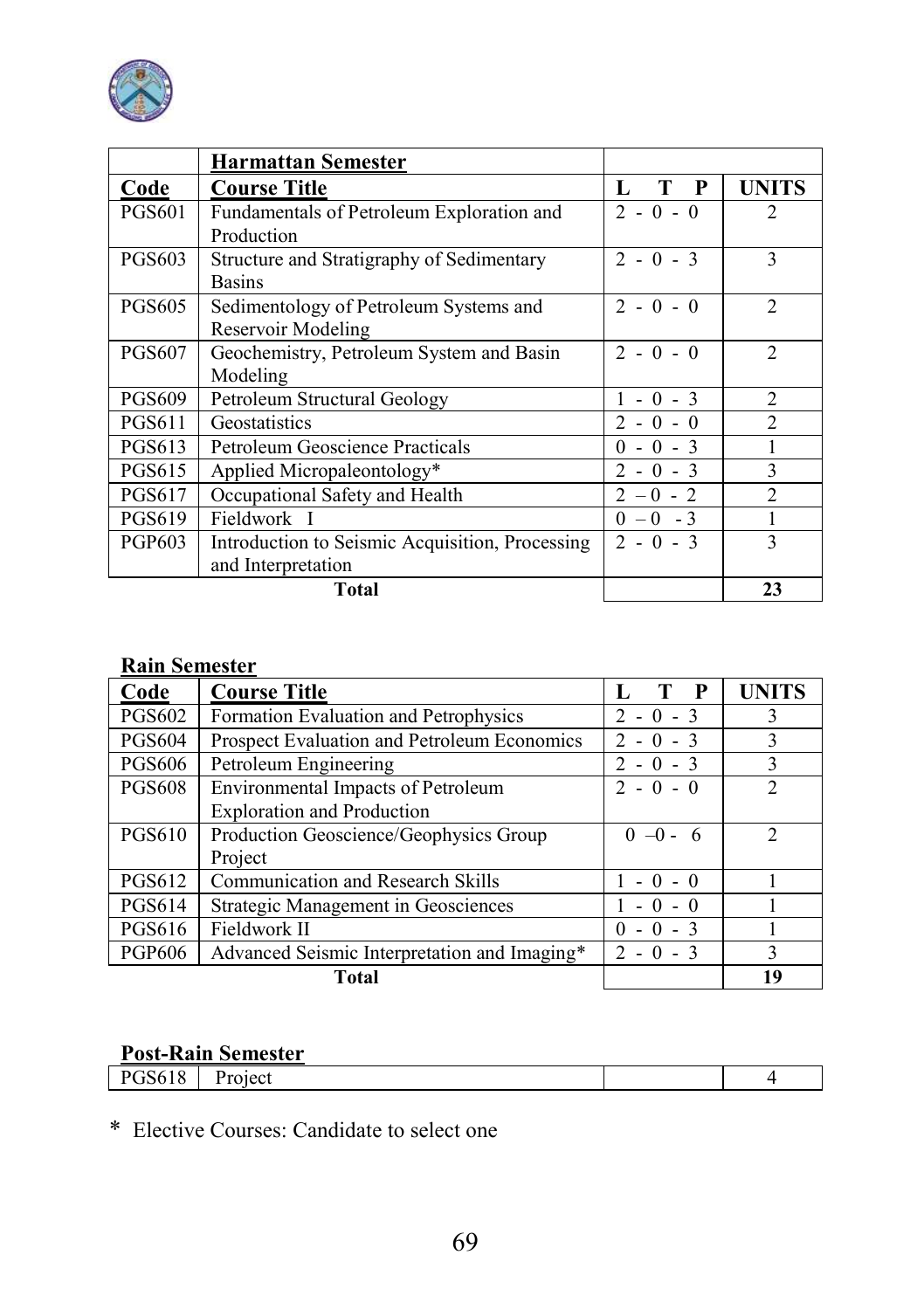

## COURSE DESCRIPTIONS

#### PGS 601 FUNDAMENTALS OF PETROLEUM EXPLORATION AND PRODUCTION

Definition and analysis of petroleum systems; stratigraphic principles in oil geology; structure of sedimentary basins and trapping mechanisms; the subsurface environments (temperature and pressure); basic petroleum economics and reserve calculations; play fairways and prospect analysis, and global example of oil provinces; and the usage and display of subsurface geological data and the limits on the reliability of such data.

#### PGS 602 FORMATION EVALUATION AND PETROPHYSICS

Definitions of fundamental reservoir properties such as porosity, saturation, single and multiphase permeability, capillarity and wettability and their relation to hydrocarbon exploration and production; laboratory measurements of rock properties and their application to reservoir studies. Introduction to reservoir petrophysics, the geophysical logs and logging tools that measure the electrical, radioactive, acoustic and dielectric properties of the rocks penetrated in boreholes. Data acquisition. Qualitative interpretation. Techniques of quantitative log interpretation. Porosity derivation; calculation of water and hydrocarbon saturation, shale volume fraction and assessment of commercial viability, borehole imaging. Case studies of various oil and gas bearing reservoirs and shaly formations.

#### PGS 603 STRUCTURE AND STRATIGRAPHY OF SEDIMENTARY BASINS

Sedimentary basin formation, structural styles and basin evolution, seismic and sequence stratigraphy and prospectivity of the main types of sedimentary basins. The theories of basin formation, and the methods used to classify basins in terms of driving mechanisms and structural style; the structure, subsidence history and sedimentary fill of the main types of sedimentary basin (rifts, passive margins, strike-slip, foreland/thrust-top) as well as gravity and salt tectonics; practical skills to analyze a sedimentary basin to determine its structure, subsidence history and evolution, and determine the controls on its sedimentary fill; application of seismic and sequence stratigraphic techniques to the evaluation of geological data applicable to exploration and production scales; concept of a petroleum system and the use of basin analytical techniques to define the hydrocarbon potential of an area.

#### PGS 604 PROSPECT EVALUATION AND PETROLEUM ECONOMICS

Role of the explorationists in identifying and developing a play and producing leads and prospects; petroleum system analysis, and play fairway definition;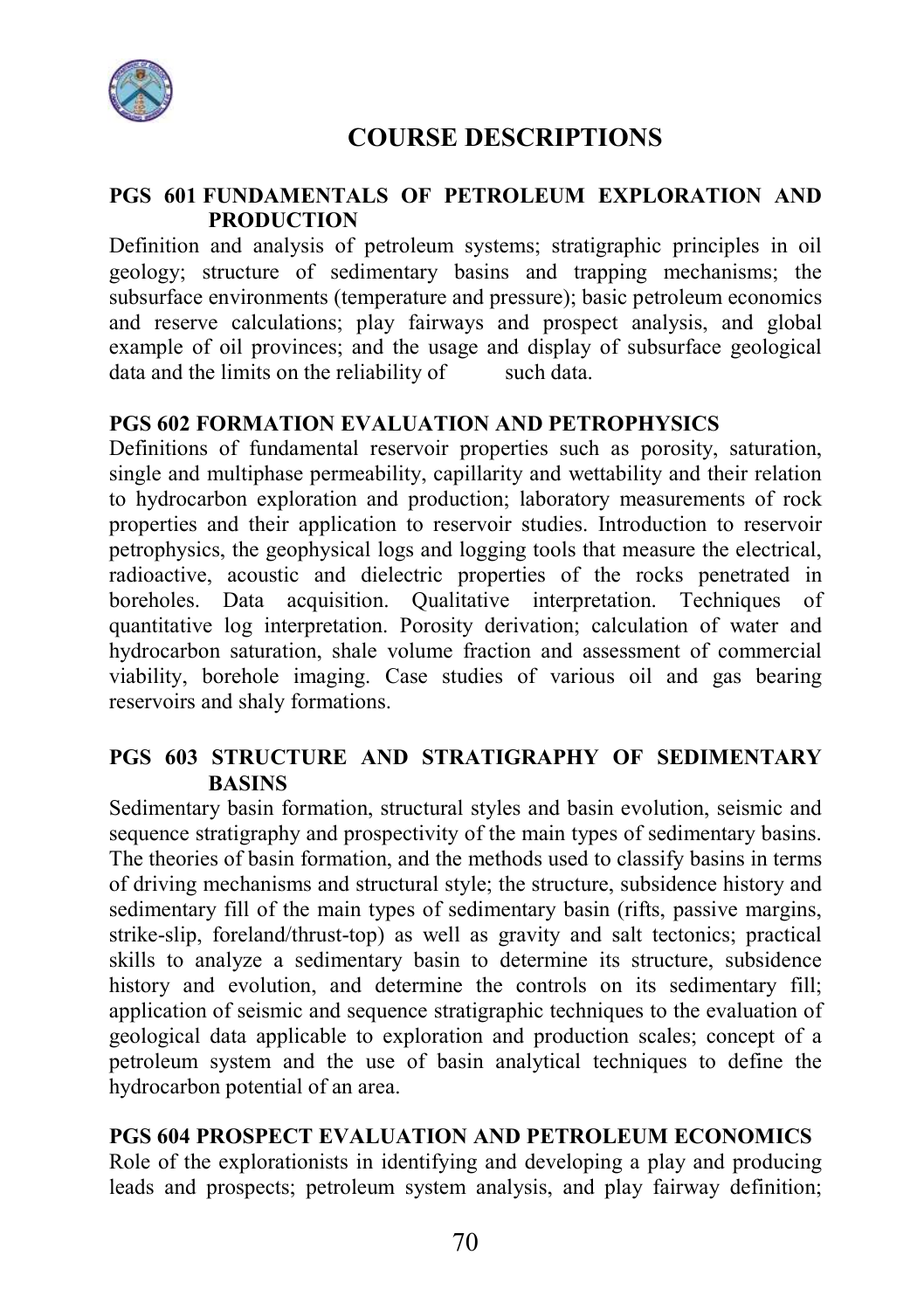

case studies of a number of Petroleum Provinces and selected fields; Development of mapping techniques and an understanding of the data required to evaluate a lead/prospect; estimation of reserves; the concept of Chance of Success and the quantification of risk; and basic grounding in petroleum economics, to assess the value of a prospect.

#### PGS 605 SEDIMENTOLOGY OF PETROLEUM SYSTEMS AND RESERVOIR MODELLING

Introduction of sediments that form a typical hydrocarbon play (reservoir, source, seal) in clastic and carbonate successions. The philosophy that underpins their nomenclature and the fundamental sedimentological processes and controls that govern their spatial and temporal variability. Introduction of the parameters (porosity and permeability) that control reservoir quality and how these parameters vary spatially and with burial, due to depositional facies variability and diagenetic processes. Reservoir Modelling for better understanding of 3-D relationships and geometries and subsequent improvement of production through flow simulation.

### PGS 606 PETROLEUM ENGINEERING

Applications of petroleum engineering principles to the characterization of reservoir rocks and fluids; well drilling and testing; geological applications of pressure data; reserves determination.

### PGS 607GEOCHEMISTRY, PETROLEUM SYSTEM AND BASIN MODELLING

The concept of petroleum systems: organic geochemistry, sedimentology of source rocks, and the kinetics of oil and gas formation. Introduction to 1D thermal modelling. Methods of analyzing the source rocks (petrography, vitrinite reflectance, Rock-Eval), of oils and extracts. Practical application. 2D and 3D modelling as a means of understanding and predicting the migration of hydrocarbons in basins. Methods for the characterization of reservoirs.

#### PGS 608 ENVIRONMENTAL IMPACTS OF PETROLEUM EXPLORATION AND PRODUCTION

Environmental impacts and the natural (geological) and artificial (man-made or man-induced) processes that can precipitate them. Components of the ecosystem that are the immediate recipient of environmental impact and those amenable to geophysical investigations. Geophysical methods applied to environmental impact assessment. Field procedures, data acquisition, processing and result presentation. Mapping of ancient landfill sites or buried waste dumps, delineation of their margins and physical characterization of the constituents. Exploration for new landfill or disposal sites and trenches. Mapping of chemical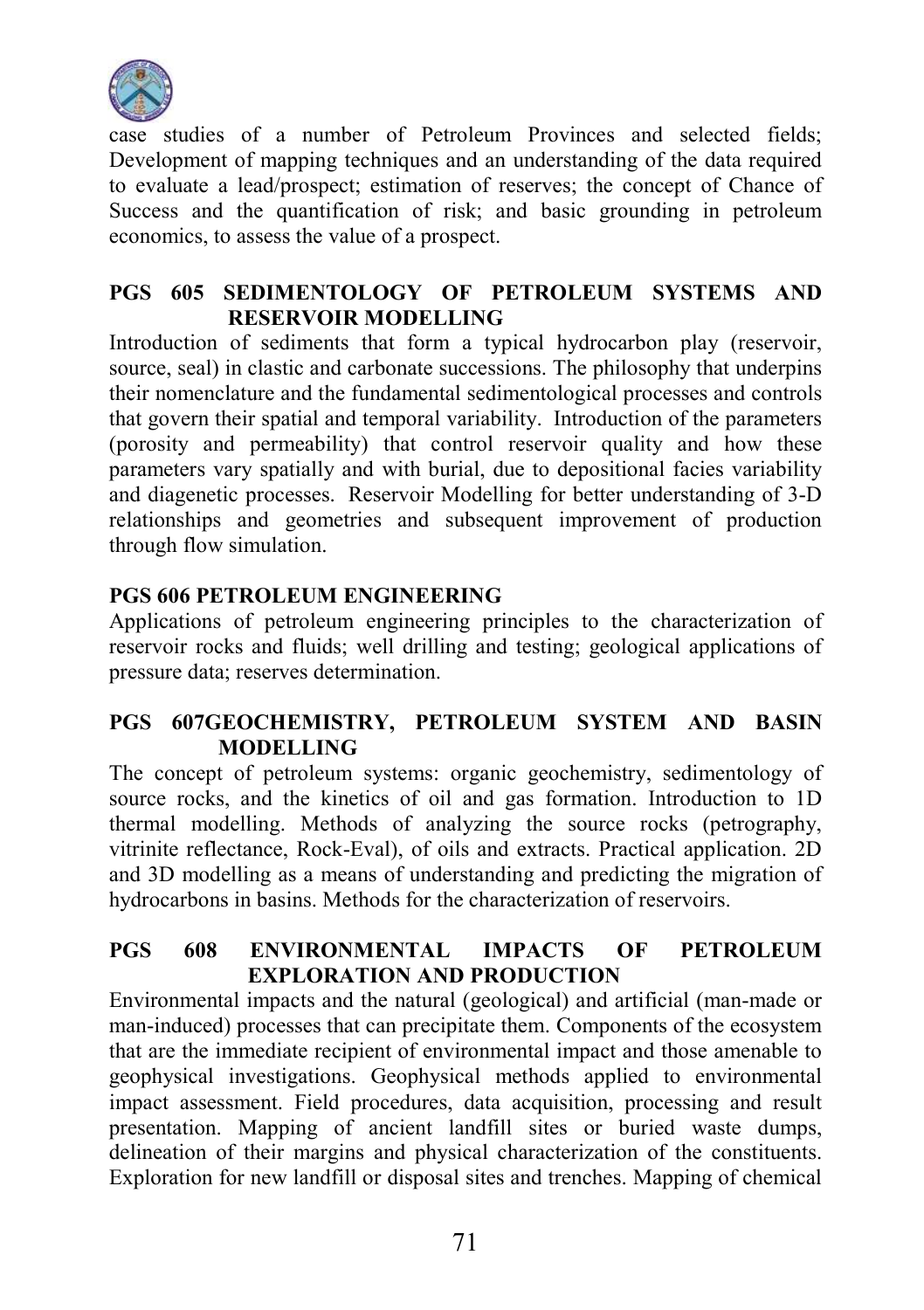

pollution plumes arising from industrial and agricultural wastes, or well blowout, spilled hydrocarbon from failed or sabotaged oil pipelines and leaking underground oil tanks. Evaluation of nature of soil for assessment of soil corrosivity, electrical earthing and overburden protective capacity. Mapping of saline water zones and fresh/saline water interface in coastal areas. Monitoring of remediation efforts. Case Histories.

#### PGS 609 PETROLEUM STRUCTURAL GEOLOGY

Brittle and ductile deformation of rocks. Mechanisms of deformation. Folds, faults and fault-fold association. Balanced cross-section. Fractured reservoirs. Effects of faulting on reservoirs. Mapping of faults and faulted surfaces. Structural style in different tectonic settings. Structures in compressional, extensional and strike-slip terrains. Gravity induced structures. Diapirism. Stratum contour and isopach maps for structural and stratigraphic interpretation of reservoir units.

#### PGS 610 PRODUCTION GEOSCIENCE/GEOPHYSICS GROUP PROJECT

A group project designed to develop practical application of the skills and knowledge acquired in Basin Analysis, Reservoir Modelling and Petrophysics incorporating structural analysis, seismic and sequence stratigraphy and pay analysis.

### PGS 611 GEOSTATISTICS

Introduction to applications of geostatistics in petroleum geosciences. Introduction to basic statistics: random variables; univariate and joint probability distributions; expectation; variance, covariance and conditional distribution. Introduction to random functions: stationarity; second-order stationarity; quasistationarity; intrinsic random functions; non-stationary random functions; coregionalization; covariance and variogram; properties and modelling concepts of regularization and change of support. Estimation: ordinary and simple kriging, cokriging; transfer functions; indicator kriging. Simulation of random functions: non-conditional and conditional simulation; sequential simulation; LU-based simulation; simulated annealing; co-simulation; truncated Gaussian and indicator simulation; introduction to object-based simulation. Application of simulation techniques in petroleum geology: simulation of facies and reservoir characteristics.

### PGS 612 COMMUNICATION AND RESEARCH SKILLS

The course is designed to develop effective communication and research skills; give practical experience of written and oral presentations; develop effective and critical research analysis and the art of reporting it correctly; provide formal and workgroup experience of a similar standard to current working practice in oil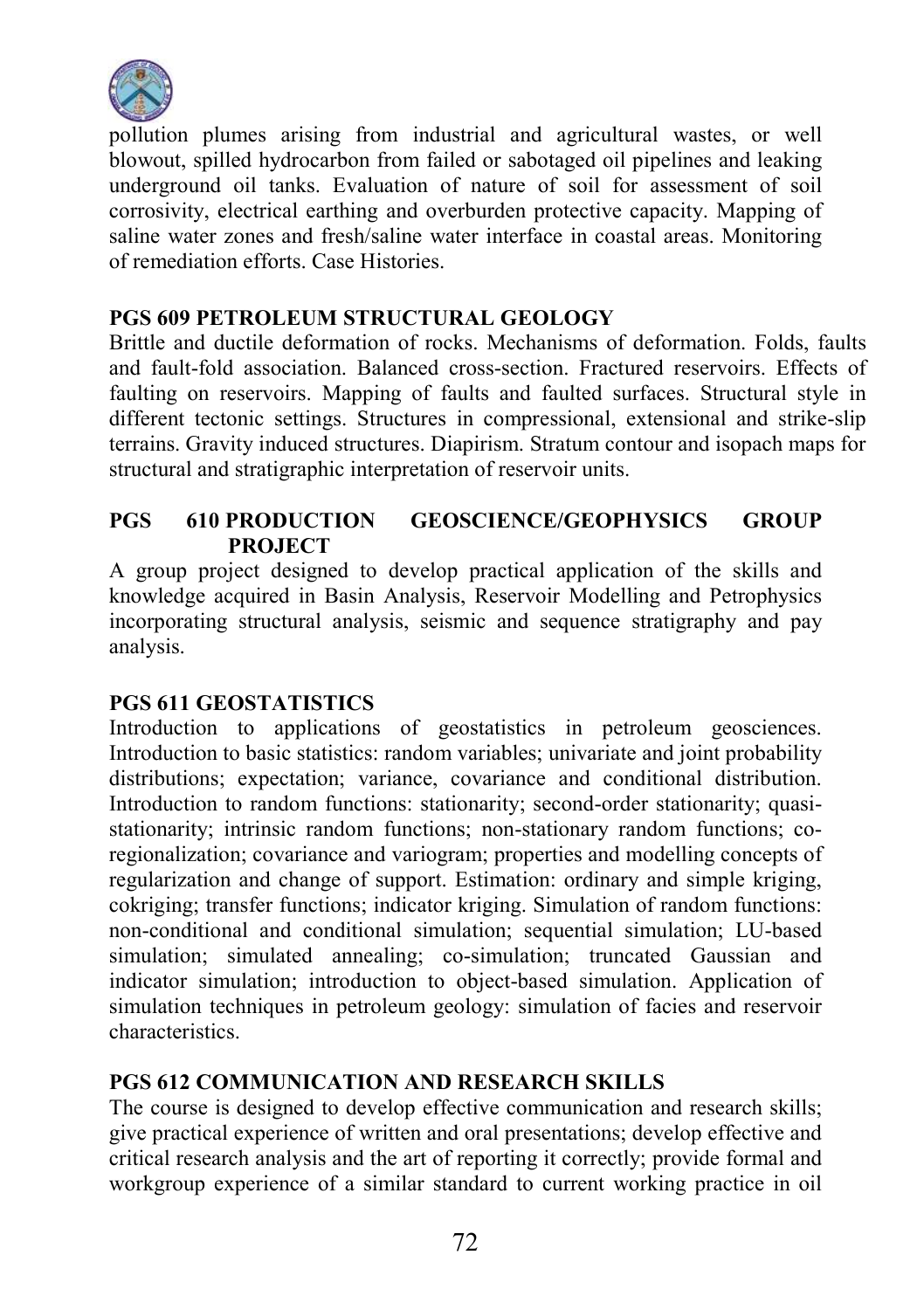

companies; develop skills of critical scientific analysis; teach skills to produce industry standard reports, short memos and executive summaries; and equip students with basic computing skills, such as Word, Excel, PowerPoint and graphics packages.

#### PGS 613 PETROLEUM GEOSCIENCE PRACTICALS

The practical classes provide the student with hand-on experience with tools and software used for analysis and interpretation of geosciences data.

#### PGS 614 STRATEGIC MANAGEMENT IN GEOSCIENCES

Opportunity management: types of contracts; production sharing contracts, joint venture contracts, sole risk; financial obligations, risks and rewards; negotiating skills; government regulations such as acreage awards, bidding processes, royalties, taxes and rents to government agencies; interface with government agencies. Effective technical communication skills. Production business strategy elements.

## PGS 615 APPLIED MICROPALEONTOLOGY

Basin classification and their characteristics; tectonic framework of basins and their architecture; economic significance of basin analysis; facies concept, process-response models and interpretation of sedimentary environments; carbonate and clastic facies models; seismic facies stratigraphy; well-log facies application in sequence stratigraphy; sequence stratigraphy; stratigraphic correlation; basin mapping: structure and isopach contouring; lithofacies and biofacies maps; preparation of stratigraphic cross-sections and palaeogeographic synthesis; regional and global stratigraphic cycles.

Surface and subsurface sampling methods for micropalaeontological studies; brief description of major microfossil groups used in hydrocarbon exploration; palaeonenvironmental interpretation using microfossils; biostratigraphic classification, dating and correlation of stratigraphic sequence, standard planktonic formainiferal zones; application of micropalaeontology in sequence stratigraphy, case studies of Indian sedimentary basins.

# PGS 616/619 FIELDWORK

The fieldwork is an integrated course covering: examination of exposures of sedimentary rocks in order to understand structural relationships, sedimentary processes in the context of sequence stratigraphy and reservoir parameters relevant to the oil industry; interpretation of sedimentary environments from field relationships emphasizing the spatial and temporal distribution of petroleum source rocks and reservoirs; examination of field exposures to appreciate rock body geometries in the context of petroleum reservoirs and teaching of safe geological practices in all aspects of geological fieldwork.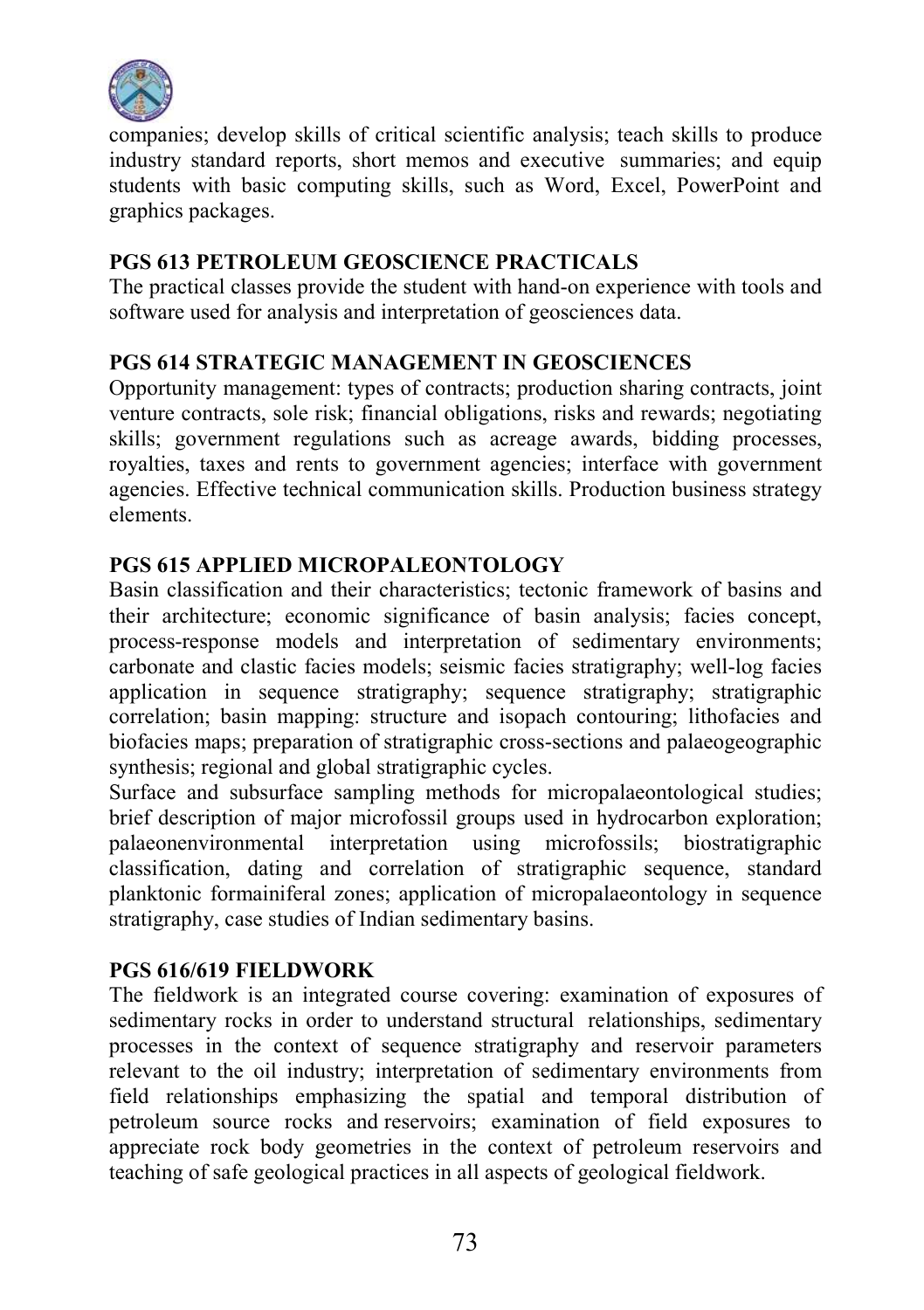

# PGS 617 OCCUPATIONAL SAFETY AND HEALTH

Basic concepts of occupational safety in oil and gas industry, mining and allied geological activities and cost of industrial accident and occupational illnesses. Job hazard analysis, risk assessment and record keeping in Occupational Health and Safety. Effective communication in Occupational Health and Safety. Industrial safety, principles of unsafe acts, unsafe conditions and investigation of accidents and incidents. Occupational health; relationship between health and work; prevention of work-related diseases and accidents. Industrial Law; Environmental health, and Environmental Science.

## PGS 618 PROJECT

This is an independent but supervised research project typically involving the integration and interpretation of modern seismic and well data supplied by the oil industry. During the project, the student will apply skills learnt in the courses offered; develop skills in project and time management and research project design and be able to produce a well-written dissertation and develop presentation skills.

# II. MASTER IN PETROLEUM GEOPHYSICS

The Master's course is a twelve-calendar month, full-time course designed to provide full training in integrated petroleum geophysics to equip students with the knowledge and skills necessary to perform a wide range of technical functions in the petroleum industry. It is designed for new graduates seeking careers in the petroleum and allied service industries as well as those with some industrial experience. The course presents the methods and practices of the modern petroleum industry but considerable emphasis is also placed on developing transferable skills.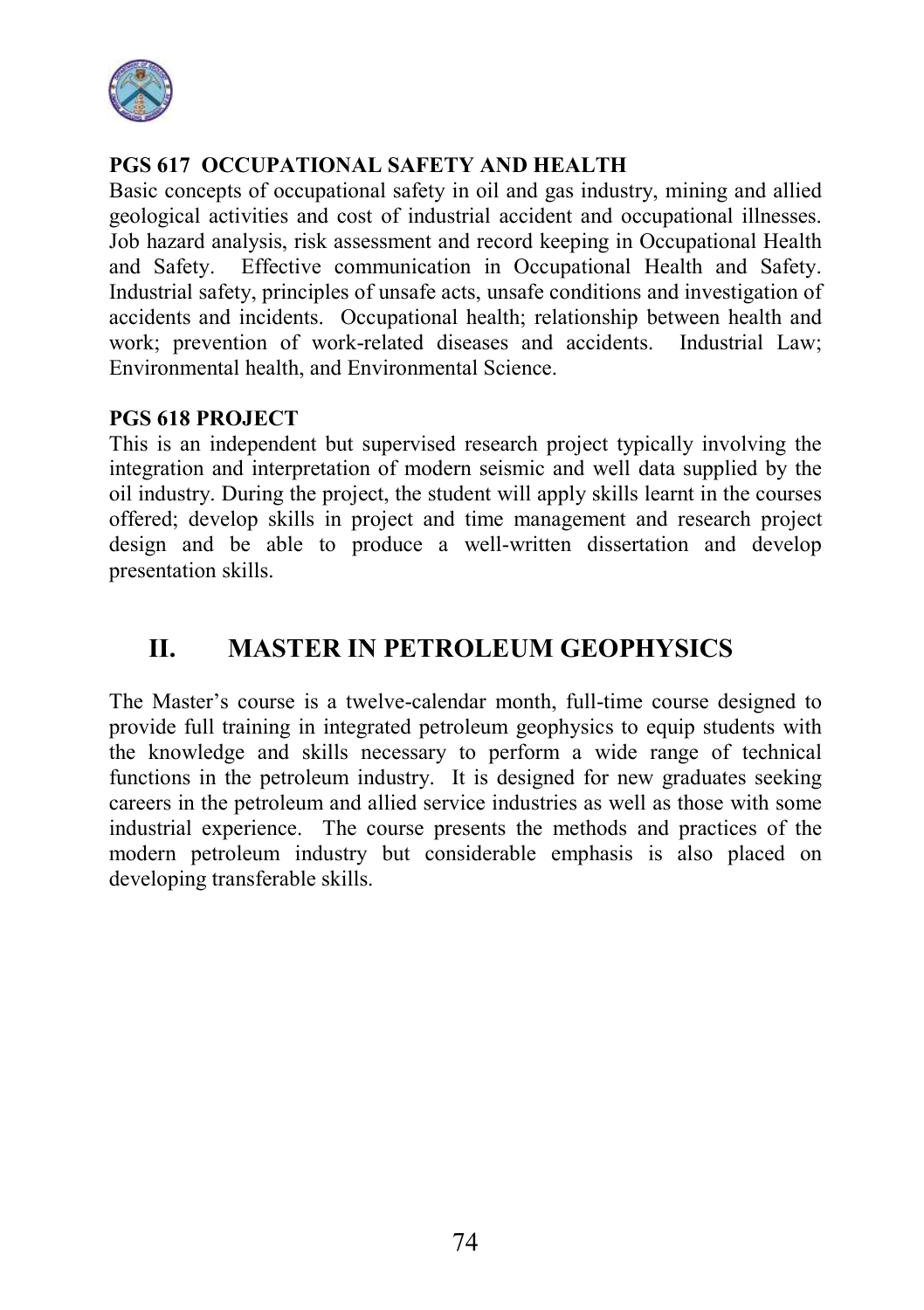

|               | <b>Harmattan Semester</b>                 |                 |                |
|---------------|-------------------------------------------|-----------------|----------------|
| Code          | <b>Course Title</b>                       | $\mathbf{P}$    | <b>UNITS</b>   |
| <b>PGP601</b> | Rock Properties and Rock Physics          | $2 - 0 - 3$     | 3              |
| <b>PGP603</b> | Introduction to Seismic Data Acquisition, | $2 - 0 - 3$     | $\mathbf{3}$   |
|               | Processing and Interpretation             |                 |                |
| <b>PGP605</b> | Signal Processing and Inverse Theory      | $2 - 0 - 0$     | $\mathfrak{D}$ |
| <b>PGP607</b> | Fieldwork I                               | $0 - 0 - 3$     |                |
| <b>PGS601</b> | Fundamentals of Petroleum Exploration and | $2 - 0 - 0$     |                |
|               | Production                                |                 |                |
| <b>PGS603</b> | Structure and Stratigraphy of Sedimentary | $2 - 0 - 3$     | 3              |
|               | <b>Basins</b>                             |                 |                |
| <b>PGS609</b> | Petroleum Structural Geology              | $2 - 0 - 0$     | $\mathfrak{D}$ |
| <b>PGS611</b> | Geostatistics                             | $2 - 0$<br>$-0$ | $\mathfrak{D}$ |
| <b>PGS617</b> | Occupational Safety and Health            | $2 - 0 - 0$     | $\mathfrak{D}$ |
|               | <b>Total</b>                              |                 | 20             |

| Code          | <b>Course Title</b>                     | $\mathbf{P}$ | <b>UNITS</b>            |
|---------------|-----------------------------------------|--------------|-------------------------|
| <b>PGP602</b> | Reservoir Characterization and Basin    | $2 - 0 - 3$  |                         |
|               | Analysis                                |              |                         |
| <b>PGP604</b> | Non-Seismic and Emerging Geophysical    | $1 - 0 - 0$  |                         |
|               | Methods                                 |              |                         |
| <b>PGP606</b> | Advanced Seismic Processing and Imaging | $2 - 0 - 3$  | 3                       |
| <b>PGP608</b> | Fieldwork II                            | $0 - 0 - 3$  |                         |
| <b>PGS602</b> | Formation Evaluation and Petrophysics   | $2 - 0 - 3$  | 3                       |
| <b>PGS604</b> | Prospect Evaluation and Petroleum       | $2 - 0 - 3$  | $\overline{\mathbf{3}}$ |
|               | Economics                               |              |                         |
| <b>PGS606</b> | Petroleum Engineering                   | $2 - 0 - 3$  | $\mathcal{E}$           |
| <b>PGS608</b> | Environmental Impacts of Petroleum      | $2 - 0 - 0$  | $\mathfrak{D}$          |
|               | <b>Exploration and Production</b>       |              |                         |
| <b>PGS610</b> | Production Geoscience/Geophysics Group  | $0 - 0 - 6$  | $\mathcal{D}$           |
|               | Project                                 |              |                         |
| <b>PGS614</b> | Management Elective                     | $1 - 0 - 0$  |                         |
|               | <b>Total</b>                            |              | 22                      |

#### Post-Rain Semester

|                   | T Ope Teach Schlester |  |
|-------------------|-----------------------|--|
| <b>D600</b><br>ov |                       |  |
|                   |                       |  |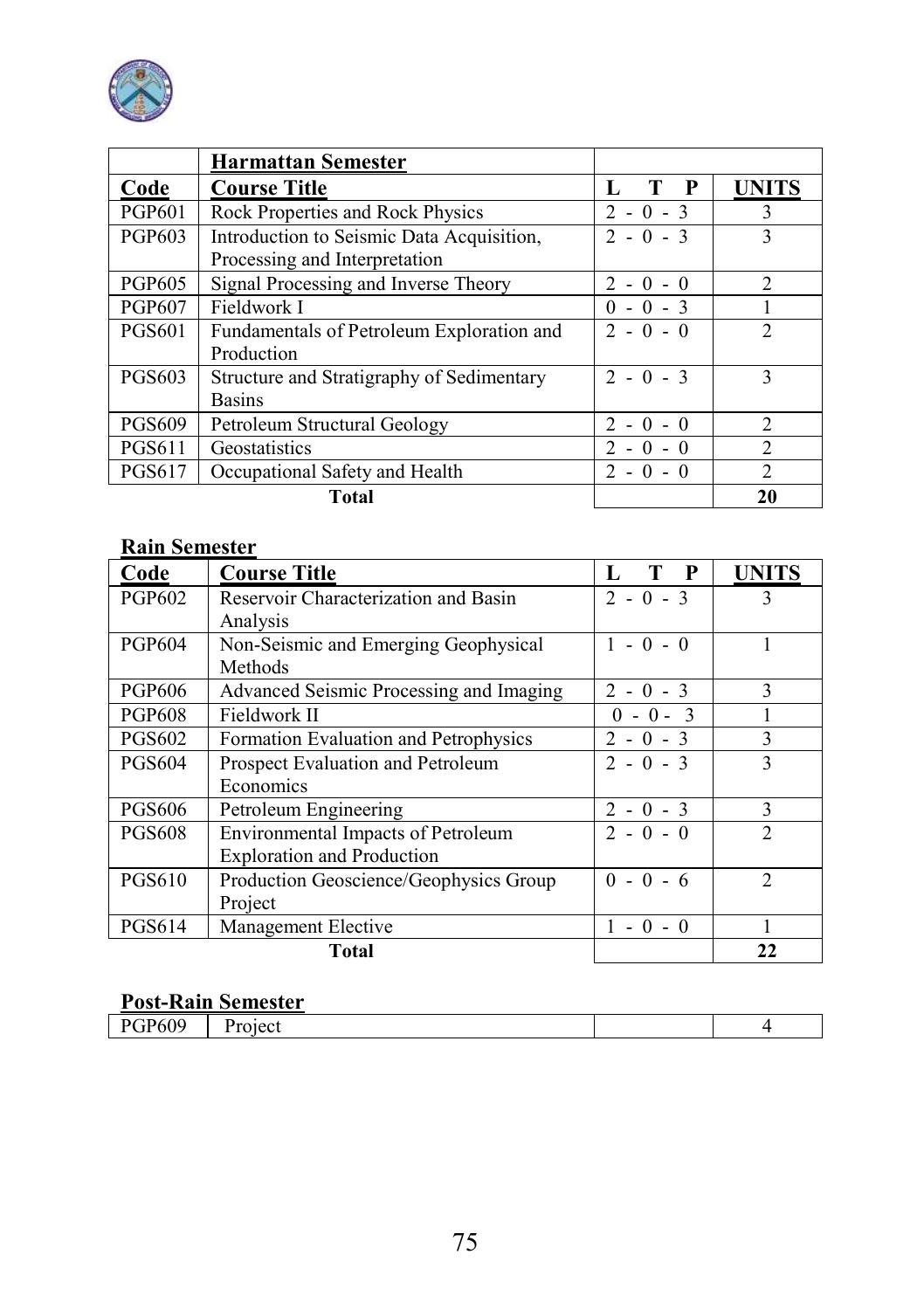

# PGP 601 ROCK PROPERTIES AND ROCK PHYSICS

Fundamental definitions of reservoir rock properties related to hydrocarbon exploration and production; concept of scales in rock properties and the effect of heterogeneity. Theoretical relationships and empirical correlations between the storage and transport properties of reservoir rocks. The physical basis for the properties that can be measured by geophysical techniques including compressional and shear seismic velocities (isotropic and anisotropic). The influence of fluids on the physical properties and non-seismic parameters such as resistivity.

## PGP 602 RESERVOIR CHARACTERIZATION AND BASIN ANALYSIS

Modern approaches to the utilization of geophysical information for reservoir characterization. Calibration and extraction of rock properties, such as porosity, from 3D seismic data, as well as mapping of fluid movement form 4D seismic data.

# PGP 603 INTRODUCTION TO SEISMIC DATA ACOUISITION. PROCESSING AND INTERPRETATION

Introduction to earth parameters which can be deduced from seismic reflection data. Basic concept of reflection seismology including wave propagation, time series analysis, time-depth conversion, processing and interpretation of 2D and 3D seismic datasets; introduction to industry-standard computer workstation and software.

#### PGP 604 NON-SEISMIC AND EMERGING GEOPHYSICAL METHODS

Non-seismic methods for reservoir mapping and characterization: Seismic refraction analysis for near-surface analysis; gravity, magnetic and electromagnetic techniques for reservoir location and identification.

#### PGP 605 SIGNAL PROCESSING AND INVERSE THEORY

Time series analysis and inversion for the analysis of geophysical data; concepts convolution, correlation and deconvolution; principles of model parameter estimation from geophysical data.

#### PGP 606 ADVANCED SEISMIC PROCESSING AND IMAGING

Details of modern 2D, 3D and 4D seismic acquisition for both land and marine environments; vertical seismic profiling (VSP); navigation, seismic sources and receivers, recording equipment, logistics, methodologies and basic seismic survey design. Advanced seismic data processing methods and their application to exploration, field development and reservoir management. Modern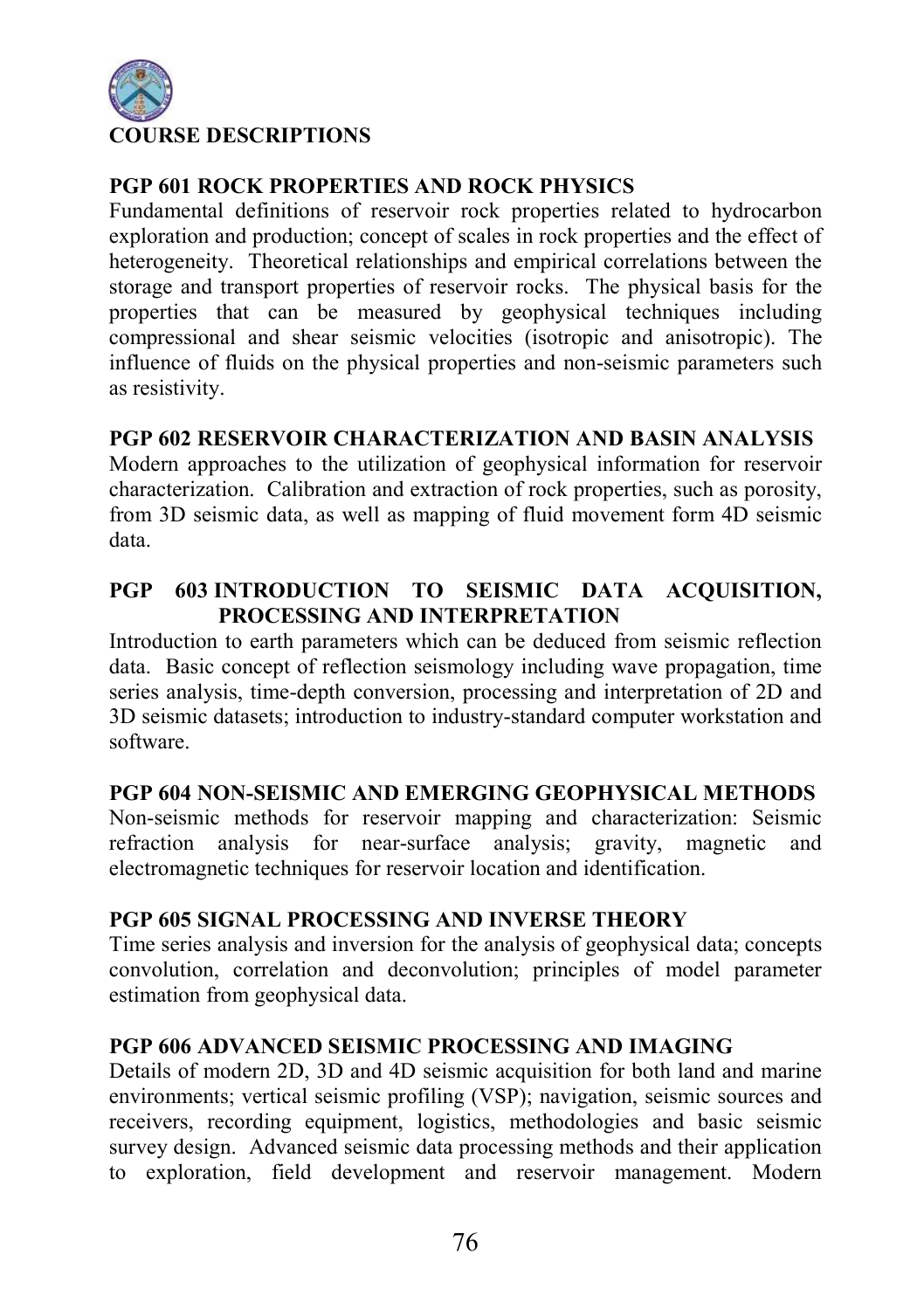

approaches to the analysis of seismic data: tomographic inversion, trace and waveform inversion, Amplitude Variation with Offset (AVO) analysis.

## PGP 607/608 FIELDWORK

The field trip aimed at consolidating the concepts taught in the lectures with emphasis on the role of outcrop analogues in understanding subsurface reservoirs. It also aims at introducing the different elements of petroleum plays in an active hydrocarbon basin.

#### PGP 609 PROJECT

This is an independent but supervised research project typically involving the integration and interpretation of modern seismic and well data supplied by the oil industry. During the project, the student will apply skills learnt in the courses offered; develop skills in project and time management and research project design and be able to produce a well-written dissertation and develop presentation skills.

# III. MASTER IN GROUNDWATER AND ENVIRONMENTAL GEOSCIENCES

The Master's course is a twelve-calendar month, full-time course designed to provide full training in groundwater and environmental geosciences to prepare students with the knowledge and skills necessary to perform a wide range of technical functions in the groundwater and environmental industry. It is designed for new graduates seeking careers in the groundwater and environmental industry as well as those with industrial experience. The course presents the methods and practices of the modern groundwater and environmental industry with considerable emphasis on developing transferable skills.

|               | <b>HARMATTAN SEMESTER</b>      |                                       |                |
|---------------|--------------------------------|---------------------------------------|----------------|
| Code          | <b>Course Title</b>            | T P<br>L                              | <b>UNITS</b>   |
| <b>GEG601</b> | Applied Geomorphology          | $-0 - 3$<br>$\mathcal{L}$             |                |
| <b>GEG603</b> | Applied Hydrology              | $2 - 0 - 3$                           |                |
| <b>GEG605</b> | Physical Hydrogeology          | $2 - 0 - 3$                           |                |
| <b>GEG607</b> | Groundwater Geophysics         | $-0 - 3$<br>2                         |                |
| <b>GEG609</b> | <b>Environmental Geology</b>   | $\mathcal{D}$<br>$-0 - 3$             |                |
| <b>GEG611</b> | Fieldwork I                    | $-0 - 3$<br>$\theta$                  |                |
| <b>PGS611</b> | Geostatistics                  | $\mathcal{D}$<br>$-0-0$               | $\mathfrak{D}$ |
| <b>PGS617</b> | Occupational Safety and Health | $\mathcal{D}_{\mathcal{A}}$<br>$-0-0$ |                |
|               | Total                          |                                       | 20             |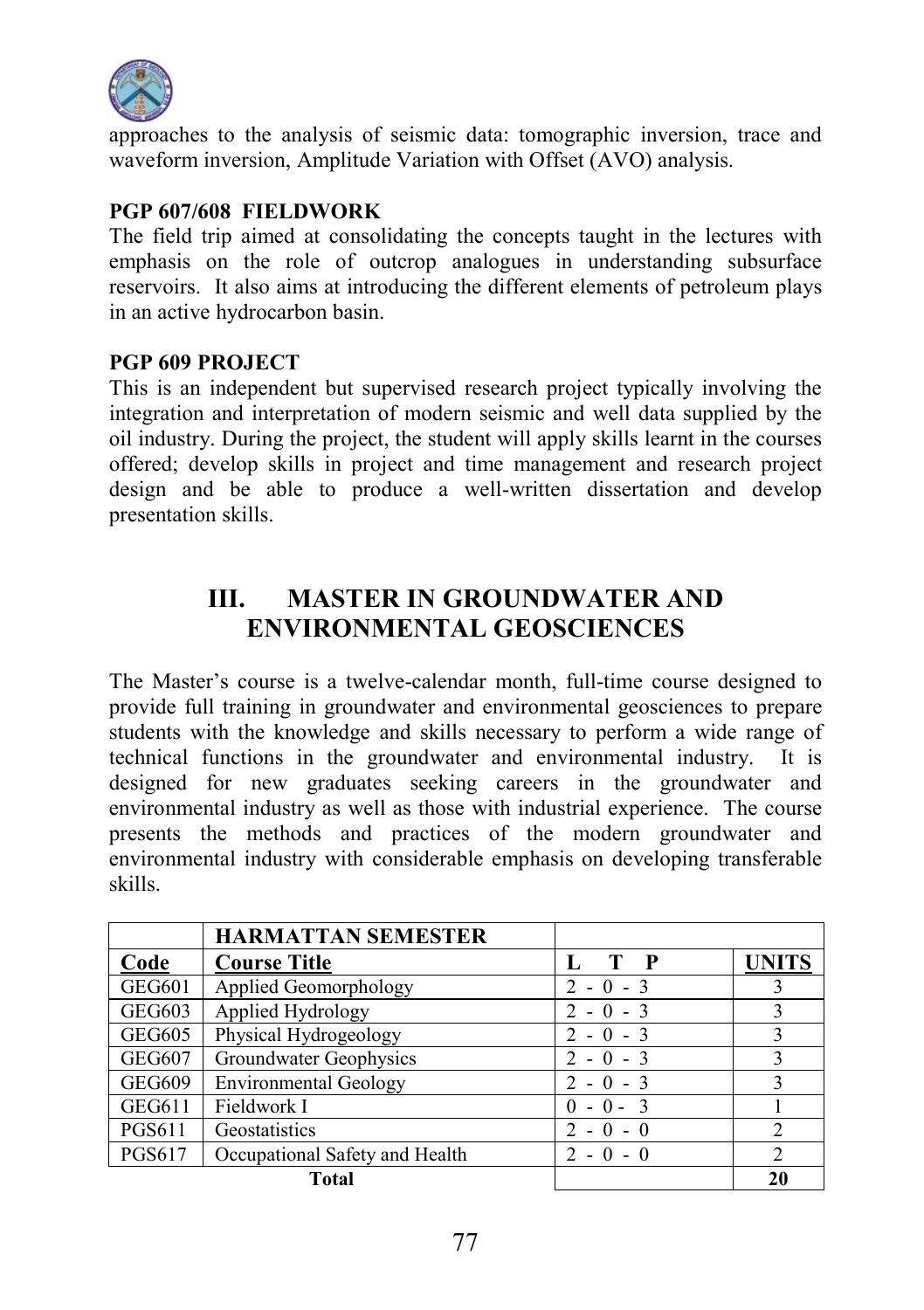

| Code          | <b>Course Title</b>                 | $\mathbf P$            | <b>UNITS</b>  |
|---------------|-------------------------------------|------------------------|---------------|
| <b>GEG602</b> | Hydrogeology and Water Quality      | $2 - 0 - 3$            |               |
| <b>GEG604</b> | Remote Sensing and GIS              | $2 - 0 - 3$            | 3             |
| <b>GEG606</b> | Groundwater and Environmental       | $0 - 0 - 6$            | $\mathcal{D}$ |
|               | Geosciences Group Project           |                        |               |
| <b>GEG608</b> | Groundwater Modelling               | $-0 - 3$               | $\mathcal{D}$ |
| <b>GEG610</b> | Groundwater Management              | $2 - 0 - 3$            | 3             |
| GEG612        | Environmental Impact of Groundwater | $2 - 0 - 0$            |               |
|               | Development                         |                        |               |
| GEG614        | Management of Earth Resources       | $-0 - 0$               |               |
| <b>GEG618</b> | Fieldwork II                        | $-0 - 3$<br>$^{\circ}$ |               |
| <b>PGS612</b> | Communication and Research Skills   |                        |               |
|               | <b>Total</b>                        |                        | 18            |

#### Post-Rain Semester

| 1 ost Ixain Schicster |  |  |
|-----------------------|--|--|
|                       |  |  |
|                       |  |  |

## COURSE DESCRIPTIONS

#### GEG 601 APPLIED GEOMORPHOLOGY

Significance of geomorphology in environmental processes: environmental planning; geomorphological techniques for resource evaluation, including sampling, data collection, analyses and interpretation; environmental hazards and protection; and strategies for managing environmental impacts and change. Emphasis will be placed on tropical geomorphology, including landforms, slope processes, action of rivers, coastal processes, weathering, erosion and sediment generation.

#### GEG 602 HYDROGEOLOGY AND WATER QUALITY

Classification and distribution of elements. Chemical reactions affecting solute transport and composition of naturally occurring waters. Inorganic and organic compounds in groundwater. Geochemistry of natural groundwater in different geological environments. Laboratory techniques of water analyses. Interpretation of water quality data. Chemical and microbiological indices of water quality. Groundwater pollution, protection and remediation strategies. Water treatment methods.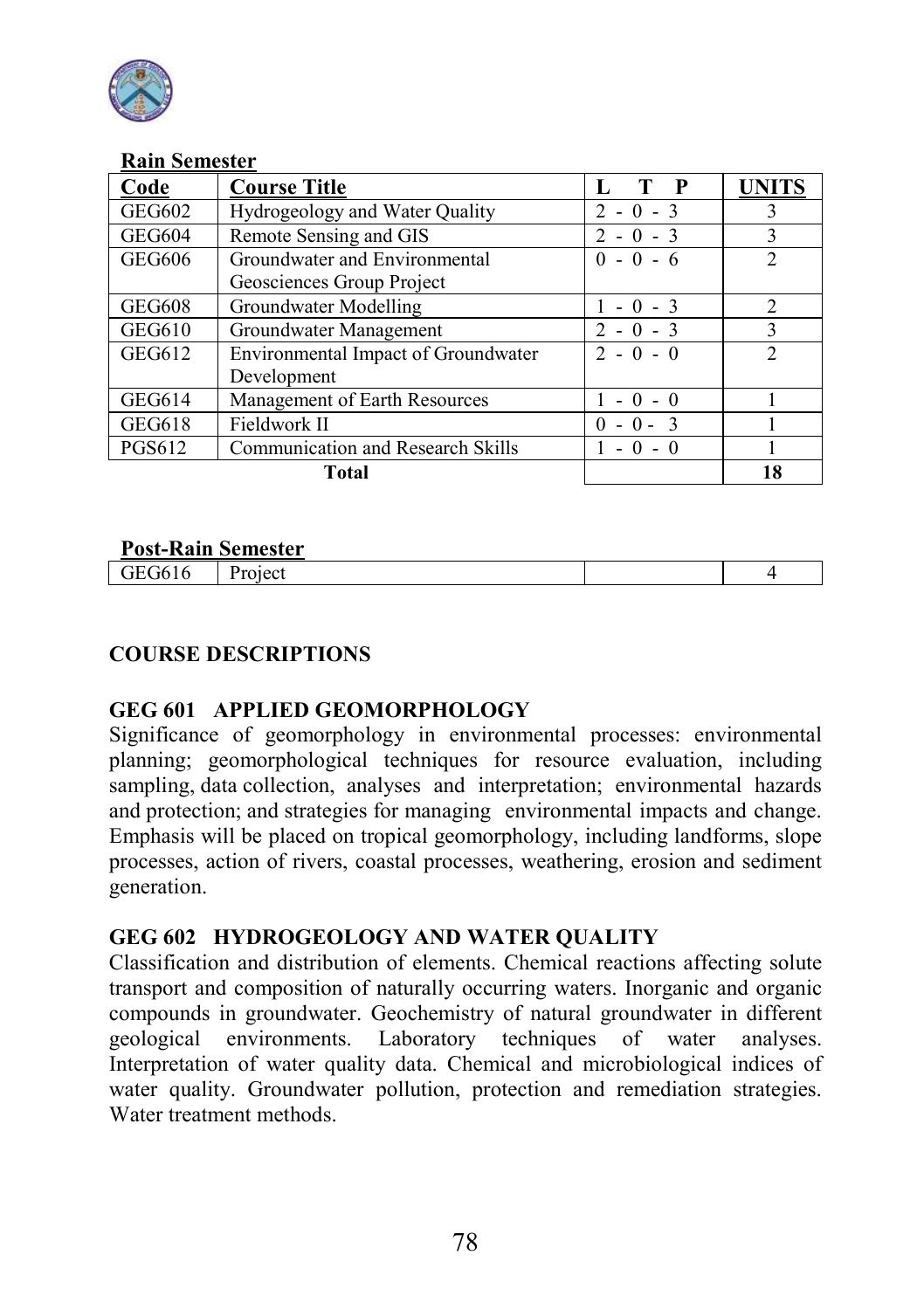

# GEG 603 APPLIED HYDROLOGY

The hydrologic cycle. The drainage basin. The hydrologic budget. Rainfall runoff processes. Measurement and collection of data on the various components of the hydrologic cycle. Groundwater and stream flow. Hydrograph analyses. Hydrological forecasting. Hydrologic routing. Erosion, sedimentation, water quality and the river basin. Deterministic hydrological models. Statistical Hydrology. Drainage characteristics of Nigerian river systems. Applications of hydrology to environmental problems.

## GEG 604 REMOTE SENSING AND GIS

Fundamentals of remote sensing, digital image data formats, image rectification and restoration techniques – geometric correction, radiometric correction and noise suppression, image histograms, density slicing, image enhancement techniques – contrast manipulation, spatial filtering and edge enhancement, multi-image manipulations – spectral ratioing, vegetation indices, principal components analysis, multi-spectral image classification involving supervised and unsupervised algorithms, Recent developments and applications.

Fundamentals of Geographical Information System (GIS), vector, raster and attribute data models, vector and raster data structure, spatial data input and editing, visualization and query of spatial data, spatial data transformations, spatial analysis, case studies of geological applications, current issues and trends in GIS. Principles of Global Positioning Systems (GPS) and its applications.

## GEG 605 PHYSICAL HYDROGEOLOGY

The origin and occurrence of groundwater as part of the hydrological cycle. Water Budget. Surface water and groundwater interactions, stream hydrographs and groundwater base flow. Occurrence of groundwater in different geological terrains. Coastal aquifers. Aquifer properties, physics of groundwater flow and well hydraulics. Flow nets. Analyses and interpretation of hydrogeological data, including pumping tests. Groundwater resource evaluation. Groundwater recharge and safe yield. Water well design, drilling and construction. Groundwater basin management and conjunctive use. Groundwater and environmental problems. Groundwater planning and development in Nigeria.

#### GEG 606 GROUNDWATER AND ENVIRONMENTAL GEOSCIENCES GROUP PROJECT

The project will provide students with the opportunity to collaborate with counterparts from the other programmes and perform the activities of an asset team.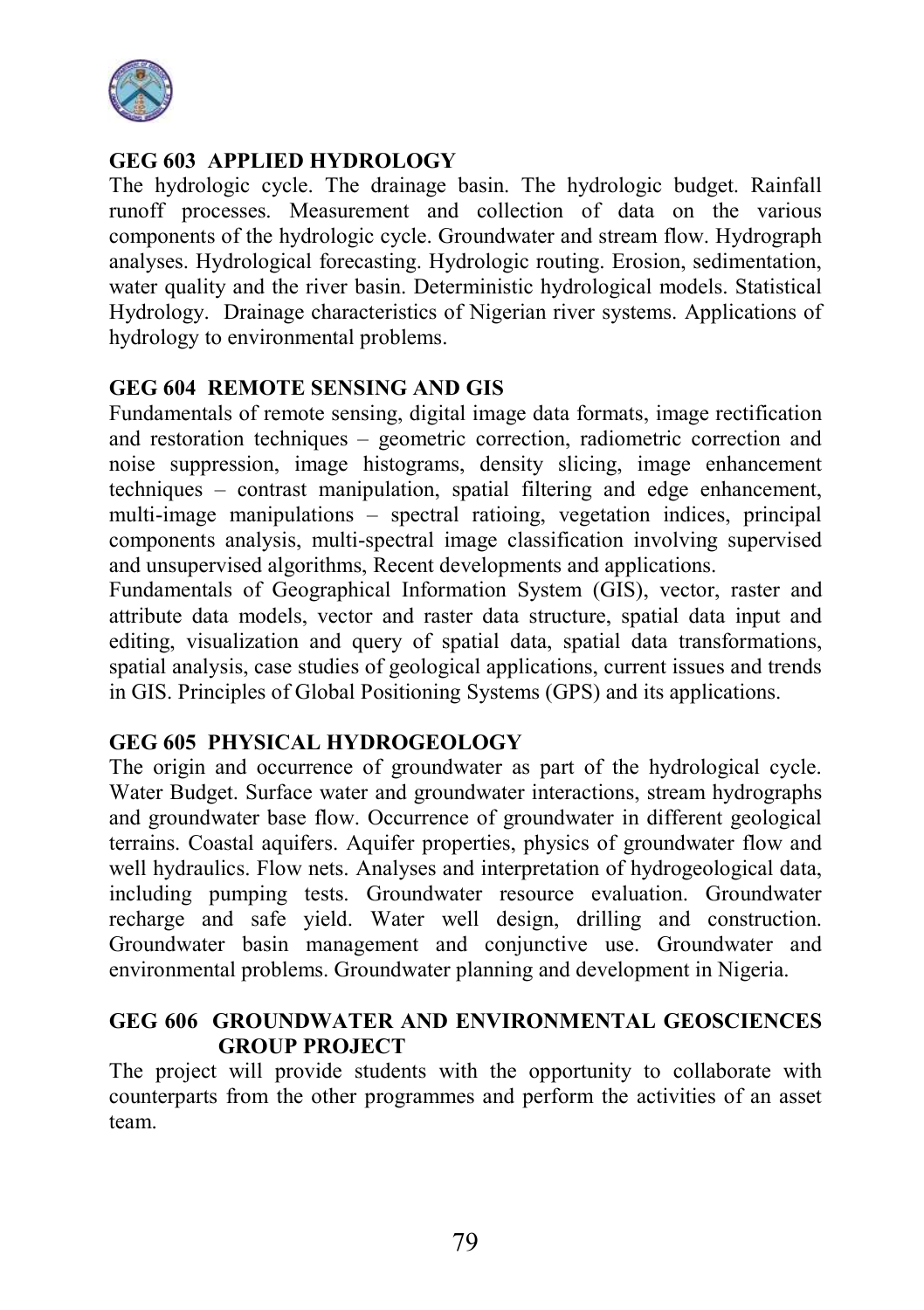

# GEG 607 GROUNDWATER GEOPHYSICS

Geophysical methods applied to groundwater exploration and development. Field procedures, data acquisition and processing and result presentation. Subsurface sequence delineation and aquifer identification in basement complex and sedimentary terrain. Aquifer types and estimation of depth and lateralextent. Mapping of geologic structures that are favourable to groundwater accumulation. Mapping of saline water zones and fresh/saline water interface in coastal areas. Determination of groundwater head and flow direction. Groundwater potential evaluation and strategy for borehole locationand optimum drill depth determination. Case Histories.

## GEG 608 GROUNDWATER MODELLING

Groundwater component of the hydrologic cycle; groundwater and surface water interactions. Quantitative, qualitative and environmental considerations. Basic theory of groundwater flow in 1- 2- and 3-dimensions for steady state and transient flow. Analytical and numerical approaches for solving regional groundwater flow problems. Groundwater models: conceptual, physical, analytical and numerical groundwater models. Coupled physical/economic models. Parameter estimation in groundwater models. Examples and case studies.

## GEG 609 ENVIRONMENTAL GEOLOGY

The physical environment. societal interface with the physical environment and potential for environmental risks and hazards. Natural processes with potential for environmental hazards: seismic activities, landslides, subsidence, floods and droughts, storm and ocean surges. Man-induced environmental hazards. Environmental changes at different size-scales from local to global. Spatial and temporal effects associated with hazards. Society risks and environmental hazards. Environmental conservation and sustainable development in a hazardous environment. Mitigation of hazards. Early warning systems. Case histories from around the world.

# GEG 610 GROUNDWATER MANAGEMENT

Groundwater occurrence in different geological environments. Physical and economic resource characteristics of groundwater. Sustainable development of groundwater; safe yield and overdraft concepts, technical issues and socioeconomic concepts related to groundwater availability and allocation efficiency. Nature, issues and impacts of groundwater development. Physical, public policy, legal, economical, environmental and administrative framework for groundwater management. Principles and standards for groundwater planning and management. Groundwater management methods and models. Case studies.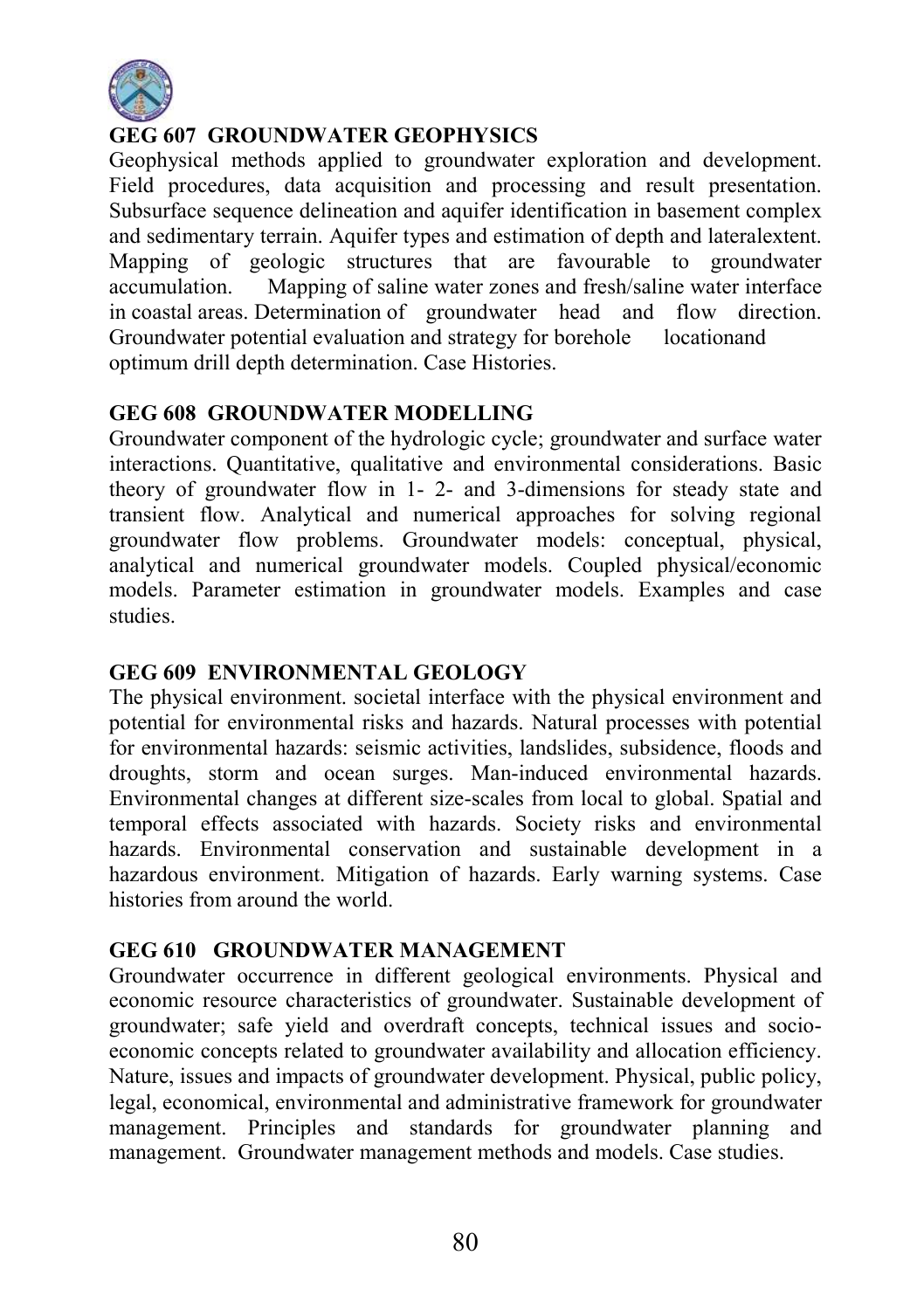

# GEG 611/618 FIELDWORK

The field methods course is designed to train students in field methods and integrated problem solving related to groundwater and environmental geosciences. Topics will include terrain and land-use analyses, field methods in surface and groundwater evaluation, geophysical exploration for groundwater, applications of geophysics to environmental problems, water quality analyses, site evaluation and appraisal techniques, and environmental change.

#### GEG 612 ENVIRONMENTAL IMPACT OF GROUNDWATER DEVELOPMENT

Environmental impacts and the natural (geological) and artificial (man-made or man-induced) processes that can precipitate them. Components of the ecosystem that are the immediate recipient of environmental impact and those amenable to geophysical investigations. Geophysical methods applied to environmental impact assessment. Field procedures, data acquisition, processing and result presentation. Mapping of ancient landfill sites or buried waste dumps, delineation of their margins and physical characterization of the constituents. Exploration for new landfill or disposal sites and trenches. Mapping of chemical pollution plumes arising from industrial and agricultural wastes, or well blowout, spilled hydrocarbon from failed or sabotaged oil pipelines and leaking underground oil tanks. Evaluation of nature of soil for assessment of soil corrosivity, electrical earthing and overburden protective capacity. Mapping of saline water zones and fresh/saline water interface in coastal areas. Monitoring of remediation efforts. Case Histories.

#### GEG614 MANAGEMENT OF EARTH RESOURCES

Definition and characteristics of earth resources: oil and gas, metals and minerals; soils, aggregates and water. General supply and demand problems; conflicts between development and conservation. The role of government in earth resources and environmental management, scientific, technological, economic, legal, political, and social dimensions of policy formation and implementation. Institutional arrangements for earth resources and environmental management. Private-Public Partnership in management of earth resources. Environmental health and sustainability issues in earth resources management. Case studies in earth resources and environmental management: oil & gas; metals, minerals and mining.

#### GEG616 PROJECT

This is an independent but supervised research project typically involving the integration and interpretation of geological, geophysical, borehole, environmental, satellite imagery and economic data obtained from the groundwater and environmental industry. During the project, the student will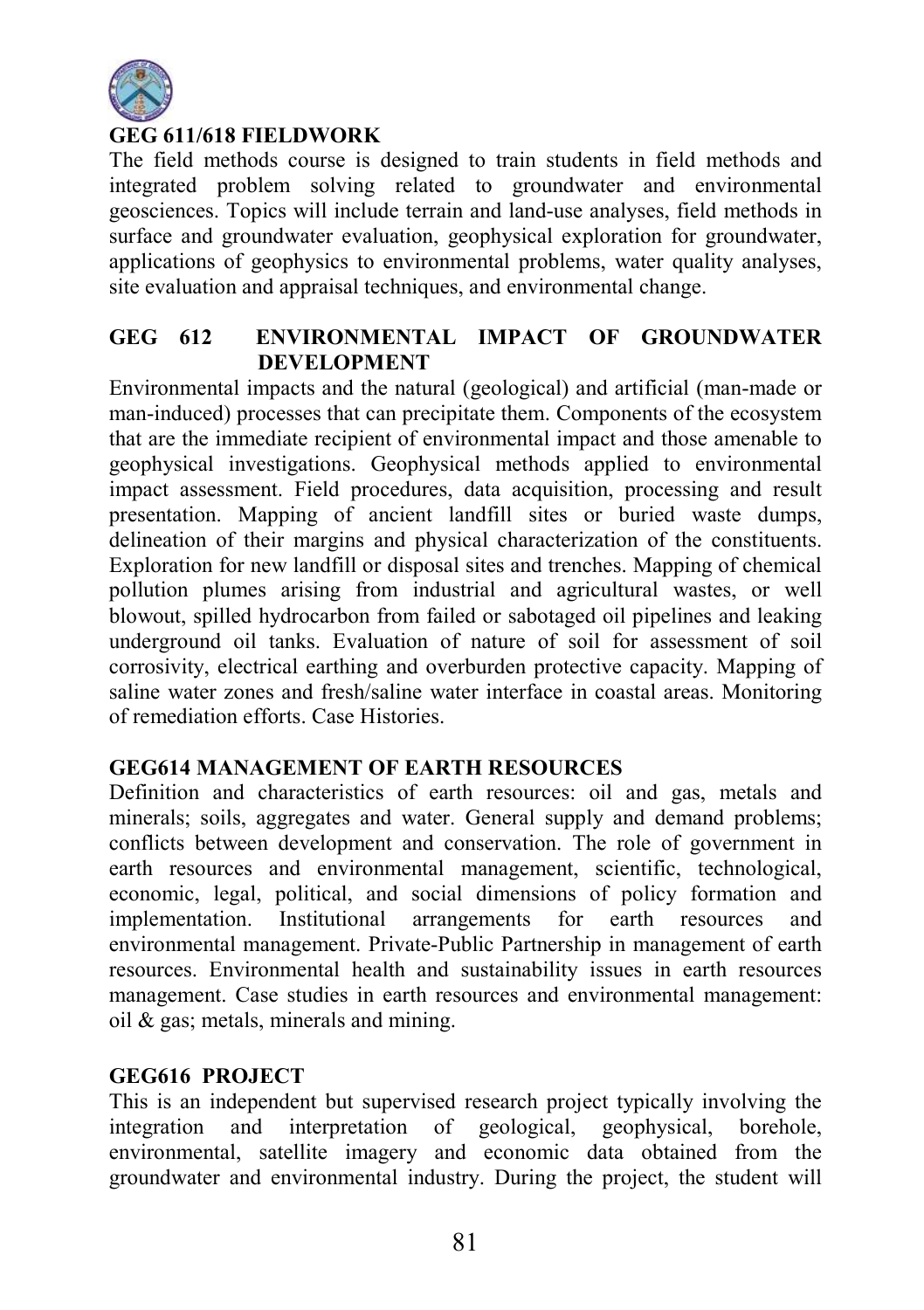

apply skills learnt in the taught part of the courses, develop skills in project and time management and research project design, develop skills in research methodology, be able to integrate and critically analyze data, and be able to produce a well-written dissertation and develop presentation skills (written, oral and poster)

# IV. MASTER IN PETROLEUM GEOCHEMISTRY

The Master's course is a twelve-calendar month, full-time course designed to provide full training in integrated petroleum geochemistry to equip students with the knowledge and skills necessary to perform a wide range of technical functions in the petroleum industry. It is designed for new graduates seeking careers in the petroleum and allied service industries as well as those with some industrial experience. The course presents the methods and practices of the modern petroleum industry but considerable emphasis is also placed on developing transferable skills.

|               | <b>Harmattan Semester</b>                 |                                         |                |
|---------------|-------------------------------------------|-----------------------------------------|----------------|
| Code          | <b>Course Title</b>                       | $\mathbf{P}$<br>L                       | <b>UNITS</b>   |
| <b>PGC601</b> | <b>Exploration Geochemistry</b>           | $\mathcal{D}_{\mathcal{A}}$<br>$-0 - 3$ | 3              |
| <b>PGC603</b> | <b>Instrumental Analysis</b>              | $0 - 3$                                 | $\mathfrak{D}$ |
| <b>PGC605</b> | Fieldwork I                               | $0 - 3$                                 |                |
| <b>PGP603</b> | Introduction to Seismic Data Acquisition, | $2 - 0 - 3$                             | 3              |
|               | Processing and Interpretation             |                                         |                |
| <b>PGS603</b> | Structure and Stratigraphy of Sedimentary | $2 - 0 - 3$                             | 3              |
|               | <b>Basins</b>                             |                                         |                |
| <b>PGS605</b> | Sedimentology of Petroleum Systems and    | $2 - 0 - 0$                             | $\mathfrak{D}$ |
|               | Reservoir Modelling                       |                                         |                |
| <b>PGS607</b> | Geochemistry, Petroleum System and Basin  | $2 - 0 - 0$                             | $\mathfrak{D}$ |
|               | Modelling                                 |                                         |                |
| <b>PGS609</b> | Petroleum Structural Geology              | $0 - 3$                                 | $\mathfrak{D}$ |
| <b>PGS611</b> | Geostatistics                             | $\mathcal{D}_{\mathcal{A}}$<br>$-0 - 0$ | $\mathfrak{D}$ |
| <b>PGS617</b> | Occupational Safety and Health            | $2 - 0 - 0$                             | $\mathfrak{D}$ |
|               | Total                                     |                                         | 22             |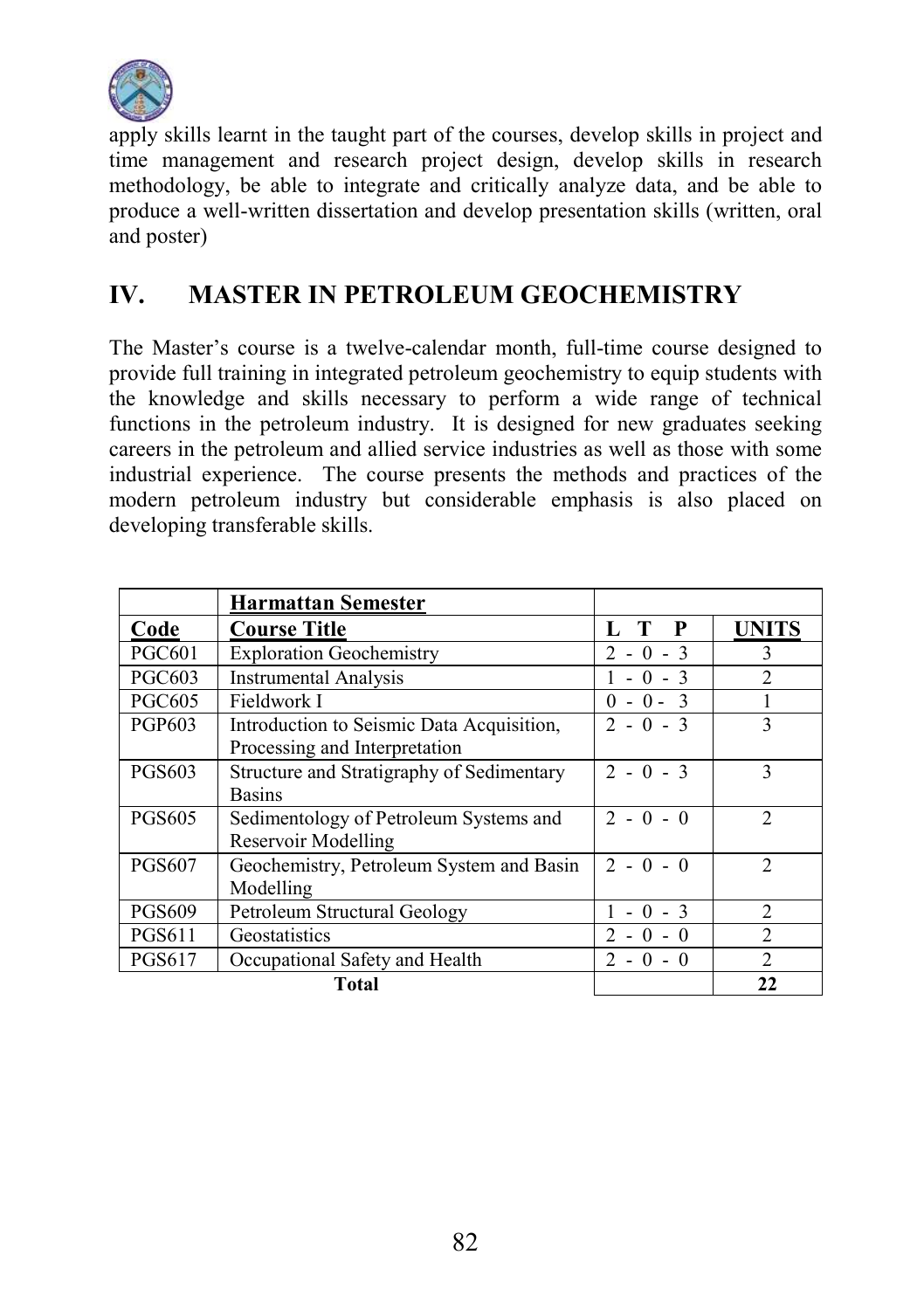

| Code          | <b>Course Title</b>                        | T P<br>Ъ.                 | <b>UNITS</b>   |
|---------------|--------------------------------------------|---------------------------|----------------|
| <b>PGC602</b> | Sandstone Petrology                        | $-0 - 3$                  |                |
| <b>PGC604</b> | Special Topics in Geochemistry             | $-0-0$                    |                |
| <b>PGC606</b> | Isotope Geochemistry                       | $\mathcal{D}$<br>$-0 - 3$ | 3              |
| <b>PGC608</b> | Petroleum Geochemistry Group Project       | $\theta$<br>- 6           | $\mathfrak{D}$ |
| <b>PGC612</b> | Fieldwork II                               | $0 - 0 - 3$               |                |
| <b>PGS602</b> | Formation Evaluation and Petrophysics      | $2 - 0 - 3$               | 3              |
| <b>PGS604</b> | Prospect Evaluation and Petroleum          | $2 - 0 - 3$               |                |
|               | Economics                                  |                           |                |
| <b>PGS608</b> | Environmental Impacts of Petroleum         | $-0 - 3$                  | າ              |
|               | Exploration and production                 |                           |                |
| <b>PGS614</b> | <b>Strategic Management in Geosciences</b> | $-0 - 0$                  |                |
|               | <b>Total</b>                               |                           | 18             |

#### Post-Rain Semester

| T ost Tuhin Schicster |  |  |  |  |
|-----------------------|--|--|--|--|
|                       |  |  |  |  |
|                       |  |  |  |  |

## COURSE DESCRIPTIONS

#### PGC 601: EXPLORATION GEOCHEMISTRY

Review of fundamentals of exploration geochemistry; organic matter; source and reservoir rocks; petroleum generation and migration; maturation and alteration of reservoired petroleum; and exploration geochemical techniques.

#### PGC 602: SANDSTONE PETROLOGY

Study of the mineralogy and composition of sandstones; texture and maturity of sandstones; classification and nomenclature of sandstones and related clastic sedimentary rocks.

## PGC 603: INSTRUMENTAL ANALYSIS

Basic Petroleum Geochemistry and instrumental analysis techniques including: Hempel Distillation: Soxhlet extraction: Column and Gas Chromatography: Mass Spectrometry; GC-Mass Spectrometry and Stable Isotope Ratio Mass spectrometry.

#### PGC 604: SPECIAL TOPICS IN GEOCHEMISTRY

Topical issues in Petroleum Geochemistry will be assigned to students for detailed review, presentation and discussion in class.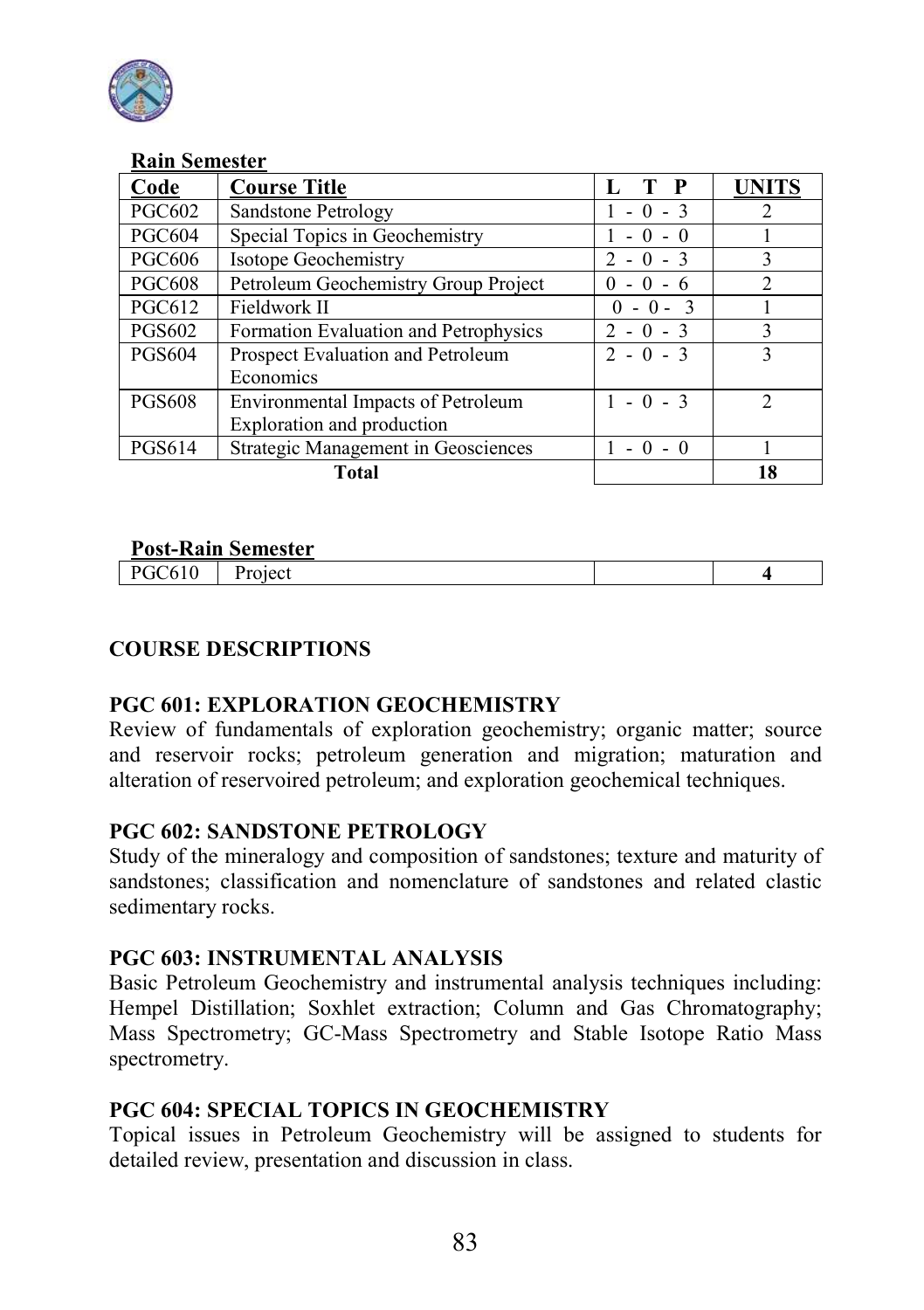

# PGC 605/612: FIELD WORK

The fieldwork is an integrated course covering the following: examination of sedimentary rock exposures in order to understand the geologic setting of reservoir and source rocks and demonstrate organic geochemical sampling and field techniques; field trips to the tar sand belt of S. W. Nigeria to familiarize the students with the geochemical setting of the bitumen deposits; teaching of safe geological practices in all aspects of geological fieldwork.

## PGC 606: ISOTOPE GEOCHEMISTRY

Basic concepts of nuclear structure and reactions applied to cosmic and geological problems including geochronology, isotopic fractionation and petroleum exploration.

## PGC 608: PETROLEUM GEOCHEMISTRY RESEARCH GROUP PROJECT

This is a supervised group project involving analysis of source rocks and/or oil samples; interpretation of data obtained and report writing.

# *PGC 610: PROJECT*

The candidates will be assigned field/laboratory-based independent research/projects relevant to petroleum geochemistry which will involve application of skills required in the programme.

# V. MASTER IN MINERAL EXPLORATION

The Master's course is a twelve-calendar month, full-time course designed to provide full training in integrated mineral exploration to prepare students with the knowledge and skills necessary to perform a wide range of technical functions in the mineral exploration. It is designed for new graduates seeking careers in the mineral exploration and allied service industries as well as those with some industrial experience. The course presents the methods and practices of the modern Solid Mineral Industry whilst considerable emphasis is also placed on developing transferable skills.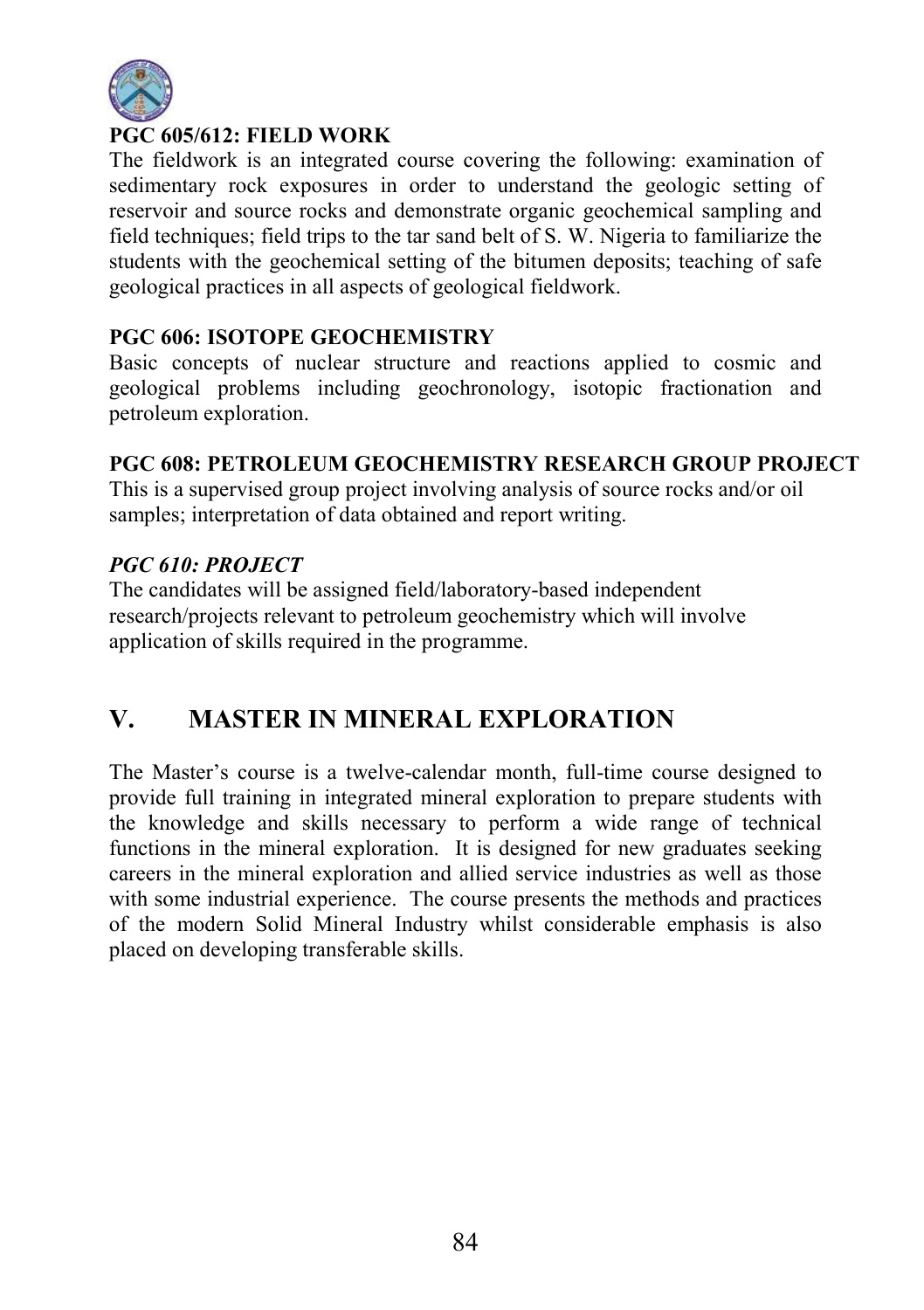

|               | <b>Harmattan Semester</b>                    |                                           |              |
|---------------|----------------------------------------------|-------------------------------------------|--------------|
| Code          | <b>Course Title</b>                          | P                                         | <b>UNITS</b> |
| <b>MEX601</b> | Mining Geophysics                            | 2                                         |              |
| <b>MEX603</b> | Geology and Geochemistry of Mineral Deposits | 2.<br>$-0$                                |              |
| <b>MEX605</b> | Applied/Advanced Structural Geology          | $-3$                                      |              |
| <b>MEX607</b> | Fieldwork I                                  | $0 -$                                     |              |
| <b>GEG607</b> | Remote Sensing and GIS                       |                                           |              |
| <b>PGC601</b> | <b>Exploration Geochemistry</b>              | $\mathcal{D}$<br>$-0 - 3$                 | 3            |
| <b>PGC603</b> | <b>Instrumental Analysis</b>                 |                                           |              |
| <b>PGS611</b> | Geostatistics                                | $-0$<br>$\theta$                          |              |
| <b>PGS617</b> | Occupational Safety and Health               | $\mathcal{D}$<br>$\overline{\phantom{a}}$ |              |
|               | Total                                        |                                           | 19           |

| Code          | <b>Course Title</b>                          | $\mathbf{P}$             | <b>UNITS</b>   |
|---------------|----------------------------------------------|--------------------------|----------------|
| <b>MEX602</b> | Mineral Exploration Proposals                | $-0-0$                   |                |
| <b>MEX604</b> | Ore Deposits Geology/Advanced Economic       | $2 - 0 - 3$              | 3              |
|               | Geology                                      |                          |                |
| <b>MEX606</b> | Mineral Processing/Separation                | $-0 - 3$<br>0            |                |
| <b>MEX608</b> | Prospect Evaluation and Mineral Economics    | $2 - 0 - 0$              |                |
| <b>MEX610</b> | Economic Geology of Nigeria (+ Field Visits) | $2 - 0 - 3$              | $\mathbf{3}$   |
| <b>MEX612</b> | Mineral Exploration Group Project            | - 6<br>$-0-$<br>$\theta$ | $\mathcal{D}$  |
| <b>MEX614</b> | Environmental Impacts of Exploration         | $-3$<br>$\Omega$         | $\mathfrak{D}$ |
| <b>MEX616</b> | Fieldwork II                                 | $-0 - 3$<br>$\theta$     |                |
| GEG614        | Management of Earth Resources                | $\Omega$<br>$\Omega$     |                |
| <b>PGC606</b> | Isotope Geochemistry                         | $-3$<br>$2 - 0$          | 3              |
|               | Total                                        |                          | 19             |

#### Post-Rain Semester

| ------                  |       |  |  |
|-------------------------|-------|--|--|
| L<br>ь<br>$-111$<br>. . | oject |  |  |

#### COURSE DESCRIPTIONS

#### MEX 601 MINING GEOPHYSICS

Principles of gravity, gravity of the earth, isostacy, instrumentation, gravity survey, gravity reductions, data processing and interpretation with case studies. Geomagnetism and Magnetic Prospecting Magnetism of the earth, rock magnetism, polar wandering, seafloor spreading, plate tectonics, magnetometers, magnetic surveys and interpretation with case studies. Electrical Prospecting: electrical properties of rocks and minerals, fundamentals of current flow in the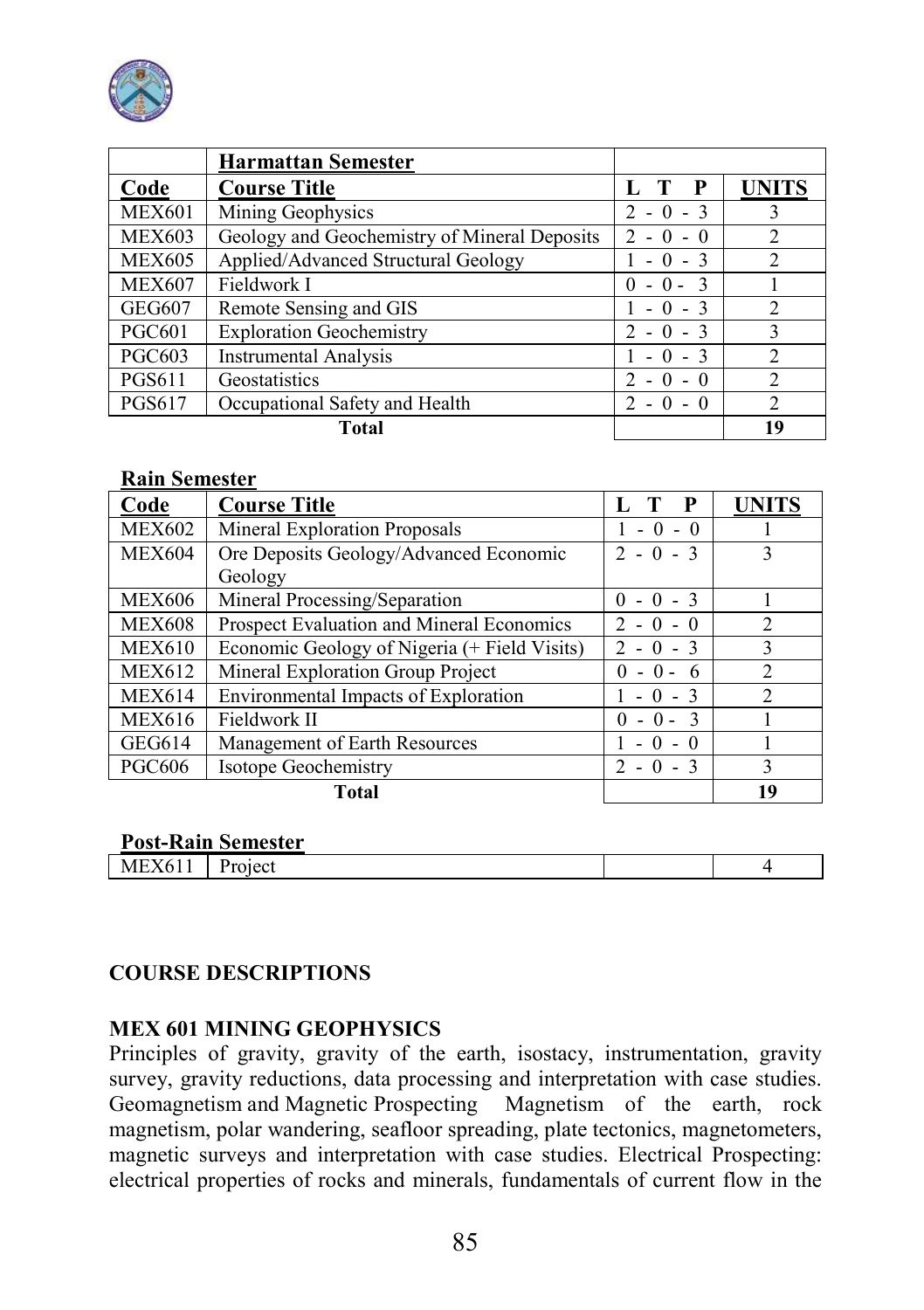

earth, origin of self potential and induced polarization, geoelectric methods of prospecting - Self Potential (SP)/Induced Polarization (IP) and Resistivity prospecting - Self Potential (SP)/Induced Polarization (IP) methods, instruments, application and interpretation with field examples. Electromagnetic methods of prospecting. Applications of integrated geophysical methods for mineral exploration with case studies.

# MEX 602 MINERAL EXPLORATION PROPOSALS

Development of mineral exploration proposals and programmes based on geological, economic and corporate considerations.

## MEX 603 GEOLOGY AND GEOCHEMISTRY OF MINERAL **DEPOSITS**

Ore forming systems/processes, ore geochemistry, genesis and classification. Regional distribution of mineral deposits. Mineralization in space and time.

## MEX 604 ADVANCED ECONOMIC GEOLOGY OR ORE DEPOSITS GEOLOGY

Discussions on classic examples of mineral deposits in relation to rock associations and environments of deposition such as: magmatic and hydrothermal mineral deposits, Stratiform sulphides, oxides and sulphate deposits of sedimentary and volcanic environments, chemical sedimentation deposits, residual, supergene environments, placer deposits, and industrial minerals.

## MEX 605 APPLIED MINING GEOSTATIC AND RESOURCE EVALUATION/ESTIMATION

Introduction to resource modelling, statistics and their roles in resource estimation. Interpretations and visualization. Estimation techniques, boundary constraints and effect on predictability.

# MEX 606 MINERAL PROCESSING/SEPARATION

An advanced course covering amalgamation, cyanidation, gravity concentration, flotation, roasting and leaching. Ore handling and particle size analysis. Communition, liberation, crushers, grinding mills, heavy media separation, magnetic and high tension separation.

# MEX 607/616 FIELDWORK

Design and execution of geochemical mineral exploration programme: sampling on both regional and small scales. Identification and detailed mapping of mineral occurrences. Teaching of safe geological practices in all aspects of